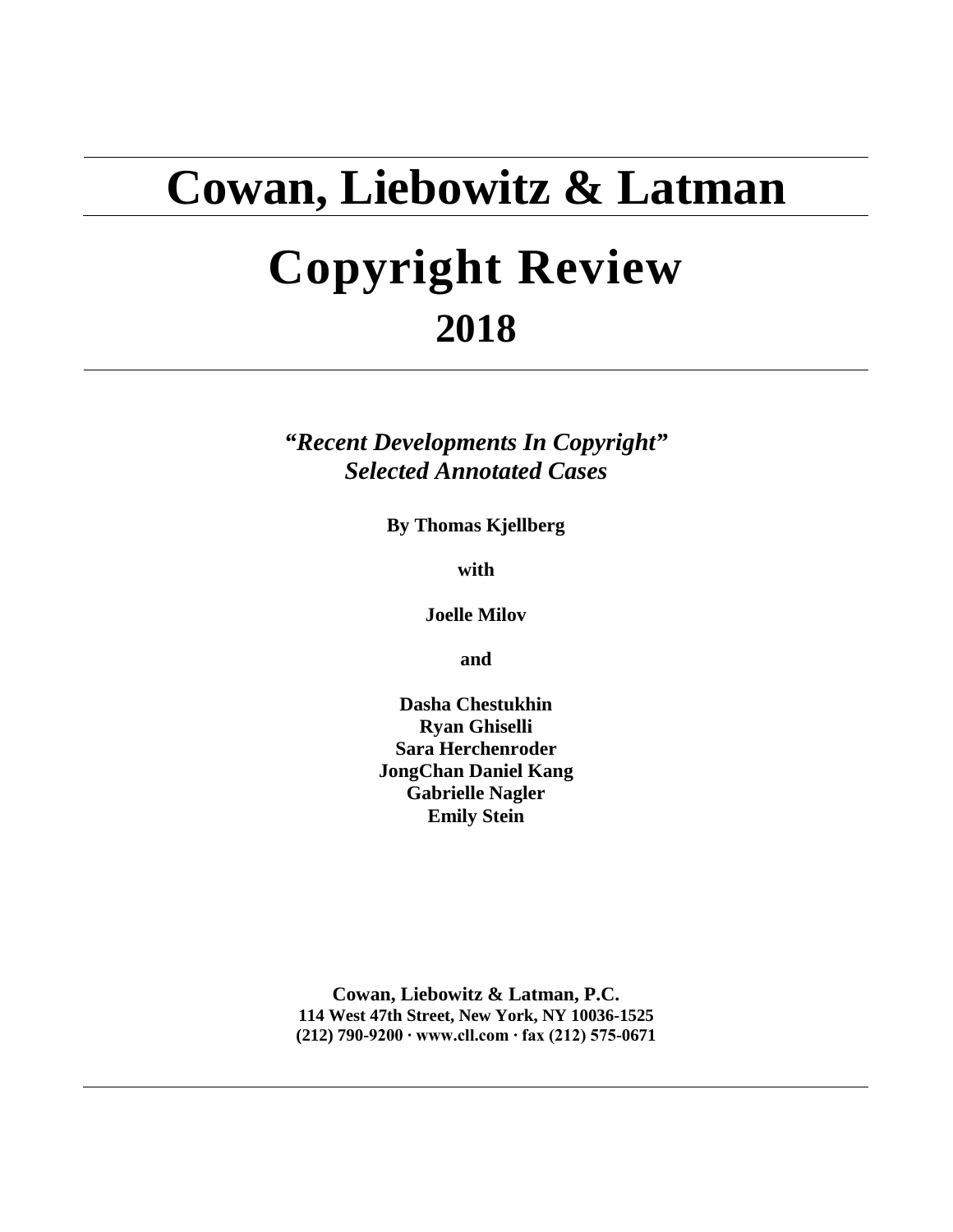**These annotations cover cases reported since our report at the 41st Copyright Society Annual Meeting of 2017.**

**© 2018 Cowan, Liebowitz & Latman, P.C.**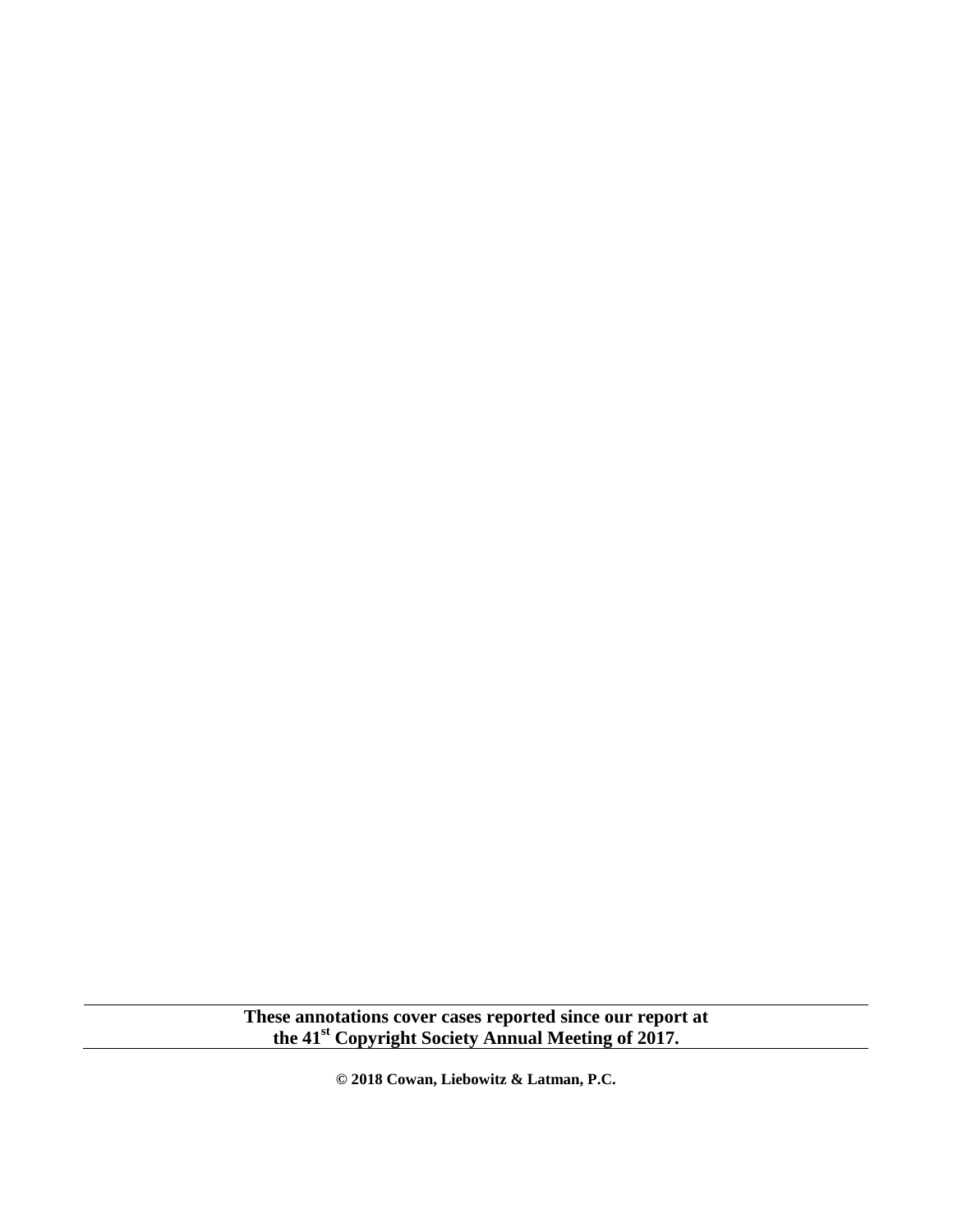## **TABLE OF CONTENTS**

| $\mathbf{I}$ . |                       |  |
|----------------|-----------------------|--|
|                | A.<br><b>B.</b>       |  |
|                | $\mathcal{C}$ .<br>D. |  |
|                | Ε.                    |  |
| $\mathbf{I}$   |                       |  |
|                | A.                    |  |
|                | <b>B.</b>             |  |
|                | $\mathcal{C}$ .       |  |
|                | D.                    |  |
| Ш.             |                       |  |
|                | A.                    |  |
|                | <b>B.</b>             |  |
|                | $\mathcal{C}$ .       |  |
|                | D.                    |  |
|                | Ε.                    |  |
| IV.            |                       |  |
|                | A.                    |  |
| V.             |                       |  |
|                | A.                    |  |
|                | <b>B.</b>             |  |
|                | $\mathcal{C}$ .       |  |
|                | D.                    |  |
| VI.            |                       |  |
|                | A.                    |  |
|                | <b>B.</b>             |  |
|                | $\mathcal{C}$ .       |  |
|                | D.                    |  |
|                | E.<br>$F_{\cdot}$     |  |
|                |                       |  |
|                |                       |  |
|                | A.                    |  |
|                | <b>B.</b><br>C.       |  |
|                | D.                    |  |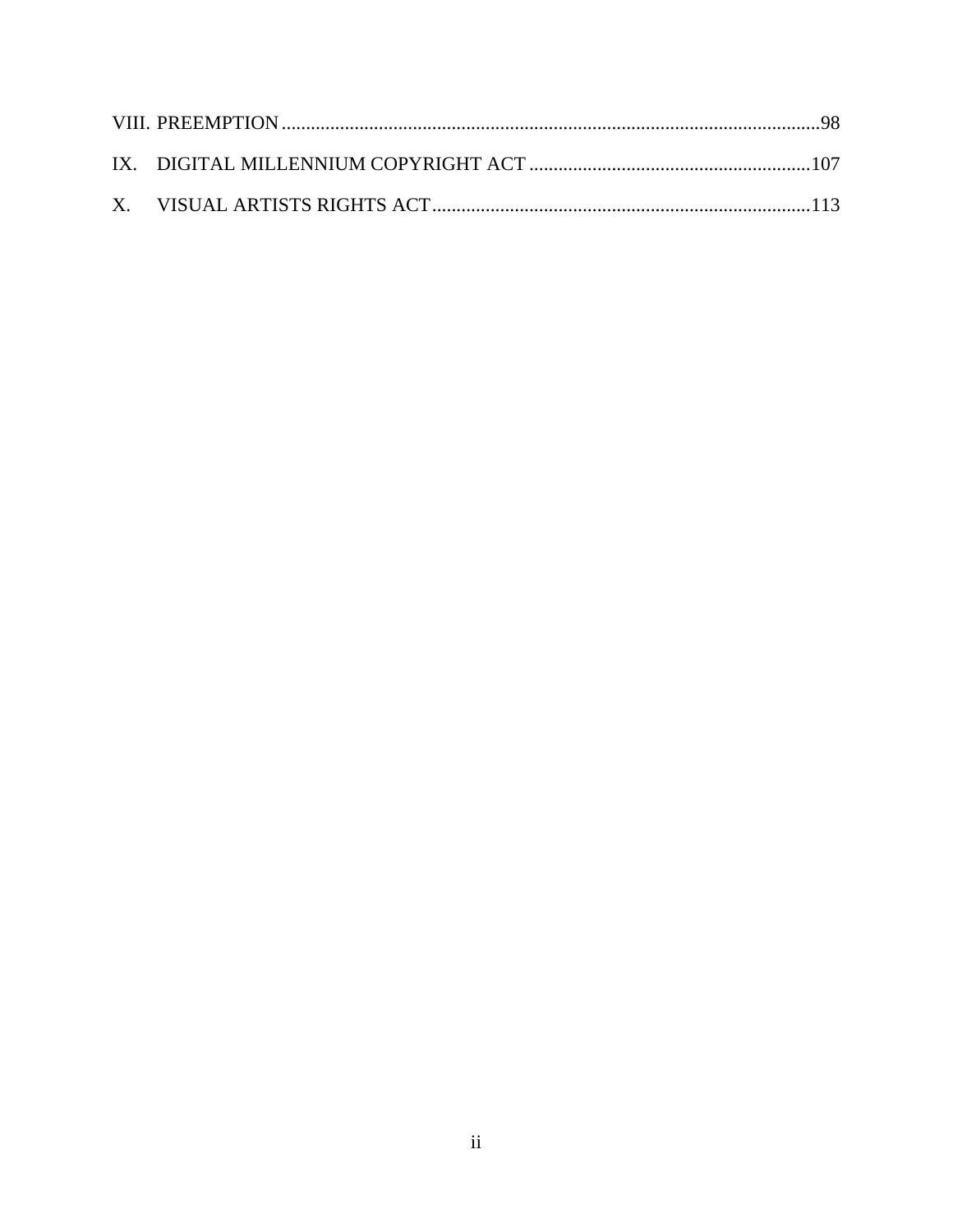## **TABLE OF CASES**

| 38 Films, LLC v. Yamano,                                                                                      |
|---------------------------------------------------------------------------------------------------------------|
| No. 16-198, 2017 U.S. Dist. LEXIS 179329 (N.D. Miss. Oct. 30, 2017)  24                                       |
| 784 8th St. Corp. v. Ruggiero,                                                                                |
|                                                                                                               |
| ABRO Indus. v. 1NEW Trade, Inc.,                                                                              |
| No. 14-1984, 2017 U.S. Dist. LEXIS 179792 (N.D. Ind. Oct. 30, 2017) 24, 42, 54, 91                            |
| ACEMLA de P.R., Inc. v. Banco Popular de P.R., Inc.,                                                          |
| Acupuncture & Wellness Ctr., P.S. v. Whisnat,                                                                 |
|                                                                                                               |
| Adlife Mktg. & Communs. Co. v. Best Yet Mkt., Inc.,                                                           |
| Adobe Sys. V. SKH Sys.,                                                                                       |
|                                                                                                               |
| Adobe Sys. v. Tanvir,                                                                                         |
|                                                                                                               |
| Adobe Sys., Inc. v. Gray,<br>No. 16-2830, 2017 U.S. Dist. LEXIS 112664 (N.D. Cal. June 22, 2017)  77          |
| Ahrens v. Pecnick,                                                                                            |
|                                                                                                               |
| Al Hirschfeld Found. v. Margo Feiden Galleries, Ltd.,                                                         |
|                                                                                                               |
| Ali v. Final Call, Inc.,                                                                                      |
| Anand Vihar LLC v. Evans Grp., Inc.,                                                                          |
|                                                                                                               |
| Apps v. Universal Music Grp., Inc.,<br>No. 16-1132, 2017 U.S. Dist. LEXIS 156754 (D. Nev. Sept. 25, 2017)  47 |
| Archie MD, Inc. v. Elsevier, Inc.,                                                                            |
|                                                                                                               |
| Argento v. Santiago,                                                                                          |
|                                                                                                               |
| Arnett v. Jackson,                                                                                            |
| No. 16-872, 2017 U.S. Dist. LEXIS 128672 (E.D.N.C. Aug. 14, 2017)  47                                         |
| Art of Design, Inc. v. Pontoon Boat, LLC,                                                                     |
| No. 16-595, 2017 U.S. Dist. LEXIS 133672 (N.D. Ind. Aug. 22, 2017) 15, 106, 112                               |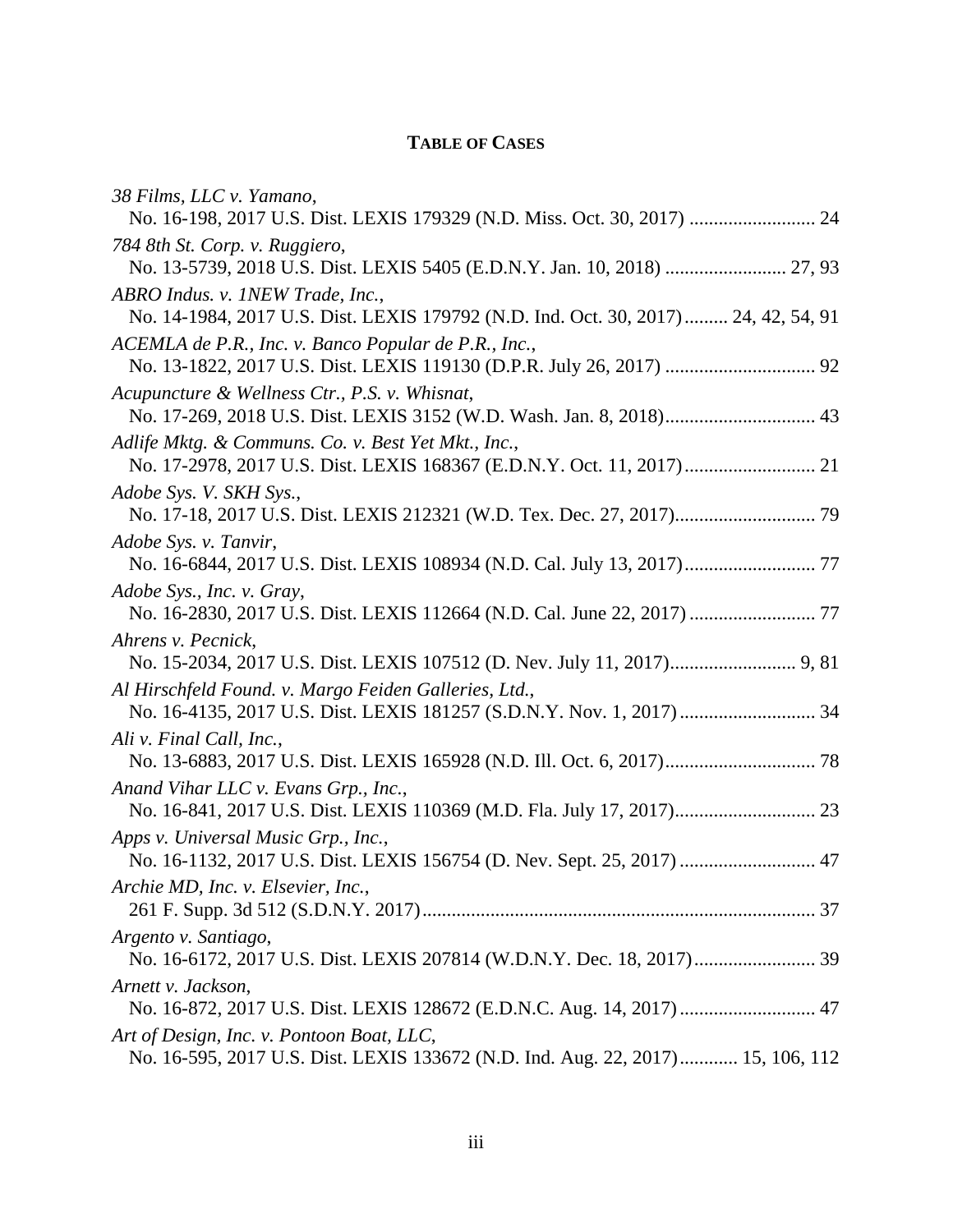| Atlantis Servs. v. Asigra, Inc.,                                                                                                           |
|--------------------------------------------------------------------------------------------------------------------------------------------|
| Automated Mgmt. Sys. v. Rappaport Hertz Cherson Rosenthal, P.C.,<br>No. 16-4762, 2017 U.S. Dist. LEXIS 139728 (S.D.N.Y. Aug. 30, 2017)  10 |
| Baiul v. NBC Sports,                                                                                                                       |
|                                                                                                                                            |
| Baker v. Warner/Chappell Music,<br>No. 14-22403, 2017 U.S. Dist. LEXIS 159765 (S.D. Fla. Sept. 28, 2017)  13, 19                           |
| Baker v. Warner/Chappell Music,                                                                                                            |
| Barber v. Vance,                                                                                                                           |
|                                                                                                                                            |
| Barcroft Media, Ltd. v. Coed Media Grp., LLC,                                                                                              |
| Barcroft Media, Ltd. v. Coed Media Grp., LLC,                                                                                              |
|                                                                                                                                            |
| Baronius Press, Ltd. v. Saint Benedict Press LLC,<br>No. 16-695, 2017 U.S. Dist. LEXIS 125688 (W.D.N.C. Aug. 8, 2017) 106                  |
| Beachbody, LLC v. Jadee Invs. Corp.,                                                                                                       |
| Beautiful Slides, Inc. v. Allen,<br>No. 17-1091, 2017 U.S. Dist. LEXIS 141300 (N.D. Cal. Aug. 31, 2017) 102                                |
| Bell v. A1 Luxury Limousine of S. Fla. Inc.,                                                                                               |
| Bell v. Henderson,                                                                                                                         |
| Bell v. Maloney,                                                                                                                           |
| No. 16-1193, 2017 U.S. Dist. LEXIS 111867 (S.D. Ind. July 18, 2017) 28                                                                     |
| Bell v. Moawad Grp., LLC,                                                                                                                  |
| Bell v. Powell,                                                                                                                            |
| No. 16-2491, 2017 U.S. Dist. LEXIS 89587 (S.D. Ind. June 12, 2017)  14                                                                     |
| Betty, Inc. v. PepsiCo, Inc.,                                                                                                              |
| BHL Boresight, Inc. v. Geo-Steering Sols. Inc.,<br>No. 15-627, 2017 U.S. Dist. LEXIS 98057 (S.D. Tex. Jun. 26, 2017) 104                   |
| Blueberry Hill LLC v. Shalom Int'l Corp.,                                                                                                  |
|                                                                                                                                            |
| BMaddox Enters., LLC v. Oskouie,                                                                                                           |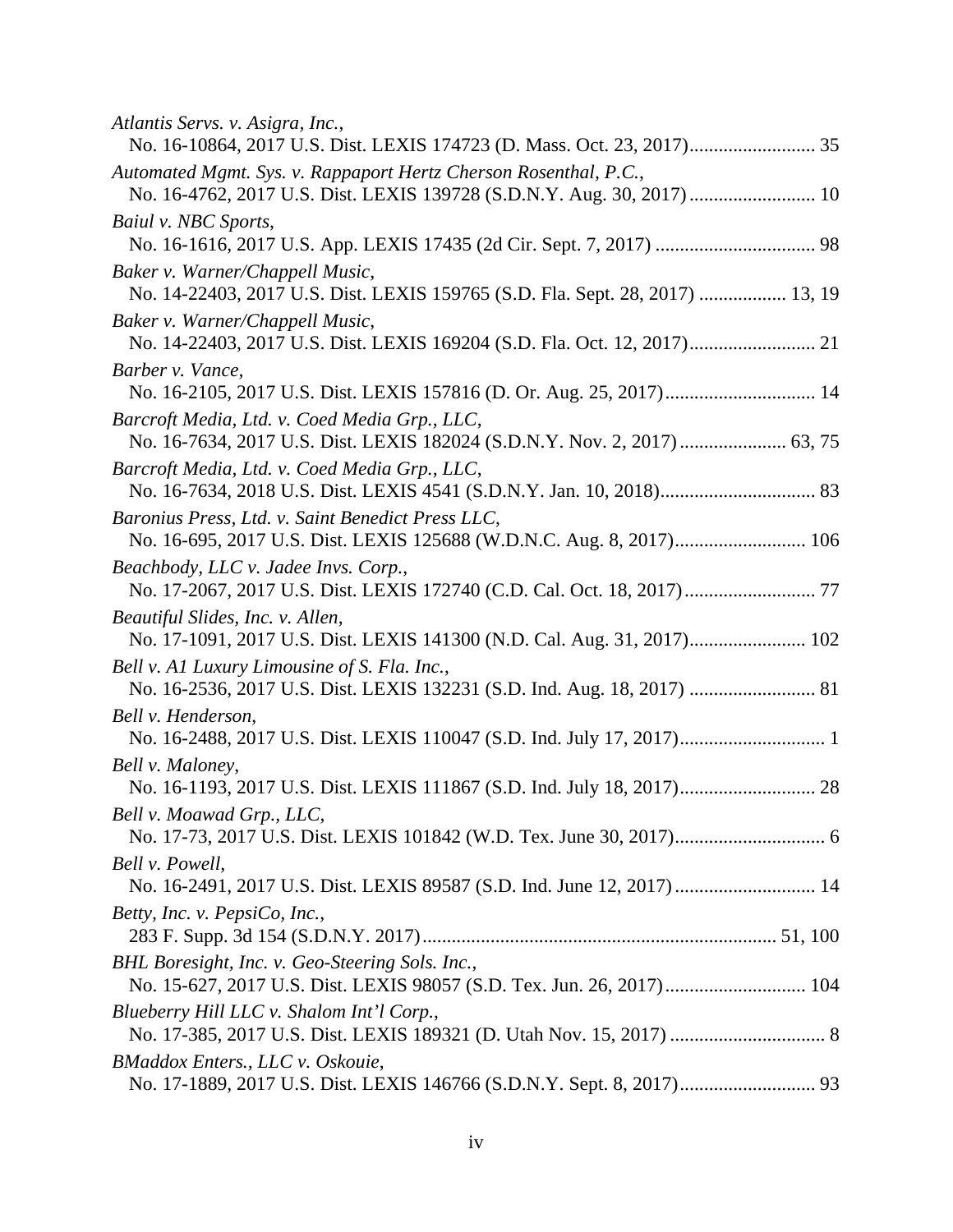| BMG Rights Mgmt. (US) LLC v. Cox Communs., Inc.,                                                                   |  |
|--------------------------------------------------------------------------------------------------------------------|--|
| BMG Rights Mgmt., LLC v. Atl. Recording Corp.,                                                                     |  |
| BMG Rights Mgmt., LLC v. Atl. Recording Corp.,                                                                     |  |
| Boatman v. Honig Realty, Inc.,<br>No. 16-8397, 2017 U.S. Dist. LEXIS 142601 (N.D. Ill. Sept. 5, 2017)  35, 111     |  |
| Bob Daemmrich Photography, Inc. v. McGraw-Hill Global Educ. Holdings, LLC,                                         |  |
| Boehm v. Svehla,<br>No. 15-379, 2017 U.S. Dist. LEXIS 158530 (W.D. Wisc. Sept. 27, 2017) 69                        |  |
| Broad. Music Inc. v. Hemingway's Café, Inc.,                                                                       |  |
| Broad. Music, Inc. v. McCarty's Finish Line, Inc.,                                                                 |  |
| Broad. Music, Inc. v. Rider Rock's Holding, LLC,                                                                   |  |
| Broad. Music, Inc. v. Steele's Rest., Inc.,                                                                        |  |
| Broad. Music, Inc., v. Second Chance Operating Ventures, LLC,                                                      |  |
| Brooks-Ngwenya v. Mind Trust,<br>No. 16-193, 2017 U.S. Dist. LEXIS 88572 (N.D. Ind. June 8, 2017)  15              |  |
| Brown v. Time Warner, Inc.,                                                                                        |  |
| Buchanan v. Shapard Research, LLC,                                                                                 |  |
| Budiyanto v. My Vintage Venue, LLC,<br>No. 17-1410, 2017 U.S. Dist. LEXIS 180148 (D. Ariz. Oct. 31, 2017)  18      |  |
| BWP Media USA, Inc. v. Vensoft, Inc.,                                                                              |  |
| C.D.S., Inc. v. Zetler,                                                                                            |  |
| Caracol TV, S.A. v. TVmia Int'l Corp.,<br>No. 16-23486, 2017 U.S. Dist. LEXIS 204575 (S.D. Fla. Dec. 11, 2017)  57 |  |
| Carsey-Werner Co. v. BBC,                                                                                          |  |
| Carter v. Pallante,                                                                                                |  |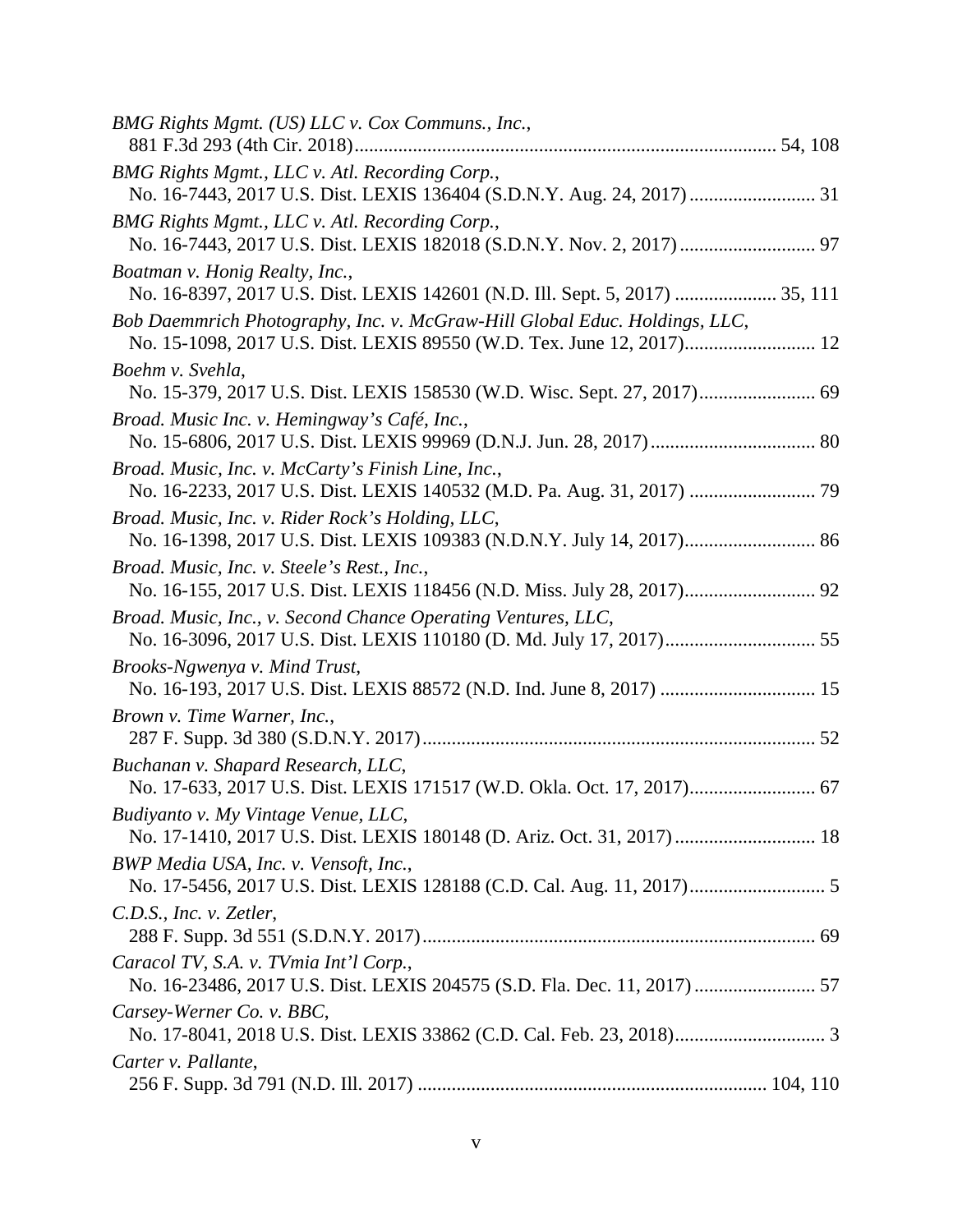| Casa Dimitri Corp. v. Invicta Watch Co. of Am.,                                                                               |  |
|-------------------------------------------------------------------------------------------------------------------------------|--|
| Cell Film Holdings LLC v. Acosta,                                                                                             |  |
| Cell Film Holdings LLC v. Galang,                                                                                             |  |
| Cell Film Holdings LLC v. McCray,                                                                                             |  |
| Cengage Learning, Inc. v. Bhargava,                                                                                           |  |
| Chic Home Design, LLC v. New Journey Grp. Ltd.,                                                                               |  |
| Chilly Panda Media, LLC v. Britt Interactive, LLC,                                                                            |  |
| China Cent. TV v. Bhalla (In re Bhalla),                                                                                      |  |
| Christ Ctr. of Divine Philosophy, Inc. v. Elam,                                                                               |  |
| Clark v. Childs,<br>No. 17-4895, 2017 U.S. Dist. LEXIS 155847 (E.D.N.Y. Sept. 22, 2017) 94                                    |  |
| Clear Skies Nev., LLC v. Hancock,<br>No. 15-6708, 2017 U.S. Dist. LEXIS 135511 (N.D. Ill. Aug. 23, 2017) 87                   |  |
| Cohen v. G&M Realty L.P.,                                                                                                     |  |
| Compulife Software v. Newman,                                                                                                 |  |
| Conceivex, Inc. v. Rinovum Women's Health, Inc.,<br>No. 15-14239, 2017 U.S. Dist. LEXIS 129502 (E.D. Mich. Aug. 15, 2017)  13 |  |
| Corbello v. DeVito,                                                                                                           |  |
| Cortes-Ramos v. Sony Corp. of Am.,                                                                                            |  |
| Cranbrook Custom Homes LLC v. Fandakly,                                                                                       |  |
| Creazioni Artistiche Musicali, S.r.L. v. Carlin Am., Inc.,                                                                    |  |
| Cruz v. ABC                                                                                                                   |  |
| CSI Litig. Psychology, LLC v. DecisionQuest, Inc.,                                                                            |  |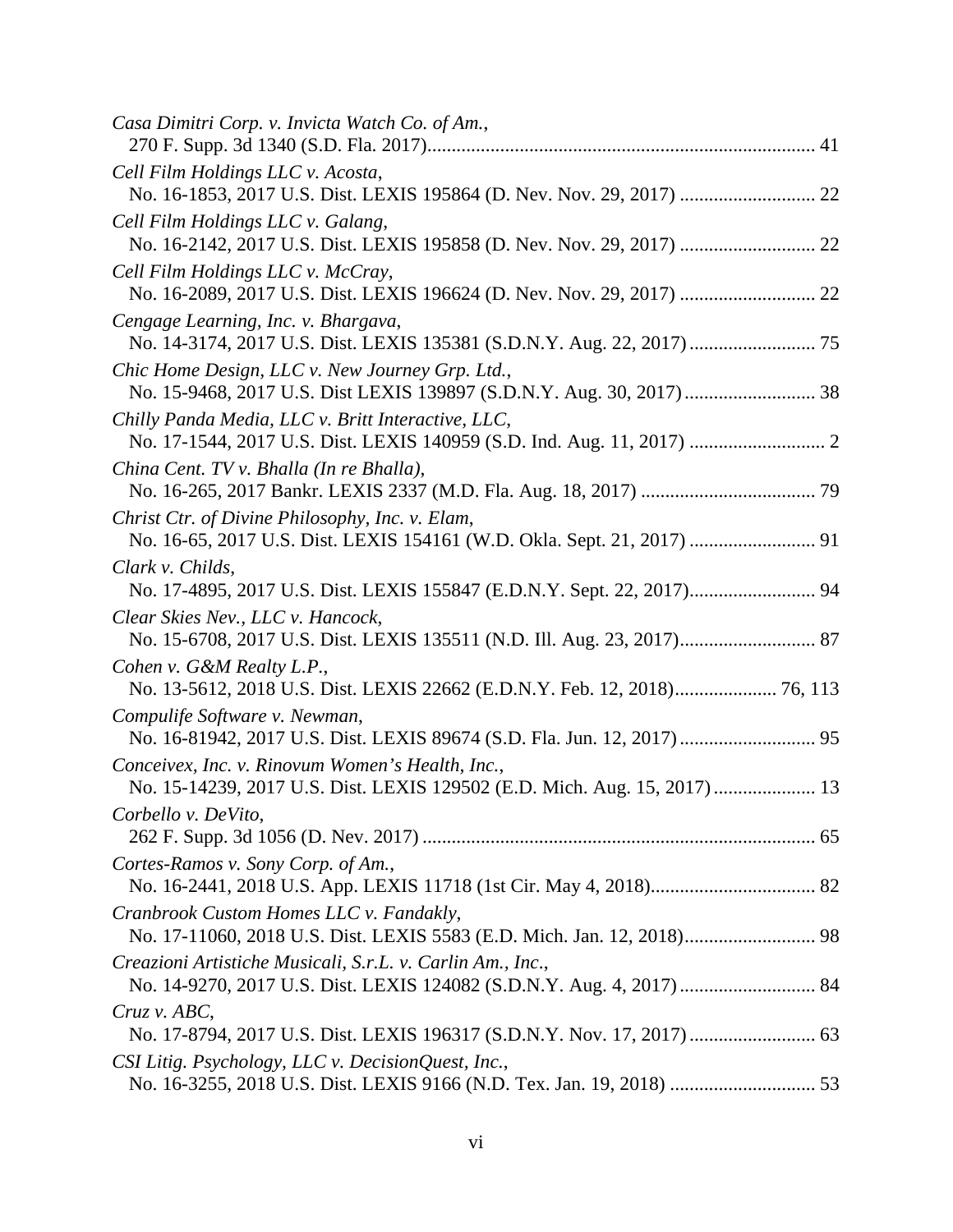| CSS, Inc. v. Herrington,<br>No. 16-1762, 2017 U.S. Dist. LEXIS 120396 (S.D. W. Va. Aug. 1, 2017)  97                                             |  |
|--------------------------------------------------------------------------------------------------------------------------------------------------|--|
| D.P. Dough Franchising, LLC v. Southworth,                                                                                                       |  |
| Dale Tiffany, Inc. v. Meyda Stained Glass, LLC,                                                                                                  |  |
| Daniels v. FanDuel, Inc.,<br>No. 16-1230, 2017 U.S. Dist. LEXIS 162563 (S.D. Ind. Sept. 29, 2017)  106                                           |  |
| Davidson v. United States,                                                                                                                       |  |
| Design Basics, LLC v. Lexington Homes, Inc.,                                                                                                     |  |
| Design Basics, LLC v. Petros Homes, Inc.,<br>No. 14-1966, 2017 U.S. Dist. LEXIS 102931 (N.D. Ohio July 3, 2017)  57                              |  |
| Design Ideas, Ltd. v. Meijer, Inc.,                                                                                                              |  |
| Devnani v. DKM Solutions,                                                                                                                        |  |
| Dickerson v. WB Studio Enters,                                                                                                                   |  |
| Diebold Inc. v. QSI, Inc.,                                                                                                                       |  |
| Disney Enters. v. VidAngel, Inc.,                                                                                                                |  |
| Dr. Seuss Enters., L.P. v. ComicMix LLC,                                                                                                         |  |
| Drewry v. Cox,<br>No. 16-1307, 2017 U.S. Dist. LEXIS 133171 (W.D. Okla. Aug. 21, 2017)  82                                                       |  |
| DRK Photo v. McGraw-Hill Global Educ. Holdings, LLC,                                                                                             |  |
| Ducks Unlimited, Inc. v. Boondux, LLC,<br>No. 14-2885, 2017 U.S. Dist. LEXIS 132383 (W.D. Tenn. Aug. 18, 2017) 47                                |  |
| Edge in Coll. Preparation, Ltd. Liab. Co. v. Peterson's Nelnet, Ltd. Liab. Co.,                                                                  |  |
| Energy Intelligence Grp., Inc. v. Kayne Anderson Capital Advisors, LP,<br>No. 14-1903, 2017 U.S. Dist. LEXIS 116754 (S.D. Tex. Jul. 26, 2017) 40 |  |
| Ennio Morricone Music Inc. v. Bixio Music Grp.,                                                                                                  |  |
| Epic Tech, LLC v. Lara,                                                                                                                          |  |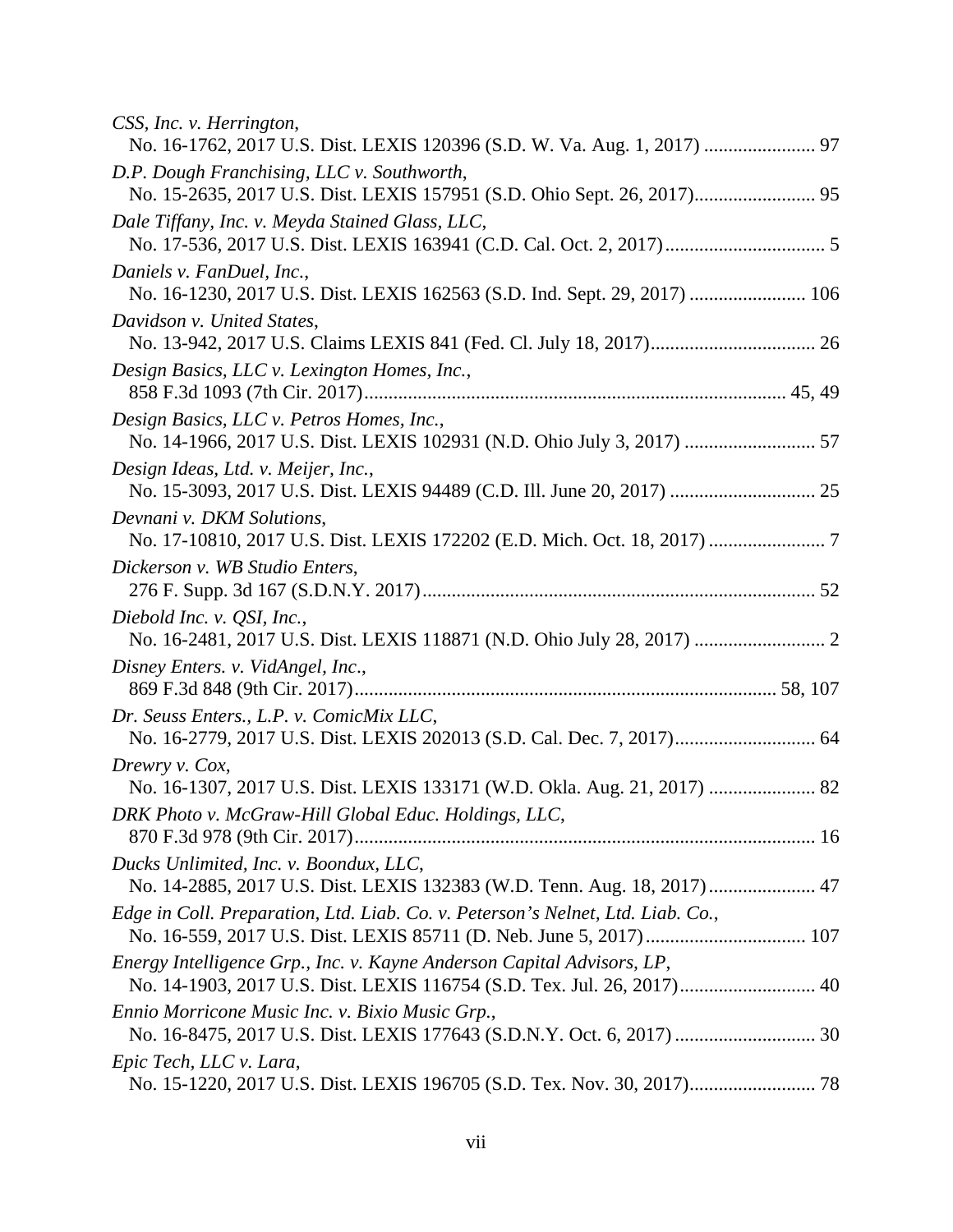| Erickson Prods. v. Kast,<br>No. 13-5472, 2017 U.S. Dist. LEXIS 137232 (N.D. Cal. Aug. 25, 2017) 87                     |
|------------------------------------------------------------------------------------------------------------------------|
| Estate of Barré v. Carter,<br>No. 17-1057, 2017 U.S. Dist. LEXIS 116590 (E.D. La. July 25, 2017) 43, 82                |
| Estate of Barré v. Carter,                                                                                             |
| Estate of Maier v. Goldstein,<br>No. 17-2951, 2017 U.S. Dist. LEXIS 191294 (N.D. Ill. Nov. 20, 2017) 30                |
| Etrailer Corp. v. Onyx Enters., Int'l Corp.,<br>No. 17-1284, 2017 U.S. Dist. LEXIS 110065 (E.D. Mo. Jul. 17, 2017)  43 |
| FameFlynet, Inc. v. Shoshanna Collection, LLC,                                                                         |
| Farkas v. Rich Coast Corp.,                                                                                            |
| Fathers & Daughters Nev., LLC v. Zhang,                                                                                |
| Fisher v. Forrest,<br>No. 14-1304, 2017 U.S. Dist. LEXIS 109682 (S.D.N.Y. July 14, 2017)  23                           |
| Flo & Eddie, Inc. v. Sirius XM Radio, Inc.,                                                                            |
| Fortune v. Flavorpill Prods. LLC,                                                                                      |
| Fox News Network, LLC v. TVEyes, Inc.,                                                                                 |
| Franklin Covey Co. v. Commer. Metals Co.,                                                                              |
| Gajo v. Brand,<br>No. 17-380, 2017 U.S. Dist. LEXIS 88404 (N.D. Cal. June 8, 2017)  11                                 |
| Geophysical Servs. TGS-NOPEC Geophysical Servs.,                                                                       |
| Goldman v. Asaad,                                                                                                      |
| Goldman v. Breitbart News Network, LLC,                                                                                |
| Goldman v. Breitbart News Network, LLC,                                                                                |
| GoPro, Inc. v. 360Heros, Inc.,                                                                                         |
| Gottesman v. Santana,                                                                                                  |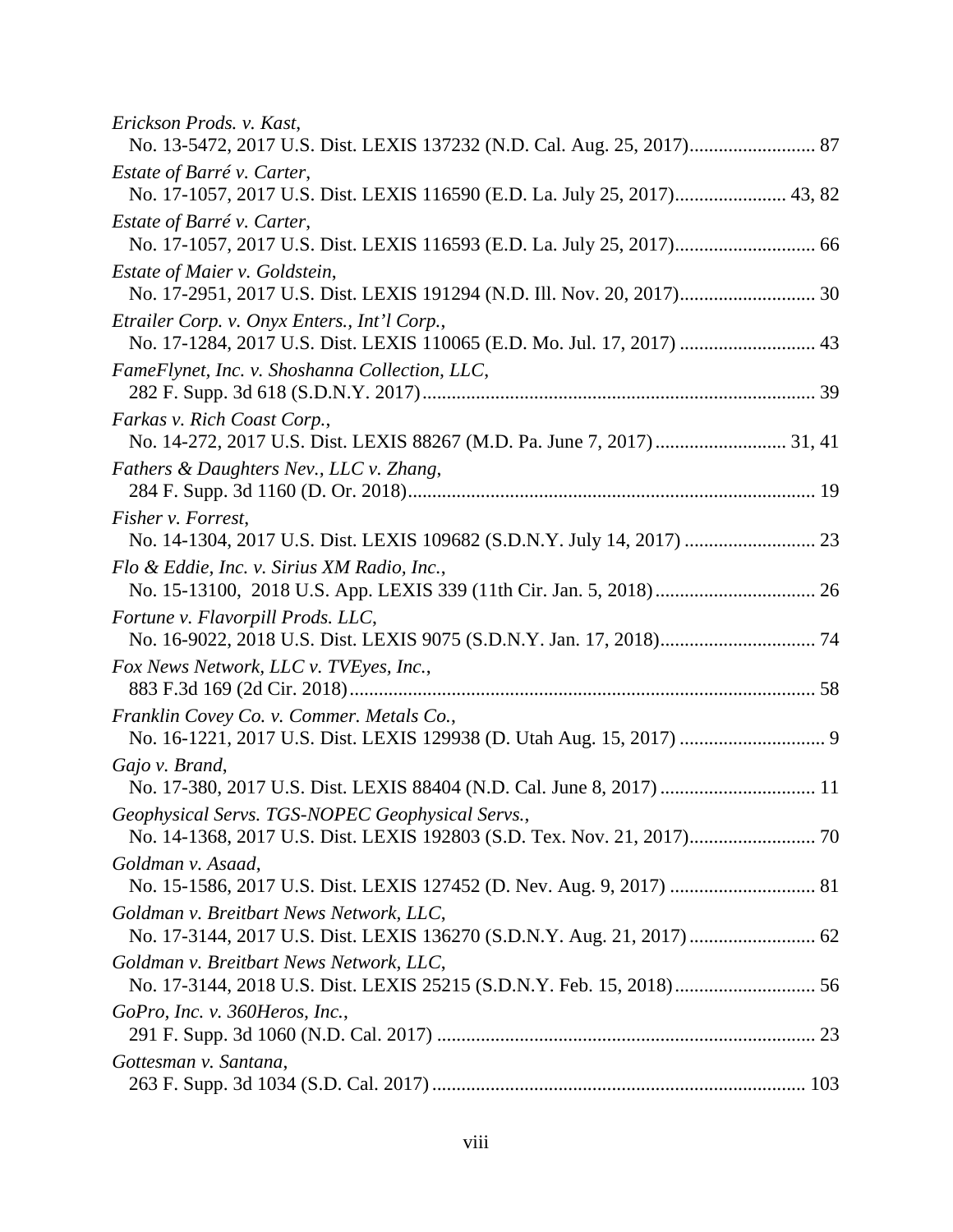| Graham v. Prince,                                                                                                       |  |
|-------------------------------------------------------------------------------------------------------------------------|--|
| Great Minds v. FedEx Office & Print Servs.,                                                                             |  |
| Grecco v. Associated Press,<br>No. 16-6240, 2017 U.S. Dist. LEXIS 105264 (S.D.N.Y. July 7, 2017)  10                    |  |
| Greg Young Publ., Inc. v. Zazzle, Inc.,                                                                                 |  |
| Hacienda Records, L.P. v. Ramos,                                                                                        |  |
| Hale v. Bunce,                                                                                                          |  |
| Halper v. Sony/ATV Music Publ'g, LLC,                                                                                   |  |
| Handshoe v. Perret,<br>No. 15-382, 2017 U.S. Dist. LEXIS 151853 (S.D. Miss. Sept. 19, 2017) 19                          |  |
| Hawkins v. Fishbeck,                                                                                                    |  |
| H-D U.S.A., LLC v. SunFrog, LLC,                                                                                        |  |
| Healthmate Int'l, LLC v. French,                                                                                        |  |
| Healthmate Int'l, LLC v. French,                                                                                        |  |
| Heralds of the Gospel Found. Inc. v. Varela,<br>No. 17-22281, 2017 U.S. Dist. LEXIS 98513 (S.D. Fla. June 23, 2017)  95 |  |
| Heritage Capital Corp. v. Christie's, Inc.,                                                                             |  |
| HireAHelper LLC v. Move Lift, LLC,                                                                                      |  |
| Hirsch v. CBS Broad. Inc.,<br>No. 17-1860, 2017 U.S. Dist. LEXIS 123468 (S.D.N.Y. Aug. 4, 2017)  63, 72, 109            |  |
| Home Design Servs. v. Turner Heritage Homes, Inc.,                                                                      |  |
| Hosseinzadeh v. Klein,                                                                                                  |  |
| Hydentra HLP Int., Ltd. v. Sagan Ltd.,                                                                                  |  |
| ISE Entm't Corp. v. Longarzo,                                                                                           |  |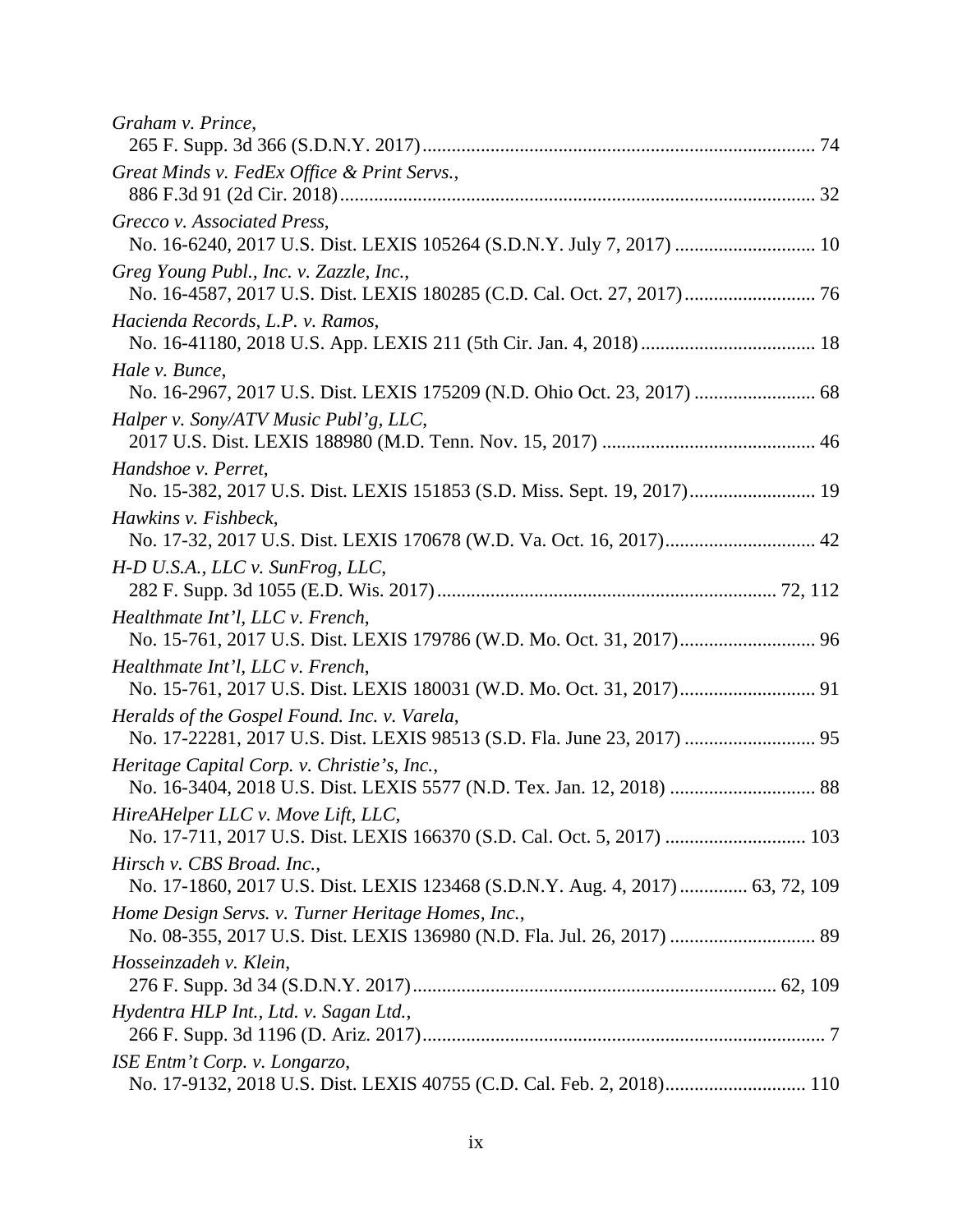| Jacino v. Ill. Tool Works Inc.,<br>No. 16-1704, 2017 U.S. Dist. LEXIS 90749 (E.D.N.Y. June 13, 2017)  102           |
|---------------------------------------------------------------------------------------------------------------------|
| James Castle Collection & Archive, LP v. Scholastic, Inc.,                                                          |
| Jason Scott Collection Inc. v. Trendily Furniture LLC,                                                              |
| Jetmax Ltd. v. Big Lots, Inc.,                                                                                      |
| John Wiley & Sons, Inc. v. DRK Photo,                                                                               |
| Johnson v. Storix, Inc.,                                                                                            |
| Joint Comm'n on Accreditation of Healthcare Orgs. v. Fortis Bus. Media LLC,                                         |
| Jose Luis Pelaez, Inc. v. McGraw-Hill Glob. Educ. Holdings LLC,                                                     |
| Joseph Paul Corp. v. Trademark Custom Homes, Inc.,                                                                  |
| Justad v. Bank of Am. Corp.,                                                                                        |
| Kanongataa v. ABC,                                                                                                  |
| Kashi v. McGraw-Hill Glob. Educ. Holdings,<br>No. 17-1818, 2017 U.S. Dist. LEXIS 168716 (E.D. Pa. Oct. 12, 2017) 12 |
| Kelly Tracht, LLC v. Dazzle Up, LLC,<br>No. 17-80434, 2017 U.S. Dist. LEXIS 172004 (S.D. Fla. Oct. 18, 2017) 46     |
| Kelly v. Maricopa Cty. Sheriff's Office,                                                                            |
| Kennedy v. LaCasse,<br>No. 17-2970, 2017 U.S. Dist. LEXIS 113418 (S.D.N.Y. July 20, 2017)  101                      |
| King Zak Indus. v. Toys 4 U USA Corp.,                                                                              |
| Knowledge Based Sols., Inc. v. Van Dijk,                                                                            |
| Konangataa v. ABC,                                                                                                  |
| L.A. Gem & Jewelry Design, Inc. v. An & Assocs. Co.,                                                                |
| L.A. T-Shirt & Print, Inc. v. Rue 21, Inc.,                                                                         |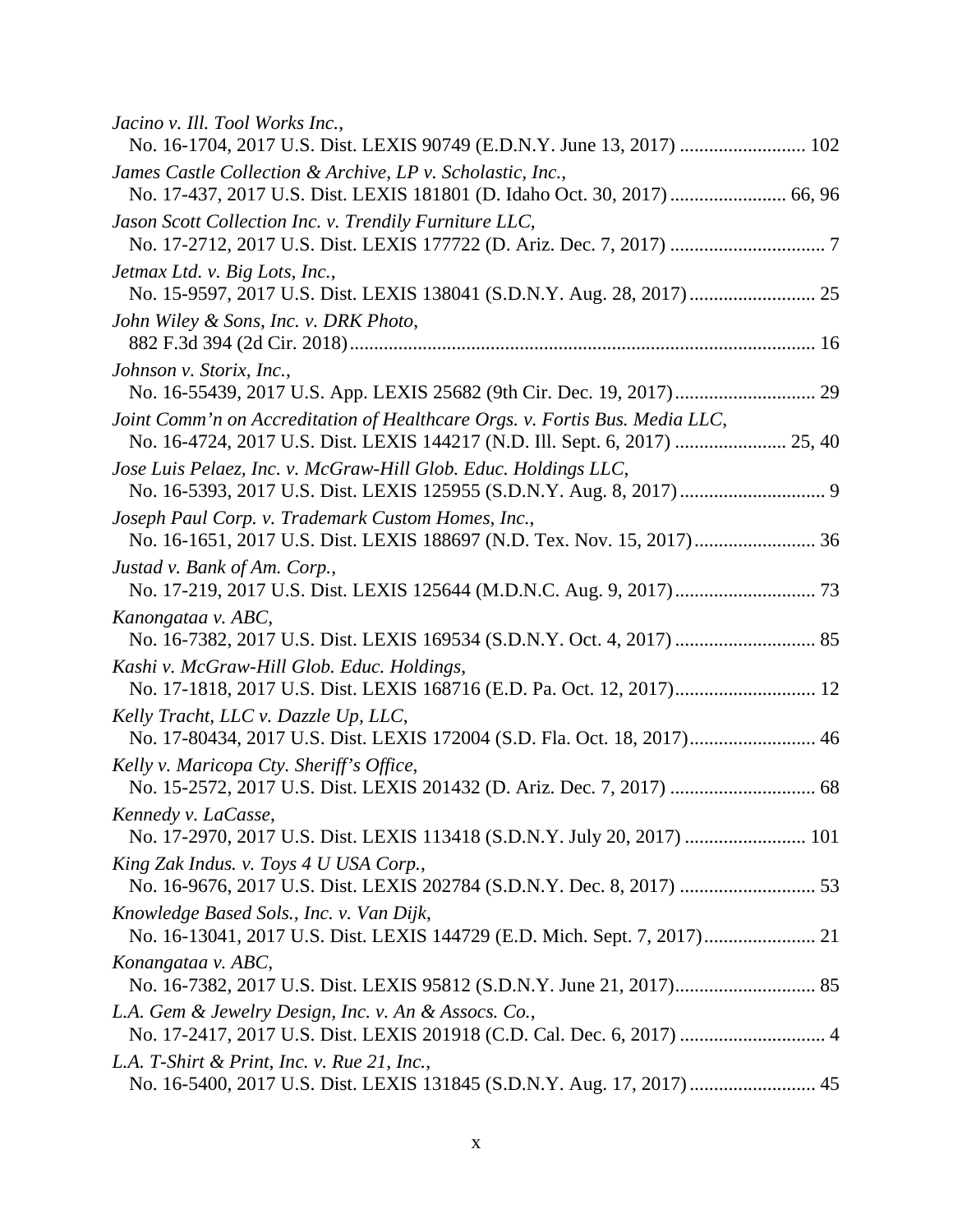| Lauter v. Rosenblatt,                                                                                           |  |
|-----------------------------------------------------------------------------------------------------------------|--|
| Leader's Inst., LLC v. Jackson,<br>No. 14-3572, 2017 U.S. Dist. LEXIS 193555 (N.D. Tex. Nov. 22, 2017) 56       |  |
| Leadership Studies, Inc. v. Blanchard Training & Dev., Inc.,                                                    |  |
| LimeCoral, Ltd. v. CareerBuilder, LLC,                                                                          |  |
| Livia v. Sly, Inc.,<br>No. 17-2235, 2018 U.S. Dist. LEXIS 7476 (N.D. Ohio Jan. 17, 2018) 15                     |  |
| Lombardo v. Dr. Seuss Enters., L.P.,                                                                            |  |
| Malibu Media, LLC v. Doe,                                                                                       |  |
| Mallon v. Marshall,                                                                                             |  |
| Manhattan Review LLC v. Yun,                                                                                    |  |
| Marcus v. ABC Signature Studios, Inc.,                                                                          |  |
| Marcus v. ABC Signature Studios, Inc.,<br>No. 17-148, 2017 U.S. Dist. LEXIS 192889 (C.D. Cal. Nov. 20, 2017) 86 |  |
| Marimar Textiles, Inc. v. Jude Clothing & Accessories Corp.,                                                    |  |
| McDermott v. Monday Monday, LLC,                                                                                |  |
| MD Helicopters, Inc. v. Aerometals, Inc.,                                                                       |  |
| Mitchell v. Capitol Records, LLC,                                                                               |  |
| Mobley v. Fermont-Langlais,                                                                                     |  |
| Moffat v. Acad. of Geriatric Physical Therapy,                                                                  |  |
| Monsarrat v. Zaiger,                                                                                            |  |
| Monster Energy Co. v. Peng,                                                                                     |  |
| Motion Med. Techs., L.L.C. v. ThermoTek, Inc.,                                                                  |  |
|                                                                                                                 |  |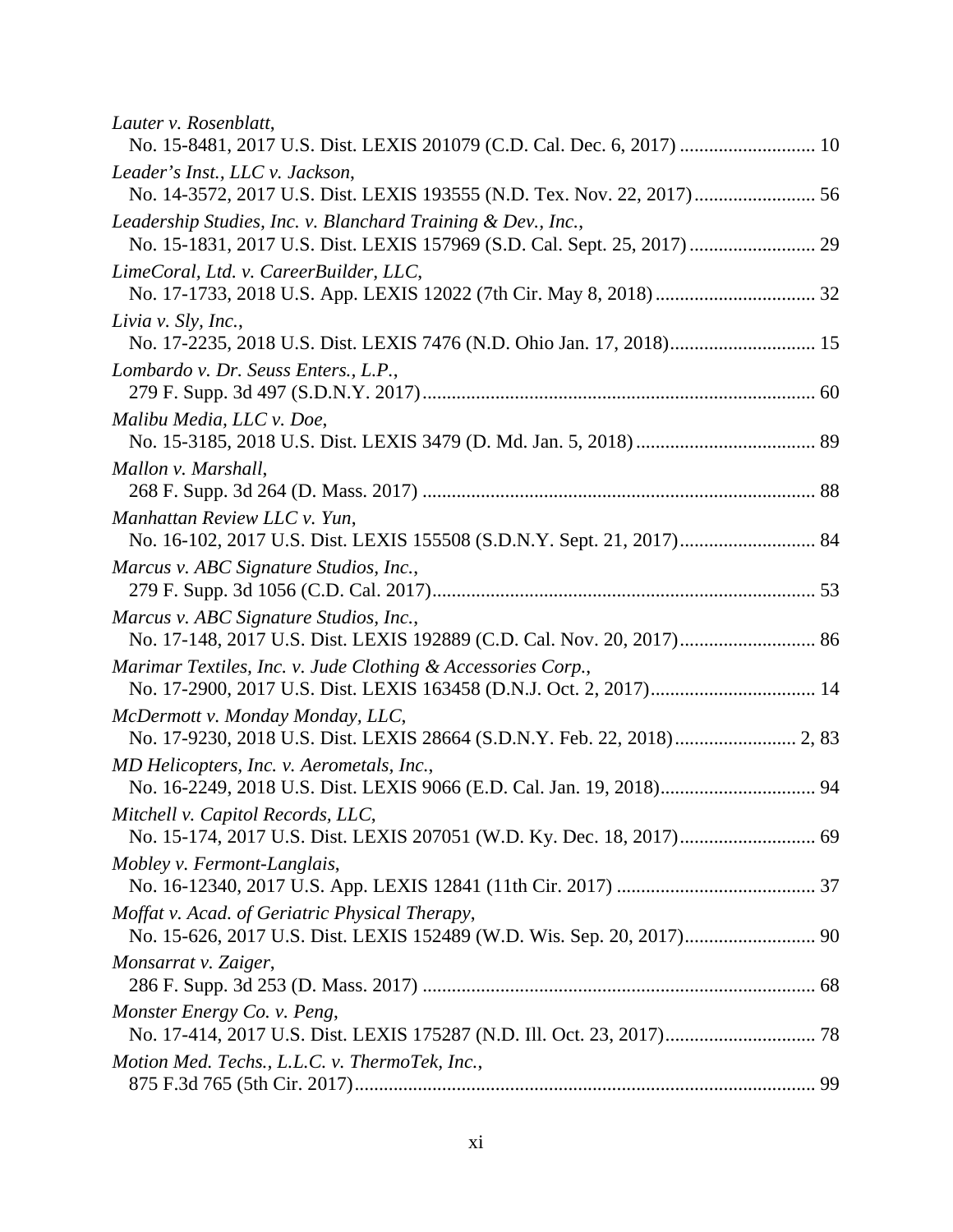| Myers v. Harold,                                                                                                                              |  |
|-----------------------------------------------------------------------------------------------------------------------------------------------|--|
| Narrative Ark Entm't LLC v. Archie Comic Publ'ns, Inc.,                                                                                       |  |
| Nobile v. Watts,                                                                                                                              |  |
| Norfolk Div. Parks v. Figures Toy Co.,<br>No. 16-522, 2017 U.S. Dist. LEXIS 196488 (E.D. Va. Nov. 29, 2017) 11, 105, 111                      |  |
| OpenRisk, LLC v. MicroStrategy Servs. Corp.,                                                                                                  |  |
| Oracle Am., Inc. v. Google LLC,                                                                                                               |  |
| Oracle USA, Inc. v. Rimini St., Inc.,                                                                                                         |  |
| Oyewole v. Ora,                                                                                                                               |  |
| Paisley Park Enters. v. Boxill,                                                                                                               |  |
| Palomo v. DeMaio,                                                                                                                             |  |
| Papazian v. Sony Music Entm't,<br>No. 16-7911, 2017 U.S. Dist. LEXIS 164217 (S.D.N.Y. Sept. 28, 2017) 67                                      |  |
| Pastime LLC v. Schreiber,<br>No. 16-8706, 2017 U.S. Dist. LEXIS 199943 (S.D.N.Y. Dec. 5, 2017)  1, 38                                         |  |
| Penguin Random House LLC v. Colting,                                                                                                          |  |
| Peteski Prods. v. Rothman,                                                                                                                    |  |
| Philpot v. Media Research Ctr. Inc.,                                                                                                          |  |
| Phoenix Techs., Ltd. v. VMware, Inc.,                                                                                                         |  |
| Psychic Readers Network, Inc. v. Take-Two Interactive Software Inc.,<br>No. 17-61492, 2018 U.S. Dist. LEXIS 19435 (S.D. Fla. Feb. 5, 2018) 13 |  |
| Ramirez v. Grp. Servs.,                                                                                                                       |  |
| Rentmeester v. Nike, Inc.,                                                                                                                    |  |
| Roberts v. Gordy,                                                                                                                             |  |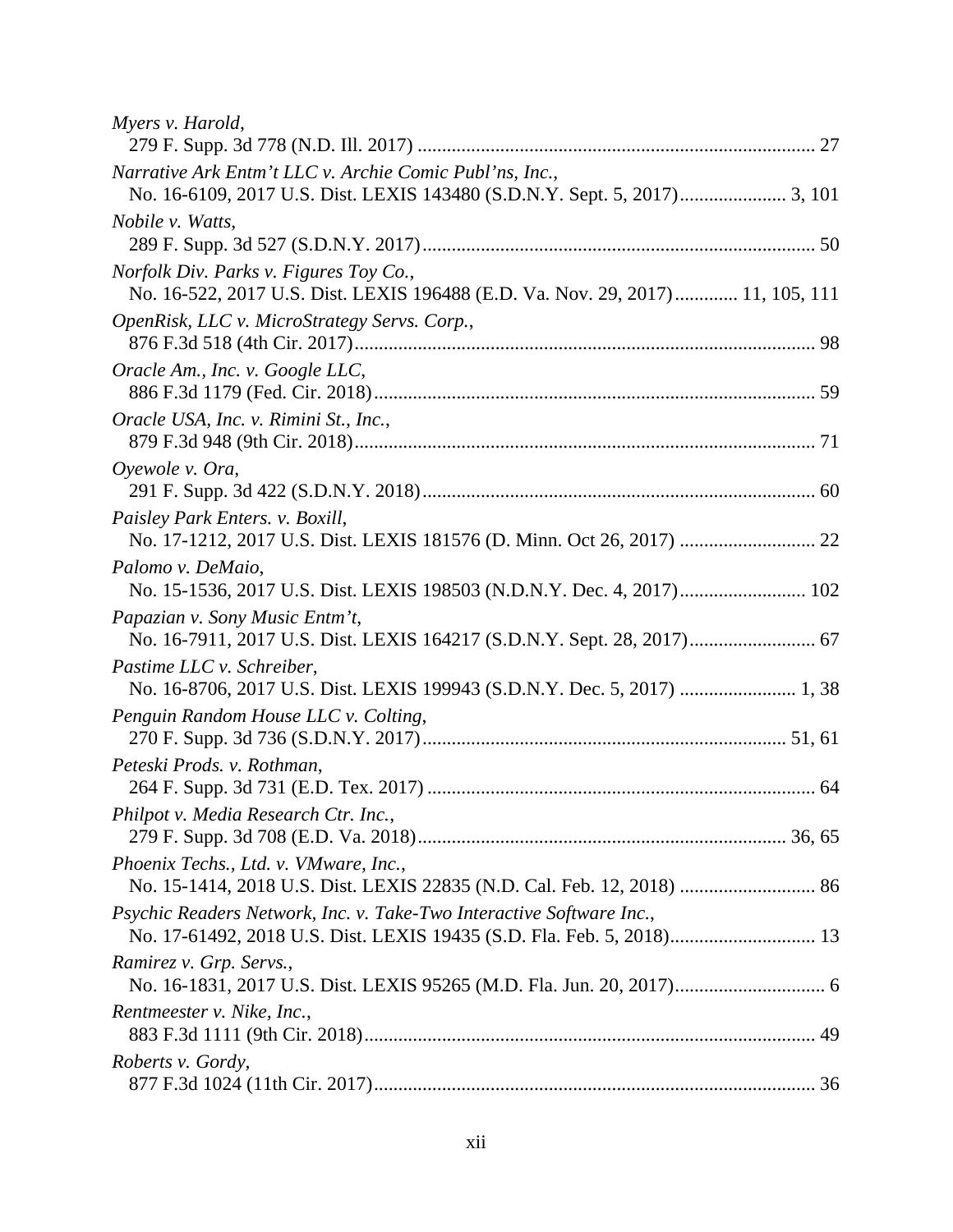| SCO Grp., Inc. v. IBM,                     |
|--------------------------------------------|
|                                            |
| Spanski Enters. v. Telewizja Polska, S.A., |
| Stross v. Redfin Corp.,                    |
| Ventura Content, Ltd. v. Motherless, Inc., |
| Williams v. Gaye,                          |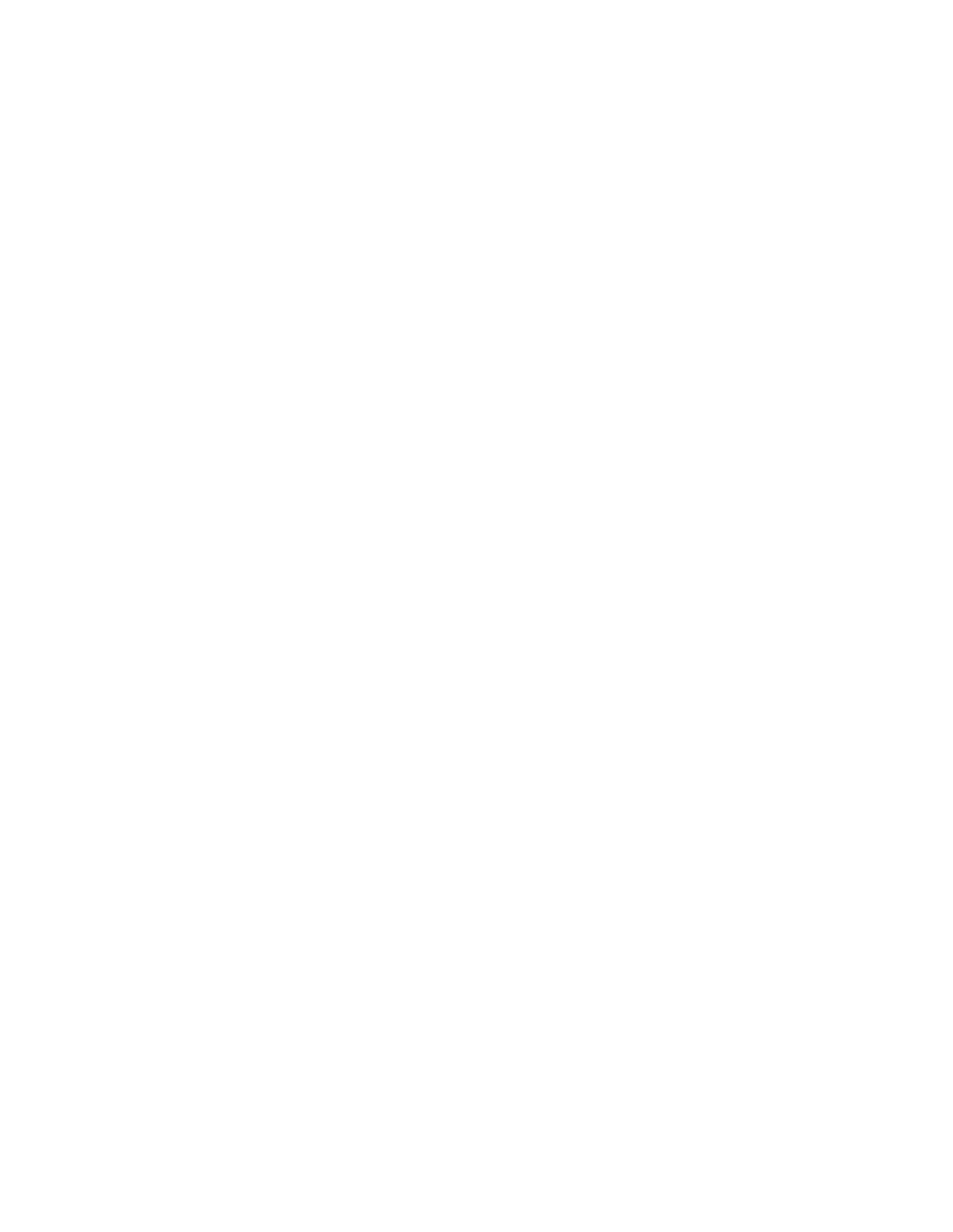## <span id="page-16-0"></span>**I. JURISDICTION AND PROCEDURAL ISSUES**

#### <span id="page-16-1"></span>**A. Subject Matter Jurisdiction**

*Pastime LLC v. Schreiber*, No. 16-8706, 2017 U.S. Dist. LEXIS 199943 (S.D.N.Y. Dec. 5, 2017)

District court denied defendant's motion to dismiss plaintiffs' claim for declaratory judgment as to ownership rights in copyrighted work because plaintiff's claim for declaration of parties' respective ownership rights turned on interpretation and application of Copyright Act, and therefore gave court subject matter jurisdiction over parties' dispute. Under employment agreement with plaintiffs' predecessors in interest, defendant agreed to rewrite book of musical play *Once Upon a Pastime*. Agreement provided that defendant's contribution would be work for hire. Defendant subsequently received copyright registration as sole author of book. Plaintiffs' complaint sought declaratory judgment as to ownership rights in subject work. Although complaint did not expressly state claim, plaintiffs sufficiently requested adjudication of plaintiffs' ownership of copyright at issue. Because plaintiffs' claim turned on whether defendant's revision of book constituted work for hire, it would require interpretation of Copyright Act provisions, affording court subject matter jurisdiction over dispute.

*Bell v. Henderson*, No. 16-2488, 2017 U.S. Dist. LEXIS 110047 (S.D. Ind. July 17, 2017)

District court dismissed copyright infringement suit against Purdue University employee as barred by Eleventh Amendment, which deprived court of subject matter jurisdiction. Plaintiff alleged that one of his registered photographs had been published without authorization on Purdue website in presentation titled "Keeping Cattle in the Books." Plaintiff initially sued Purdue only. First Amendment Complaint named Purdue's President as sole defendant, while Second Amended Complaint ("SAC") named Purdue's Director of Extension, defendant Henderson, as sole defendant. Henderson moved to dismiss for lack of subject matter jurisdiction. Eleventh Amendment renders non-consenting State, as well as that State's agencies or officials acting in their official capacities, immune from federal suits. Because Purdue was "arm of the state," plaintiff's claims against it were barred as matter of law. Plaintiff attempted to circumvent prohibition by suing Henderson in his individual capacity. Court, however, was required to determine whether sovereign (in this case, Purdue) was "real party in interest" to determine whether suit was barred by sovereign immunity. Court found that Purdue was "obviously" real party in interest: plaintiff initially sued Purdue, then Purdue's President, and finally Henderson, conspicuous chain of events that suggested that plaintiff was trying to find way to lawfully sue Purdue; SAC was identical to original complaint except that "Purdue" was replaced with Henderson; plaintiff's sole cause of action arose out of copyrighted photo that appeared on Purdue-owned website; and plaintiff sought to have Henderson account for Henderson's profits, even though Henderson could not have personally profited from distribution of presentation at issue. Court thus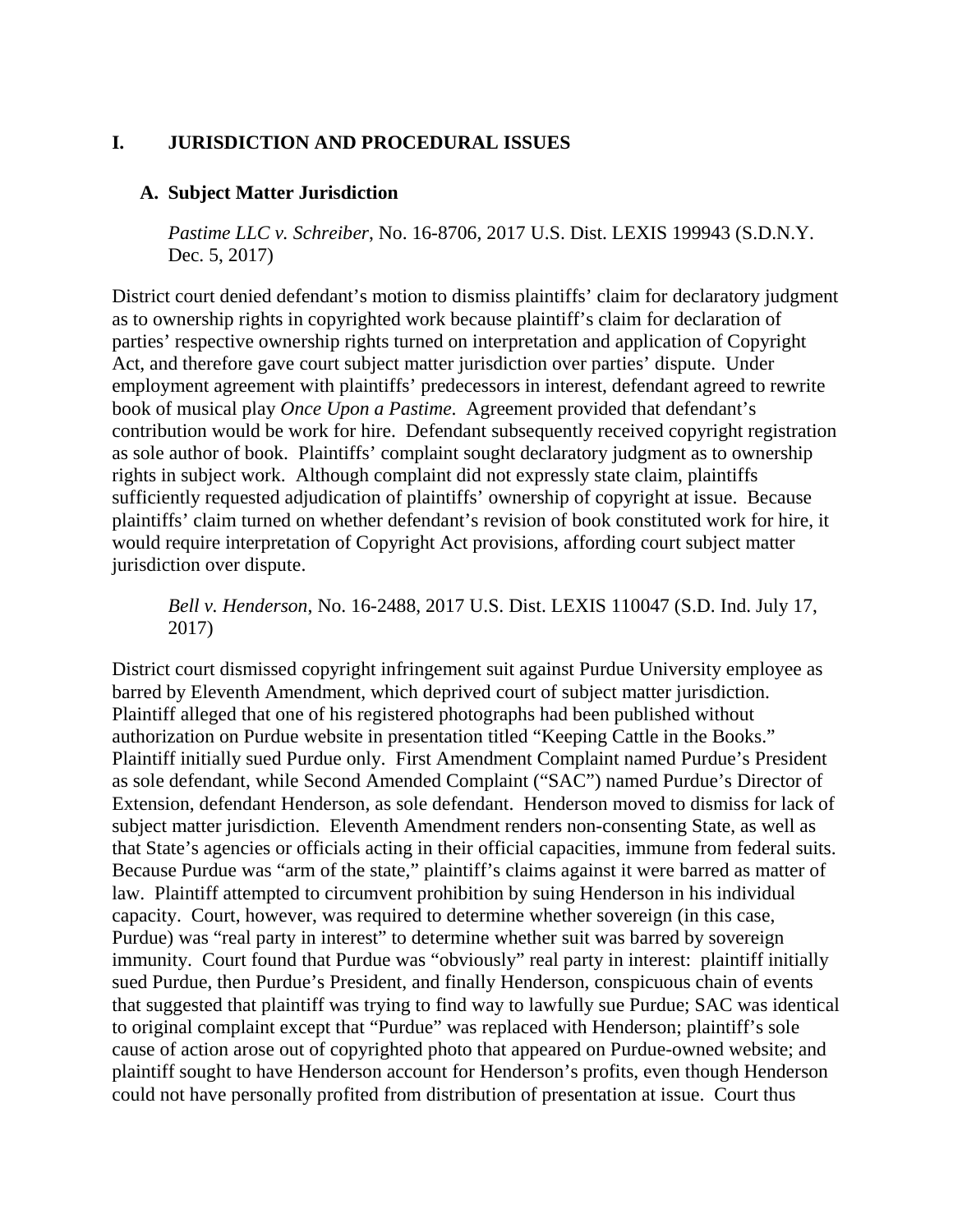concluded that Eleventh Amendment prevented it from exercising subject matter jurisdiction over plaintiff's action.

*Chilly Panda Media, LLC v. Britt Interactive, LLC*, No. 17-1544, 2017 U.S. Dist. LEXIS 140959 (S.D. Ind. Aug. 11, 2017)

Magistrate recommended remanding matter to state court. Court found case was "all about 'who owns what,'" arising out of license agreements between plaintiff and defendant. "Very heart" of disputes was extent of each side's rights to community newsletter or magazine publications, as governed by license agreements. Because copyright claim depended on resolving how license agreements should be applied to determine who owned what, claim arose out of state contract law, not federal copyright law, and did not provide basis for court to exercise federal question jurisdiction.

*Diebold Inc. v. QSI, Inc.*, No. 16-2481, 2017 U.S. Dist. LEXIS 118871 (N.D. Ohio July 28, 2017)

Court denied motion to dismiss counterclaim. Plaintiffs provided customers with ATMs and owned rights to certain ATM software programs; defendant serviced ATMs and purchased parts from plaintiff. Plaintiffs brought suit for infringement based on allegation that defendant copied software program. Defendant counterclaimed for declaratory judgment that licensing agreement between plaintiff and customer allowed defendant to make copies of program. Plaintiff moved to dismiss counterclaim under Rule 12(b)(1) on basis that defendant lacked standing to make claim because it was not party to or third-party beneficiary of contracts with customers. Court found counterclaim alleged sufficient facts to make declaratory judgment appropriate. Court further found that Rule 12(b)(1) does not permit factual attack on subject matter jurisdiction that implicates merits of claim; and in this case, whether defendant was third-party beneficiary of contracts or otherwise was authorized to make copies of works implicated merits of defendant's claim, "not the Court's ability to adjudicate the claim."

## <span id="page-17-0"></span>**B. Personal Jurisdiction and Venue**

*McDermott v. Monday Monday, LLC*, No. 17-9230, 2018 U.S. Dist. LEXIS 28664 (S.D.N.Y. Feb. 22, 2018)

Plaintiff filed infringement suit against Idaho limited liability company based in Idaho. Defendant served offer of judgment on defendant in amount of \$1,000, then filed motion to dismiss for lack of personal jurisdiction. In response, plaintiff voluntarily dismissed action without prejudice to refiling. Defendant subsequently moved for costs and fees pursuant to § 505. Plaintiff opposed on basis that defendant was not "prevailing party" under Act. Court found that in opposing fees motion, "plaintiff does not suggest that he had any non-frivolous reason to believe that there was personal jurisdiction over the defendant in this district. Based on the record before the Court, it appears that the filing in this district was 'frivolous, unreasonable, or groundless.'" Plaintiff's counsel, court noted, was "known copyright 'troll,'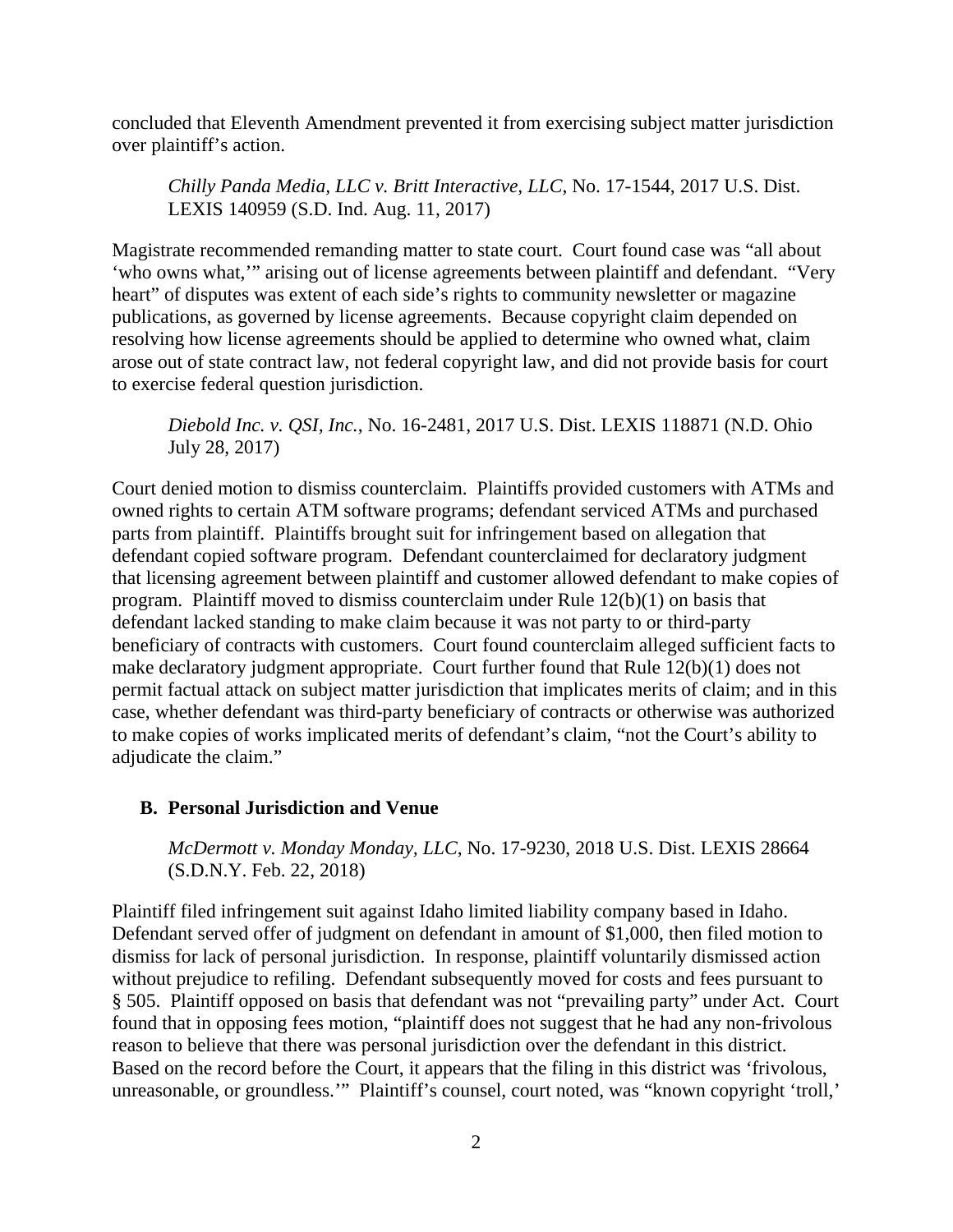filing over 500 cases in this district alone in the past twenty-four months. Thus, whether or not an attorney's fee award could be properly awarded against the plaintiff under Section 505, such an award against plaintiff's counsel may be appropriate in an exercise of this Court's inherent power." Court in its discretion declined to award fees on this occasion. However, if plaintiff's counsel "files any other action in this district against a defendant over whom there is no non-frivolous basis to find that there is personal jurisdiction, the outcome may be different."

*Narrative Ark Entm't LLC v. Archie Comic Publ'ns, Inc.*, No. 16-6109, 2017 U.S. Dist. LEXIS 143480 (S.D.N.Y. Sept. 5, 2017)

Court granted defendant's motion to dismiss complaint for lack of personal jurisdiction. Plaintiff sued defendants Archie and Sega of America, Inc. alleging copyright infringement and New York state law claims. Sega moved to dismiss for lack of personal jurisdiction. In early 1990s, Archie and Sega entered license agreement to create and sell comic books based on characters including "Sonic the Hedgehog." Archie hired third-party defendant as staff editor for period of time, and then third-party defendant worked as freelancer for Archie. During time as freelancer, third-party defendant alleged he created and developed, in whole or in part, stories, characters, and art for "Sonic the Hedgehog" series of comic books. Third-party defendant also collaborated with non-party Archie freelancer to work on comic book series. At certain point non-party informed third-party defendant that Archie was reprinting stories they created, and was continuing to use characters they created. Thirdparty defendant then filed copyright applications and later assigned copyrights and intellectual property rights to plaintiff. On Sega's motion to dismiss for lack of personal jurisdiction, court first considered jurisdiction under CPLR  $302(a)(1)$ , and found that Sega's agreement with Archie, which was not negotiated or executed in New York; did not provide for Sega to perform in New York; contained California venue and choice of law clauses; and stated that Sega would be paid in California, did not provide for personal jurisdiction. Court found personal jurisdiction would similarly be improper under CPLR 302(a)(3)(i), because CPLR  $302(a)(3)(i)$  presents higher bar than CPLR  $302(a)(1)$ , and plaintiff did not show jurisdiction was proper under CPLR 302(a)(1). As to CPLR 302(a)(3)(ii), plaintiff did not allege any action Sega took that infringed plaintiff's copyrights or any other tort Sega committed. Plaintiff did not allege that Sega supervised freelance contributions to comic books or other works in case. In fact, Sega argued first notice of dispute between third-party defendant and Archie was when plaintiff filed complaint. Court found that Sega could not have anticipated suit in New York based on agreement with Archie, and granted Sega's motion to dismiss.

*Carsey-Werner Co. v. BBC*, No. 17-8041, 2018 U.S. Dist. LEXIS 33862 (C.D. Cal. Feb. 23, 2018)

District court granted motion to dismiss for lack of personal jurisdiction. Plaintiff television companies owned series including *The Cosby Show*. Defendant Sugar Films, UK company, produced program entitled *Bill Cosby – Fall of an American Icon*, which included clips and musical cues from *The Cosby Show*, and was broadcast by defendant, UK corporation.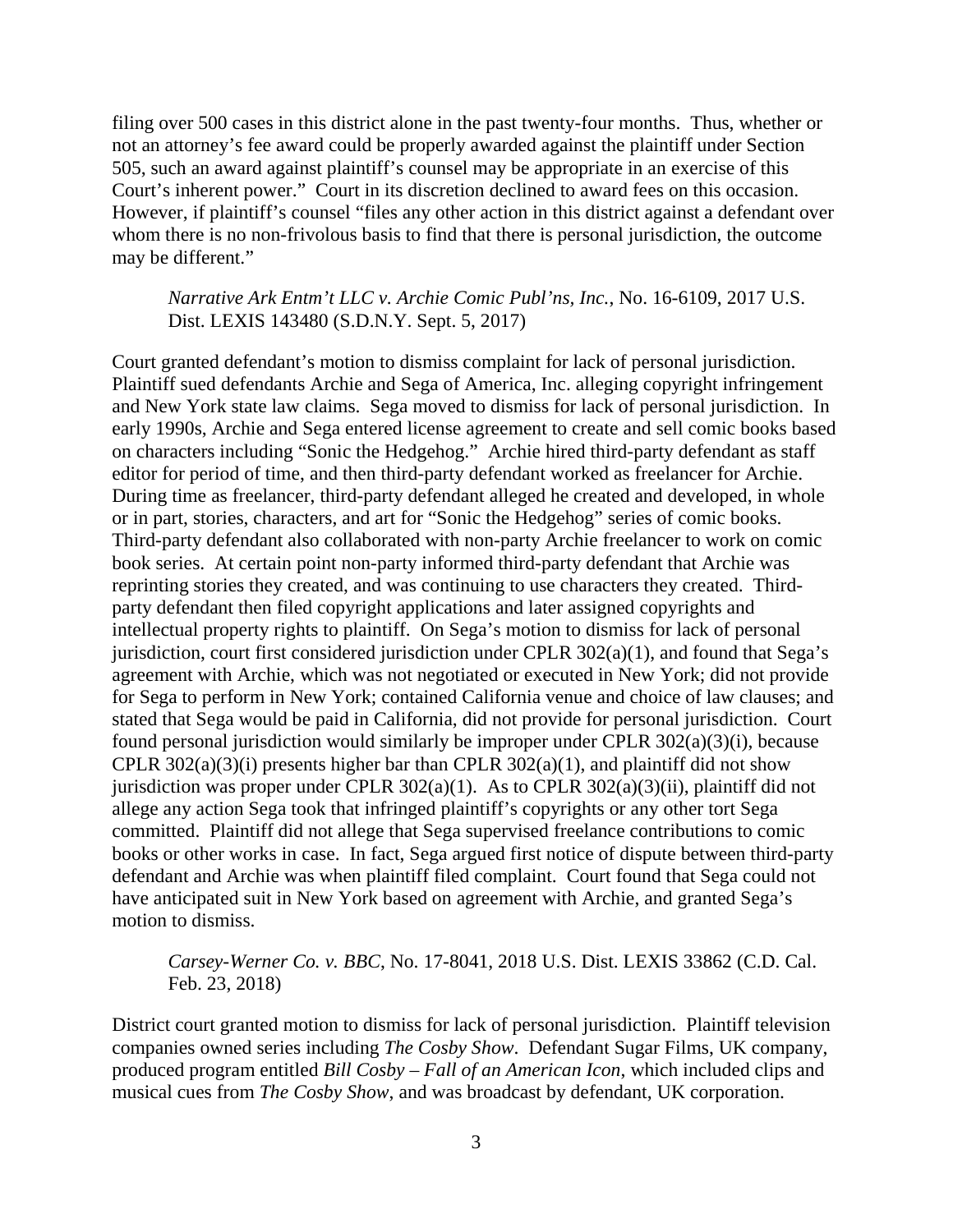Defendants' program was broadcast in June 2017 and available for 30 days on BBC's iPlayer website, where users from U.S. using VPN or proxy servers could view program. Plaintiff sued for infringement, and defendants moved to dismiss for lack of personal jurisdiction and/or improper venue. Court found that defendants' conduct lacked sufficient ties to California to subject them to personal jurisdiction there. That some individuals in California might have viewed program did not show that defendants directed conduct toward state, particularly because defendants attempted to prevent such viewership. Fact that BBC's technological measures were not always successful did not mean company purposefully directed its conduct to California. Court rejected as speculative plaintiff's argument about number of viewers of program, and was not persuaded by plaintiff's argument that program was so "California-centric" as to supply "something more" required to turn release of program on iPlayer service into conduct targeting California. Court found it could not exercise jurisdiction over defendants pursuant to Fed. R. Civ. P. 4(k)(2) because exercise would not comport with due process. Plaintiff did not allege, let alone provide evidence of, any contacts between defendants and U.S. beyond those discussed for California. Court rejected plaintiff's request for jurisdictional discovery because plaintiff did not explain what discovery it would conduct or why it would be helpful. Court dismissed for lack of personal jurisdiction, and denied as moot motion to dismiss for improper venue.

#### *L.A. Gem & Jewelry Design, Inc. v. An & Assocs. Co.*, No. 17-2417, 2017 U.S. Dist. LEXIS 201918 (C.D. Cal. Dec. 6, 2017)

District court denied Canadian defendants' motion to dismiss for lack of personal jurisdiction and improper venue, holding that it could exercise jurisdiction over defendants based on their contacts with U.S. as whole, and that because court had personal jurisdiction, venue was also proper. California-based plaintiffs claimed that Canadian defendants marketed, sold and distributed jewelry that infringed plaintiffs' registered designs. Defendants operated fully interactive websites aimed at customers in U.S., deployed nationwide advertising of allegedly infringing products in U.S., and shipped products directly to customers in U.S. Ninth Circuit courts can exercise personal jurisdiction over defendant if (1) defendant purposefully directed its activities to forum; (2) plaintiff's claim arises from defendant's forum-directed activities; and (3) exercise of jurisdiction would be reasonable. Court held that it could not exercise personal jurisdiction over defendants based on their contacts with California, because defendants did not target their advertising toward California and made only isolated sales to California, and further because plaintiffs' copyright claims did not arise from defendants' activities in California. However, court could exercise nationwide personal jurisdiction over defendants under Fed. R. Civ. P. 4(k)(2). Under Rule 4(k)(2), federal court can exercise personal jurisdiction over defendant if (1) plaintiff's claim arises under federal law; (2) defendant is not subject to personal jurisdiction of any state court; and (3) exercise of jurisdiction comports with due process. Because first two prongs were undisputed, court focused on due process element, which is nearly identical to traditional personal jurisdiction analysis except that contacts with nation as whole are considered. Because defendants expressly aimed their activities toward U.S., and plaintiffs' claims arose out of defendants' U.S.-related conduct, and further defendants did not show that exercise of jurisdiction would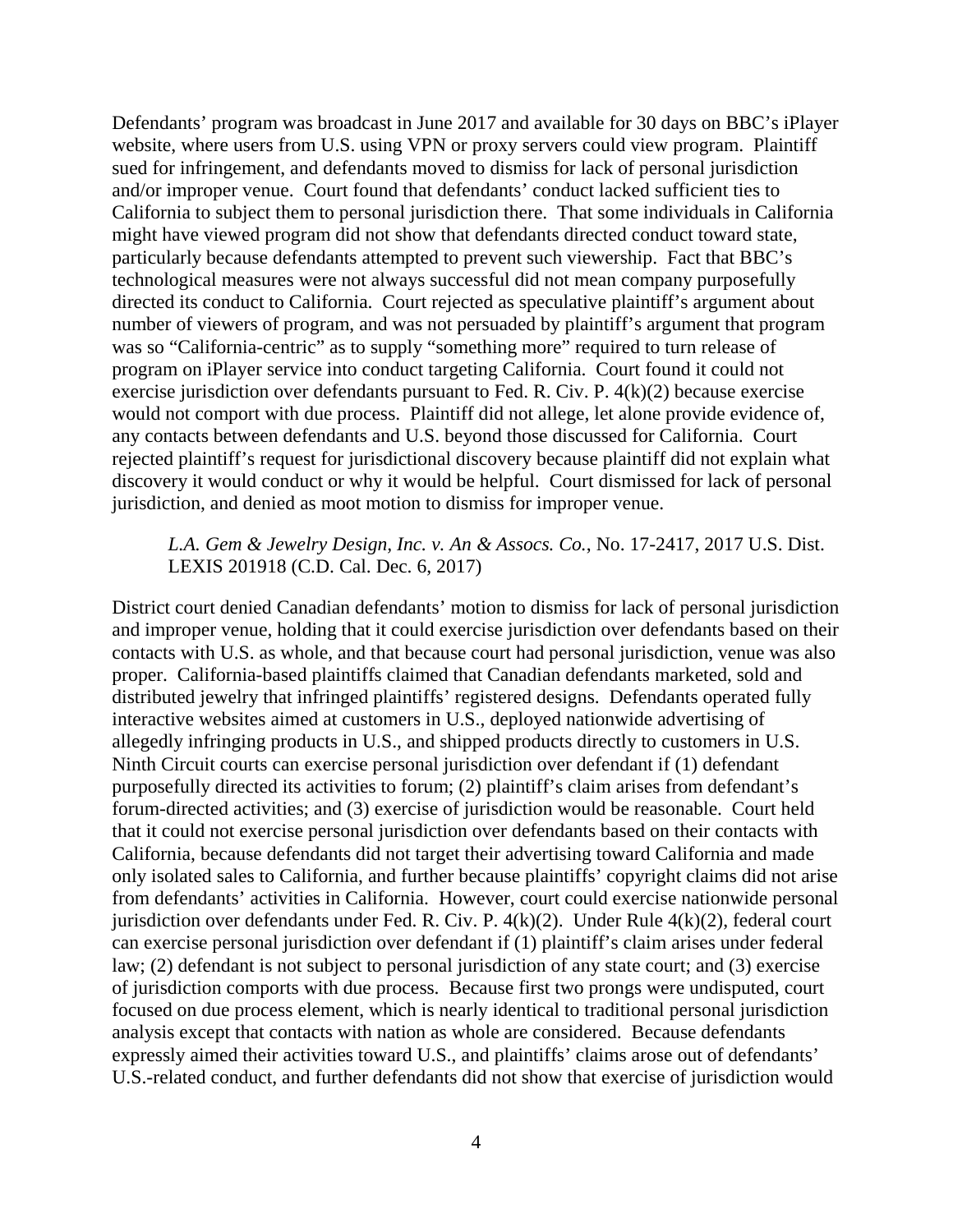be unreasonable, court held that it could exercise jurisdiction over defendants under Rule 4(k)(2). Because Ninth Circuit interprets Act's venue provision as allowing venue in any district where defendant is subject to personal jurisdiction, venue in district was also proper.

## *Dale Tiffany, Inc. v. Meyda Stained Glass, LLC*, No. 17-536, 2017 U.S. Dist. LEXIS 163941 (C.D. Cal. Oct. 2, 2017)

Court found plaintiff failed to make *prima facie* showing of jurisdictional facts to justify assertion of personal jurisdiction over defendants. Plaintiff brought copyright infringement action against two defendants, Meyda and 55 Oriskany. Plaintiff alleged that defendants sold, distributed and displayed certain Tiffany-styled stained glass lamps that infringed plaintiff's copyright. Defendants moved to dismiss for lack of personal jurisdiction. Plaintiff asserted that Meyda was 55 Oriskany's *alter ego*. To satisfy *alter ego* test, plaintiff must make out *prima facie* case that (1) there is such unity of interest and ownership that separate personalities of two entities no longer exist; and (2) failure to disregard their separate identities would result in fraud or injustice. Court found plaintiff made no factual allegations and presented no evidence to support exercise of personal jurisdiction over Meyda on *alter ego* theory. With respect to 55 Oriskany, plaintiff argued that 55 Oriskany purposely directed its activities toward California by (1) willfully infringing on plaintiff's copyrighted work; (2) operating interactive website; (3) utilizing online-third-party retailers such as Amazon and Houzz.com; and (4) hiring sales representative for Southern California. Regarding willful infringement, court found plaintiff's allegation that defendants had "long been well aware" of plaintiff's copyrighted works and principal place of business in California, because they often attended same tradeshows and exhibitions, to be bare allegation insufficient to demonstrate willfulness. Regarding website activity, court used "sliding scale" approach, in which likelihood that personal jurisdiction can constitutionally be exercised is directly proportionate to nature and quality of commercial activity that entity conducts over Internet. Court found plaintiff had not presented sufficient evidence to support its assertion that website allowed dealers to contact and place orders with 55 Oriskany directly. Regarding use of online third-party retailers, court found that, although several infringing products were sold on Amazon and Houzz.com, because none of third-party sellers were affiliated with 55 Oriskany, and plaintiff had failed to produce evidence that defendants were directly selling any products using these websites, defendant's contacts were "attenuated." Court thus rejected exercise of specific jurisdiction. Regarding hiring of sales representative, plaintiff provided no evidence that sales representative was involved in marketing or sale of any of infringing products at issue in action. Court found, nevertheless, that plaintiff had demonstrated basis for jurisdictional discovery, and granted plaintiff's request for jurisdictional discovery for 30-day period.

*BWP Media USA, Inc. v. Vensoft, Inc.*, No. 17-5456, 2017 U.S. Dist. LEXIS 128188 (C.D. Cal. Aug. 11, 2017)

District court ordered plaintiff to show cause why action should not be dismissed for lack of personal jurisdiction or transferred for lack of proper venue, where plaintiff merely alleged in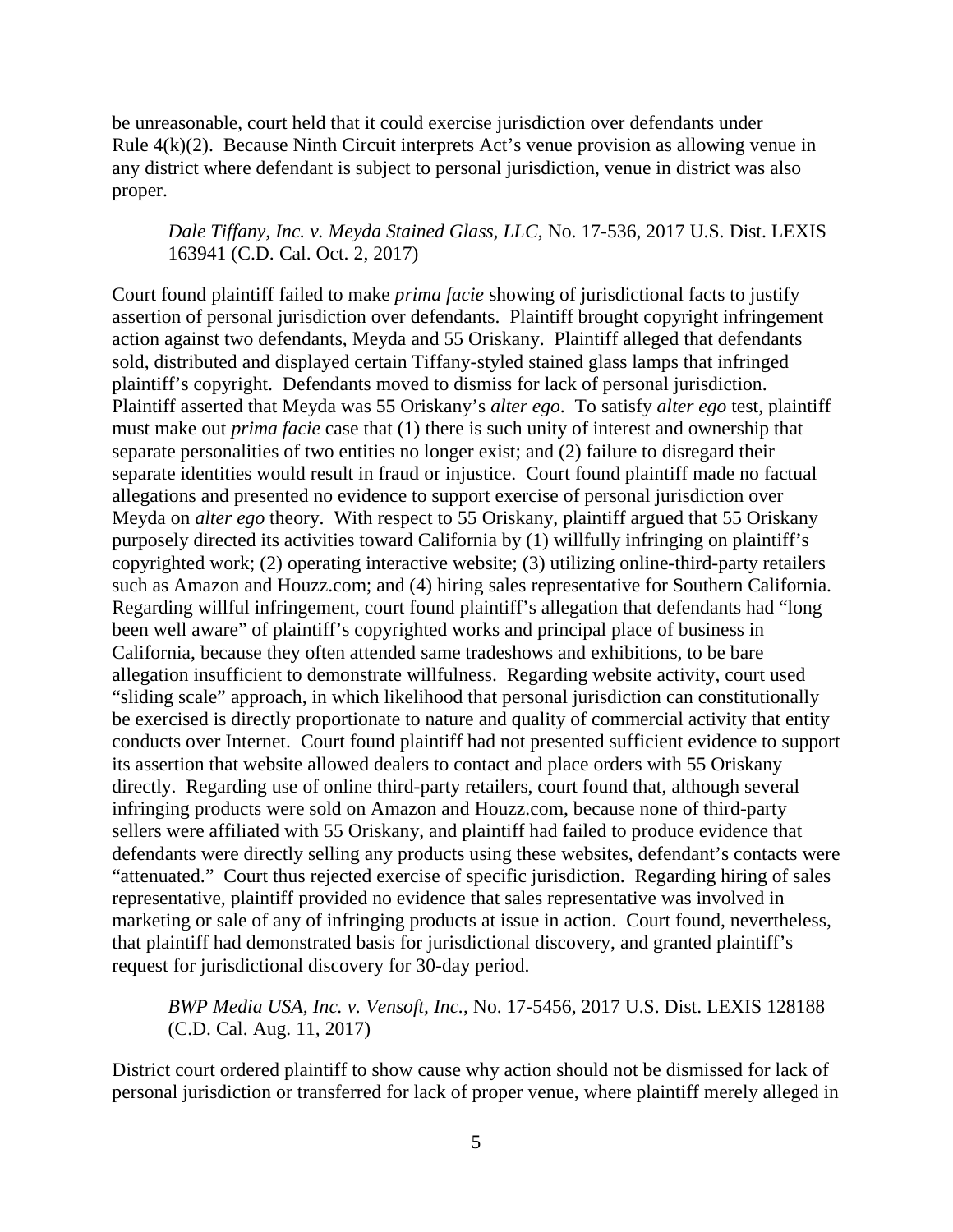conclusory manner that Arizona-based defendant "purposely directs substantial activities at the residents of California by means of [its] Websites," and that Websites "are targeting California residents." Court noted that plaintiff alleged neither specific contacts between defendant and California, nor facts suggesting defendant did "something more" than maintain passive website. Therefore, plaintiff must show cause why action should not be dismissed for lack of personal jurisdiction or transferred for lack of proper venue.

*Bell v. Moawad Grp., LLC*, No. 17-73, 2017 U.S. Dist. LEXIS 101842 (W.D. Tex. June 30, 2017)

Texas resident, self-described "internationally recognized sports psychologist and sports performance consultant," sued Arizona-based defendants for copyright infringement. Plaintiff alleged that defendants reproduced, displayed and distributed 219-word excerpt from plaintiff's book on Twitter, Instagram and Facebook. Plaintiff alleged that defendants posted excerpt without authorization and used it to promote their services and interact with their followers, some of whom lived in Texas, and that one or more Texas residents who followed defendants on social media interacted with infringing posts through retweets, likes, shares and comments. Defendants moved to dismiss for lack of personal jurisdiction. Court granted motion to dismiss because defendants could not reasonably anticipate being haled into Texas court based on posting of allegedly infringing excerpt on social media accounts. Court noted that plaintiff could not point to evidence suggesting that defendants' posts were directed to Texas or specifically curated for Texas audiences, or that defendants knew plaintiff resided in Texas. Although plaintiff alleged that one Texas resident independently shared excerpt posted by defendants, court found that such contact with Texas was too attenuated to impose personal jurisdiction over defendants.

*Ramirez v. Grp. Servs.*, No. 16-1831, 2017 U.S. Dist. LEXIS 95265 (M.D. Fla. Jun. 20, 2017)

Court denied defendant's motion to dismiss for lack of personal jurisdiction. Plaintiff, Florida resident, alleged that defendant Puerto Rico corporation infringed plaintiff's copyright by using photographs on Internet to promote its business. Defendant moved to dismiss, arguing that its presence on Internet provided insufficient contacts with Florida to establish personal jurisdiction. Court found that plaintiff had sufficiently established that defendant's use of photographs on webpages and social media accounts constituted intentional tort of copyright infringement, which cased harm to plaintiff's intellectual property rights in Florida, where plaintiff resided and where photographs were accessed. Further, plaintiff sufficiently established that (1) defendant intentionally targeted Florida travelers through its websites and social media pages, which sites and pages were integral to plaintiff's copyright infringement claim; and (2) defendant knew or should have known that plaintiff would be injured in Florida where he resides. Motion to dismiss was denied.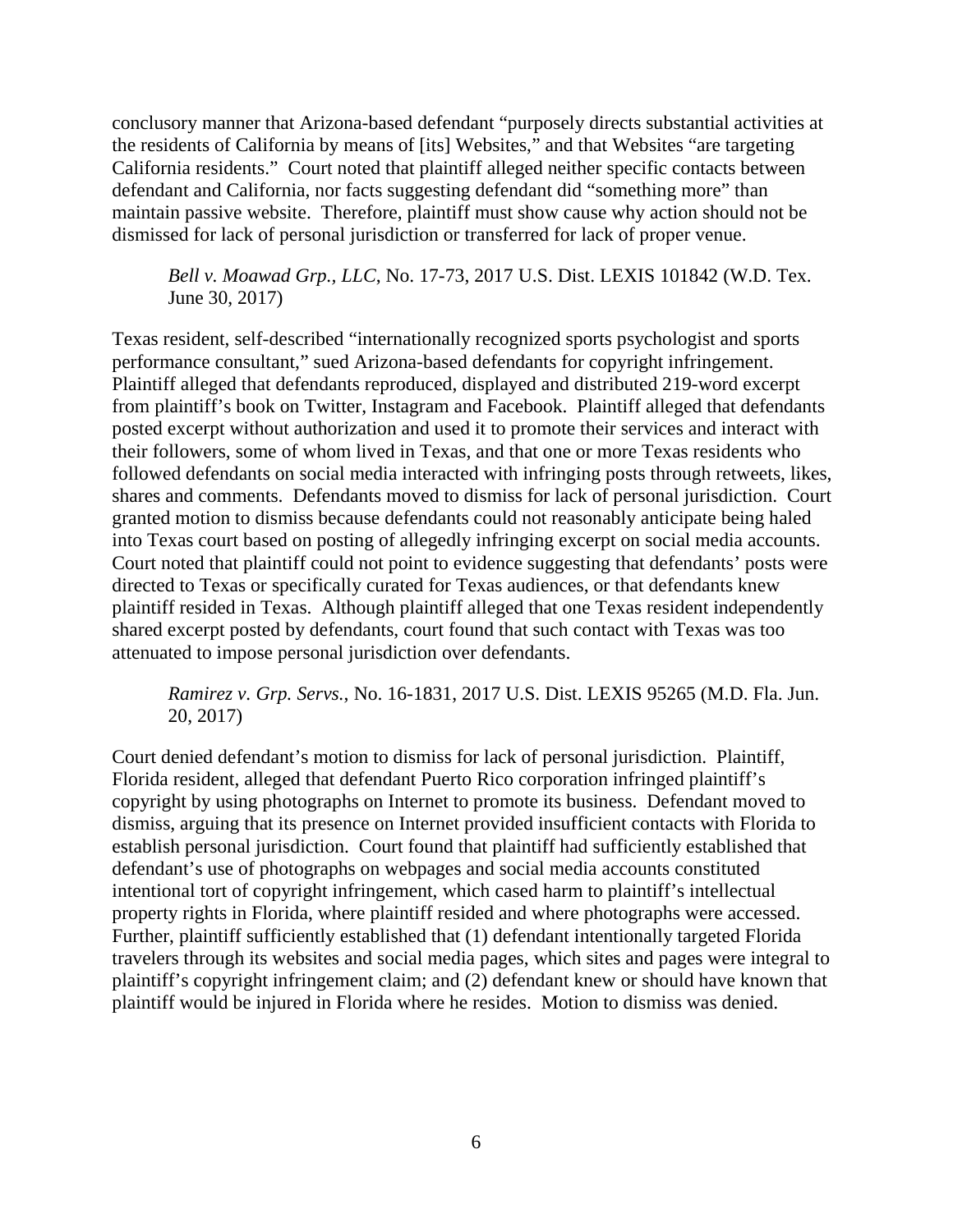*Devnani v. DKM Solutions*, No. 17-10810, 2017 U.S. Dist. LEXIS 172202 (E.D. Mich. Oct. 18, 2017)

Court dismissed action for lack of personal jurisdiction over defendants. Defendant DKM, Texas company, hired plaintiff to create website. Plaintiff claimed infringement based on defendants' unauthorized use of website, including source code, software and designs, in violation of verbal agreement between parties, as well as interference with plaintiff's administrative access to cloud hosting account with RackSpace, company with headquarters in Texas and no alleged presence in Michigan. Defendants moved to dismiss for lack of personal jurisdiction. Court found plaintiff did not meet burden to show purposeful availment. Plaintiff's copyright claim was based on defendants' use of work in Texas and defendants' change of passwords on cloud host, also headquartered in Texas. Defendants never entered Michigan, and believed that plaintiff was working in Oregon out of Oregon company. Even if defendants knew of plaintiff's Michigan driver's license and phone number and relative who lived there, under *Calder v. Jones* it was insufficient to state that defendants could have surmised plaintiff might feel effects of conduct in Michigan. Because plaintiff did not establish purposeful availment, court did not assess other prongs of jurisdictional inquiry, and granted motion to dismiss.

*Jason Scott Collection Inc. v. Trendily Furniture LLC*, No. 17-2712, 2017 U.S. Dist. LEXIS 177722 (D. Ariz. Dec. 7, 2017)

Plaintiff, Arizona furniture company, alleged that defendants, Texas furniture companies, sold unauthorized imitations of plaintiff's furniture, thereby infringing plaintiff's copyrights. Defendants moved to dismiss action for lack of personal jurisdiction. Plaintiff contended that Arizona had specific jurisdiction over defendants. To prove specific jurisdiction, plaintiff must show nonresident defendant purposefully directed activities at forum state and that claim arose out of or results from those activities. Plaintiff's evidence established that defendants committed intentional acts by designing and manufacturing infringing furniture and selling pieces in same market, and that such acts were aimed at Arizona. Evidence showed that defendants willfully infringed plaintiff's copyrights from time they received plaintiff's cease-and-desist letters, if not before, and knew impact would be felt in Arizona, thereby expressly aiming at forum state. Court found exercise of personal jurisdiction over defendants comported with constitutional principles of due process. Court therefore denied defendants' motion to dismiss.

#### *Hydentra HLP Int., Ltd. v. Sagan Ltd.*, 266 F. Supp. 3d 1196 (D. Ariz. 2017)

Plaintiffs, companies organized under laws of Republic of Cyprus and producers of pornographic material, asserted claims for copyright infringement against defendants, residents of Seychelles, Barbados and Canada associated with website Porn.com. Defendants filed motion to dismiss for lack of personal jurisdiction. Fed. R. Civ. P. 4(k)(2) provides that court may exercise personal jurisdiction over defendant if (1) claim arises under federal law, (2) defendant is not subject to jurisdiction in any state court of general jurisdiction, and (3) exercising jurisdiction is consistent with U.S. Constitution. Defendants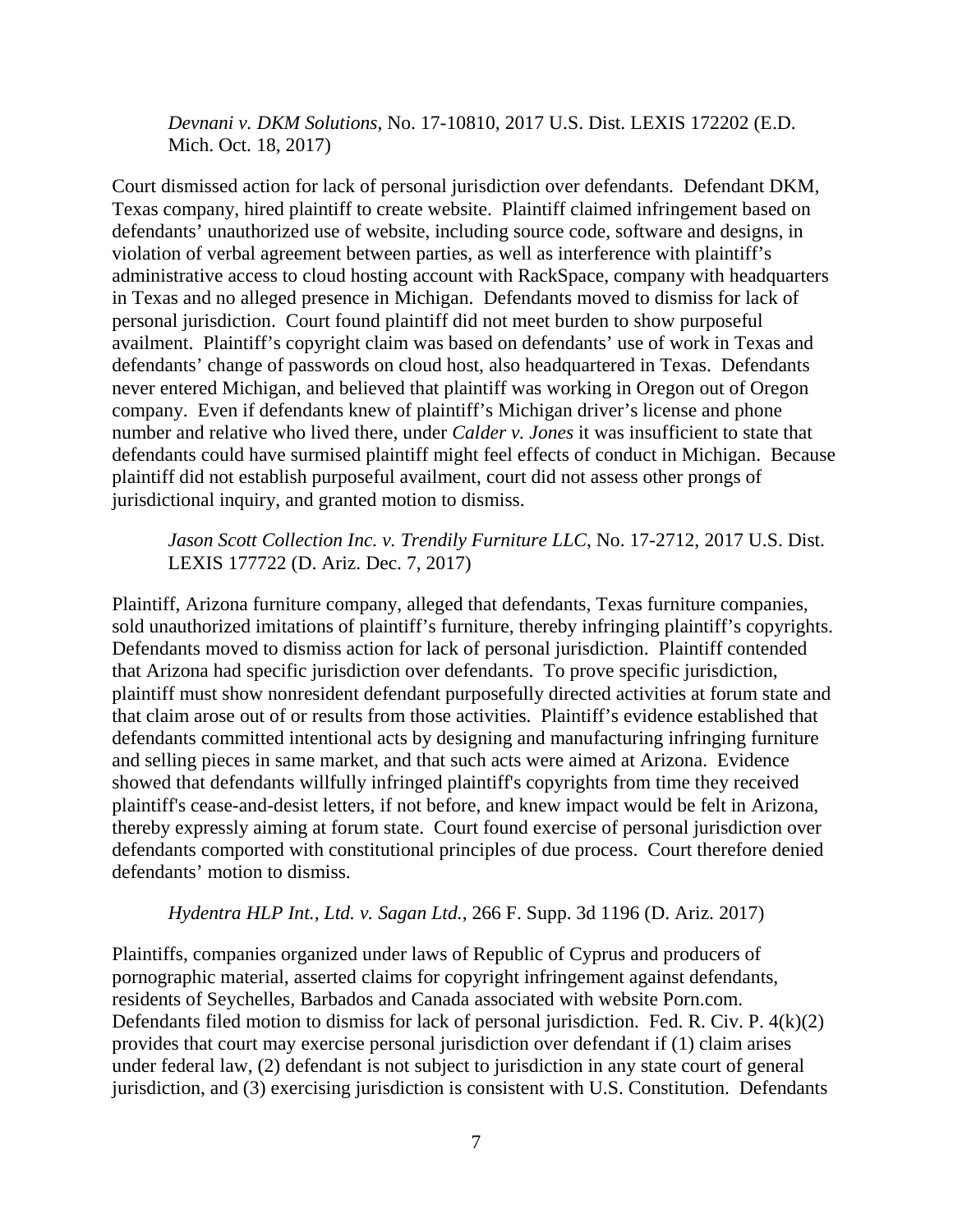conceded that first and second factors were satisfied. Under third factor, due process analysis is nearly identical to traditional personal jurisdiction analysis except that, rather than considering contacts between defendant and forum state, court considers contacts with U.S. as whole. To establish first element of specific jurisdiction, purposeful direction, plaintiffs must show that defendants knew they were causing harm likely to be suffered in U.S. Plaintiffs, foreign corporations based in Cyprus, provided no more than bare-bones assertions to support claim that they had operations in U.S. or that foreseeable harm to them in U.S. was jurisdictionally significant. Accordingly, even assuming that operators of Porn.com intentionally acted in manner targeting U.S., plaintiffs had not shown that foreseeable harm occurred to them in forum, and therefore failed to satisfy purposeful direction element of personal jurisdiction analysis. Court accordingly granted defendants' motion to dismiss for lack of personal jurisdiction.

#### *Blueberry Hill LLC v. Shalom Int'l Corp.*, No. 17-385, 2017 U.S. Dist. LEXIS 189321 (D. Utah Nov. 15, 2017)

Court granted defendant's motion to dismiss for lack of personal jurisdiction. Plaintiff, creator of infant clothing, alleged that defendant, New Jersey corporation, requested its products and shortly afterward began making infringing products. Defendant moved to dismiss for lack of personal jurisdiction. As initial matter, court rejected plaintiff's argument that defendant waived its right to challenge jurisdiction and venue because it filed answer month before filing 12(b) motion; court found defendant preserved defenses by including them in answer. Court noted that Utah long-arm statute allows for exercise of jurisdiction co-extensive with Constitution, so court need only ask whether jurisdiction comports with due process – whether defendant has minimum contacts with forum such that defendant purposefully directed activities to forum state's residents and whether plaintiff's injuries arise out of contacts with forum. Court applied *Calder v. Jones* test to determine if defendant purposefully directed activity toward forum. Court assumed intentional act prong was fulfilled. On express aiming prong, court found that plaintiff conclusorily alleged that defendant directed activities towards Utah, but did not show that actions following single online purchase were directed at Utah. As to allegation that defendant copied photographs from plaintiff's website, court found that copyrighted works on website do not have *situs* for purposes of jurisdiction. Intentional tort against Utah resident is not enough to satisfy this prong of analysis. On knowledge related to brunt of injury prong, plaintiff conclusorily alleged that defendant sold its products with knowledge that products would be sold in Utah. As defendant presented evidence refuting allegation, court found plaintiff did not meet burden. There had thus been no showing of "purposeful direction" for purposes of personal jurisdiction. Court found plaintiff also did not meet burden of showing that injuries arose out of defendant's forum-related conduct, as purchasing plaintiff's products online does not constitute infringement; online photos do not have *situs* for jurisdictional purposes; alleged copying of plaintiff's products was done in New York and/or New Jersey and alleged infringing products were manufactured in China; and defendant did not knowingly sell infringing goods directly into forum state. Court granted defendant's motion to dismiss.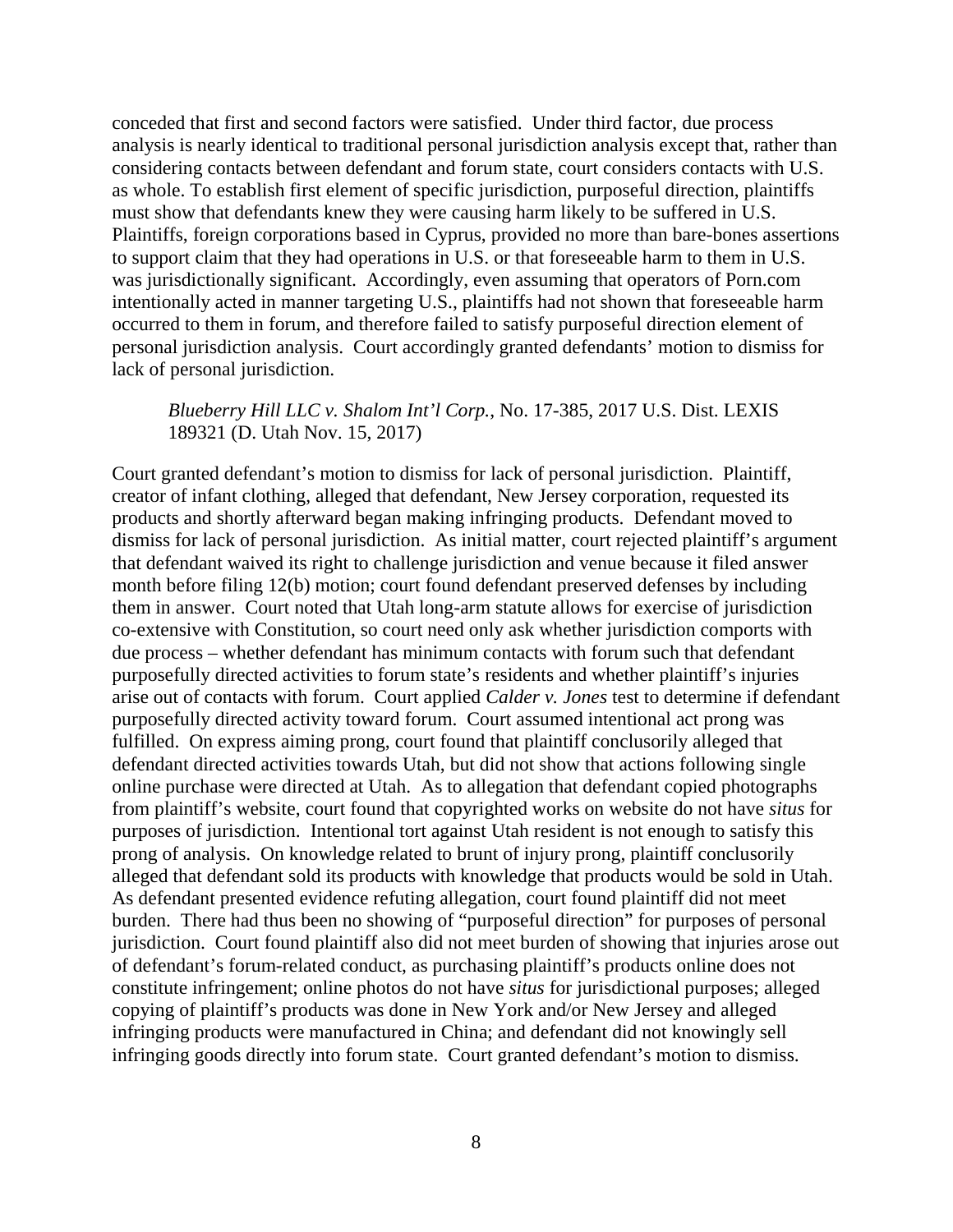*Franklin Covey Co. v. Commer. Metals Co.*, No. 16-1221, 2017 U.S. Dist. LEXIS 129938 (D. Utah Aug. 15, 2017)

Court granted motion to dismiss. Plaintiff, Utah corporation, sued defendant, Delaware corporation with principal place of business in Texas, for infringement based on allegedly protectable content in "employee training sessions." Defendant moved to dismiss for lack of personal jurisdiction and improper venue. Court found plaintiff did not make *prima facie* showing of specific jurisdiction. Defendant was headquartered in Texas; materials were prepared in Texas; seminars attended by Utah employees occurred in Arizona; and plaintiff provided no support, other than individual's belief, for conjecture that defendant's Utah employees intended and instructed that their employees use allegedly infringing material in Utah. Plaintiff otherwise did not show any relevant contacts between defendant and forum state. In sum, court found plaintiff failed to meet first two prongs of *Calder v. Jones* effects test, and plaintiff did not otherwise show defendant's purposeful direction of conduct toward Utah. Because there was no showing of purposeful direction, defendant lacked minimum contacts with forum. Court found jurisdictional discovery would be futile because one category of discovery requested would not affect jurisdiction, and as to second category of discovery, plaintiff had not alleged facts that, if proven, would create substantial connection between defendant's allegedly wrongful conduct and Utah.

*Ahrens v. Pecnick*, No. 15-2034, 2017 U.S. Dist. LEXIS 107512 (D. Nev. July 11, 2017)

Plaintiff, creator of "pregnancy pornography," brought suit against foreign defendant website for allowing users to upload and download infringing videos to and from its website. Following entry of default by Clerk, plaintiff moved for default judgment. Court denied motion because it found that it did not have jurisdiction, rejecting plaintiff's argument that tortious conduct on nationally accessible website is expressly aimed at any forum in which website can be viewed. Plaintiff provided no other allegations of purposeful direction other than fact that defendant infringed copyright owned by U.S. resident, which court found insufficient. For same reason, court found that claim did not arise out of activities related to forum, or that exercising jurisdiction would accord with fair play and substantial justice.

#### <span id="page-24-0"></span>**C. Pleadings**

*Jose Luis Pelaez, Inc. v. McGraw-Hill Glob. Educ. Holdings LLC*, No. 16-5393, 2017 U.S. Dist. LEXIS 125955 (S.D.N.Y. Aug. 8, 2017)

District court denied defendants' motion to dismiss plaintiff's Second Amended Complaint ("SAC") for failure to comply with pleading requirements of Rules  $8(a)$  and  $12(b)(6)$  of Federal Rules of Civil Procedure. Plaintiff photographer alleged that defendant publishers, which had license to use some of his works, infringed his copyrights by use beyond scope of license. Under Second Circuit law, plaintiffs' complaint was required to give defendants "fair notice" of plaintiffs' copyright infringement claim by alleging (1) which specific original works are subject of copyright claim; (2) that plaintiffs own copyrights in these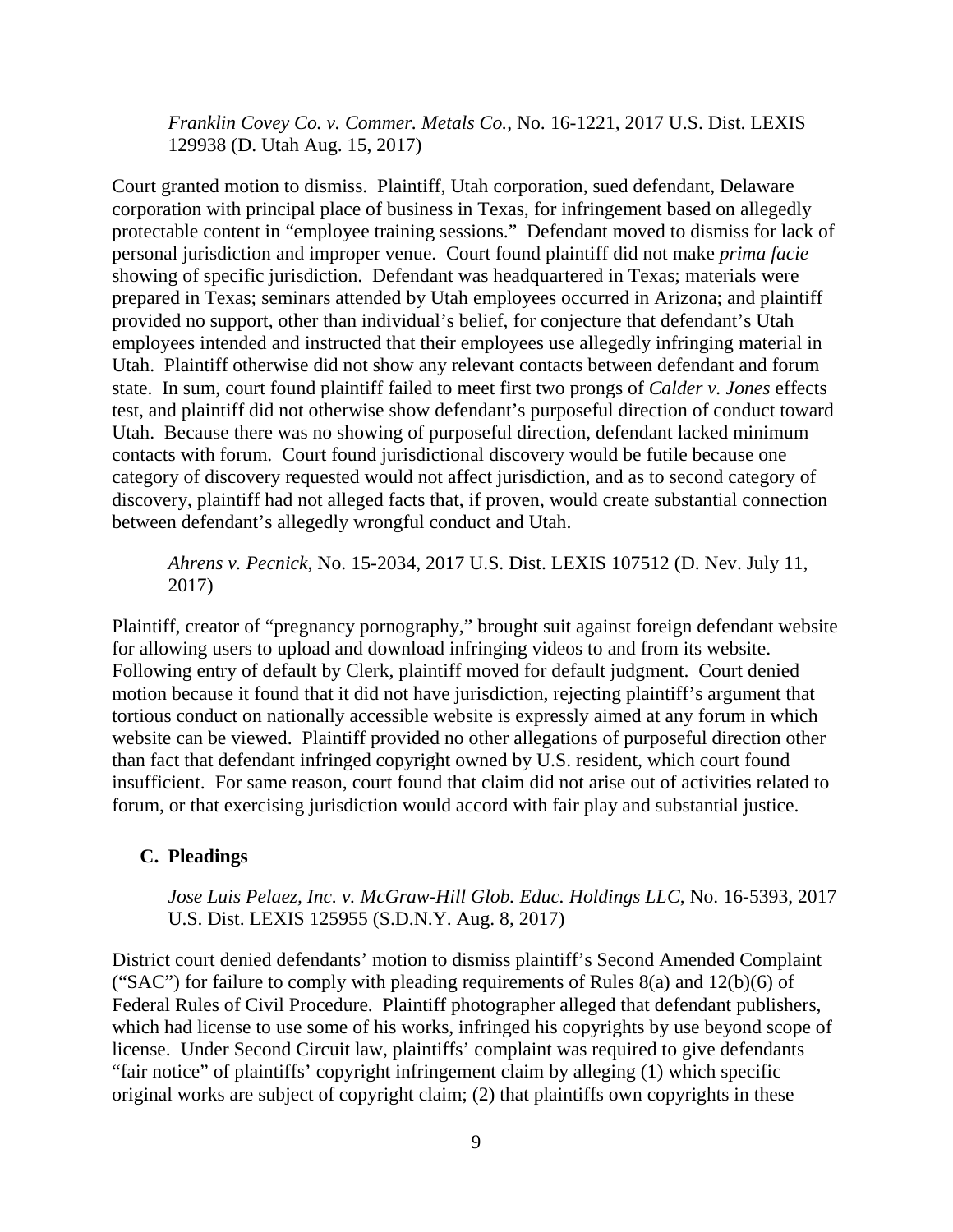works; (3) that copyrights have been registered in accordance with statute; and (4) by what acts during what time defendants infringed copyright. Plaintiffs' SAC attached Exhibit 2, which was excerpt of search results from defendants' internal database listing all uses of plaintiffs' photographs in defendants' publications; Exhibit 3, which excerpted defendants' internal search listing all other uses of plaintiffs' photographs; and Exhibit 4, which contained photocopies of various publications that allegedly infringed plaintiffs' works. Defendants moved to dismiss works in Exhibit 2 on ground that plaintiffs had failed to plead registration status of said works, and works in Exhibits 3 and 4 on ground that they were not accompanied by "particularized identification" of infringed works. Court held that, because SAC stated that plaintiffs owned copyrights in images in Exhibits 1-4, plaintiffs had adequately alleged registration status of Exhibit 2 works. Court further held that images in Exhibits 3 and 4, though somewhat overlapping, provided sufficient notice and information for defendants to identify all images at issue. Court therefore denied defendants' motion to dismiss.

*Automated Mgmt. Sys. v. Rappaport Hertz Cherson Rosenthal, P.C.*, No. 16-4762, 2017 U.S. Dist. LEXIS 139728 (S.D.N.Y. Aug. 30, 2017)

District court granted defendant's motion to dismiss. Plaintiff, developer and licensor of software products, claimed that defendant had infringed its copyright in one of its software products by creating and using unauthorized copies of licensed product and maintaining them on its server. Defendant moved to dismiss claims. Court found that plaintiff failed to identify with any specificity registered copyrighted work that defendant allegedly copied. It also found that plaintiff failed to identify with sufficient specificity portions of its registered works allegedly copied by defendants. Court granted plaintiff leave to replead facts sufficient to demonstrate that alleged infringement was of work covered by registered copyright.

*Grecco v. Associated Press*, No. 16-6240, 2017 U.S. Dist. LEXIS 105264 (S.D.N.Y. July 7, 2017)

Plaintiff photographer, owner of copyright in behind-the-scenes photograph from "Xena: Warrior Princess," sued for infringement and related claims. Defendants moved for judgment on pleadings dismissing plaintiff's claims for statutory damages and attorneys' fees because alleged infringement commenced prior to effective date of copyright registration. Court denied defendant's motion because plaintiff did not include date of first infringement in complaint, which was "curiously devoid of facts that one would normally expect to see in such a complaint," and date appeared to be disputed fact.

*Lauter v. Rosenblatt*, No. 15-8481, 2017 U.S. Dist. LEXIS 201079 (C.D. Cal. Dec. 6, 2017)

Plaintiff acquired distribution rights to movies and licensed those rights to other distributors. Plaintiff and defendant Echo Bridge Entertainment entered into Digital Agreement with respect to 10 films. Plaintiff alleged Echo Bridge later breached Digital Agreement. In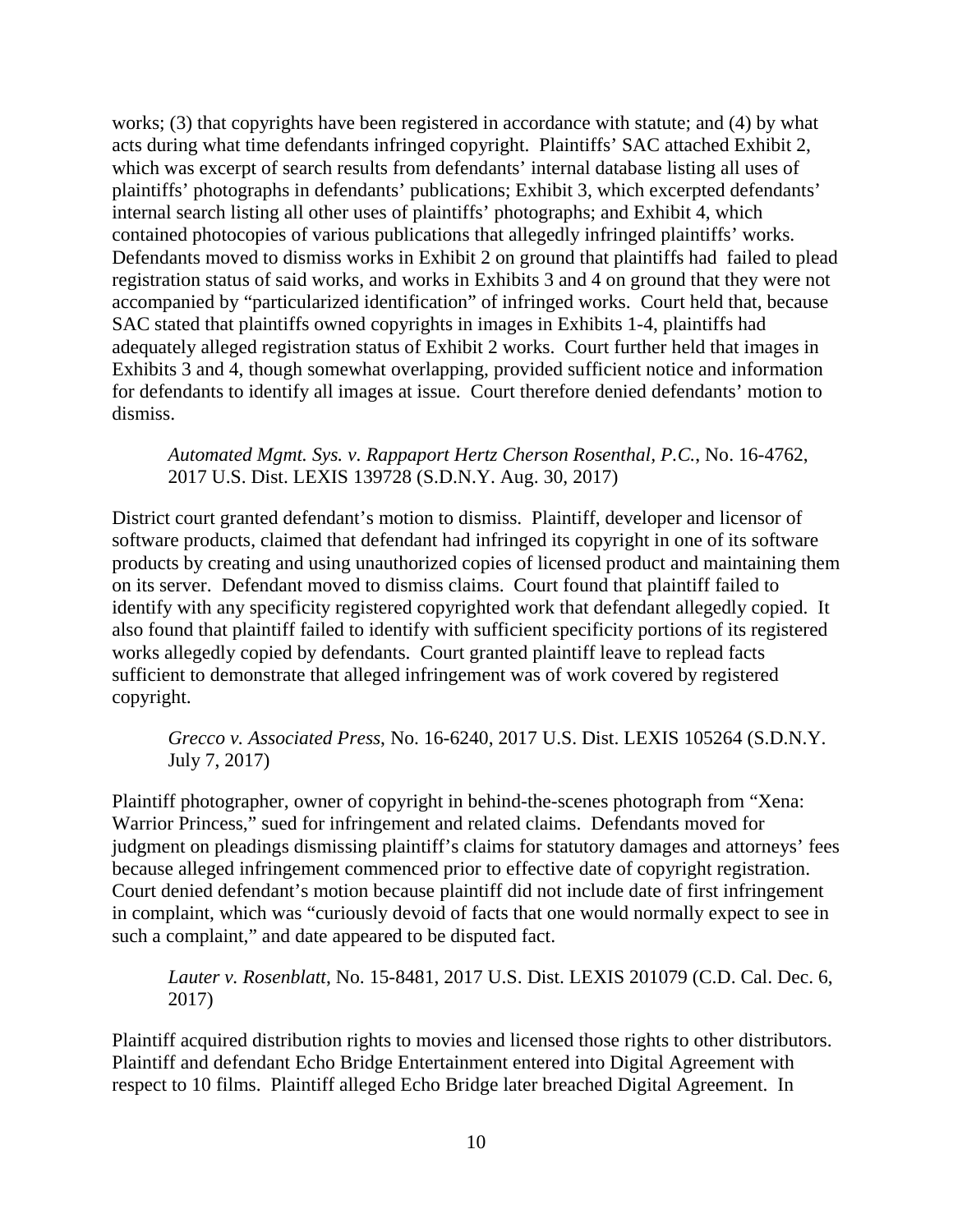course of time, Echo Bridge shut down, and defendants acquired Echo Bridge's assets. Plaintiff asserted copyright infringement claim against defendants. Defendants moved to dismiss. Defendants first contended that plaintiff did not allege that defendants copied any of his works, but rather premised copyright claim against defendants on allegation that Echo Bridge infringed. Court, however, found plaintiff adequately alleged that defendants were successors to Echo Bridge. Defendants then alleged digital rights at issue were not part of Digital Agreement, but were part of separate Video Agreement with another party, in which defendants obtained interest. Court, however, found that distinction between rights at issue in Digital Agreement and Video Agreement did not warrant dismissal of plaintiff's copyright claims. Finally, defendants alleged that plaintiff failed to properly allege foundational assumption that digital rights to films were assigned to defendants. Court, however, found that plaintiff did allege that digital rights were assigned to defendants, and that possible infirmities in plaintiff's allegations regarding assignment of digital rights to defendants had no bearing. Accordingly, motion to dismiss was denied.

*Gajo v. Brand*, No. 17-380, 2017 U.S. Dist. LEXIS 88404 (N.D. Cal. June 8, 2017)

District court dismissed without prejudice plaintiff's infringement claims for failure to identify copyrighted works at issue and whether they were registered. Plaintiff and defendants entered into royalty agreement that allegedly required plaintiff to find new manufacturer for, and pay plaintiff royalties on sales of, wrench. Complaint contained only vague allegations that defendants had infringed plaintiff's copyrights. Court granted defendants' motion to dismiss these claims because complaint did not make clear what copyrighted works were or whether they had been registered.

## *Norfolk Div. Parks v. Figures Toy Co.*, No. 16-522, 2017 U.S. Dist. LEXIS 196488 (E.D. Va. Nov. 29, 2017)

Court denied defendants' motion to dismiss infringement claim. Plaintiff designed and created wrestling championship belts for defendant Ring of Honor ("ROH"). After ROH approached plaintiff about licensing belt designs for replicas, plaintiff provided its designs to defendant Figures Toy Co. ("Figures"), though ROH and plaintiff never agreed to final terms. Without consulting plaintiff, ROH and Figures began creating and selling replica items based on plaintiff's designs, removing plaintiff's copyright notice and replacing it with copyright notice for ROH. Plaintiff brought suit alleging copyright infringement, violation of DMCA, breach of contract, tortious interference with contract/business expectancy, business conspiracy and fraudulent inducement. Two of plaintiff's copyrighted designs were registered prior to filing of action, and third received registration during action's pendency. Defendants argued that plaintiff's infringement claim as to one of registered designs should be dismissed because plaintiff did not attach copy of image to complaint, making it impossible for defendants to assess plaintiff's claim. Court held plaintiff's claim sufficiently supported by other images attached to complaint, including pictures of design documents sent to defendants, original belts in defendants' possession, and images of allegedly infringing replicas.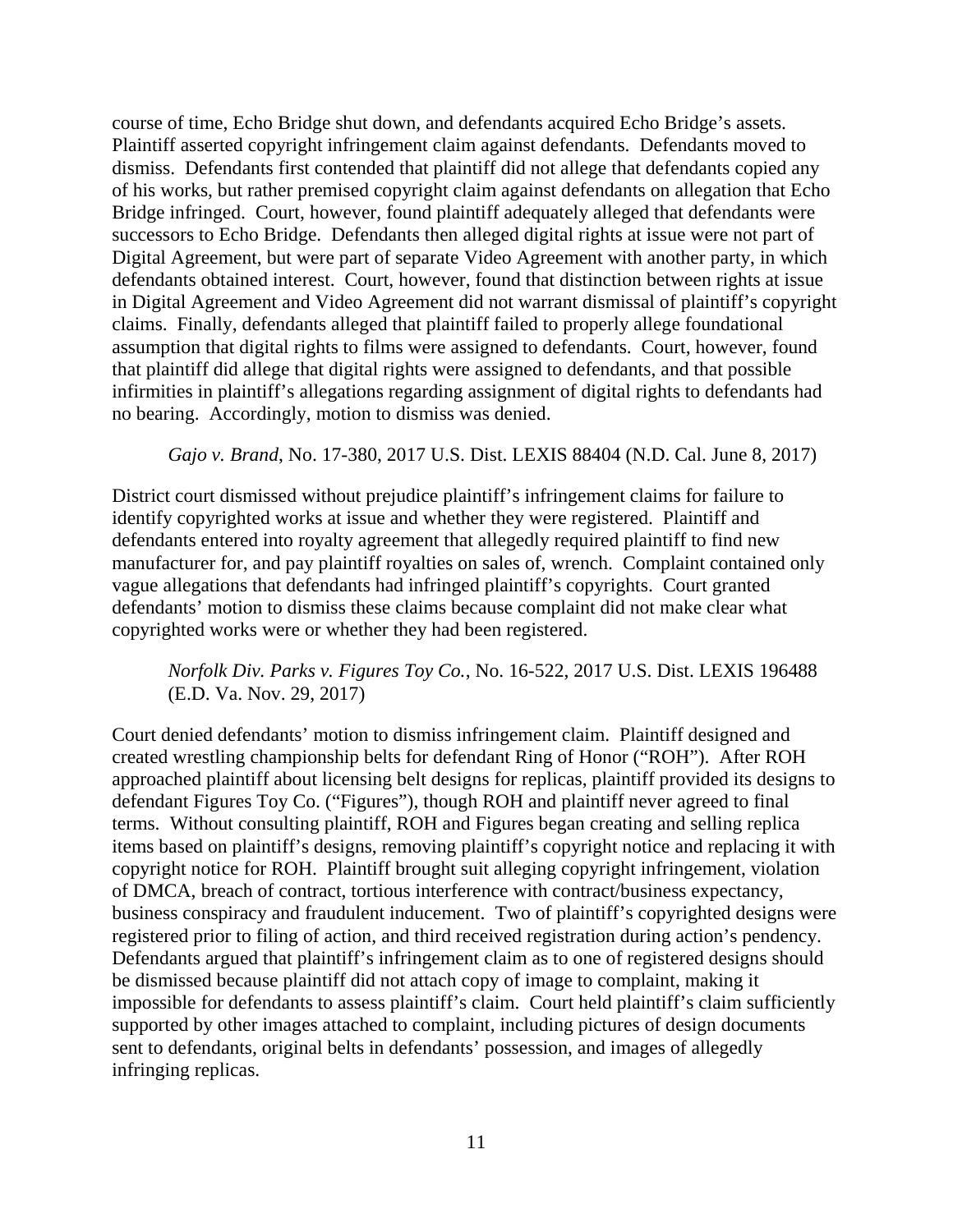*Kashi v. McGraw-Hill Glob. Educ. Holdings*, No. 17-1818, 2017 U.S. Dist. LEXIS 168716 (E.D. Pa. Oct. 12, 2017)

Court denied defendant's motion to dismiss. Plaintiff photographer sued defendant for allegedly using his copyrighted photos in publications in excess of license terms. For several photos at issue, plaintiff alleged that defendant, after accessing plaintiff's photographs, "used them in additional publications without permission, or in excess of permission granted, but Plaintiff has no way of discovering these additional unauthorized uses." For several others, plaintiff claimed infringement without identifying any specific photographs or any publications in which unidentified photographs were published. Defendant moved to dismiss, alleging that plaintiff "inadequately pled second element of the *prima facie* case for copyright infringement – unauthorized use of the original, constituent elements of Plaintiff's works – with respect to … all claims premised on 'additional publications,'" and those in which infringing publications were not identified by name. District court examined whether plaintiff pled "sufficient factual matter to plausibly state his claims," noting that "well-pled facts must 'raise a reasonable expectation that discovery will reveal evidence of the necessary element.'" As to first group of images, court noted that plaintiff had no way of discovering "additional unauthorized uses" at this stage of proceeding, and pleading "upon information and belief" was thus proper and sufficient to avoid dismissal. As to second group, complaint did not identify allegedly infringing publications by name, but did indicate image ID number, registration number and invoice details sufficient to allow defendant to determine that third party may have been responsible for image dissemination. Therefore, reading complaint in entirety, claims as to these images were entirely plausible, and dismissal improper.

#### *Bob Daemmrich Photography, Inc. v. McGraw-Hill Global Educ. Holdings, LLC*, No. 15-1098, 2017 U.S. Dist. LEXIS 89550 (W.D. Tex. June 12, 2017)

Plaintiff photographer sued defendant alleging infringement of stock photographs. Defendant moved to partially dismiss complaint on ground that two exhibits to complaint in which allegedly infringed works were described contained insufficient information to satisfy Rule 8(a) pleading standard. First exhibit listed ISBN number of publication in which infringing photograph was found; title of publication; stock ID number; photograph credit included in publication; and any invoice information available. Exhibit did not include thumbnail version of allegedly infringed image or copyright registration number. Second exhibit provided unique identification number of book in which image was found from defendant's records; author, title, edition and ISBN number of publication in which photograph was printed; exact location of work in publication; and licensor listed in defendant's records. Second exhibit did not provide thumbnail image, stock ID number, or copyright registration number for allegedly infringed image. Defendant argued that plaintiff's exhibits were insufficient because first exhibit failed to include thumbnail images of allegedly infringed works, and second exhibit failed to provide stock ID number or thumbnail images of allegedly infringed works. Court denied defendant's motion to dismiss because Rule 8 did not require information sought by defendant in pleadings, and plaintiff had sufficiently identified works at issue. Furthermore, plaintiff's claim that images were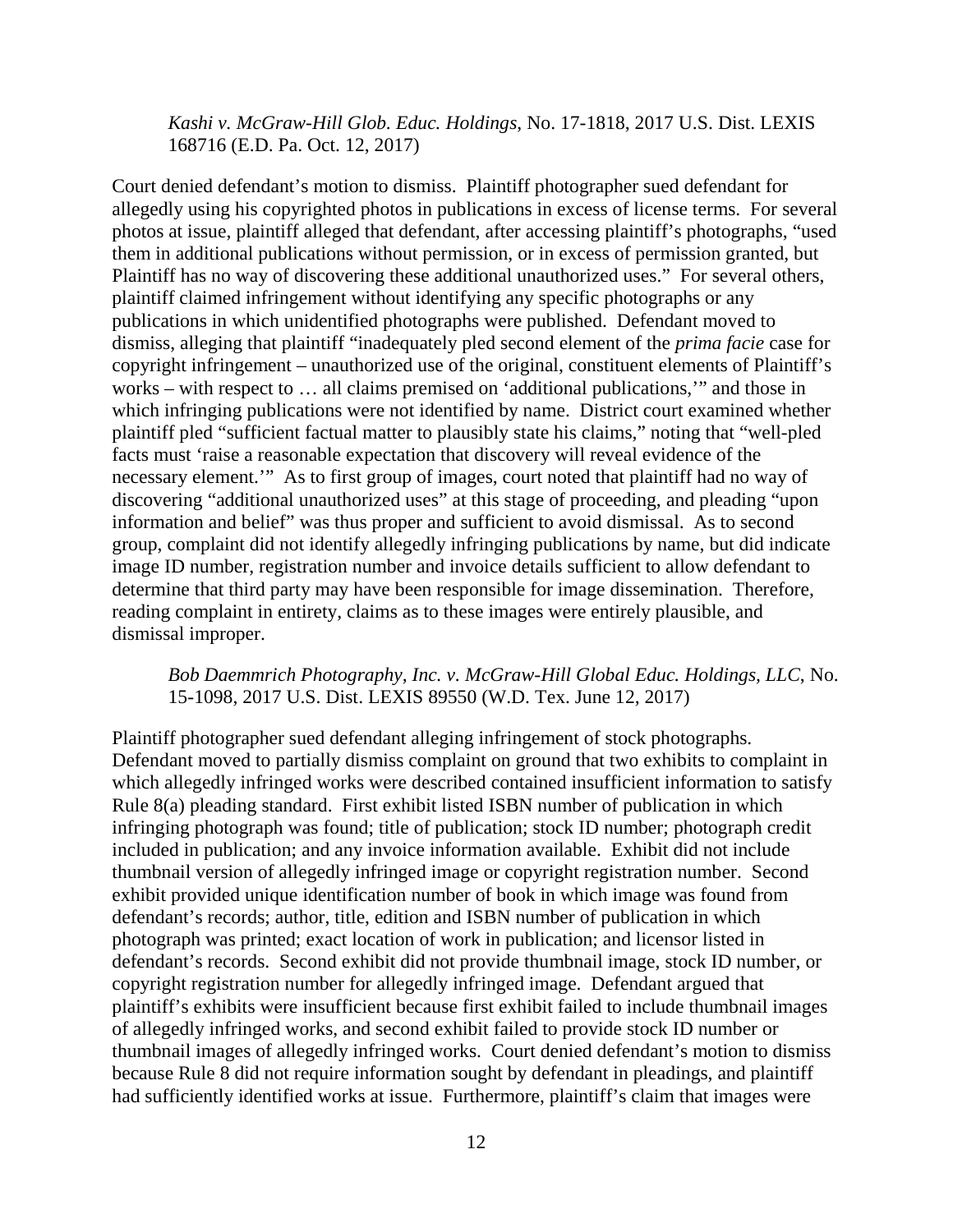subject of registered copyright was sufficient for pleading purposes even though plaintiff did not provide specific registration numbers or copies of registration certificates.

*Psychic Readers Network, Inc. v. Take-Two Interactive Software Inc.*, No. 17-61492, 2018 U.S. Dist. LEXIS 19435 (S.D. Fla. Feb. 5, 2018)

Plaintiff asserted infringement claims against defendant video game creator stemming from defendants' alleged unauthorized reproduction of copyrighted materials for character "Auntie Poulet" in video game titled *Grand Theft Auto: Vice City*. According to plaintiff, Auntie Poulet infringed its copyright in "Miss Cleo," widely known television infomercial psychic created by plaintiff. Characters used same faux Jamaican accent, shared visual and other similarities (e.g., Afro-Caribbean origin, mysticism, training in Voodoo, link to occult), and were voiced by same actress. Defendants moved to dismiss, arguing that complaint was frivolous, that characters were not substantially similar and that plaintiff had no protectable interest in Miss Cleo. Court denied defendants' motion to dismiss infringement claim because defendants arguments centered on factual disputes rather than sufficiency of pleading. Therefore, dismissal on motion to dismiss was improper.

*Conceivex, Inc. v. Rinovum Women's Health, Inc.*, No. 15-14239, 2017 U.S. Dist. LEXIS 129502 (E.D. Mich. Aug. 15, 2017)

Court granted plaintiff's motion to file amended complaint to add infringement claims against CEO of defendant company. Court rejected defendant's objection that CEO could not be personally liable under Act, and therefore amended complaint would be futile. Court noted plaintiff had properly alleged all factors that must be met for infringement claim to apply to corporate officer, namely that CEO was personally involved in development of infringing products and use of plaintiff's copyright; that CEO personally directed other defendants and employees to engage in alleged infringing activities; that CEO directed and controlled defendants' sales of alleged infringing product; and that all defendants including CEO profited financially from infringement.

*Baker v. Warner/Chappell Music*, No. 14-22403, 2017 U.S. Dist. LEXIS 159765 (S.D. Fla. Sept. 28, 2017)

Plaintiffs brought third amended complaint against defendants for direct, contributory, and vicarious infringement concerning number of songs. Defendants moved to dismiss, arguing that plaintiffs did not sufficiently allege contributory or vicarious infringement. Court found contributory infringement claim properly pleaded because plaintiffs alleged that group of defendants knowingly induced, contributed or caused another defendant to infringe two songs by fraudulently licensing songs for use in phonorecord; that group of defendants granted "exclusive publishing administration license" in two songs to other defendant without plaintiffs' authorization; and that recipient defendant fraudulently licensed songs to other defendant for use on phonorecord. However, court found vicarious infringement claim insufficiently pleaded because allegations were conclusory, and accordingly dismissed claim.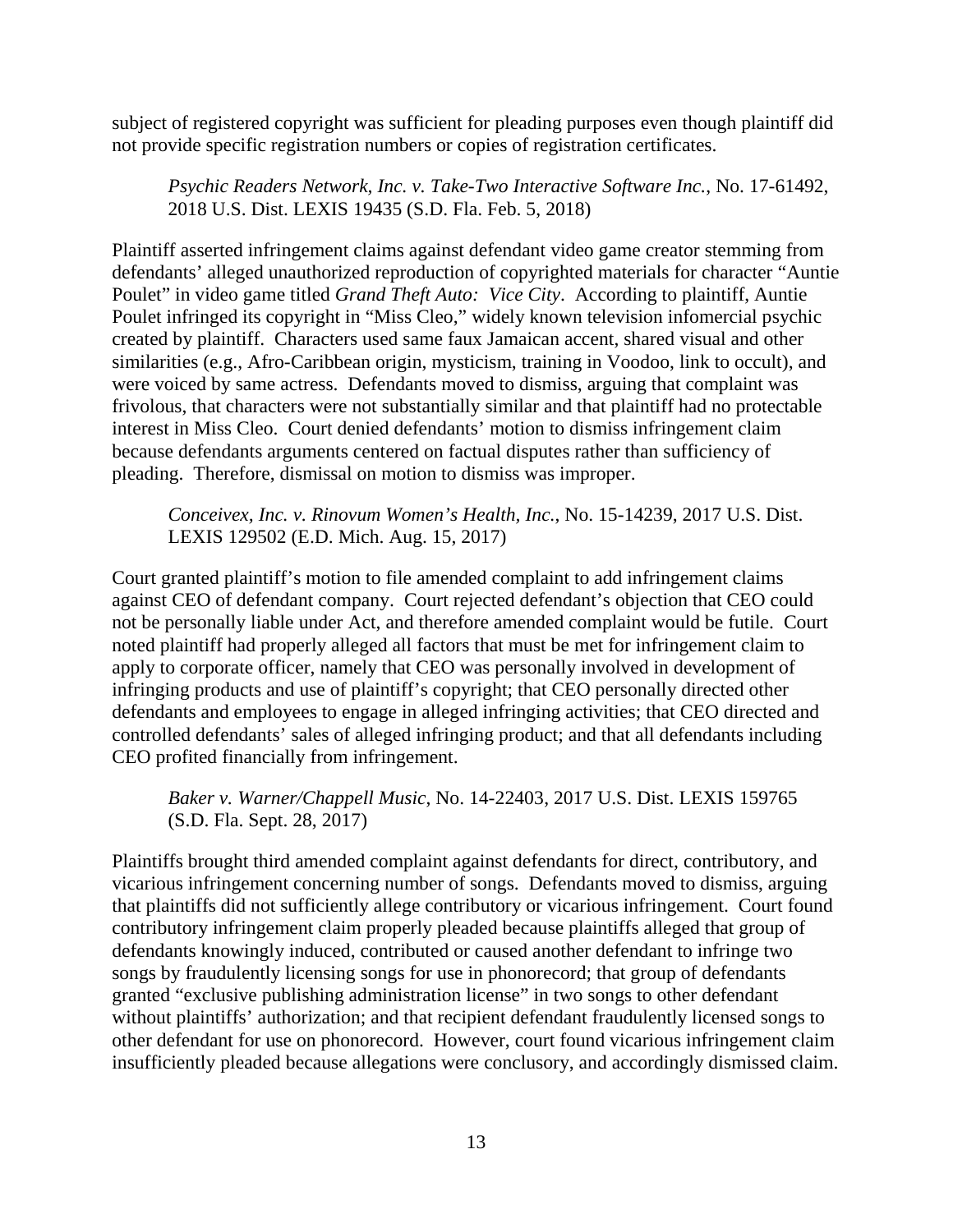*Marimar Textiles, Inc. v. Jude Clothing & Accessories Corp.*, No. 17-2900, 2017 U.S. Dist. LEXIS 163458 (D.N.J. Oct. 2, 2017)

District court denied defendants' motion to dismiss plaintiff's copyright infringement claim, finding plaintiff sufficiently pleaded that it owned copyright registrations for textile patterns at issue, and that defendants had infringed plaintiff's copyrights by using said patterns without plaintiff's authorization.

*Bell v. Powell*, No. 16-2491, 2017 U.S. Dist. LEXIS 89587 (S.D. Ind. June 12, 2017)

Plaintiff, attorney and photographer, owned copyright in photograph of Indiana skyline, which he published online. Midwest Regional Network for Intervention with Sex Offenders ("MRNISO"), non-moving defendant, downloaded photograph and published it without authorization in brochure promoting conference. Complaint alleged that individual defendant, executive director of Indiana Prosecuting Attorney's Council ("IPAC"), allowed employees to republish conference brochure with photo to IPAC's website without plaintiff's authorization. Individual defendant moved to dismiss on basis that there were no facts to support individual liability for copyright claim. Plaintiff maintained that individual defendant was liable for infringement on IPAC and MRNISO's websites because he had duty to control and oversee content on website and to supervise IPAC employees and their distributed content. Court found allegations improperly speculative, such that they could not support infringement claim against individual defendant. Plaintiff additionally alleged that individual and MRNISO were vicariously liable for third party-downloads of photograph, but court found vicarious liability claim insufficiently pleaded. Court dismissed complaint as to individual defendant, granting plaintiff 30 days to replead.

*Barber v. Vance,* No. 16-2105, 2017 U.S. Dist. LEXIS 157816 (D. Or. Aug. 25, 2017)

Magistrate judge recommended dismissal of *pro se* plaintiff's infringement claim, brought against ex-wife and Oregon Attorney General, Director of State Higher Education Coordinating Commission and Director of State Health Authority ("State Defendants"), for failure to state *prima facie* case. Plaintiff allegedly produced consensual pornographic audio and video images of himself and ex-wife for commercial purposes while married. After their divorce, plaintiff uploaded entire contents of computer, including intimate images, to Internet. Plaintiff was found guilty of five counts of Unlawful Dissemination of an Intimate Image under state law, and was ordered to destroy all copies of images. Plaintiff alleged that defendants willfully infringed copyright in pornographic materials by restricting his right of publication and ordering destruction of such images, and sought statutory damages in amount of \$150,000 per item infringed. Plaintiff failed to establish *prima facie* case because (1) no evidence in record that plaintiff owned copyright in pornography; and (2) no allegations or evidence of copying or publishing of copyrighted material.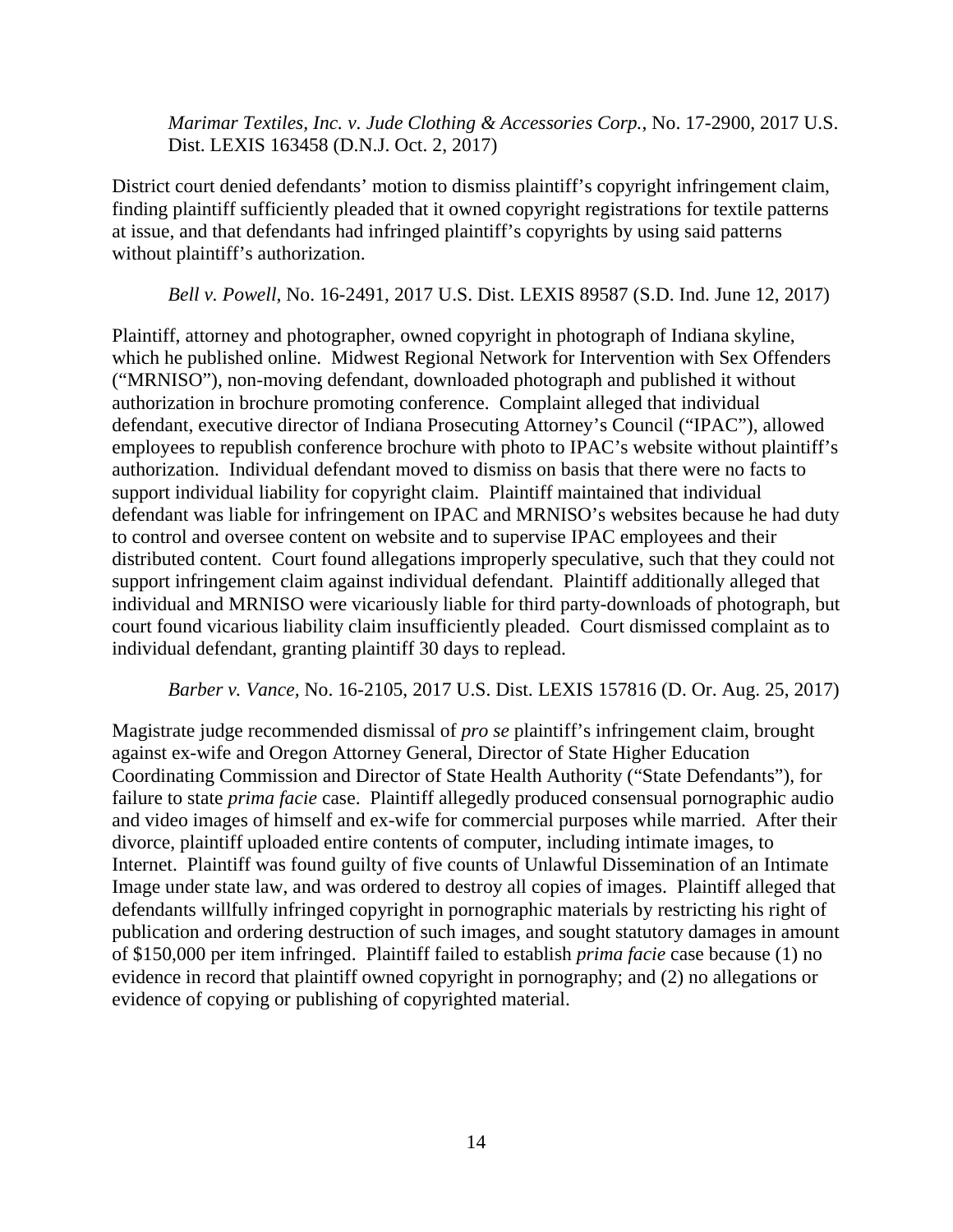*Livia v. Sly, Inc.*, No. 17-2235, 2018 U.S. Dist. LEXIS 7476 (N.D. Ohio Jan. 17, 2018)

Court granted defendant's motion to dismiss for failure to state claim. *Pro se* plaintiff alleged that she was author and copyright owner of "digital business tool," and that defendant used her digital business tool in "sales process" of defendant's products. All plaintiff alleged was that she "learned about [Defendant's] products of subject registration," and that "training manual" was "based on [her] proof-of-concept manuscript … and the Copyright here claimed." Plaintiff had not alleged any specific facts describing her copyrighted work, defendant's allegedly infringing work, or any instances of copying. Because plaintiff had not alleged facts that give defendant fair notice of grounds upon which plaintiff's claim rested, court dismissed plaintiff's complaint.

*Art of Design, Inc. v. Pontoon Boat, LLC*, No. 16-595, 2017 U.S. Dist. LEXIS 133672 (N.D. Ind. Aug. 22, 2017)

On motion to dismiss, district court dismissed plaintiff's direct infringement and inducement claims because plaintiff failed (1) to describe designs allegedly infringed, (2) to identify defendants' allegedly infringing works, and (3) to describe how defendants' designs infringed on plaintiff's. Plaintiff, designer of custom artwork for vehicles, created two "Shatter Graphics" and painted same on limited number of Bennington Marine's boats, pursuant to contract with Bennington. Plaintiff alleged that, after this transaction was complete, Bennington continued to market, sell and distribute products with Shatter Graphics design (or substantially similar designs), and that Bennington also passed designs to another marine products retailer, Hawkeye Boat Sales, for marketing, sale and distribution, all without plaintiff's authorization. Plaintiff alleged that defendants Bennington and Hawkeye both committed direct infringement, and further that Bennington induced Hawkeye's infringement. Direct infringement requires plaintiff to show ownership of valid copyright and copying of that work's original elements. Inducement of infringement, meanwhile, requires plaintiff to show that defendant distributed device with object of promoting its use by third parties to infringe copyright. Both direct infringement and inducement claims require plaintiff to identify allegedly infringed work. In instant case, plaintiff provided only copyright registration numbers, without any descriptions or explanations as to what copyrighted designs were or looked like. Registration numbers, without deposit copies, were insufficient because process to retrieve complete registrations from Copyright Office is cumbersome and potentially futile, as not all deposited works are retained. Moreover, plaintiff failed to identify any allegedly infringing works produced by defendants or provide any description of how defendants' works infringed plaintiff's designs. Court therefore dismissed plaintiff's claims without prejudice.

*Brooks-Ngwenya v. Mind Trust*, No. 16-193, 2017 U.S. Dist. LEXIS 88572 (N.D. Ind. June 8, 2017)

District court dismissed *pro se* plaintiff's claim for direct infringement. Court previously dismissed plaintiff's contributory infringement claim, as prior complaint failed to allege facts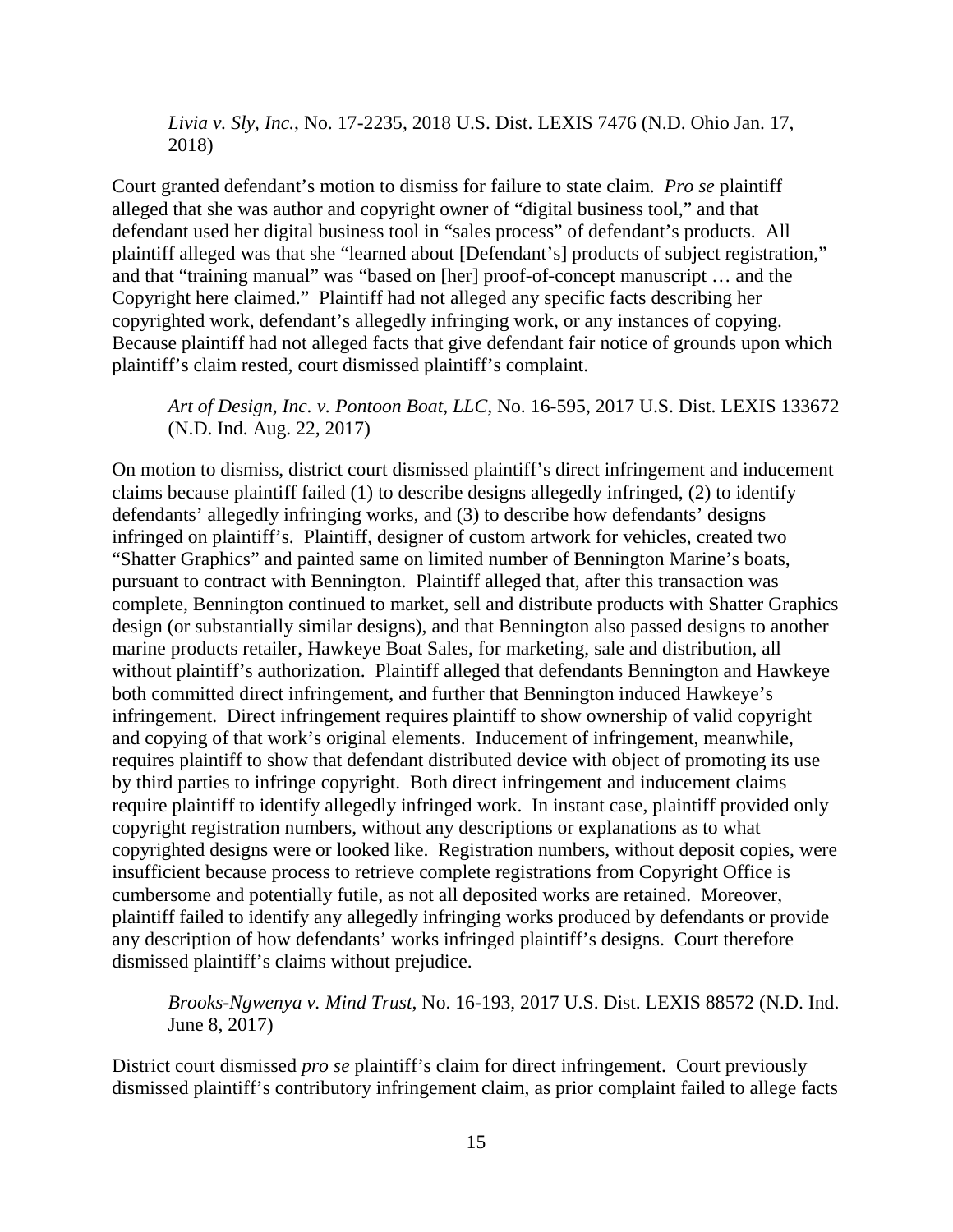suggesting that two works at issue shared enough unique features to give rise to "breach of the duty not to copy another's work." Second Amended Complaint alleged direct infringement, claiming defendant used materials derived from copyrighted materials to create additional materials. Court held plaintiff did not allege facts suggesting any similarities between her copyrighted materials and those of defendant, and dismissed plaintiff's claim.

## <span id="page-31-0"></span>**D. Standing**

### *John Wiley & Sons, Inc. v. DRK Photo*, 882 F.3d 394 (2d Cir. 2018)

Second Circuit affirmed district court holding that DRK, assignee of photographers' right to sue for infringement, did not have standing to sue for infringement of photographs, as DRK did not hold and never held any exclusive rights in copyrighted works. DRK, non-exclusive agent of numerous photographers, brought suit against Wiley for exceeding scope of licenses. Agreements with photographers made DRK one of potentially many agents of each photographer, and did not make DRK sole and exclusive agent of any photographer. Agreements conveyed only (1) interest in images for registration purposes, and (2) bare right to sue for infringement, neither of which is exclusive right under Copyright Act. Act gives legal or beneficial owner of exclusive right under copyright right to institute action for infringement; lack of language affording such right to assignee of bare right to sue indicates that right was not intended by Congress. Since non-exclusive agency agreements between DRK and photographers did not convey any exclusive right, nor did DRK hold such right when Wiley was alleged to have committed infringing acts, summary judgment in favor of Wiley was affirmed.

## *DRK Photo v. McGraw-Hill Global Educ. Holdings, LLC*, 870 F.3d 978 (9th Cir. 2017)

Ninth Circuit affirmed grant of summary judgment in favor of defendants, finding plaintiff was nonexclusive licensing agent for photographs at issue, and failed to demonstrate ownership interest in copyrights sufficient to confer standing. In 2008 plaintiff endeavored to register copyrights for photographs in its collection. Photographers executed identical agreements entitled "Copyright Assignment, Registration, and Accrued Causes of Action Agreement" providing that photographer grants to plaintiff "all copyrights and complete legal title in images," and that plaintiff "agrees to reassign all copyrights and complete legal title back to the undersigned immediately upon completion of the registration of the Images … and resolution of infringement claims brought by plaintiff relating to the Images." Parties disputed whether assignment agreements actually transferred copyright ownership along with accrued claims. Court rejected plaintiff's contention that defendants were precluded from challenging effect of agreements; although third party may not raise noncompliance with § 204(a) writing requirement as defense where parties to transfer do not dispute its existence, third party is not foreclosed from challenging plaintiff's ownership for purposes of standing. Court held that language purporting to transfer ownership is not conclusive. Court must consider substance of transaction; i.e., it must consider agreements in conjunction with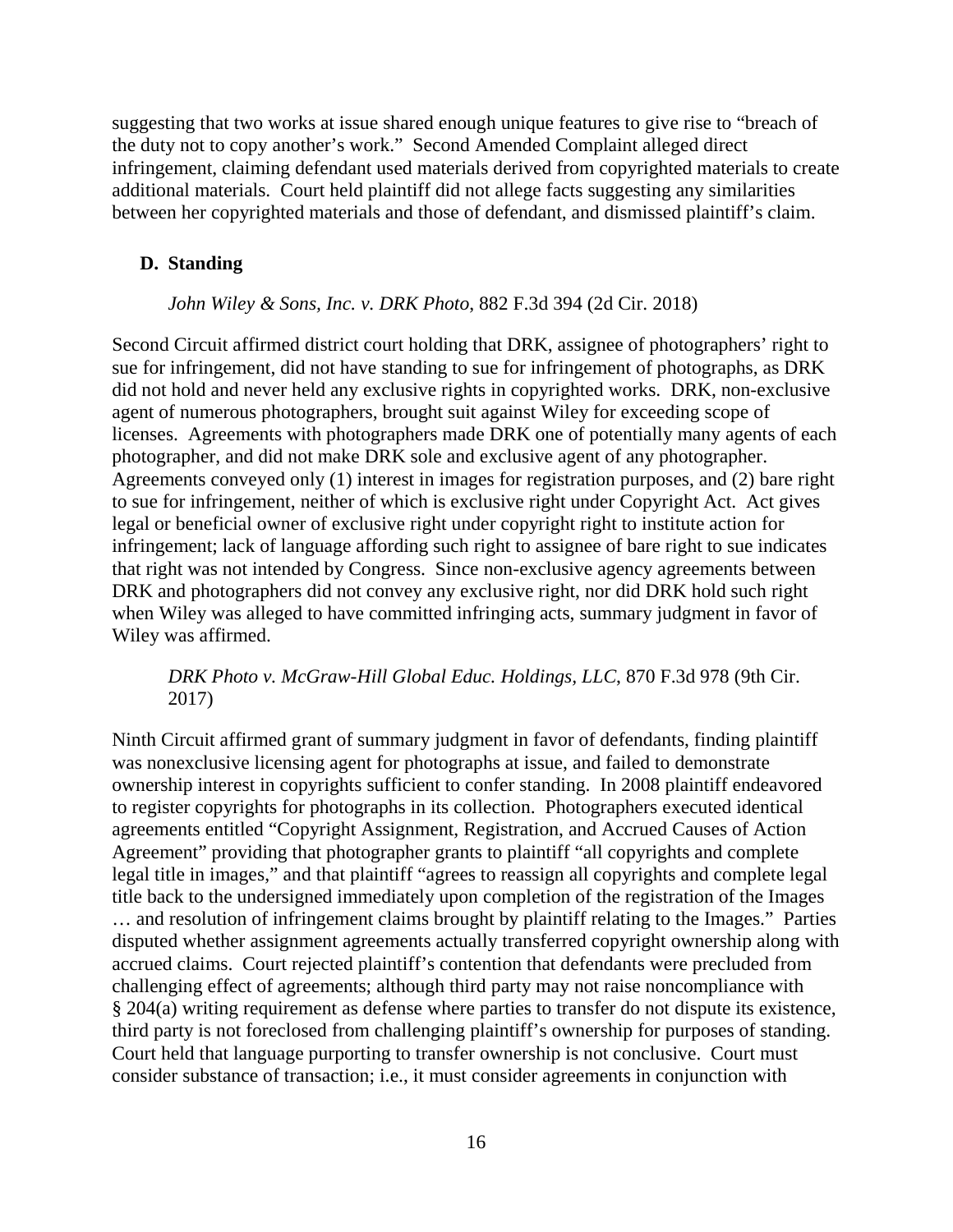ongoing relationship between plaintiff and photographers. Plaintiff conceded that following execution of agreements, photographers could continue to market and sell covered photographs themselves and through other means; and photographers did not pay royalties or fees of any kind to plaintiff. Plaintiff's admitted course of dealing with photographers demonstrated that each party retained rights it had under nonexclusive representation agreements; photographers retained exclusive rights to photographs and plaintiff retained nonexclusive license to authorize use. Thus, substance and effect of assignment agreements was merely transfer of right to sue on accrued claims, which cannot confer standing.

## *Stross v. Redfin Corp.*, No. 17-50046, 2018 U.S. App. LEXIS 8913 (5th Cir. Apr. 9, 2018)

Court of Appeals reversed grant of summary judgment to defendant. Plaintiff was architectural photographer and real estate broker who regularly licensed his photographs to real estate agents for marketing use. Plaintiff licensed number of photographs to ACTRIS, Austin-area multiple listing service. Under ACTRIS rules, users who upload their listing data "license" data to ACTRIS for use in accordance with ACTRIS Rules. To download listings from ACTRIS, realtors and brokers must sign Participant Content Access Agreement (PCAA). PCAA incorporated ACTRIS Rules, and provided "non-exclusive, limited-term, revocable license," expressly subject to compliance with Rules. Defendant, online real estate brokerage company, entered Austin market in 2012, but claimed it became ACTRIS Participant in 2010. When defendant became ACTRIS Participant, it gained access to MLS contents, including plaintiff's previously sold listings as well sold listings from other realtors to whom plaintiff had licensed photographs directly. In May 2013, plaintiff found that defendant had displayed more than 1,800 of his copyrighted photographs, and sued for direct and contributory infringement. District court granted defendant's motion for summary judgment, holding (1) that plaintiff lacked standing to sue because he was not party to PCAA between ACTRIS and defendant, and (2) that defendant's licensed use of plaintiff's photographs was defense to infringement claims. Court of Appeals reversed, noting that whether plaintiff may sue for copyright infringement is separate question from whether defendant can prove (under state law) that it has meritorious license defense. District court conflated these inquiries, holding that plaintiff lacked standing to sue defendant because he was neither party to, nor third-party beneficiary of, PCAA between ACTRIS and defendant. Plaintiff, however, did not bring contract claims and did not seek contractual remedies; he sued solely for copyright infringement. Because plaintiff fulfilled statutory requirements of Act, he had valid claim; he did not lose right to bring claim because defendant raised downstream sublicense in its defense. District court erred by focusing primarily on whether plaintiff had contractual standing to sue defendant. Circuit court found further that genuine issues of material fact existed as to whether defendant had license to use plaintiff's photographs before April 2012 and whether defendant exceeded scope of license, and reversed district court's order granting summary judgment on this point. Court remanded for further proceedings consistent with opinion.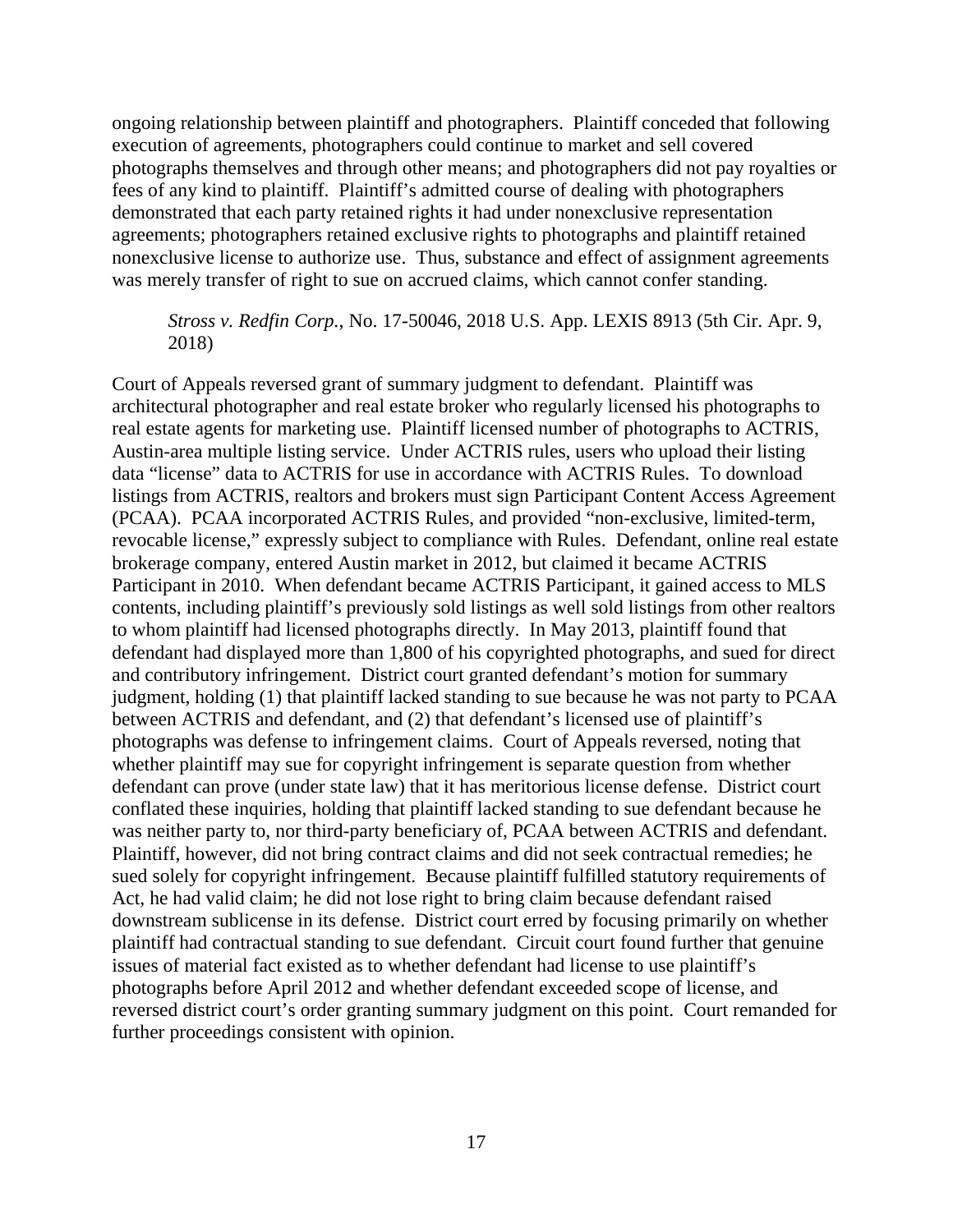*Hacienda Records, L.P. v. Ramos*, No. 16-41180, 2018 U.S. App. LEXIS 211 (5th Cir. Jan. 4, 2018)

Fifth Circuit affirmed lower court judgment dismissing certain individual plaintiffs from case for lack of standing, in light of those plaintiffs' execution of documents assigning to attorney who initiated lawsuit partial interest in copyrighted works and cause of action, as well as "exclusive right to enforce any legal rights in respect of the Works [at issue] and administer any and all rights and revenue received or recovered as a result of the Works, whether as the result of litigation or otherwise … including the exclusive right to negotiate, issue licenses, collect revenue and enforce rights in respect of the Works." Court found that broad and inclusive language in documents was sufficient to satisfy Fifth Circuit rule requiring specific language to transfer interest in prior-accrued copyright claims, so that dismissed plaintiffs lacked standing to pursue copyright claims regardless of whether such claims accrued prior or subsequent to assignment.

## *Budiyanto v. My Vintage Venue, LLC*, No. 17-1410, 2017 U.S. Dist. LEXIS 180148 (D. Ariz. Oct. 31, 2017)

Plaintiffs brought suit against 33 defendants for direct, contributory and vicarious infringement and DMCA violations based on defendants' allegedly creating, sharing and/or posting flyer with image taken by wedding photographer of plaintiffs "standing under the gazebo" at their wedding reception. Prior to suit, plaintiffs registered copyright in "photograph, Wedding Photograph Compilation." When plaintiffs did not file amended complaint by court-ordered deadline, set of defendants moved to dismiss. Instead of filing opposition, plaintiffs filed amended complaint without leave of court, but pleading was stricken due to untimeliness. Defendants filed notice of non-opposition due to fact that no response was filed to motion to dismiss, and plaintiffs filed motion for leave to file amended complaint and response to defendants' notice. Court found dismissal appropriate under factors associated with Rule 41(b). Plaintiffs never filed response to motion to dismiss. Court found plaintiffs lacked standing to bring claim because neither complaint nor amended complaint contained allegations showing that they owned copyright in photograph at time alleged infringement took place, and defect could not be cured. Under terms of contract, photographer owned copyright to photos, and no assignment was alleged. While plaintiffs and photographer executed backdated version of contract altered to read as "work made for hire" agreement under which plaintiffs owned copyright, court found that this "novation" did not show assignment or transfer of accrued claims from photographer to plaintiffs. Further, as "novation" was not signed on date purported, and made no reference to original agreement that was actually signed on that date, backdated agreement itself could serve as grounds for dismissal of action, under court's "inherent power to dismiss an action when a party has willfully deceived the court and engaged in conduct utterly inconsistent with the orderly administration of justice."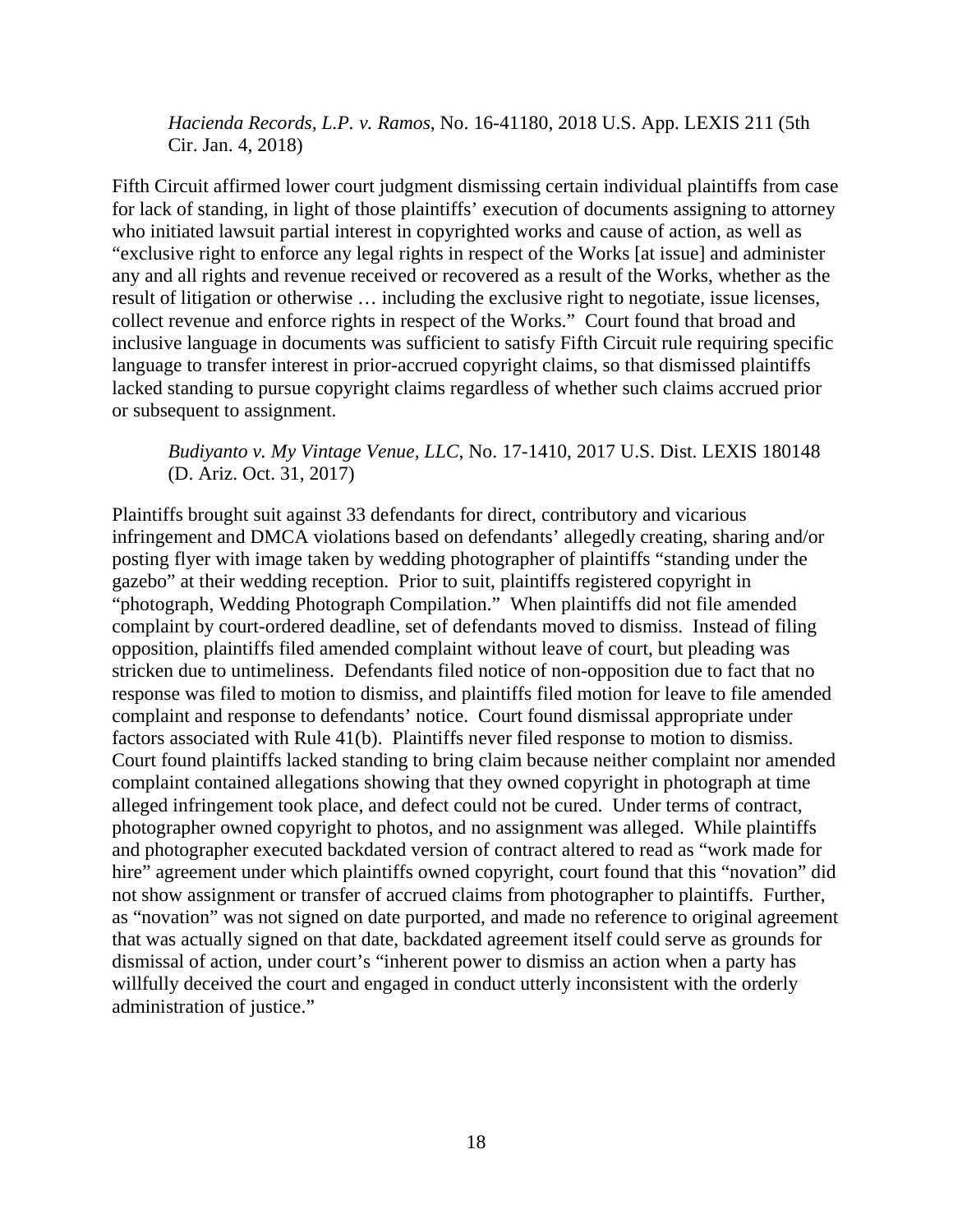*Baker v. Warner/Chappell Music*, No. 14-22403, 2017 U.S. Dist. LEXIS 159765 (S.D. Fla. Sept. 28, 2017)

Plaintiffs brought third amended complaint against defendants for direct, contributory, and vicarious copyright infringement concerning number of songs. Defendants moved to dismiss, arguing that plaintiffs lacked standing because they did not own copyright in 14 songs. Court denied motion, finding plaintiffs sufficiently pleaded that they were beneficial owners of song copyrights, and therefore had standing to bring infringement claims. Court also found that registration formality was complied with because beneficial owner him/herself does not need to register copyright.

#### *Fathers & Daughters Nev., LLC v. Zhang*, 284 F. Supp. 3d 1160 (D. Or. 2018)

Court granted defendant's motion for summary judgment. Plaintiff brought suit alleging defendant copied and distributed film *Fathers & Daughters* through BitTorrent. Defendant moved for summary judgment on grounds that plaintiff was not legal or beneficial owner under Act and therefore did not have standing. Plaintiff was author and registrant of film, and, in 2013 executed sales agreement with Goldenrod Holdings and its sub-sales agent Voltage Pictures, wherein Goldenrod and Voltage were licensed most exclusive rights in work. In 2015, Goldenrod executed distribution agreement with Vertical Entertainment, LLC. Court rejected plaintiff's argument that it was legal owner because copyright was registered in its name. Court found, based on language of agreement, that Vertical was granted exclusive license in distribution agreement. Vertical, accordingly, was legal owner. Court similarly found that Vertical was legal owner of rights at issue in suit based on digital rights granted to Vertical in distribution agreement. Plaintiff argued that it was beneficial owner because it received royalties for licensing to Vertical. Court, however, found that licensor in distribution agreement was Goldenrod. Plaintiff's submissions did not show that it received royalties from sales agreement or from distribution agreement, and therefore it failed to raise issue of material fact as to being beneficial owner. Plaintiff also pointed to reservation of right to sue in distribution agreement to argue that it had standing. Court rejected argument on grounds that reservation was to Goldenrod and not plaintiff, and that contracts and assignments cannot convey right to sue apart from exclusive right under copyright.

*Handshoe v. Perret*, No. 15-382, 2017 U.S. Dist. LEXIS 151853 (S.D. Miss. Sept. 19, 2017)

*Pro se* plaintiff was alleged publisher of Slabbed New Media, LLC's "regionally noted website." Plaintiff alleged § 512(f) violations based on defendants' serving DMCA notices requiring plaintiff to take down posts that plaintiff alleged were "self-evident non-infringing fair use." Various defendants moved to dismiss, and Slabbed moved to intervene. Court found allegations sufficient to show Article III standing, but found for number of claims that plaintiff lacked statutory standing because takedown notices were related to Slabbed's posts, not plaintiff, who claimed he had no individual connection to posts. While plaintiff had constitutional and statutory standing to bring one claim, court found complaint lacked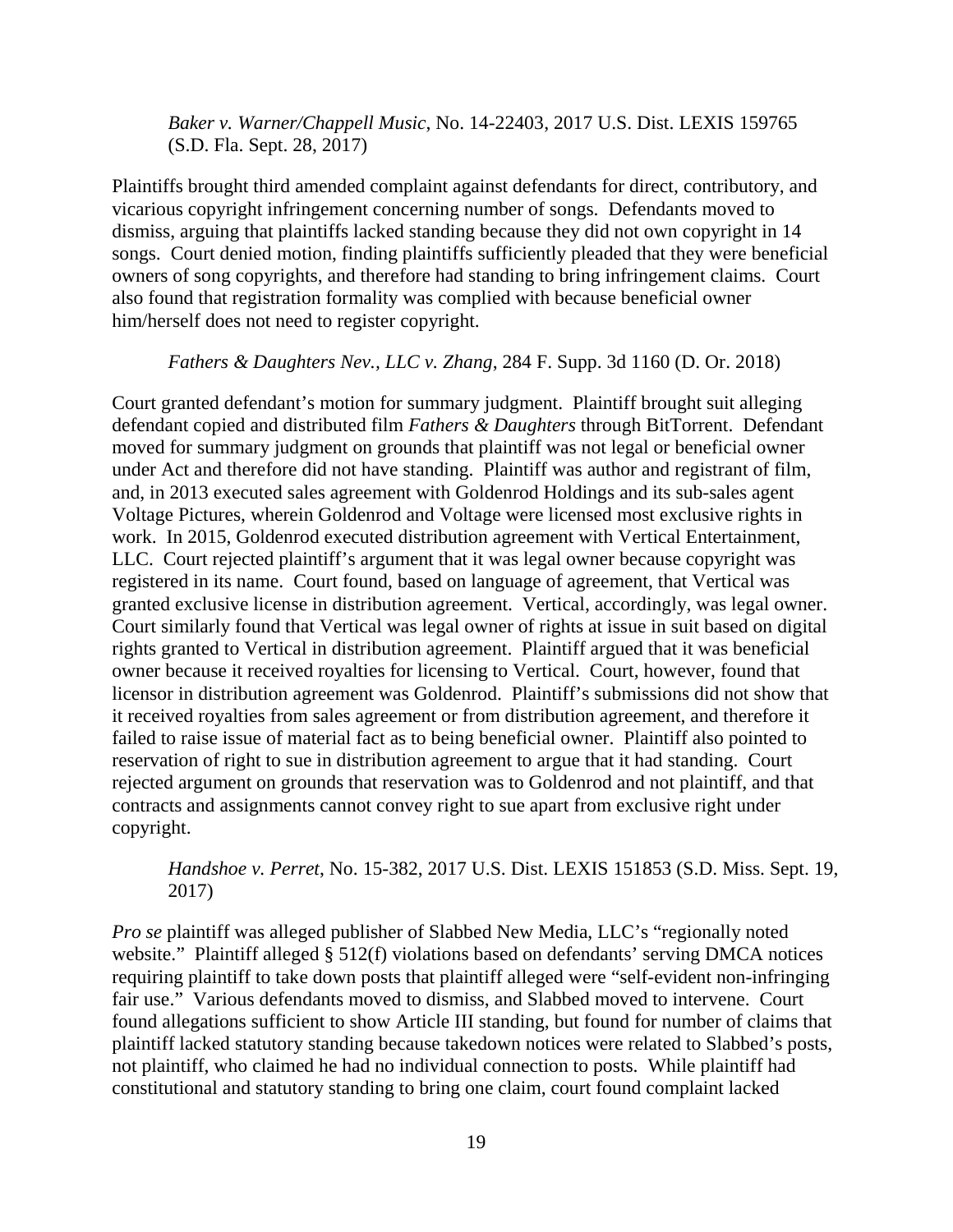sufficient facts to withstand  $12(b)(6)$  motion to dismiss as to one defendant because there were no facts indicating that defendant was involved with takedowns. Plaintiff brought additional claims for declaratory judgment of copyright misuse and plaintiff's fair use, but court found claims not justiciable because future infringement dispute or litigation did not yet exist. Court found complaint did not contain sufficient factual matter to state plausible misuse defense. Finally, court denied Slabbed's motion to intervene as untimely, and as to remaining claims found that statute of limitations would have expired prior to intervention, such that intervention would also be futile. Additionally, Slabbed did not establish constitutional or statutory standing for one claim because allegations concerned plaintiff's own account, and even if statute of limitations had not run on this claim, intervention would multiply proceedings.

#### <span id="page-35-0"></span>**E. Miscellaneous**

#### *Spanski Enters. v. Telewizja Polska, S.A.*, 883 F.3d 904 (D.C. Cir. 2018)

Court of Appeals affirmed district court's holding that where foreign broadcaster uploads copyrighted content to its website and directs that content onto computer screen in U.S. at user's request, broadcaster commits actionable domestic violation of Copyright Act. Defendant, public television broadcaster in Poland, owned content for Polish-language channels, including TVP Polonia. Through license, plaintiff had exclusive broadcasting rights for TVP Polonia content in North and South America. During relevant time period, defendant's default geoblocking technology prevented users from accessing its content in North and South America unless program editor deliberately chose other instruction. When plaintiff found that TVP Polonia content was incorrectly geoblocked, allowing users to view it in North and South America on defendant's video-on-demand system, plaintiff brought suit for infringement of public performance right. After five-day bench trial, district court found that episodes were available because of defendant's employees' volitional conduct of removing geoblocking. Court found infringement was not solely extraterritorial because programs could be viewed domestically. D.C. Circuit affirmed. As initial matter, court dismissed as unsupported defendant's argument that trial court clearly erred in finding that its employees deliberately removed geoblocking from works. Court rejected defendant's argument that its service did not constitute infringement because viewer selected which content to watch, finding argument inconsistent with text of Act and undermined by *American Broadcasting Cos. v. Aereo, Inc*. Court noted that "[w]hether an infringing performance that originates abroad but that ultimately reaches viewers in the United States can be actionable under the Copyright Act is a question of first impression in the federal appellate courts." Court rejected defendant's argument that even if it did infringe, imposing liability would amount to extraterritorial application of Act, because its actions took place abroad. Drawing guidance from recent Supreme Court case *RJR Nabisco, Inc. v. European Community*, court looked first to conduct on which Act focuses, and found that Act's focus is "on policing infringement or, put another way, on protecting the exclusivity of the rights it guarantees." Even though defendant uploaded and formatted episodes in Poland, infringement occurred when episodes were viewed in U.S. Accordingly, conduct of Act's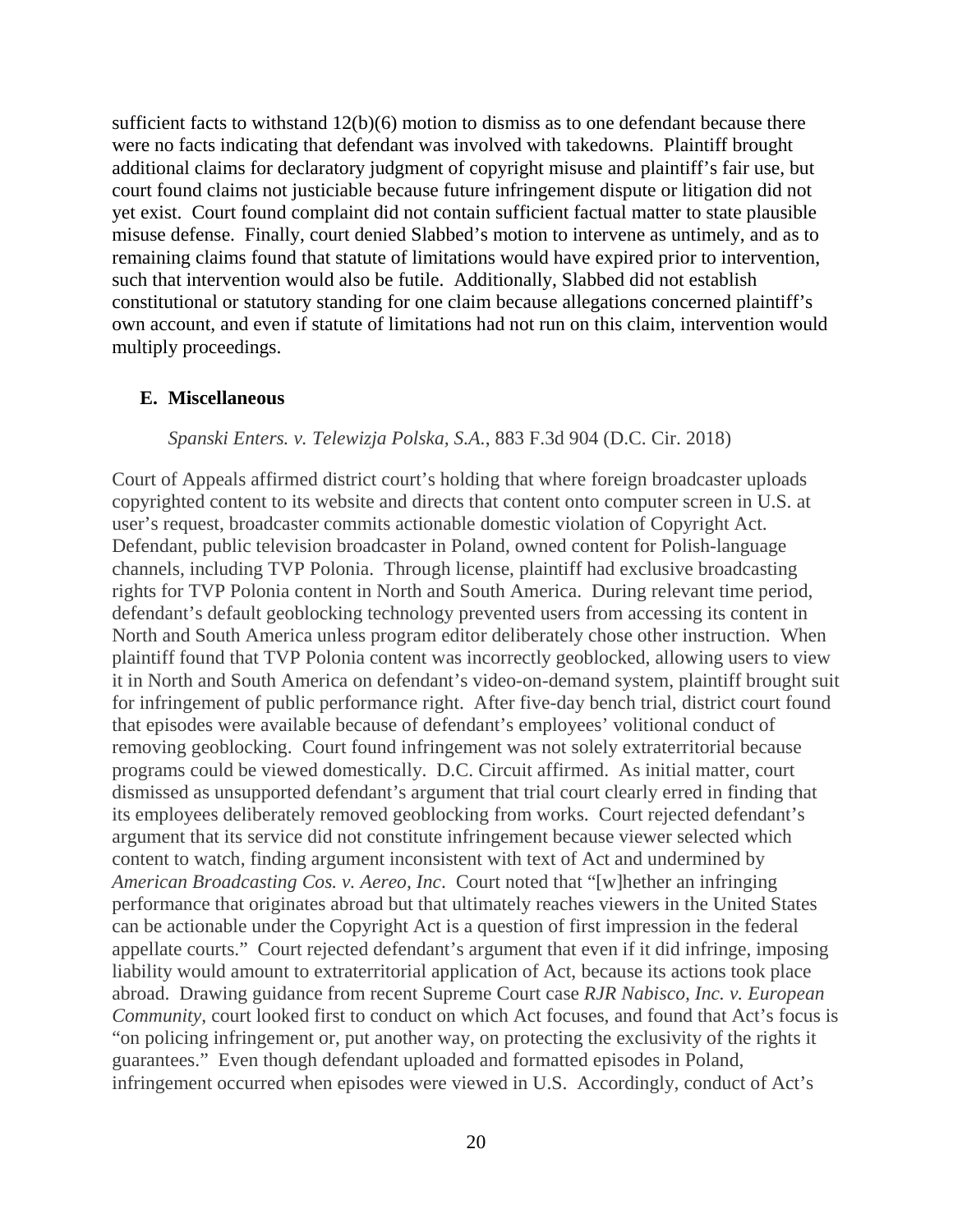focus occurred domestically, so court may domestically apply Act even if other actions occurred extraterritorially.

*Adlife Mktg. & Communs. Co. v. Best Yet Mkt., Inc.*, No. 17-2978, 2017 U.S. Dist. LEXIS 168367 (E.D.N.Y. Oct. 11, 2017)

Plaintiff licensor of photographs sued defendant supermarket chain for alleged infringement of 61 images that defendant used for over two years without plaintiff's permission. Some of allegedly infringed images were subject of registered copyrights; others were subject only of applications. Defendant moved to dismiss on multiple grounds including that plaintiff had not obtained registrations for certain images upon which complaint was based. Court agreed with majority of courts in Second Circuit that pending copyright application is insufficient basis to state claim for infringement under Copyright Act, and granted defendant's motion, dismissing without prejudice.

# *Baker v. Warner/Chappell Music*, No. 14-22403, 2017 U.S. Dist. LEXIS 169204 (S.D. Fla. Oct. 12, 2017)

Court granted motion to intervene by alleged legal owners of songs. Plaintiffs brought suit against defendants for direct, contributory and vicarious infringement of songs of which plaintiffs claimed to be beneficial owners. Court found motion was timely because parties would not be prejudiced by intervention, noting that if case had proceeded past pleading stage, intervenors' main reason for delay – need for time to fundraise – would not have been sufficient. Court also found no prejudice, even though intervenors "could raise new issues, defenses, and additional discovery and expert needs," because case had not proceeded past pleadings. Court additionally found that individual intervenor's lengthy incarceration, in combination with lack of prejudice to current parties and possible prejudice to intervenors, militated in favor of allowing motion. Because there were common questions of law and fact, court allowed permissive intervention. However, court directed intervenors to file amended intervenor complaint limited to parties and songs currently in case, rejecting intervenors' attempts to add party previously dismissed by court, and claims, two of which were previously dismissed by court.

# *Knowledge Based Sols., Inc. v. Van Dijk*, No. 16-13041, 2017 U.S. Dist. LEXIS 144729 (E.D. Mich. Sept. 7, 2017)

Plaintiff was software company that previously licensed software to Delft University of Technology in Netherlands. Defendant was graduate student at University who used plaintiff's software for research. Under non-disclosure/non-compete agreement, defendant obtained confidential information about plaintiff's software, and plaintiff alleged that after defendant received information, he created competing product and licensed software to university. Plaintiff brought infringement claim. Defendant moved to dismiss for lack of personal jurisdiction, or in alternative under *forum non conveniens* doctrine. Court found jurisdiction proper over claim that defendant breached non-compete agreement, and that it could exercise pendent jurisdiction over infringement claims, since establishing factual basis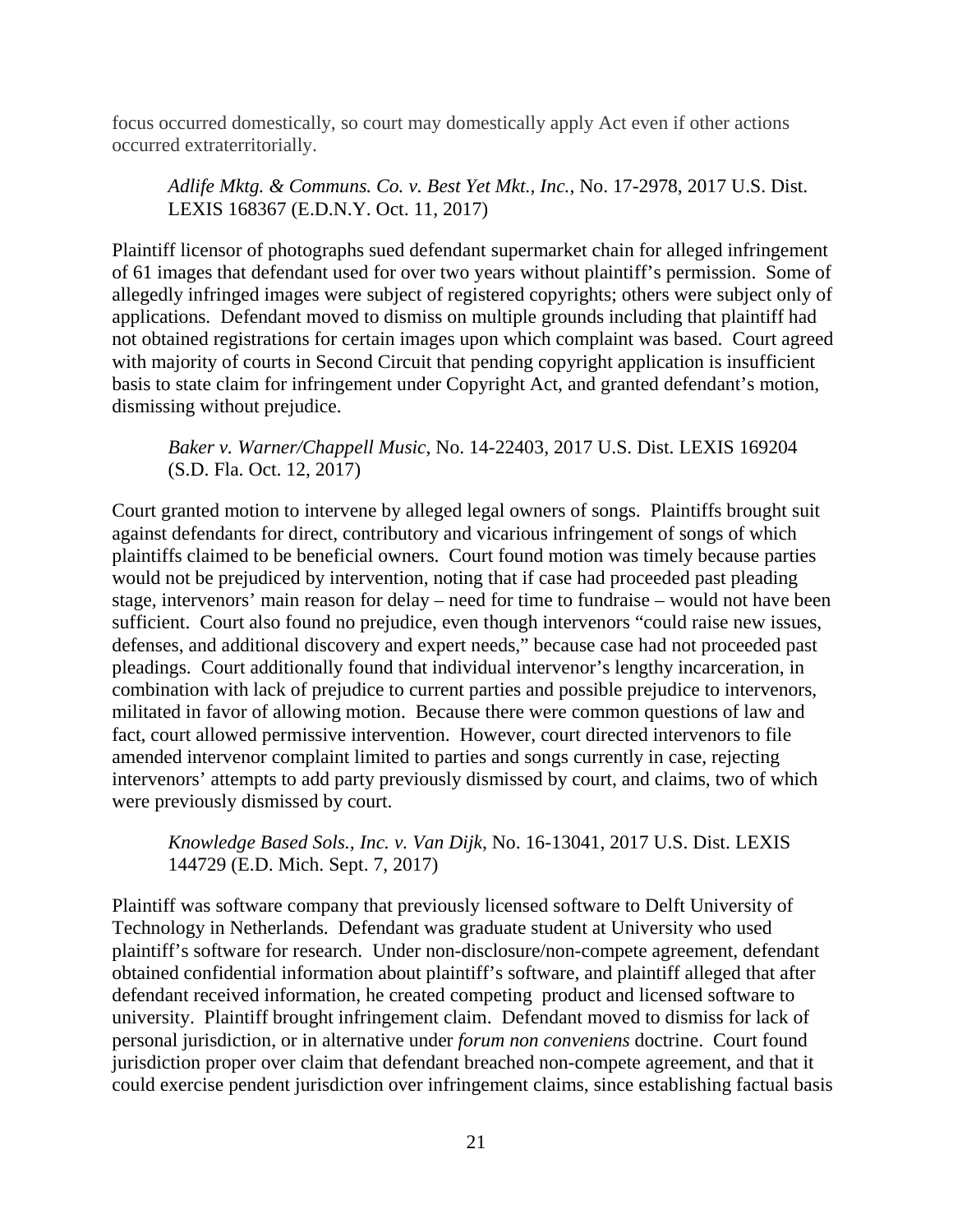for claim of breach would likely establish much of factual basis for infringement claims. As to *forum non conveniens*, substantial deference is owed to plaintiff's choice of forum and, save for claim under Dutch copyright law, defendant had not shown that forum was so inconvenient as to overcome deference. As to Dutch copyright claim, court was unfamiliar with foreign laws, plaintiff did not plead act of infringement in United States, and court was unclear whether Dutch court would recognize its judgment on Dutch copyright. Accordingly, court conditionally dismissed Dutch copyright claim under *forum non conveniens* doctrine.

# *Paisley Park Enters. v. Boxill*, No. 17-1212, 2017 U.S. Dist. LEXIS 181576 (D. Minn. Oct 26, 2017)

District court granted in part and denied in part defendants' motion to dismiss. Copyright infringement claims arose out of defendants' release of recordings of musical performances by deceased musician Prince that were not released during Prince's lifetime. Defendants argued that copyright infringement claims failed as matter of law because plaintiffs had only submitted applications, and lacked valid copyright registrations for recordings. Eighth Circuit had not directly addressed whether plaintiff can institute action for infringement after plaintiff has filed application but before registration has issued. Court adopted "registration rule," that plaintiff cannot initiate copyright infringement lawsuit unless it has obtained valid registration from Copyright Office, or applied for registration and been refused. Court rejected Ninth Circuit "application rule," allowing infringement claims to proceed where application has been filed but no registration or refusal has been received.

*Cell Film Holdings LLC v. Acosta*, No. 16-1853, 2017 U.S. Dist. LEXIS 195864 (D. Nev. Nov. 29, 2017), *Cell Film Holdings LLC v. Galang*, No. 16-2142, 2017 U.S. Dist. LEXIS 195858 (D. Nev. Nov. 29, 2017), *Cell Film Holdings LLC v. McCray*, No. 16-2089, 2017 U.S. Dist. LEXIS 196624 (D. Nev. Nov. 29, 2017)

Plaintiff brought action against various defendants for infringement of movie *The Cell* using BitTorrent. Court ordered plaintiff to show cause why all claims against defendants other than first listed defendant should not be severed and dismissed, and subpoenas pertaining to defendants other than first listed defendant should not be quashed. Court, after reviewing other courts' findings as to whether "swarm joinder" is proper under Fed. R. Civ. P. 20(a)(2), found that downloading identical movie with BitTorrent during "relatively short period of time" did not indicate that defendants acted in concert in identical series of transactions or occurrences. Court, accordingly, found that plaintiff did not show cause, and severed and dismissed all claims against and subpoenas related to defendants other than first listed defendant.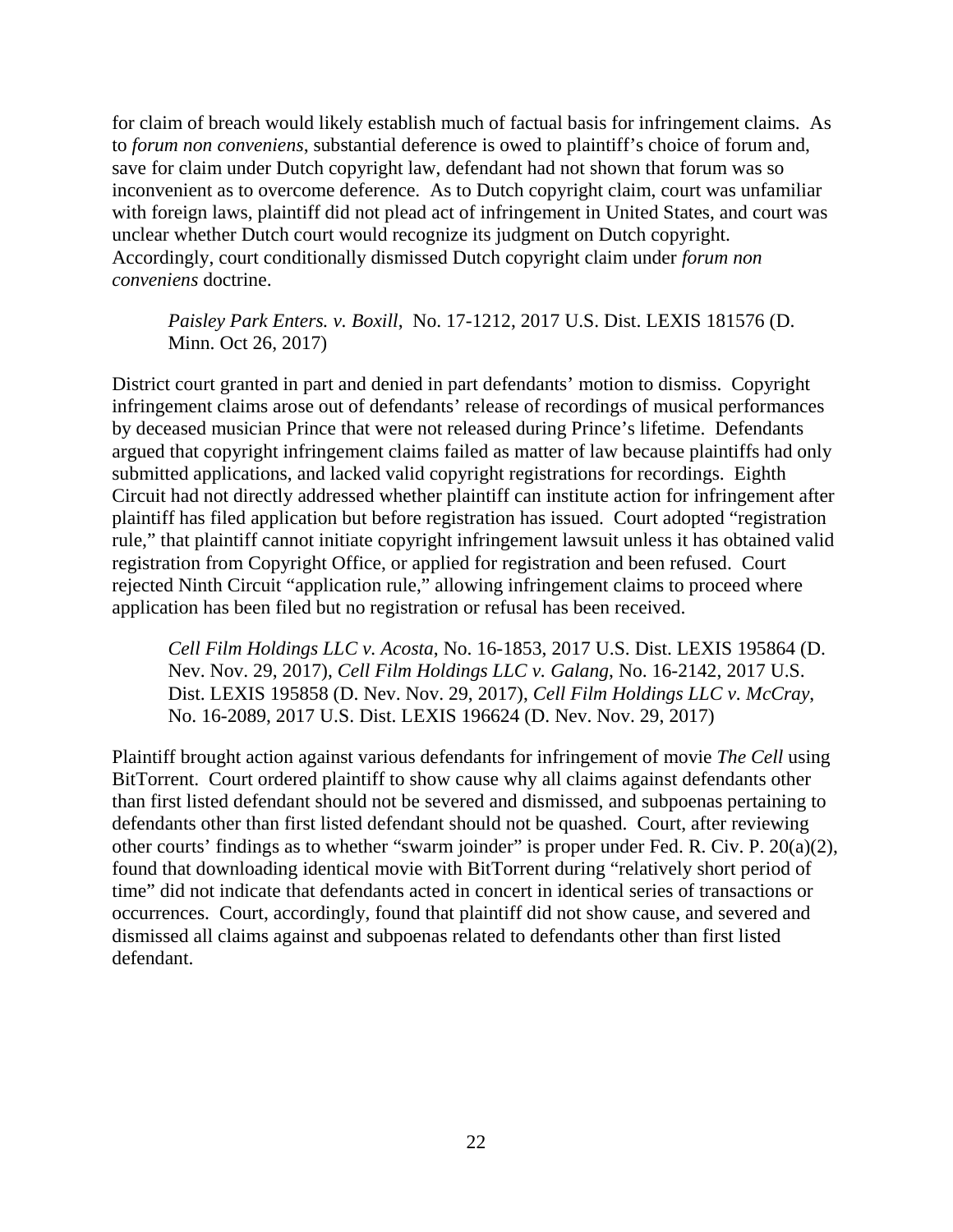# **II. COPYRIGHTABILITY**

# **A. Originality**

*Fisher v. Forrest*, No. 14-1304, 2017 U.S. Dist. LEXIS 109682 (S.D.N.Y. July 14, 2017)

Plaintiff, inventor of Fischer's Bee-Quick, product used to facilitate honey harvesting, allegedly created brochure that included compilation of four ordinary phrases, such as "Are you tired of your spouse making you sleep in the garage?" Defendants, owners of Brushy Mountain Bee Farm, purchased Fischer's Bee-Quick and resold it through catalog and website, using brochure language. In 2010 defendants began to sell "Natural Honey Harvester," comparable product that performed same function, using ad language. Defendant argued that ordinary phrases are not copyrightable. Court held that, while ordinary phrases are not themselves copyrightable, "use in a sequence of expressive words does not cause entire passage to lose protection." Court accordingly found that brochure, and four phrases as whole, was copyrightable creative work.

*GoPro, Inc. v. 360Heros, Inc.*, 291 F. Supp. 3d 1060 (N.D. Cal. 2017)

District court granted plaintiff GoPro's motion for summary judgment on infringement claim, rejecting defendant's argument that subject photos lacked sufficient originality to be copyrightable because "photos' arrangements – centered, using rule of thirds, and portraying both the front and back of an object – is not original"; because "use of white background, a partial mirrored reflection, and retouching are … commonly used in photography"; because decision to show objects in "on" position is functional not aesthetic choice; and because bow is commonly used to suggest holiday gift. Court noted that registration certificates established rebuttable presumption of originality, and that Ninth Circuit found evidence of originality in similar circumstances, and held photos to be copyrightable.

*Anand Vihar LLC v. Evans Grp., Inc.*, No. 16-841, 2017 U.S. Dist. LEXIS 110369 (M.D. Fla. July 17, 2017)

District court denied plaintiff's motion for summary judgment and defendant's partial motion for summary judgment. Plaintiff brought state court declaratory judgment action to determine its rights in defendant-created conceptual site drawings for residential community. Defendant removed case, and counterclaimed for infringement and breach of contract. Defendant created conceptual drawings pursuant to contract, but parties could not agree on terms for creation of final drawings. Plaintiff later retained another architect to finish construction drawings, and defendant claimed that drawings created by other architect infringed its conceptual drawings. On defendant's partial motion for summary judgment on copyright claim, court found that defendant did not meet burden to show that other architect's drawings infringed protectable portions of conceptual drawings, finding lack of evidence regarding originality.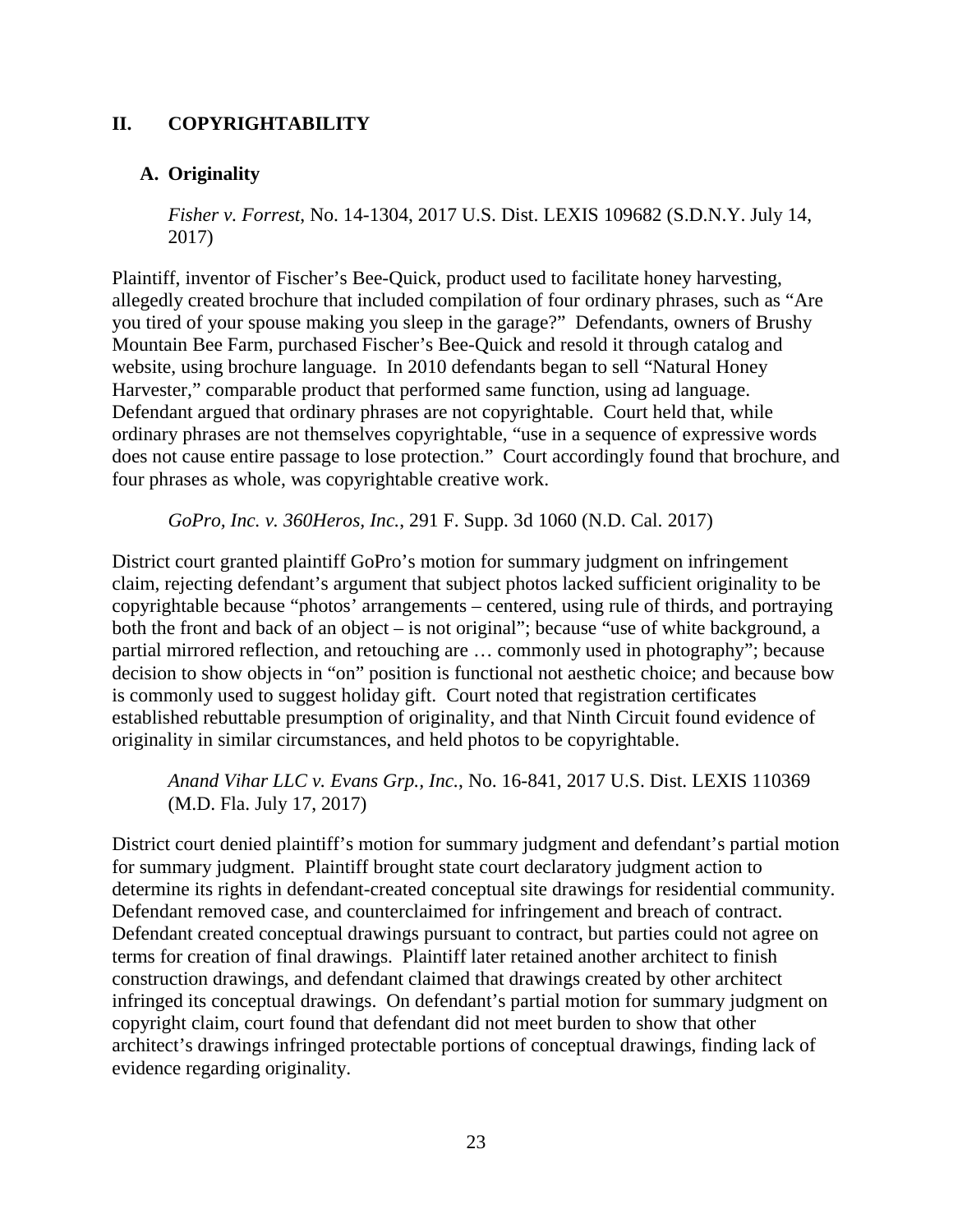*ABRO Indus. v. 1NEW Trade, Inc.*, No. 14-1984, 2017 U.S. Dist. LEXIS 179792 (N.D. Ind. Oct. 30, 2017)

District court held that plaintiff's label layout and product name were not copyrightable, though label's carburetor image and instructions/warnings were sufficiently original for copyright protection. Plaintiff ABRO alleged that defendants had infringed plaintiff's copyrights in plaintiff's "Carb & Choke Cleaner" product label, which featured ABRO at top, product name immediately below, realistic carburetor image below that, and instructions and legally mandated warnings wrapped around remainder of packaging. Plaintiff claimed copyrights in label's layout as whole, as well as in each constituent element. Court, noting that originality is *sine qua non* of copyrightability, held that there was nothing original about label's layout as whole, which was natural result of chosen subject matter. "Carb & Choke Cleaner" not copyrightable because it is short phrase, and abbreviation of carburetor as "carb" is common industry practice. Plaintiff's carburetor image itself was copyrightable because plaintiff had chosen "reflections of expression" such as perspective, angle and lighting. Plaintiff's precise arrangement of instructions and warnings entitled to narrow copyright protection.

### *38 Films, LLC v. Yamano*, No. 16-198, 2017 U.S. Dist. LEXIS 179329 (N.D. Miss. Oct. 30, 2017)

Court denied defendants' motion for summary judgment dismissing copyright claim. Plaintiffs sued alleging defendants' documentary *It's Time* infringed copyright in plaintiffs' documentary *Undefeated*, about Chucky Mullis, University of Mississippi athlete who was injured when he tackled Vanderbilt player in 1989, and died two years later. Plaintiffs claimed that defendants (1) violated plaintiffs' protected expression of Chucky Mullins story, and (2) violated plaintiffs' copyright by using protected digitized footage from *Undefeated* in *It's Time*. Defendants argued that plaintiffs' digitized media was not copyrightable and did not belong to plaintiffs, as material consisted of footage and photographs from third-party sources. Court found that digitizing media for film "is a process that requires skill and labor on the part of the Plaintiffs or those working for the Plaintiffs," and, under Fifth Circuit precedent, could be protectable. Plaintiffs allegedly altered footage from its original form in digitization and production process. By removing images of Confederate flag being waved in Ole Miss stadium, "presumably to avoid uncomfortable plot ironies," plaintiffs altered media from its original state, instilling "more culturally sensitive graphics to the footage, changing the picture to fit their hagiographic narrative." Whether that "originality or creative expression" was sufficient to make footage copyrightable was question for jury. As to plaintiffs' "story" claim, court found that reasonable juror could determine that plaintiffs' "selection and order of interviews, stories, and historical footage in *Undefeated* is an original work of authorship, and further, that the Plaintiffs' expression of Mullins' story is protected under copyright law." Because material questions of fact existed, court denied motion for summary judgment.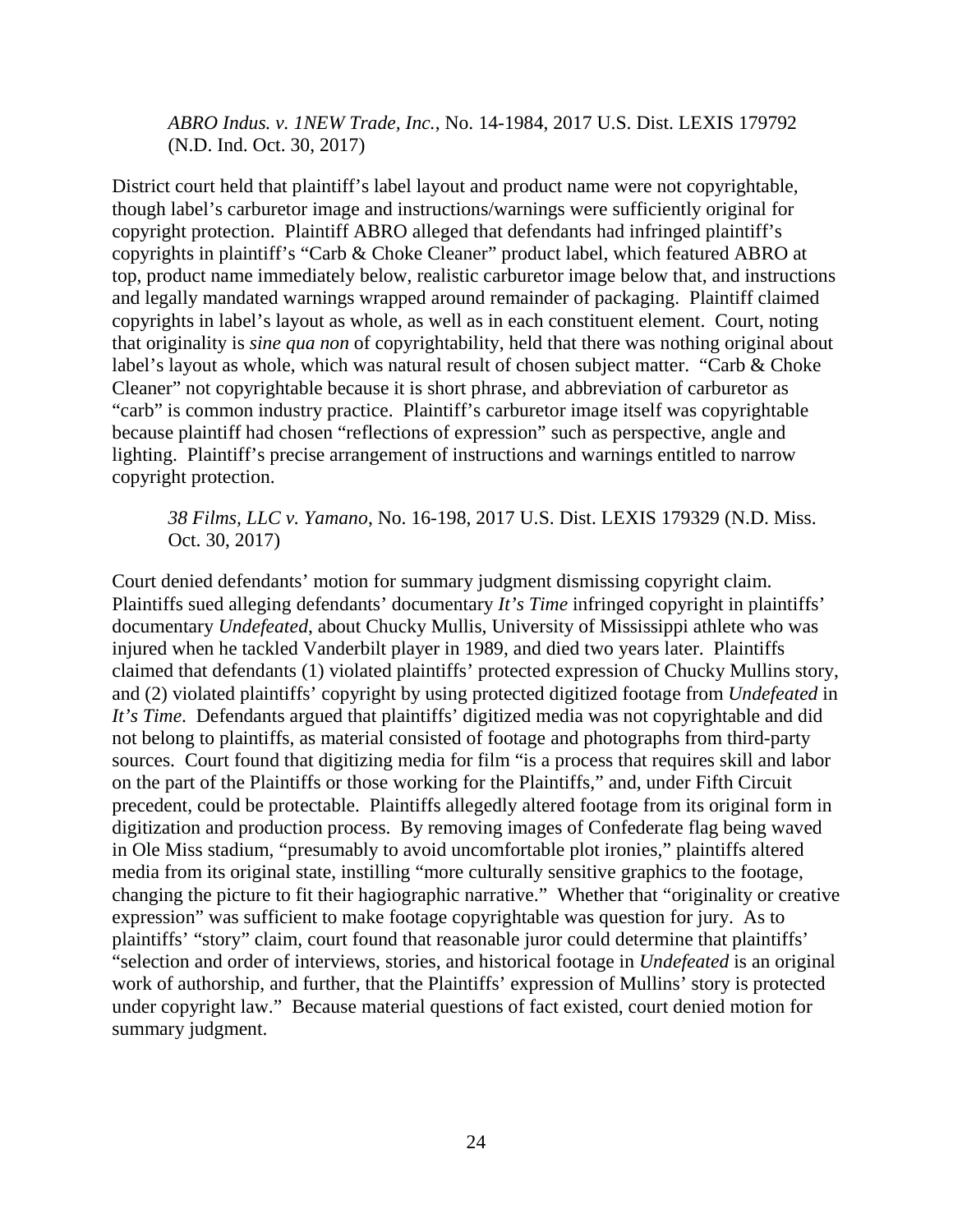### **B. Pictorial, Graphic and Sculptural Works**

*Jetmax Ltd. v. Big Lots, Inc.*, No. 15-9597, 2017 U.S. Dist. LEXIS 138041 (S.D.N.Y. Aug. 28, 2017)

Court denied cross-motions for summary judgment. Plaintiff brought action alleging infringement of plaintiff's Tear Drop Light Set. Defendant moved for summary judgment that Tear Drop Light Set was uncopyrightable because it was useful article and lacked originality. Applying two-part *Star Athletica* test, court determined that decorative covers of Tear Drop Light Set "can be identified separately from, and are capable of existing independently of, the utilitarian aspects of the [Tear Drop Light Set]." Decorative covers were sculptural works capable of existing apart from utilitarian aspect of light set, i.e., light bulbs and other components that cause Tear Drop Light Set to light room. Primary purpose of cover is artistic; once covers are removed, remainder is functioning but unadorned light string. Court found that while it appeared that Tear Drop Light Set was likely original, there were nevertheless genuine disputes of material fact existing on issue, and reserved judgment on issue for trial.

*Design Ideas, Ltd. v. Meijer, Inc.*, No. 15-3093, 2017 U.S. Dist. LEXIS 94489 (C.D. Ill. June 20, 2017)

Court affirmed that partial summary judgment in favor of plaintiff was properly granted. Both plaintiff and defendant were creators and manufacturers of clothespins with bird design on top. In 2016 court granted partial summary judgment for plaintiff, finding bird design was both physically and conceptually separable from utilitarian aspect of clothespins. Defendant brought motion to reconsider in light of *Star Athletica, L.L.C. v. Varsity Brands, Inc.*, 137 S. Ct. 1002 (2017). Applying *Star Athletica* test, court found bird portion could be perceived as three-dimensional work of art separate from useful article, and that bird portion would qualify as protectable sculptural work on its own if imagined separately from useful article; bird portion would be eligible for copyright protection as pictorial, graphic, or sculptural work had it been originally fixed in some tangible medium other than attached to clothespin. Court rejected defendants' argument that bird portion of clip was not entitled to copyright protection because it was itself useful article; "once the bird portion is removed from the clothespin, what is the usefulness of hanging the bird from a rod or hanging the bird on a string by its beak?" Therefore, under test articulated by *Star Athletica*, plaintiff was entitled to partial summary judgment.

#### **C. Compilations and Derivative Works**

*Joint Comm'n on Accreditation of Healthcare Orgs. v. Fortis Bus. Media LLC*, No. 16-4724, 2017 U.S. Dist. LEXIS 144217 (N.D. Ill. Sept. 6, 2017)

Court denied defendant's motion to dismiss plaintiff's claim for copyright infringement. Plaintiff did not dispute that its copyright registration for its Comprehensive Accreditation Manual for Hospitals covered only new material that plaintiff added as "updates" to prior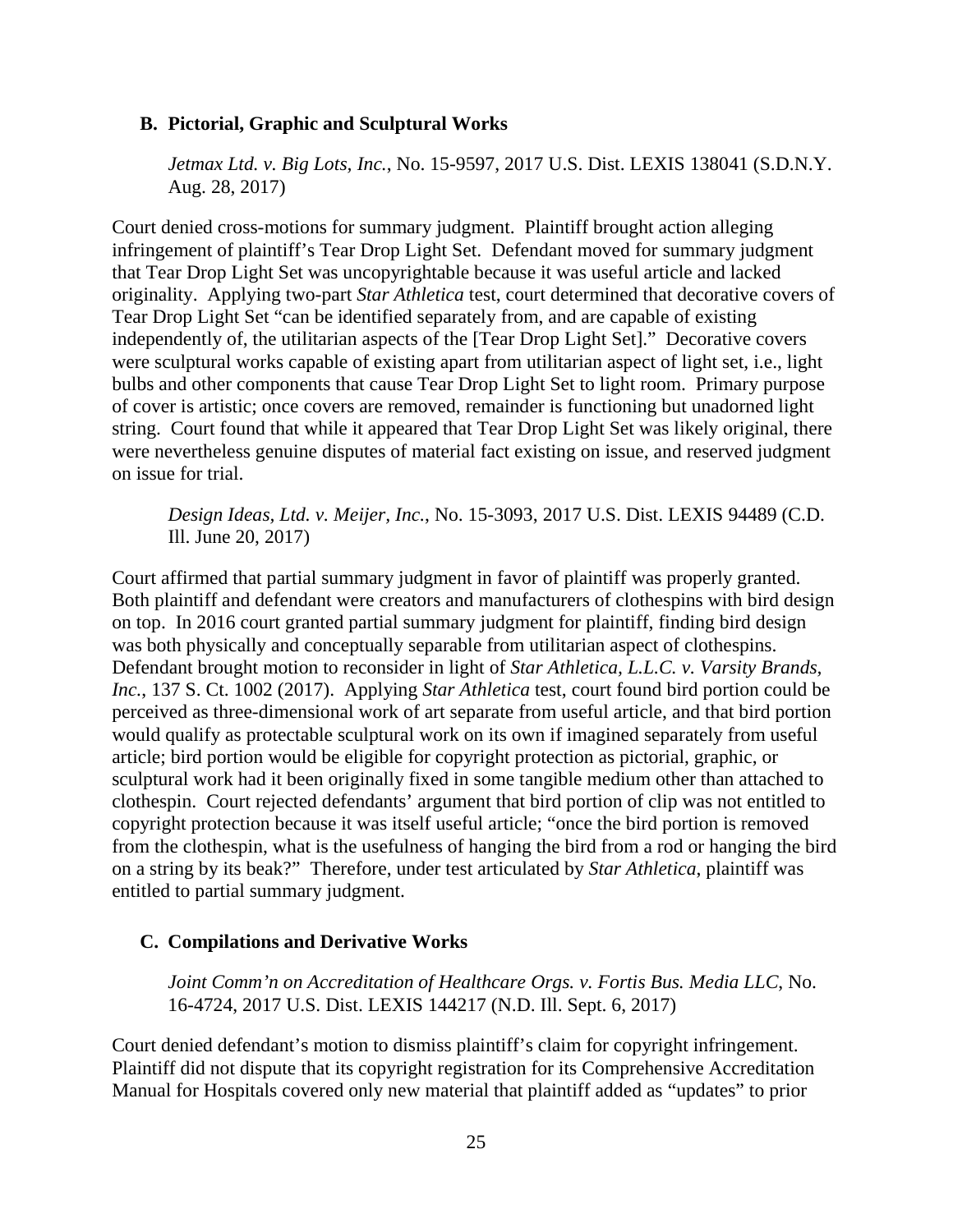version of Manual, and did not cover preexisting material carried forward from prior versions of Manual, which were also registered. Defendant argued that plaintiff could not succeed on its infringement claim unless it showed substantial similarity between defendant's works and new material in update covered by plaintiff's derivative copyright, rather than substantial similarity between defendant's works and any material appearing in update, and that plaintiff had failed to do so – despite fact that plaintiff owned registered copyright in underlying work. Court rejected defendant's argument, citing to doctrine that, where copyright in preexisting work owned by plaintiff is not registered, plaintiff can use copyright registration for derivative work to assert copyright infringement claim based on both pre-existing and derivative works. Court found defendant's argument "odd one for an alleged infringer to make: claiming non-infringement of a derivative copyright that is unenforceable because the work on which the derivative copyright is based is also copyrighted. ... Why would having two copyrights (primary and derivative) provide less copyright protection than having only one?" Infringement claims were therefore not limited to material that appeared for first time in derivative work.

# **D. Miscellaneous**

*Flo & Eddie, Inc. v. Sirius XM Radio, Inc.*, No. 15-13100, 2018 U.S. App. LEXIS 339 (11th Cir. Jan. 5, 2018)

Eleventh Circuit affirmed district court's judgment after Supreme Court of Florida, in response to certified question, confirmed that Florida common law does not recognize exclusive performance right in pre-1972 sound recordings. Florida Supreme Court further responded that, even if such right were recognized, defendant would not have infringed it by making back-up or buffer copies of plaintiff's recordings for defendant's internal use. Finally, Florida Supreme Court concluded that plaintiff's Florida state law claims (for unfair competition and misappropriation, common law conversion and statutory civil theft) were based on its common law copyright claim. As result, appellate court affirmed district court's grant of summary judgment to defendant on plaintiff's common law copyright claim.

*Davidson v. United States*, No. 13-942, 2017 U.S. Claims LEXIS 841 (Fed. Cl. July 18, 2017)

Plaintiff created replica of Statue of Liberty on property of New York, New York Hotel & Casino in Las Vegas. Postal Service used picture of head of replica on stamp, believing it to be picture of original Statue of Liberty. Plaintiff sued for infringement, and both plaintiff and defendant moved for summary judgment. On plaintiff's motion, court found material questions of fact as to protectability of plaintiff's work. There was no question that plaintiff was invoking Statue of Liberty in replica, but plaintiff argued that his intent was not merely to copy, and that face, which was only aspect copied in stamp at issue, was intentionally not perfect copy of original. Questions of fact included "differences between the original and the replica, [and] whether those differences relate to the copied elements." Additionally, defendant raised fair use defense, and court found weighing of factors in this case was not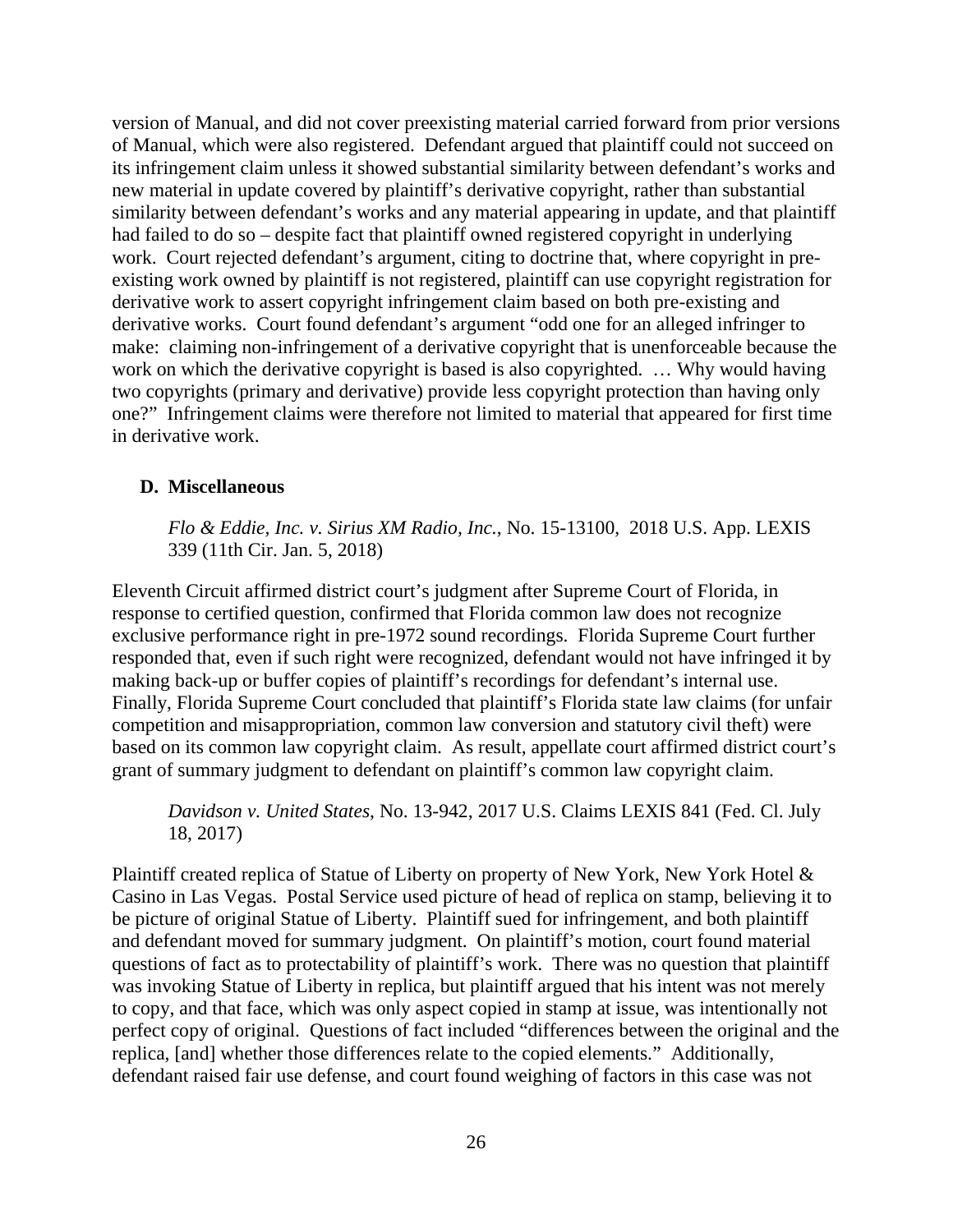appropriate for summary judgment. Defendant moved for summary judgment of noninfringement due to exemption from liability for pictorial representations of "architectural work[s]" in § 120. Defendant argued that replica was part of larger unitary architectural work, New York, New York Hotel & Casino. Court rejected argument, noting that § 120 was meant to extend protection, not truncate it, and that replica did not meet definition of "building" in regulations as "humanly habitable structure." Defendant assumed only relevant protection for replica was as architectural work, completely ignoring independent protection for sculptural works. Court denied both parties' motions and set date for trial.

# **III. OWNERSHIP**

### **A. Works Made for Hire**

*784 8th St. Corp. v. Ruggiero*, No. 13-5739, 2018 U.S. Dist. LEXIS 5405 (E.D.N.Y. Jan. 10, 2018)

On competing summary judgment motions, magistrate judge found that plaintiffs were authors of copyrighted marketing materials, holding them to be works for hire because they were created by defendant while she was plaintiffs' employee. Plaintiffs had started Zan's Kosher Delicatessen ("Zan's") in 2004 pursuant to settlement agreement with owners of Ben's Kosher Deli, which plaintiff Ruggiero had previously operated at same location as Zan's. Ruggiero, in conjunction with defendant and two others, created Zan's logo and various marketing materials ("Zan's Materials"). As defendant conceded in affidavit filed in unrelated litigation, she was employed by plaintiffs at time Zan's Materials were created. Moreover, although plaintiffs had been using Zan's Materials since 2004, defendant never claimed ownership of them until she obtained copyright and trademark registrations for same in 2014. Magistrate held that, because defendant's earlier sworn affidavit stated that she was employed by plaintiffs at time Zan's Materials were created, and further because defendant had submitted no sworn denial of this statement, there was no genuine dispute regarding fact that defendant was plaintiffs' employee when Zan's Materials were created. Undisputed facts thus showed that defendant was plaintiffs' employee when she participated in creation of Zan's Materials.

*Myers v. Harold*, 279 F. Supp. 3d 778 (N.D. Ill. 2017)

Plaintiff choreographer brought suit against dance studio, claiming it infringed her copyright in five dances she created while working there as dance instructor. Defendants did not deny performing at least some of dances at public recital; rather, defendant challenged plaintiff's claim of ownership on basis that (1) one of dances not fixed in tangible medium; and (2) all dances were works made for hire. Court found that video evidence submitted by plaintiff defeated defendant's first argument. In evaluating whether dances were works made for hire, court found that *Reid* factors weighed against finding work for hire relationship. Work is work made for hire if it is: (1) prepared by employee within scope of his or her employment, or (2) specially ordered or commissioned for use as a contribution to collective work, part of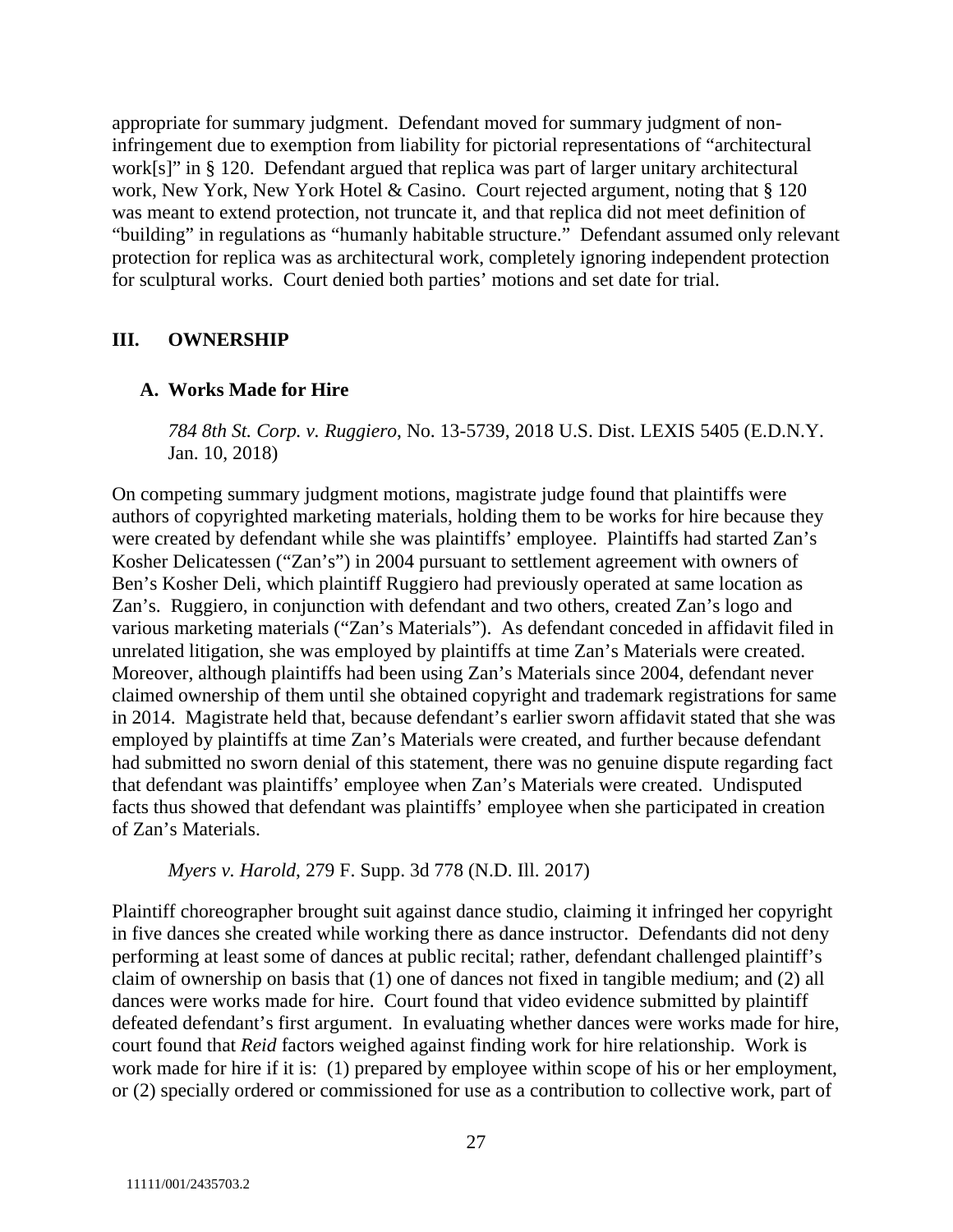motion picture or other audiovisual work, as translation, supplementary work, compilation, instructional text, test, answer material for test, or as atlas, if parties agree in written instrument signed by them that work shall be considered work made for hire. As to prong (1), defendant primarily paid plaintiff using IRS Form 1099s, listed her earning as "nonemployee compensation," did not withhold taxes, and did not provide benefits. Defendant dictated "the type of dance (such as jazz, tap, or lyrical), set the time and location of dance class and retained final decision-making authority about whether [its] students would perform the dances at the recital," but there was no evidence in record that defendant "exercised any creative or technical control over the choreography." Court emphasized that "appropriate focus is on control of creative aspects of dance – the copyrighted material itself – into which [defendant] had essentially no input." It found, despite certain factors tending to suggest employer-employee relationship, on balance, no genuine dispute that plaintiff was independent contractor rather than employee. Because there was no signed written instrument in which parties agreed that dances were to be works made for hire, and choreographic works are not among nine categories of works enumerated in § 101(2), defendant also could not prevail under prong 2, and court granted summary judgment for plaintiff on work made for hire issue.

# *Bell v. Maloney*, No. 16-1193, 2017 U.S. Dist. LEXIS 111867 (S.D. Ind. July 18, 2017)

District court denied cross-motions for summary judgment, finding genuine dispute of material fact existed as to ownership of copyright at issue. Plaintiff Bell, general partner at law firm Cohen & Malad ("C&M") at relevant times, signed website development agreement with West Publishing on C&M's behalf on February 8, 2000. Bell then exchanged emails with West employees from work email account during normal business hours concerning C&M website, including exchange in which Bell rejected using stock photos of Indianapolis skyline because he felt that his photos were better. On March 8, 2000, Bell took photograph of Indianapolis skyline ("Indianapolis Photo") while outside of C&M's property. On August 22, 2000, Bell submitted Indianapolis Photo to West for inclusion on C&M's website. In May 2015, Bell discovered that defendant Maloney had published Indianapolis Photo on Maloney's website in 2013, and sued for copyright infringement. Parties disputed whether Bell had established first element of copyright infringement claim, ownership of valid copyright. Copyright ownership vests initially in work's author, who, as general rule, is party who actually creates work. Under "work made for hire" exception, however, author of copyrighted work is employer or other person for whom work was prepared. Work is properly classified as made for hire if it is prepared by employee within scope of his or her employment. Because Bell was employee of C&M at relevant time, Indianapolis Photo would be work for hire (and C&M would own copyright) if Bell was acting within scope of his employment when he took it. Under Restatement (Second) of Agency test generally used by courts, employee's conduct is within scope of his employment where it (1) is of kind he is employed to perform; (2) occurs substantially within authorized time and space limits; and (3) is actuated, at least in part, by purpose to serve employer. Court analyzed factors in turn. First, although Bell was hired by C&M not as photographer but as attorney, Bell's position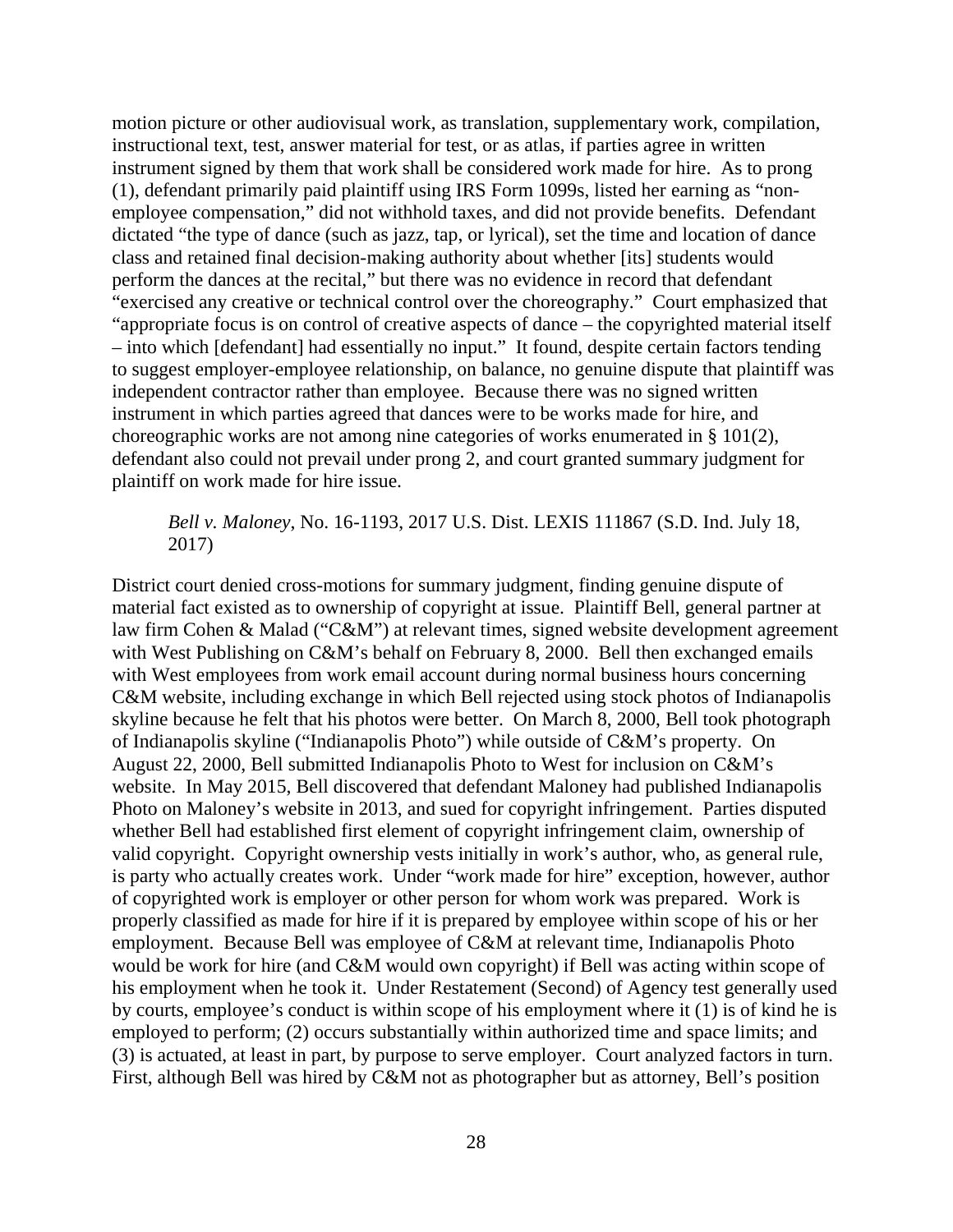as partner meant that he was responsible for attracting clients, including via C&M's website, as well as representing them. Bell corresponded with West employees via his office email account during normal business hours about using photographs of Indianapolis on C&M's website, so it was unclear whether taking Indianapolis Photo was type of conduct Bell was employed to perform. Second, though Bell was not on C&M's property when he took Indianapolis Photo, Bell did so during normal work hours on normal work day, so potentially within authorized time and space limits. Finally, Bell's intent in taking Indianapolis Photo was unclear: although his taking Photo appears to have followed naturally from his discussions with West employees about C&M website, and he allowed C&M to use Photo for free, Bell also delayed submitting Photo to West for five months. Court concluded that facts of case gave rise to competing inferences, which precluded court from deciding, as matter of law, whether Bell acted within scope of his employment in taking Indianapolis Photo. Finding genuine dispute of material fact as to whether Bell or C&M owned copyright to Indianapolis Photo, court denied cross-motions for summary judgment.

# **B. Transfer of Ownership**

*Johnson v. Storix, Inc.*, No. 16-55439, 2017 U.S. App. LEXIS 25682 (9th Cir. Dec. 19, 2017)

Ninth Circuit affirmed district court's denial of plaintiff's motion for summary judgment. Plaintiff signed 2003 Annual Report that he personally drafted, which stated "All assets from Storix Software were transferred to Storix Inc., as of its incorporation as of February 24, 2003." Court noted that § 204(a) can be satisfied by oral assignment that is later confirmed in writing. Writing does not require any "magic words"; "one-line pro forma statement will do." Annual Report qualified as "note or memorandum" that was signed by plaintiff, and memorialized transfer of assets.

*Leadership Studies, Inc. v. Blanchard Training & Dev., Inc.*, No. 15-1831, 2017 U.S. Dist. LEXIS 157969 (S.D. Cal. Sept. 25, 2017)

Court granted in part defendant's motion for summary judgment, dismissing plaintiff's copyright infringement claims relating to two written works because undisputed facts showed that plaintiff did not own copyrights in those works. Court found with respect to first work that because pre-1976 copyright law recognized freelance author's copyright in published articles only when article was printed with copyright notice in author's name, and first work was published in 1969 with copyright notice naming third party as owner, plaintiff was not original owner of work. In addition, letter to plaintiff and certain licensing agreements did not assign copyright in work to plaintiff because original owner was not party to those papers. With respect to second work, neither original copyright claimant nor renewal owners ever executed written, signed instrument conveying work to plaintiff. Moreover, renewal owner could not have transferred work to plaintiff via 1992 letter because renewal owner did not become renewal owner until 2005.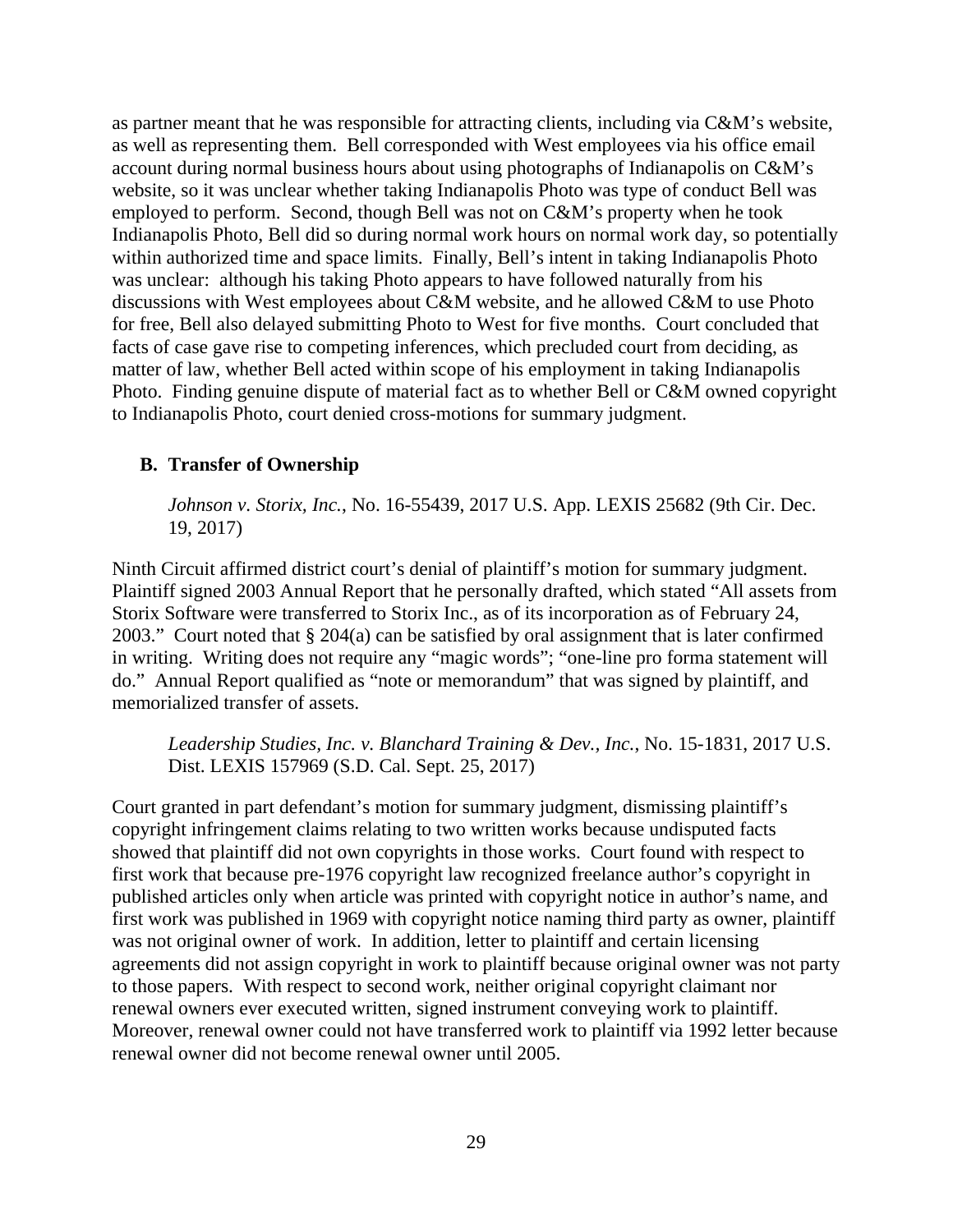*Estate of Maier v. Goldstein*, No. 17-2951, 2017 U.S. Dist. LEXIS 191294 (N.D. Ill. Nov. 20, 2017)

District court denied defendants' motion to dismiss infringement claim. Estate of photographer Vivian Maier commenced action against defendant Jeffrey Goldstein and his company, alleging infringement based on defendants' unauthorized copying, exhibition and commercial exploitation of Maier's unpublished photographs. Estate owned copyright in all Maier's works of authorship. Defendants acquired, exhibited, distributed, licensed and sold sizable number of Maier's photographic prints and negatives without plaintiff's authorization. Plaintiff provided *prima facie* evidence of copyright ownership by submitting copies of its registrations for photographs. Defendants argued that, because they had acquired photographs before Maier's death, they had claim to ownership of same. Ownership of copyright is distinct from ownership of any material object in which work is embodied, so even if defendants acquired copies of certain works prior to Maier's death, they were not entitled to copyright in works. Court therefore denied defendants' motion to dismiss.

### **C. Termination of Transfers**

*Ennio Morricone Music Inc. v. Bixio Music Grp.*, No. 16-8475, 2017 U.S. Dist. LEXIS 177643 (S.D.N.Y. Oct. 6, 2017)

Ennio Morricone was composer of certain scores and assigned copyrights to plaintiff. Defendant was assignee of copyrights from Italian music publishing business, Edizioni Musicali Bixio. In 1970s and 80s, Bixio and Morricone executed agreements concerning musical scores; Bixio was middleman between Morricone and third-party filmmaker who needed score for film. In 2012, plaintiff served notice of termination pursuant to § 203. Plaintiff sued seeking declaratory judgment that it was sole owner of copyrights in six film scores, and eligible to terminate assignment of those copyrights. Question before court was whether exception in § 203, which allows for termination of assignment of rights in copyrighted work "other than a work made for hire," applied to scores at issue. Parties and court agreed that Italian law applied to determination of whether works were for hire, as agreements were executed in Italy by Italians. Crediting expert testimony of plaintiff over that of defendant, court found scores were commissioned works under Italian law; "the legal effect is the same as the American equivalent of work for hire." Court noted that agreements between Bixio and film producers gave ownership of score and music producer role to Bixio; agreement between Morricone and Bixio requested creation of score to accompany existing film, and included instructions and deadlines for Morricone; agreement between Morricone and Bixio set forth operation and time periods for score's production and transferred to Bixio all rights of economic use, anywhere in world, for works, for maximum time period under laws of all countries in world; and agreement provided Bixio and film producer ability not to use Morricone's work without obligation; Morricone would receive amount of money regardless of whether scores were used. As scores were works for hire, they were not subject to termination under § 203, and court granted summary judgment in favor of defendant.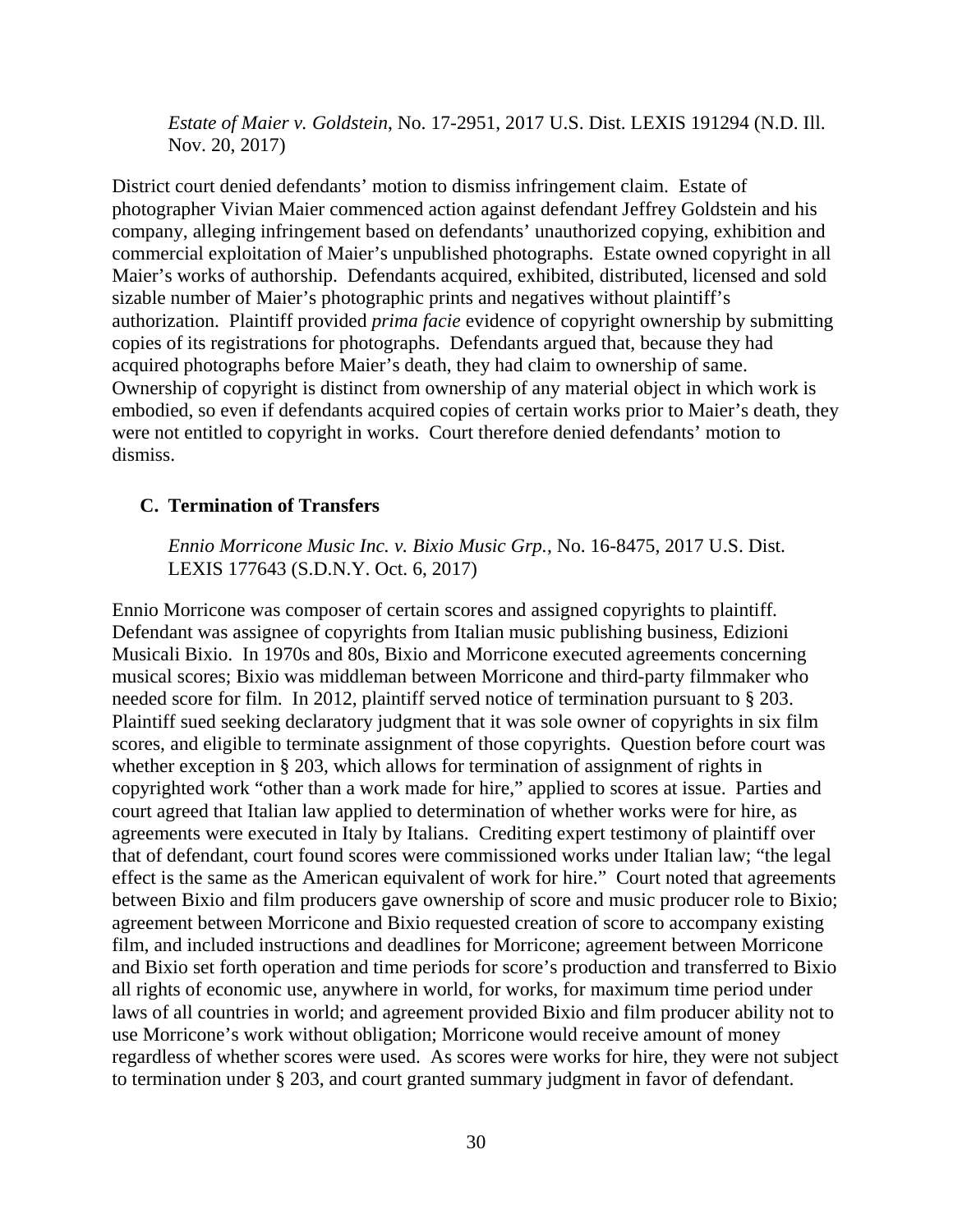#### **D. Joint Works and Co-Ownership**

*BMG Rights Mgmt., LLC v. Atl. Recording Corp.*, No. 16-7443, 2017 U.S. Dist. LEXIS 136404 (S.D.N.Y. Aug. 24, 2017)

District court granted in part defendants' motion to dismiss. Plaintiffs, along with recording artist Chris Brown, were co-owners of song "Came to Do." Brown was also co-author, with defendants DJ Mustard and Omarion, of song "Post to Be." Plaintiffs alleged that "Post to Be" was unauthorized derivative work of "Came to Do," based on "(a) the two-measure synthesized bass line is the main instrumental feature in the opening four measures of both compositions, inclusive of similar syncopated rhythms; (b) the pre-chorus parts contain substantially similar vocal melodies, and are introduced at the same time in both; (c) claps or snaps in the backbeats are introduced at the same time in both; (d) 'oh' and 'oo' backing vocals commence exactly at the same time in both; (e) chanted or whispered background vocals commence at precisely the same time in both; (f) a more complex drum pattern is introduced at the same time in both; and (g) the tempo of both compositions is nearly identical with allegedly identical 'pitches, intervals, rhythmic durations and beat placement' for the melodies of the title lyrics." Defendants moved to dismiss. Court found that as joint author and owner of "Came to Do," Brown could not be sued by fellow joint owner for any allegedly derivative work created or licensed granted concerning "Post to Be." Court also rejected plaintiffs' claim that Brown was obligated to grant co-creators of "Post to Be" license to create and produce song because co-authors of underlying works do not acquire ownership in allegedly derivative work. Additionally, court held that if Brown could not infringe, then his co-authors also could not infringe. Court noted, and defendants concurred, that if "Post to Be" was derivative of "Came to Do," then joint owners of "Post to Be" must account for profits derived from exploiting "Came to Do." Accordingly, court granted motion to dismiss in part, finding no infringement, and ordered discovery to go forward on issue of whether "Post to Be" was derivative work.

#### *Farkas v. Rich Coast Corp.*, No. 14-272, 2017 U.S. Dist. LEXIS 88267 (M.D. Pa. June 7, 2017)

Magistrate judge recommended that plaintiff's motion for summary judgment be denied, and defendant's motion for summary judgment be granted. Plaintiff provided film editing services for movie *Caveat*, which was written, cast, filmed and compiled by defendants. At certain point, relationship between plaintiff and defendants soured, and litigation commenced. Plaintiff then filed application for copyright registration based on film editing. Initially, plaintiff described work as work for hire, but after Copyright Office informed her that copyright would be owned by employer, plaintiff modified application, which matured into registration. Plaintiff then brought suit for direct, contributory and vicarious infringement. Defendants counterclaimed for declaration that plaintiff's copyright was invalid and that plaintiff committed fraud on Copyright Office. Court, citing *16 Casa Duse, LLC v. Merkin*, 791 F.3d 247 (2d Cir. 2015), found that plaintiff could not copyright editing contribution divorced from other creative aspects of unitary work, motion picture. "[T]o hold otherwise would require courts to arbitrarily segment a single creative work, a motion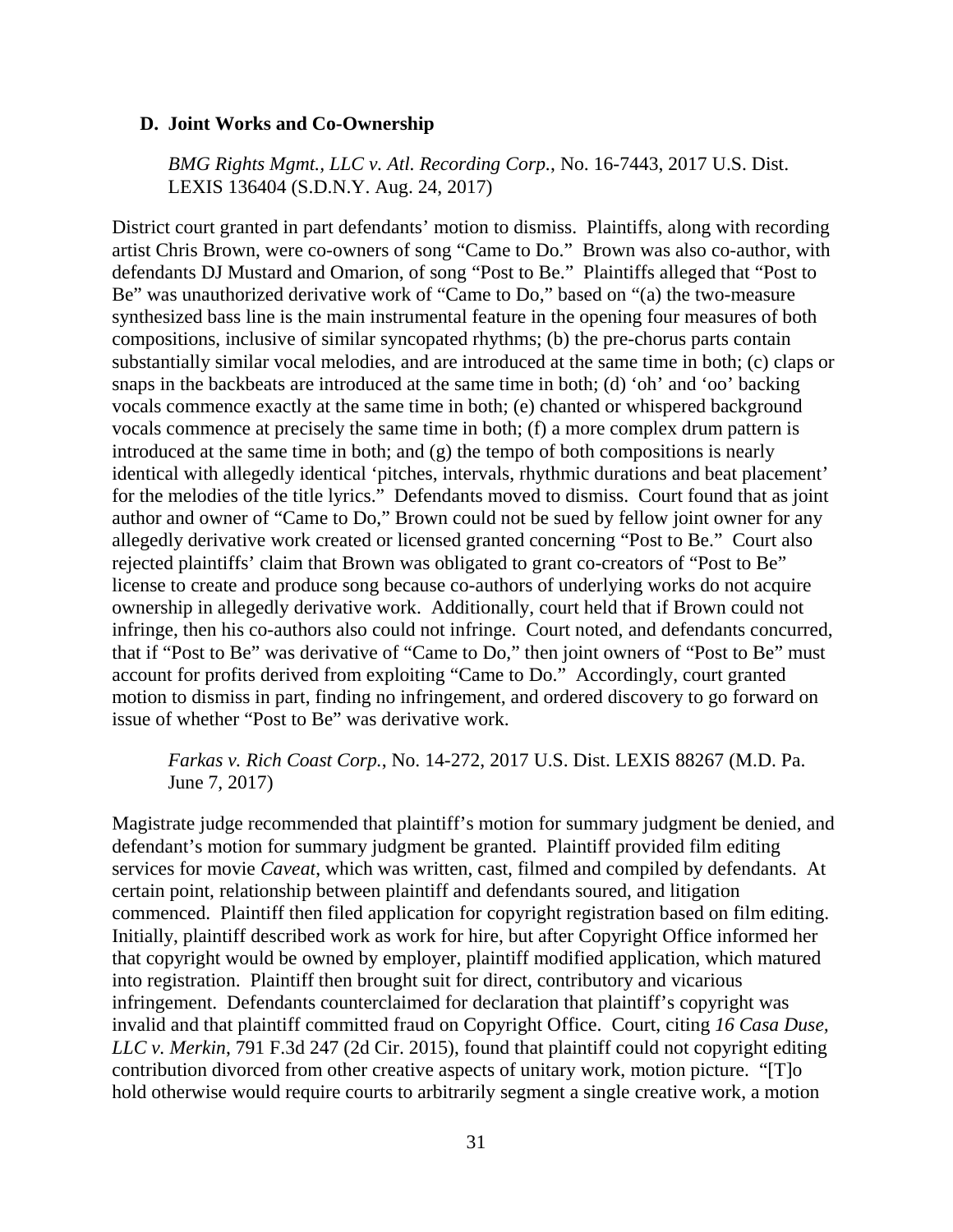picture, into a host of creative – and often combative – sub-parts. Such an approach would convert a unitary film work into a ragtag coalition of copyrights in a fashion which would wholly undermine the purposes of copyright protection, and create a chaos out of the orderly process of protecting intellectual property." Court found that facts, viewed in light most favorable to plaintiff, permitted at most finding that plaintiff and defendants were joint authors of *Caveat*, and that plaintiff could not bring infringement action against co-authors. While registration made out *prima facie* showing of validity, court found presumption overcome because Copyright Office erred in granting registration based on plaintiff's film editing, which is not independently subject to copyright, and plaintiff provided "materially incomplete" information to Copyright Office, such that Office might well have rejected application. Court recommended that plaintiff's motion for partial summary judgment be denied and defendants' cross-motion for partial summary judgment be granted.

### **E. Contracts and Licenses**

#### *Great Minds v. FedEx Office & Print Servs.*, 886 F.3d 91 (2d Cir. 2018)

Second Circuit affirmed dismissal of copyright infringement action. Plaintiff non-profit organization created educational materials, which it sold in book form and released to public for free, subject to Creative Commons "public license" that allowed "[a]ny member of the public [to] download, reproduce, and distribute [the Materials] pursuant to the terms of the [] License, which is made available to all on the same terms without the need to negotiate." License provided that "[e]very recipient of the [Materials] automatically receives an offer from the Licensor to exercise the Licensed Rights under the terms and conditions of this [] License," and granted "worldwide, royalty-free, non-sublicensable, non-exclusive, irrevocable license to … reproduce and Share the [Materials], in whole or in part, for NonCommercial purposes only." Plaintiff discovered that FedEx stores reproduced Materials at request of school districts, and sued for copyright infringement. District court dismissed action, finding that unambiguous terms of license permitted FedEx to provide forprofit copying services on behalf of school district exercising noncommercial use rights under license. Second Circuit noted that public license did not explicitly address whether licensees may engage third parties to assist them in exercising their own noncommercial use rights under license. Applying "long-established principles of agency law," Court of Appeals held that, absent clear license language to contrary, licensees may use third-party agents such as commercial reproduction services in furtherance of their own permitted noncommercial uses. Because FedEx acted as mere agent of licensee school districts when it reproduced materials, and school districts themselves sought to use materials for permissible purposes, FedEx's activities did not breach license or infringe plaintiff's copyright.

# *LimeCoral, Ltd. v. CareerBuilder, LLC*, No. 17-1733, 2018 U.S. App. LEXIS 12022 (7th Cir. May 8, 2018)

Seventh Circuit affirmed grant of summary judgment for defendant. Defendant operated online employment website where employers listed job openings, and job seekers posted résumés, browsed job openings and submitted employment applications. Defendant offered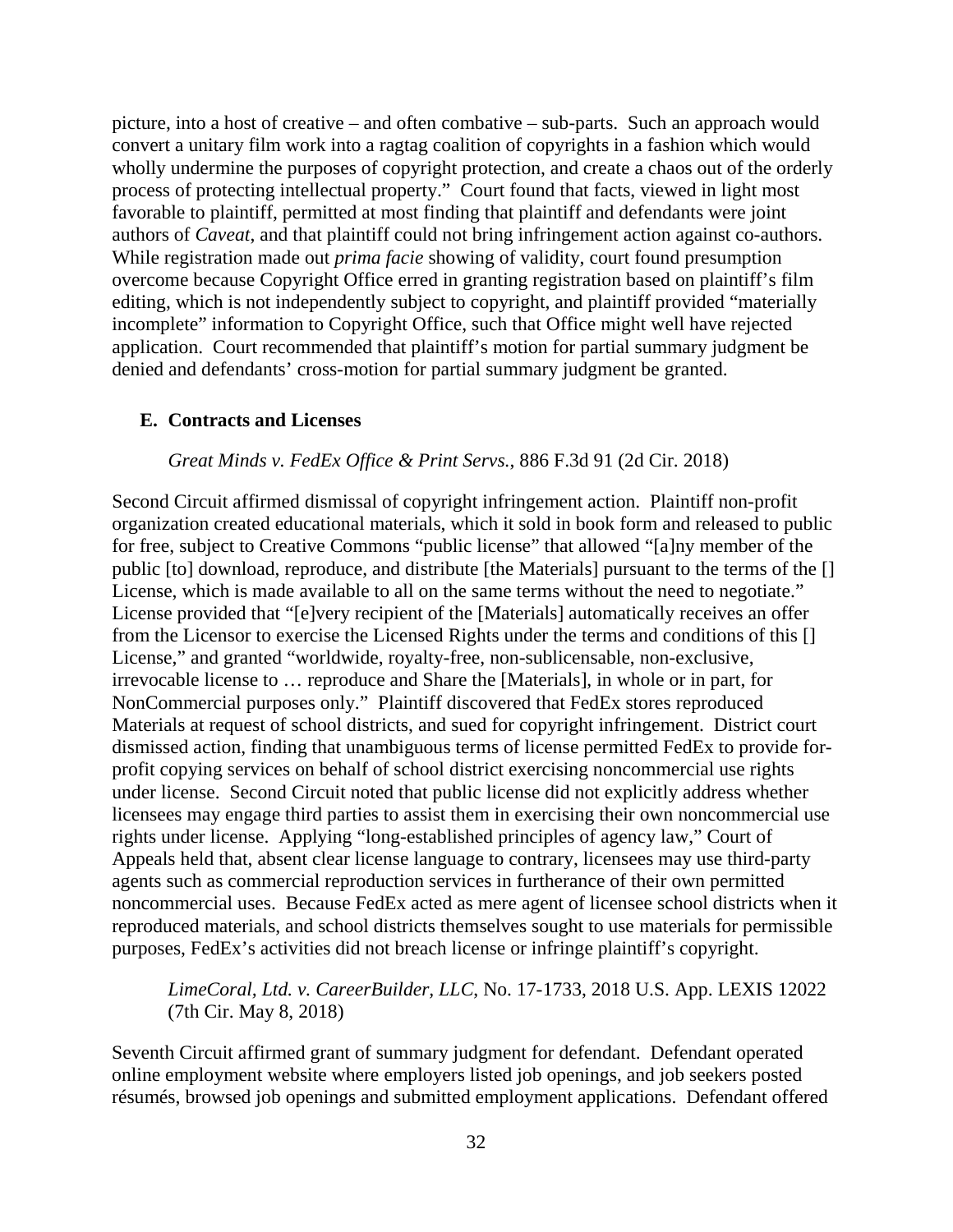employers "premium job branding" that incorporated customized HTML and graphics into job postings. Plaintiff design firm entered into independent contractor agreement with defendant to prepare custom graphic designs on behalf of defendant's employer clients, which designs would be "sole and exclusive property" of defendant. Agreement expired, and parties were unable to reach new agreement, but continued doing business without written agreement. For six years plaintiff prepared media files incorporating custom graphic designs at request of defendant, in exchange for design fee. As there was no longer written agreement transferring ownership, plaintiff retained copyright in designs. If employer wanted to stick with original design but make revisions to it, defendant would pay plaintiff flat fee for modifications. District court granted summary judgment to defendant, finding defendant acquired implied non-exclusive license to use plaintiff's designs, and that, contrary to plaintiff's assertions, there was no subsequent oral agreement that imposed any conditions on that license. Seventh Circuit affirmed. Plaintiff granted defendant implied license to use designs: plaintiff created designs at defendant's request, and conveyed them to defendant with understanding that defendant would use them on website. Absent limitation imposed on license at time works were delivered, license impliedly granted would encompass all rights of plaintiff as copyright holder. In view of defendant's payment for job brandings, license was also irrevocable. Court rejected plaintiff's contention that license was conditioned on defendant's agreement to pay plaintiff renewal fee for every branding that was renewed beyond initial one-year term. Evidence showed that defendant was paying plaintiff for revisions to job branding requested at time of renewal. Contrary to plaintiff's contentions, plaintiff was never paid renewal fees as such; plaintiff knew this, and license it conveyed to defendant was never conditioned on payment of such fees. License was thus unconditional and irrevocable, and encompassed rights to use and distribute job brandings as defendant and its customers wished. District court properly granted summary judgment to defendant on plaintiff's copyright claims.

## *Stross v. Redfin Corp.*, No. 17-50046, 2018 U.S. App. LEXIS 8913 (5th Cir. Apr. 9, 2018)

Court of Appeals reversed grant of summary judgment to defendant. Plaintiff was architectural photographer and real estate broker who regularly licensed his photographs to real estate agents for marketing use. Plaintiff licensed number of his photographs to ACTRIS, Austin-area multiple listing service. Under ACTRIS rules, users who upload their listing data "license" data to ACTRIS for use in accordance with ACTRIS Rules. To download listings from ACTRIS, realtors and brokers must sign Participant Content Access Agreement (PCAA). PCAA incorporates ACTRIS Rules, and provides "non-exclusive, limited-term, revocable license," expressly subject to compliance with Rules. Defendant, online real estate brokerage company, entered Austin market in 2012, but claimed it became ACTRIS Participant in 2010. When defendant became ACTRIS Participant, it gained access to MLS contents, including plaintiff's previously sold listings as well sold listings from other realtors to whom plaintiff had licensed photographs directly. In May 2013, plaintiff found that defendant had displayed more than 1,800 of his copyrighted photographs, and sued for direct and contributory infringement. District court granted defendant's motion for summary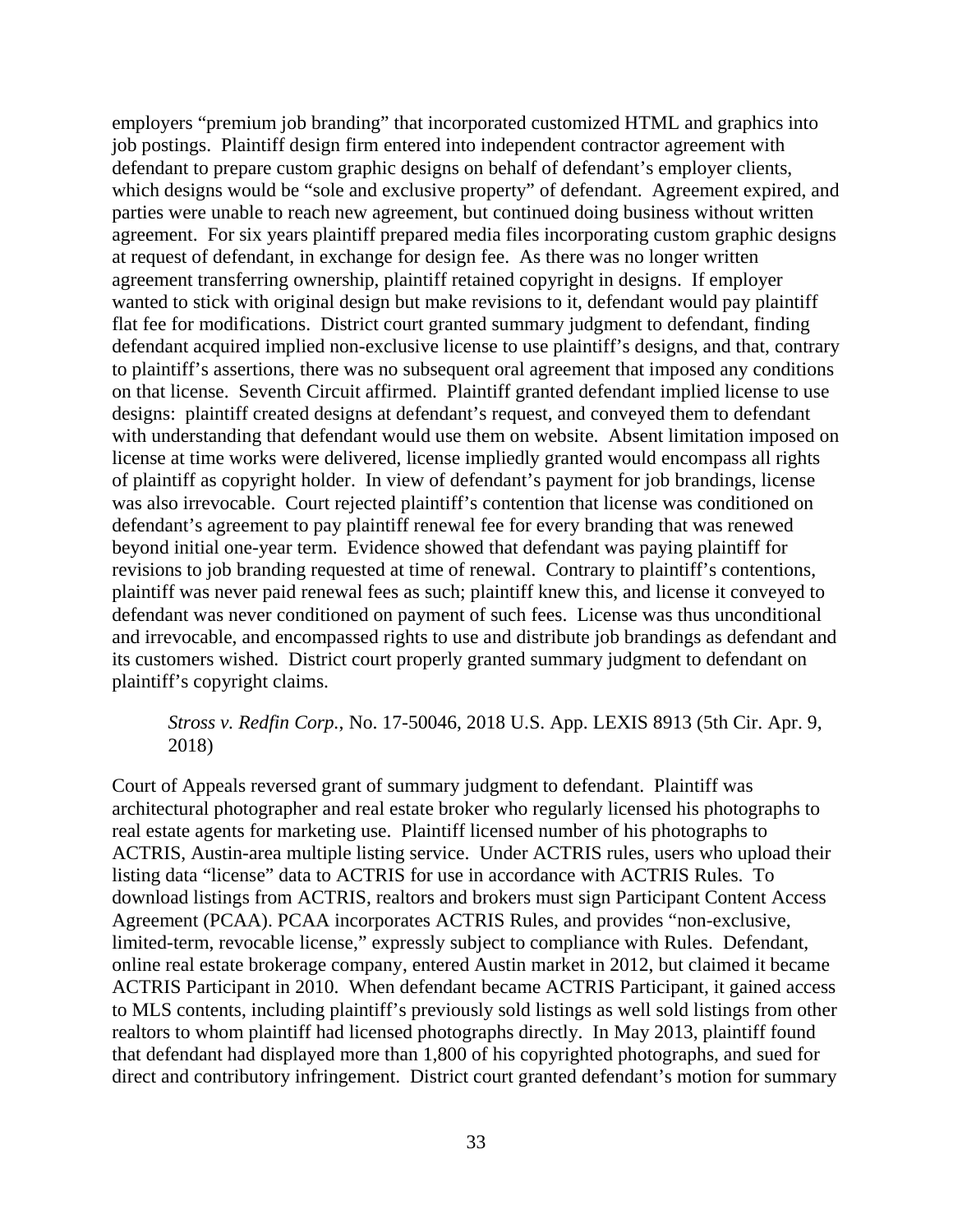judgment, holding (1) that plaintiff lacked standing to sue because he was not party to PCAA between ACTRIS and defendant, and (2) that defendant's licensed use of plaintiff's photographs was defense to infringement claims. Court of Appeals reversed, noting that whether plaintiff may sue for copyright infringement is separate question from whether defendant can prove (under state law) that it has meritorious license defense. District court conflated these inquiries, holding that plaintiff lacked standing to sue defendant because he was neither party to, nor third-party beneficiary of, PCAA between ACTRIS and defendant. Plaintiff, however, did not bring contractual claims and did not seek contractual remedies; he sued solely for copyright infringement. Because plaintiff fulfilled statutory requirements of Act, he had valid claim; he did not lose right to bring claim because defendant raised downstream sublicense in its defense. District court erred by focusing primarily on whether plaintiff had contractual standing to sue defendant. Circuit court found further that genuine issues of material fact existed as to whether defendant had license to use plaintiff's photographs before April 2012 and whether defendant exceeded scope of license, and reversed district court's order granting summary judgment on this point. Court remanded for further proceedings consistent with opinion.

# *Al Hirschfeld Found. v. Margo Feiden Galleries, Ltd.*, No. 16-4135, 2017 U.S. Dist. LEXIS 181257 (S.D.N.Y. Nov. 1, 2017)

Plaintiff foundation was successor to cartoonist Al Hirschfeld's rights and obligations under 2000 settlement agreement with defendant Galleries. "Central question" before court was whether Foundation had validly terminated settlement agreement. Foundation asserted it had valid cause to terminate based on eight material breaches by Galleries: (1) infringement of Foundation's copyright rights; (2) exceeding permissions granted to use Hirschfeld's name and likeness; (3) failing to comply with reasonable requests to return artwork belonging to Foundation; (4) failing to maintain gallery of same quality as original gallery space on Madison Avenue; (5) failing to employ person knowledgeable in arts; (6) losing, destroying, or otherwise failing to properly care and account for artworks; (7) failing to maintain proper insurance coverage; and (8) putting Galleries' own interests ahead of Foundation's, in violation of Galleries' fiduciary obligations. Court found Galleries' creation and sales of *giclée* prints of Hirschfeld works violated settlement agreement, which did not give Galleries unconditional authority to "reproduce works," but rather created limited carve-out to permit Galleries to reproduce works in connection with "promotion, advertising and marketing." Court rejected Galleries' argument that as "exclusive licensee" they could not be held liable for infringing copyrights conveyed to them. While licensee's use pursuant to license cannot give rise to infringement claim, licensee's use beyond scope of license can. And even if Galleries were correct that Foundation must sue in contract and not under copyright laws, Foundation *had* brought contract claim. Court rejected Galleries' "new use" defense, finding that even if *giclée*s could fall within "Photostatic Reproductions" medium discussed in license, settlement agreement did not suggest that parties wanted medium to include future uses. Additionally, where Second Circuit has upheld "new use" as authorized under preexisting license, new use was foreseeable but not in existence at time of license, whereas *giclée*s were known and available technology at time of settlement agreement. Third, court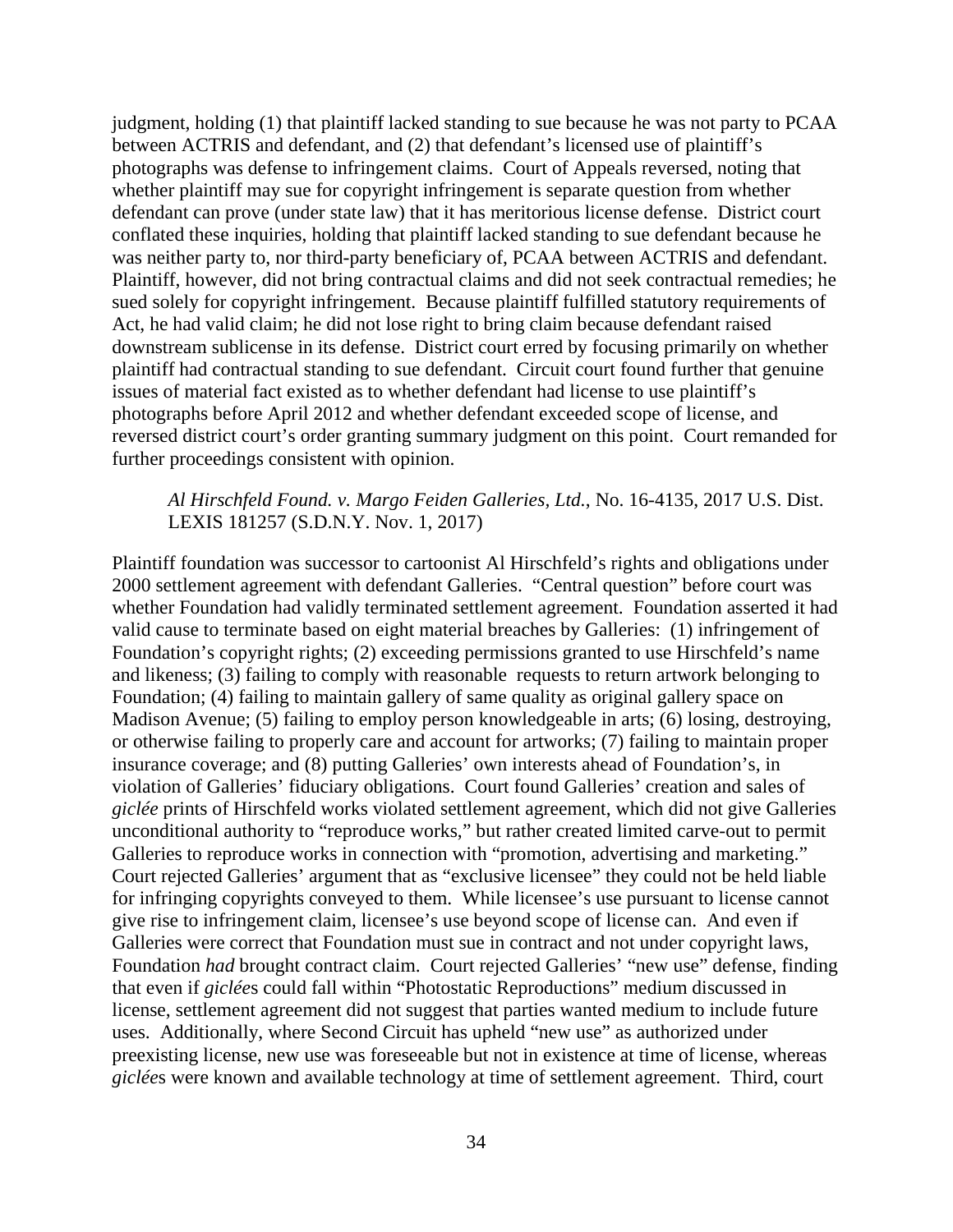found Galleries' estoppel argument inapplicable due to no-waiver provision of settlement agreement. After assessing additional breach of settlement agreement, finding both breaches material, and finding no breaches by plaintiff, court entered declaratory judgment that settlement agreement was validly terminated.

*Boatman v. Honig Realty, Inc.*, No. 16-8397, 2017 U.S. Dist. LEXIS 142601 (N.D. Ill. Sept. 5, 2017)

District court granted in part and denied in part defendant's motion to dismiss. Plaintiff, professional photographer, sued defendant realty company for direct and contributory infringement and violation of DMCA. Plaintiff photographed houses for defendant, and licensed defendant to use photos for "listing and marketing" of houses, with license agreement expiring upon sale of home. License stated, in part, "Nontransferable to any 3rd party for any reason without prior written consent from the author and copyright owner Mike Boatman." Defendant uploaded works to real estate websites, and some photos remained on sites after homes were sold. Defendant moved to dismiss infringement claims. As to direct infringement claim, defendant argued that uploading works was allowed under terms of license; plaintiff claimed it was violation because distribution of photographs without his consent exceeded scope of license. Court found "only reasonable interpretation of the license is that [defendant] could not transfer the license itself to a third party. It does not prevent [defendant] from distributing the photographs for the stated purpose of listing and marketing the homes." Accordingly, court dismissed direct infringement claim. As to contributory claim, court found that plaintiff sufficiently alleged that having photos on websites after termination of agreement was in violation of license and could therefore be infringement. Court also found plaintiff sufficiently pleaded knowledge at pleading stage, and accordingly denied motion as to claim.

*Atlantis Servs. v. Asigra, Inc.*, No. 16-10864, 2017 U.S. Dist. LEXIS 174723 (D. Mass. Oct. 23, 2017)

On motion for judgment on pleadings, court found that defendant's provision of consideration for plaintiff's agreement to incorporate plaintiff's software code into defendant's product meant that plaintiff could not proceed on theory of copyright infringement for defendant's alleged improper use of plaintiff's code outside scope of parties' agreement. Plaintiff had claimed that it unilaterally revoked defendant's nonexclusive license to use plaintiff's software code when defendant failed to implement purported agreement that plaintiff asserted was consideration for defendant's use of code; plaintiff argued that defendant infringed plaintiff's copyright in code by making unauthorized use of code following revocation of license. Court noted that implied nonexclusive license is revocable where no consideration has been given, but may be irrevocable if supported by consideration, and found that defendant provided partial consideration for plaintiff's agreement to incorporate plaintiff's code into defendant's product by paying some (but not all) of certain invoices, payment of which was term of agreement between parties. Court granted in part defendant's motion for judgment on pleadings.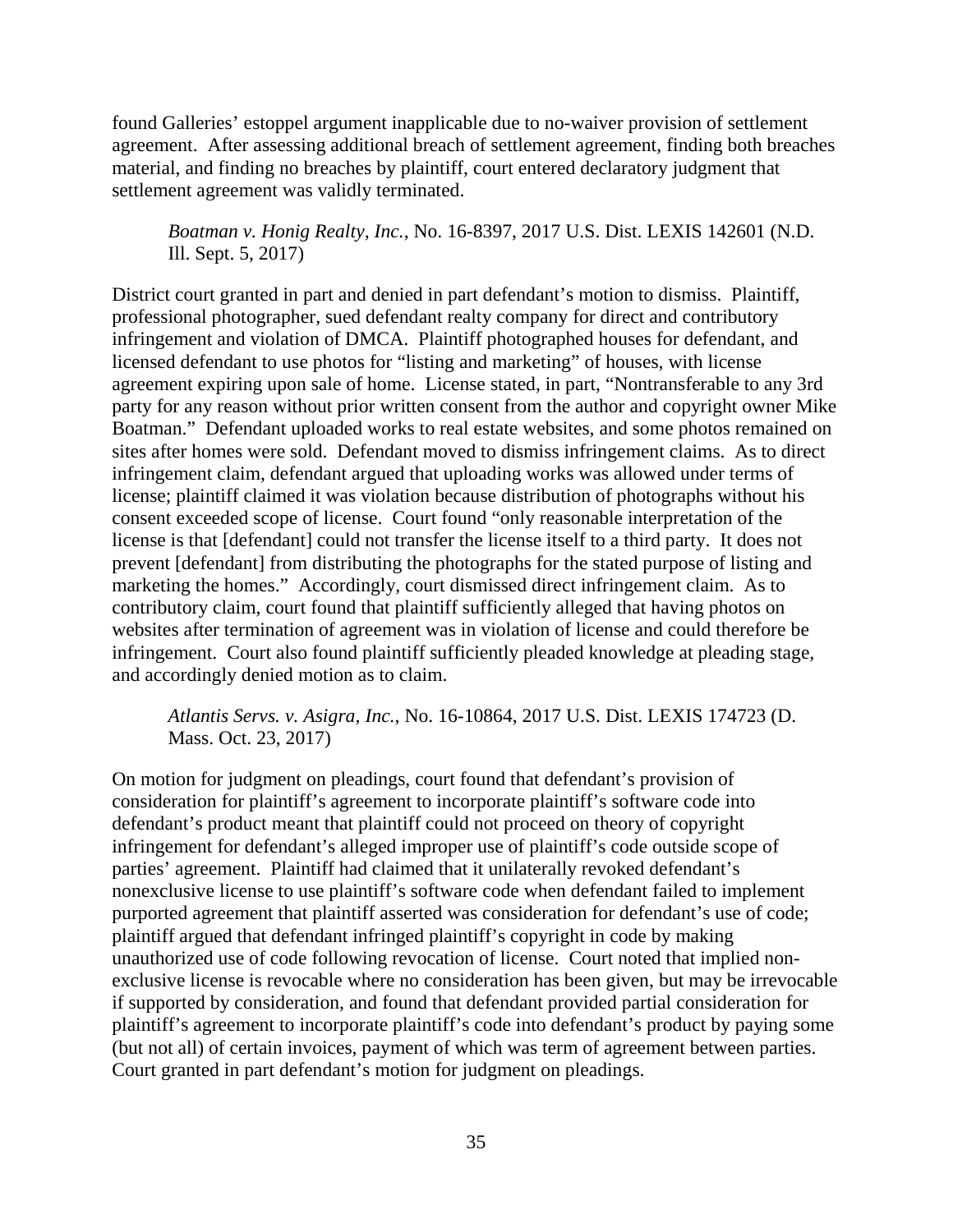*Joseph Paul Corp. v. Trademark Custom Homes, Inc.*, No. 16-1651, 2017 U.S. Dist. LEXIS 188697 (N.D. Tex. Nov. 15, 2017)

Court denied plaintiff's motion for partial summary judgment with respect to copyright infringement claims. Plaintiff, custom home designer and builder, claimed that defendants improperly appropriated original elements of its architectural plans, drawings and work for house design. Defendant claimed plaintiff granted it nonexclusive license to use copyrighted elements. Defendants presented undisputed evidence that defendant homeowners requested plaintiff to create plans for custom home; and plaintiff created the plans and provided them to homeowners without any restrictions regarding use. Plaintiff presented no evidence to support its interpretation of parties' communications and its contention that builder's reliance on homeowners' statement regarding payment for the plans was not objectively reasonable. Court refused to grant plaintiff's motion for summary judgment because there was genuine dispute of material fact as to whether plaintiff's providing defendant with copy of house design without restrictions was sufficient to create nonexclusive license, and whether such license was irrevocable once granted. Accordingly, genuine dispute of material fact existed as to plaintiff's copyright infringement claims.

*Philpot v. Media Research Ctr. Inc.*, 279 F. Supp. 3d 708 (E.D. Va. 2018)

Photographer plaintiff sued defendant non-profit organization, alleging copyright infringement based on defendant's use of two photographs of Kenny Chesney and Kid Rock in concert. Plaintiff's photographs were posted on website where they were available for use subject to Creative Commons attribution license. Defendant used photographs in free articles without attribution to plaintiff. Defendant filed motion for summary judgment, arguing that plaintiff waived right to sue for infringement by licensing photographs. While granting nonexclusive license normally waives copyright holder's right to sue for infringement, where nonexclusive license is terminated, copyright owner may sue. Creative Commons license automatically terminated upon licensee's breach; court concluded that defendant's failure to provide attribution violated and thus terminated license, and defendant's continued use of photographs after termination of license gave plaintiff grounds for infringement action.

# **IV. FORMALITIES**

# **A. Registration**

*Roberts v. Gordy*, 877 F.3d 1024 (11th Cir. 2017)

Eleventh Circuit held that district court erred in dismissing copyright infringement action based on allegedly invalid copyright registration, because good faith inaccuracies lack *scienter* required to invalidate registration. Appellants undisputedly authored rap song "Hustlin'" that was allegedly sampled by one set of appellees in popular dance song "Party Rock Anthem," later used by other appellees in car commercial. Appellants, at time of filing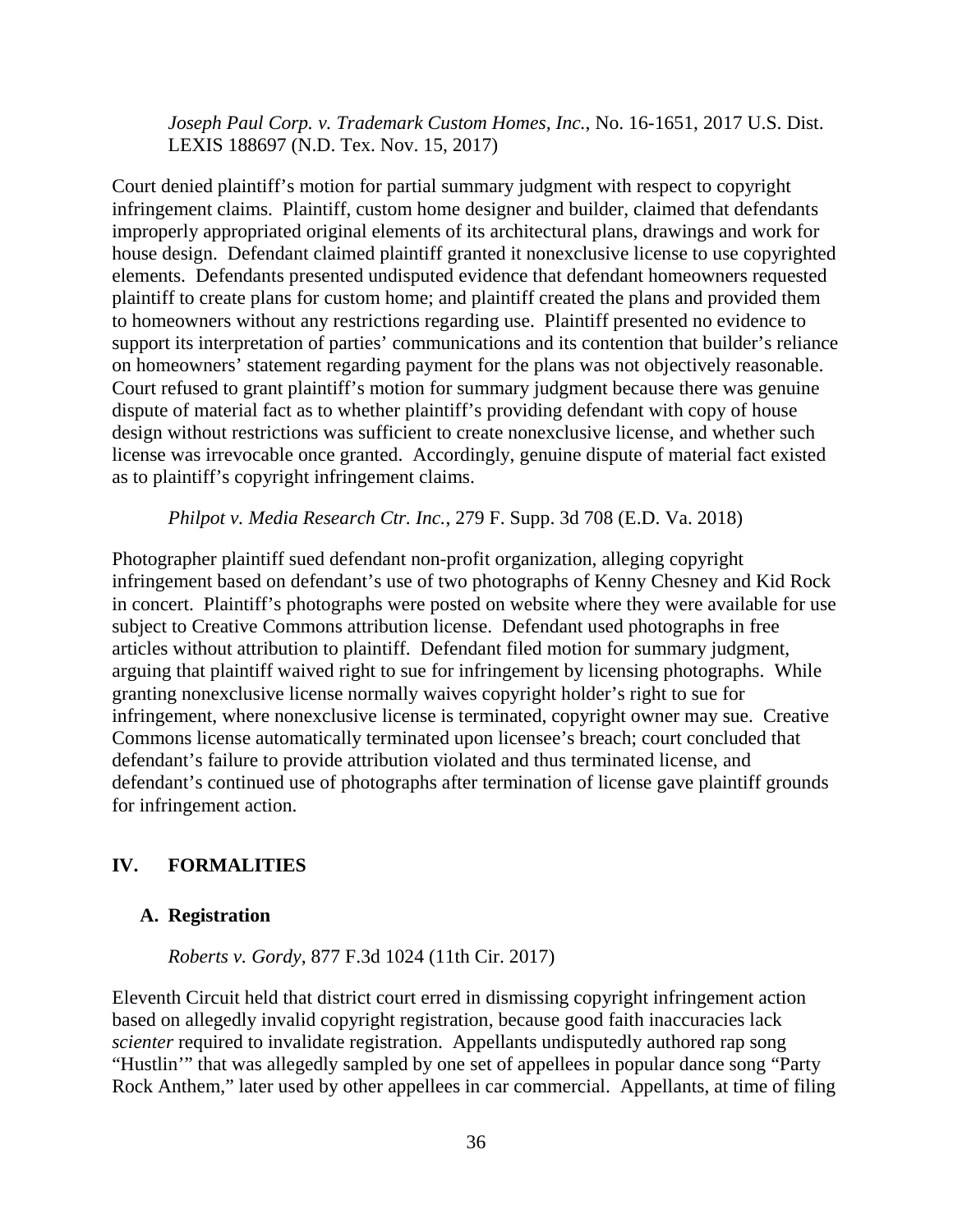suit, owned three registrations for subject song, each of which contained minor inaccuracies: one stated that song was unpublished, though promotional copies had been provided to disk jockeys, while other two stated incorrect creation date and failed to mention prior registration(s). Under § 411(b), inaccurate information in registration does not invalidate it unless inaccurate information (1) was included with knowledge of its inaccuracy (so-called *scienter* of intentional or purposeful concealment) and (2) if known, would have caused Register to refuse registration (i.e., inaccurate information was material). District court had asked Copyright Office whether errors in appellees' registrations, if known, would have caused registrations to be refused. Although Copyright Office responded that it would have refused application to register song as unpublished work if it had known it was published, and would have refused registration if creation dates were known to be inaccurate, it appeared that these errors could have been easily rectified by communication with appellees. Moreover, Eleventh Circuit concluded, based on absence of motive for deception, that errors in registrations were made in good faith and thus lacked *scienter* necessary to invalidate of registration. Eleventh Circuit reversed district court's dismissal and remanded for further proceedings.

# *Mobley v. Fermont-Langlais*, No. 16-12340, 2017 U.S. App. LEXIS 12841 (11th Cir. 2017)

Eleventh Circuit affirmed dismissal for failure to state claim. *Pro se* plaintiff alleged that Claire Fermont-Langlais, Marc Jacobs International, and Coty, Inc. wrongfully appropriated materials from her "autobiography, wardrobe, and personal history," which, she alleged, inspired "Daisy," "Lola," "Daisy Dream," "Daisy Dream Forever" and "Oh, Lola" perfumes. Although plaintiff repeatedly disavowed intent to bring copyright infringement claim, district court, construing complaint liberally, considered whether plaintiff stated copyright claim as potential ground for relief. District court determined that such copyright claim had not been properly stated because Mobley did not own copyright registrations for any of her works. Eleventh Circuit agreed.

*Archie MD, Inc. v. Elsevier, Inc.*, 261 F. Supp. 3d 512 (S.D.N.Y. 2017)

District court denied defendant's motion for summary judgment. Plaintiff and defendant entered into license agreement relating to 3-D medical animations. Plaintiff then filed for copyright registration for collection of unpublished works and received registration. License agreement lapsed, but defendant continued use, and created derivative works. Plaintiff sued for copyright infringement, and defendant moved to dismiss on ground that plaintiff did not possess valid registration, arguing that registration contained inaccuracy because animations were published prior to registration as part of unpublished collection. Under  $\S 411(b)(2)$ , in any case in which inaccurate information included on certificate of registration is alleged, court shall request Register of Copyrights to advise court whether inaccurate information, if known, would have caused Register to refuse registration. Court, accordingly, referred to Register question whether fact that plaintiff had licensed animations to defendant before applying to register them in collection of unpublished works would have caused Register to refuse registration. Register responded that had Office known work had been published prior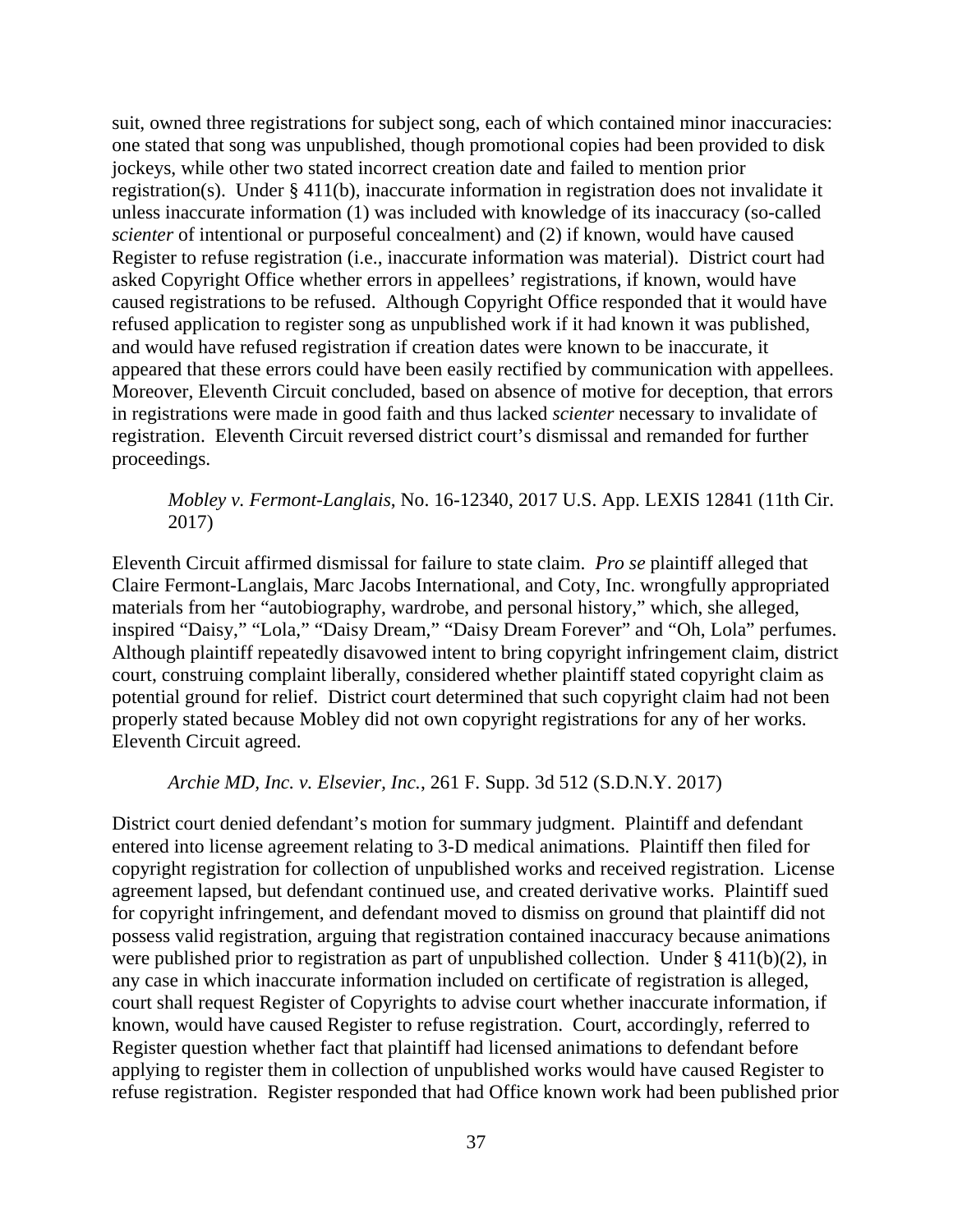to registration, Office would have refused registration under unpublished collections option. Under § 411(b)(1), certificate of registration supports infringement claim regardless of whether certificate contains any inaccurate information, unless (A) inaccurate information was included on application for copyright registration with knowledge that it was inaccurate; and (B) inaccuracy of information, if known, would have caused Register of Copyrights to refuse registration. Clause (B) was not in dispute because Register had already advised court that Office would have refused registration of work as part of unpublished collection had Office known work was published. Court concluded that plaintiff's licensing and delivery of work to defendant constituted publication. Court nevertheless found that while registration contained material inaccurate information, in that it described published work as unpublished, inaccurate information was not included with knowledge that it was inaccurate, and therefore registration could serve as prerequisite for copyright claim.

*Pastime LLC v. Schreiber*, No. 16-8706, 2017 U.S. Dist. LEXIS 199943 (S.D.N.Y. Dec. 5, 2017)

District court granted defendant's motion to dismiss plaintiffs' claim for cancellation of defendant's copyright registration because no such private right of action exists. Under employment agreement with plaintiffs' predecessors in interest, defendant agreed to rewrite book of musical play *Once Upon a Pastime*. Agreement provided that defendant's contribution would be work for hire. Defendant subsequently received copyright registration as sole author of book. Plaintiffs' complaint sought, *inter alia*, cancellation and nullification of defendant's registration. Significantly, § 1324 of Act does grant federal courts authority to cancel registrations for "original designs"; however, Act does not grant courts general authority to cancel registrations, and neither does any other federal statute. Because no private cause of action for cancellation of copyright registration exists, court granted defendant's motion to dismiss plaintiffs' claim for cancellation of defendant's registration.

*Chic Home Design, LLC v. New Journey Grp. Ltd.*, No. 15-9468, 2017 U.S. Dist LEXIS 139897 (S.D.N.Y. Aug. 30, 2017)

Court denied defendant's motion for summary judgment dismissing plaintiff's claims for copyright infringement of three registered textile designs, rejecting defendant's arguments that plaintiff's copyright registrations were invalid. Court noted that plaintiff's "lawsuit transformed from claiming an original-design copyright to claiming a derivative-design copyright." Plaintiff's registrations listed as "Author" third-party textile manufacturer and in "Copyright Claimant" field asserted that copyright was transferred to plaintiff by third-party manufacturer "by written agreement." Defendant argued, supported by affidavits from employees of manufacturer, that rights to designs were never transferred to plaintiff. Although registrations did not categorize textile designs as derivative works, plaintiff argued in response that registrations covered derivative works of which plaintiff was author, on account of plaintiff's own involvement in modifying original textile designs created by thirdparty manufacturer to produce registered designs. Defendant objected that registrations were invalid because plaintiff's current claims were inconsistent with plaintiff's statements in registrations and because third party manufacturer never actually transferred ownership of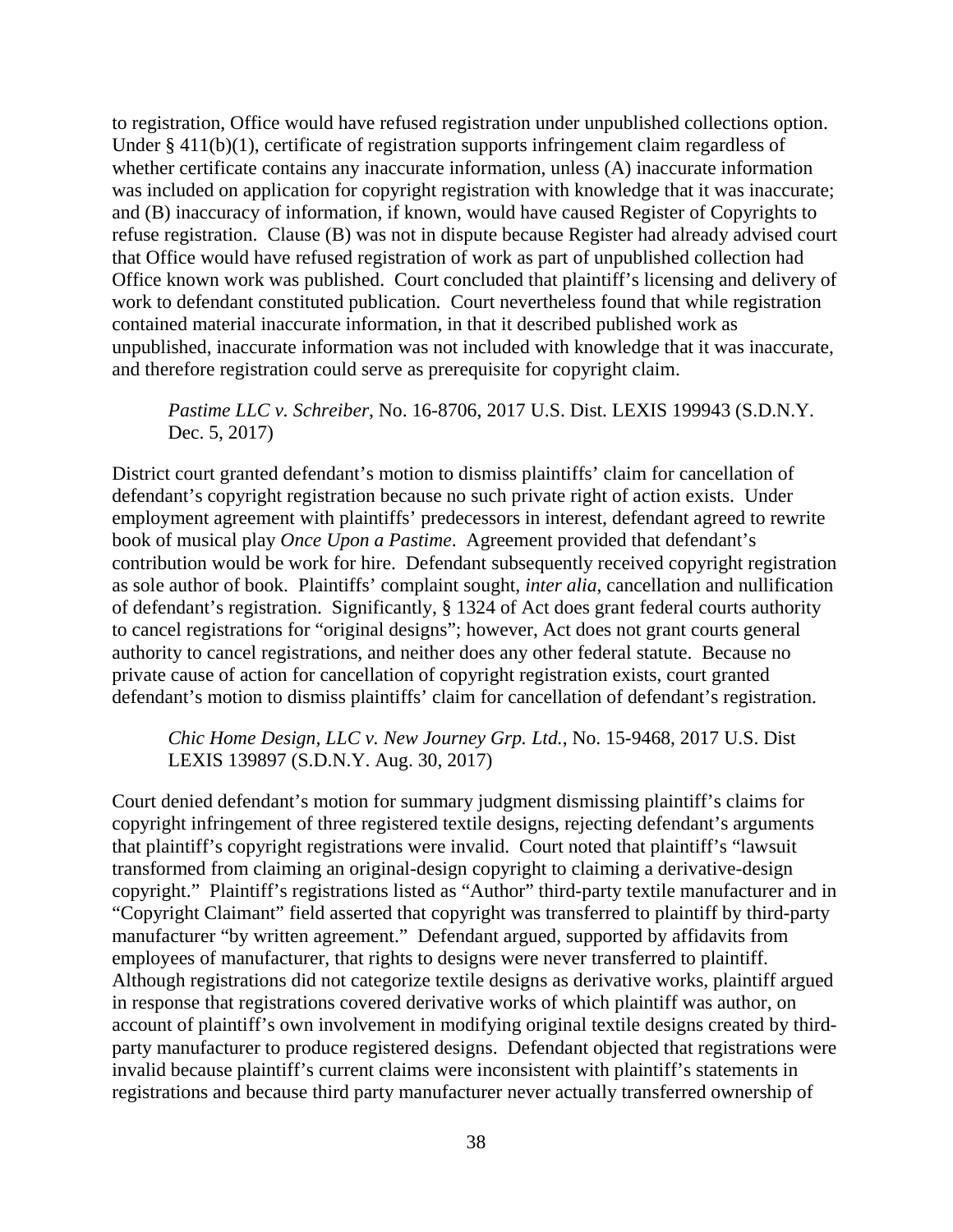designs at issue to plaintiff. Plaintiff argued that inaccuracies in registrations were unintentional. Court, viewing facts in light most favorable to plaintiff, found material issues of fact existed as to whether plaintiff truly intended to register derivative work or intentionally submitted copyright application containing inaccurate information, and denied defendant's motion for summary judgment.

*FameFlynet, Inc. v. Shoshanna Collection, LLC*, 282 F. Supp. 3d 618 (S.D.N.Y. 2017)

District court granted summary judgment in favor of plaintiff. Plaintiff photojournalism corporation owned rights to multitude of photographs, primarily featuring celebrities, which it licensed to online and print publications. Plaintiff alleged that defendants posted two of its pictures of celebrity Emmy Rossum without license. Plaintiff claimed it had copyright registration for photos, as it registered photos with Copyright Office as part of group registration. Defendants argued that plaintiff could not establish *prime facie* case of infringement because there was no evidence that registration covered Rossum photos. Court found registration met technical requirements for group registration of published photographs, and that defendants had submitted "no other evidence suggesting the Registration's invalidity," and had not alleged that plaintiff defrauded or made deliberate misrepresentation to Copyright Office.

*Argento v. Santiago*, No. 16-6172, 2017 U.S. Dist. LEXIS 207814 (W.D.N.Y. Dec. 18, 2017)

Marilyn Santiago was widow of Rochester artist Ramόn Santiago, and sole beneficiary of his estate. Plaintiff, Marilyn Santiago's nephew, entered into agreement with his aunt in 2002 for marketing and sale of Santiago's artwork. Plaintiff then began affixing seal to Santiago's prints. Seal stated "Estate of Ramόn Santiago" and had stylized design that Santiago used on his works during his lifetime. Relationship between plaintiff and his aunt broke down, and she cancelled agreement and began to sell Santiago's work on eBay, using estate seal. Plaintiff sent aunt cease-and-desist letter alleging that she was violating plaintiff's intellectual property rights, as estate seal included "distinctive and copyrightable design." Marilyn Santiago continued selling artwork, and plaintiff brought suit, and amended complaint to add All That Jazz, antiques and collectibles cooperative. After mediation, plaintiff settled with Marilyn Santiago. All That Jazz moved for summary judgment, and plaintiff did not respond to motion. All That Jazz argued that court had reason to invalidate copyright because plaintiff failed to advise Copyright Office of fact that might have occasioned rejection of application, namely that Santiago was author of stylized component of work. Court applied § 411(b), under which court, before invalidating copyright registration must determine first, whether inaccurate information was included on application with knowledge that it was inaccurate, and second, whether inaccuracy of information, if known, would have caused Register of Copyrights to refuse registration. Court found that plaintiff provided inaccurate information to Copyright Office with knowledge that it was inaccurate. As person who was at one point in charge of selling works, plaintiff would have seen stylized component, and it was not logical to believe that plaintiff, by coincidence, drew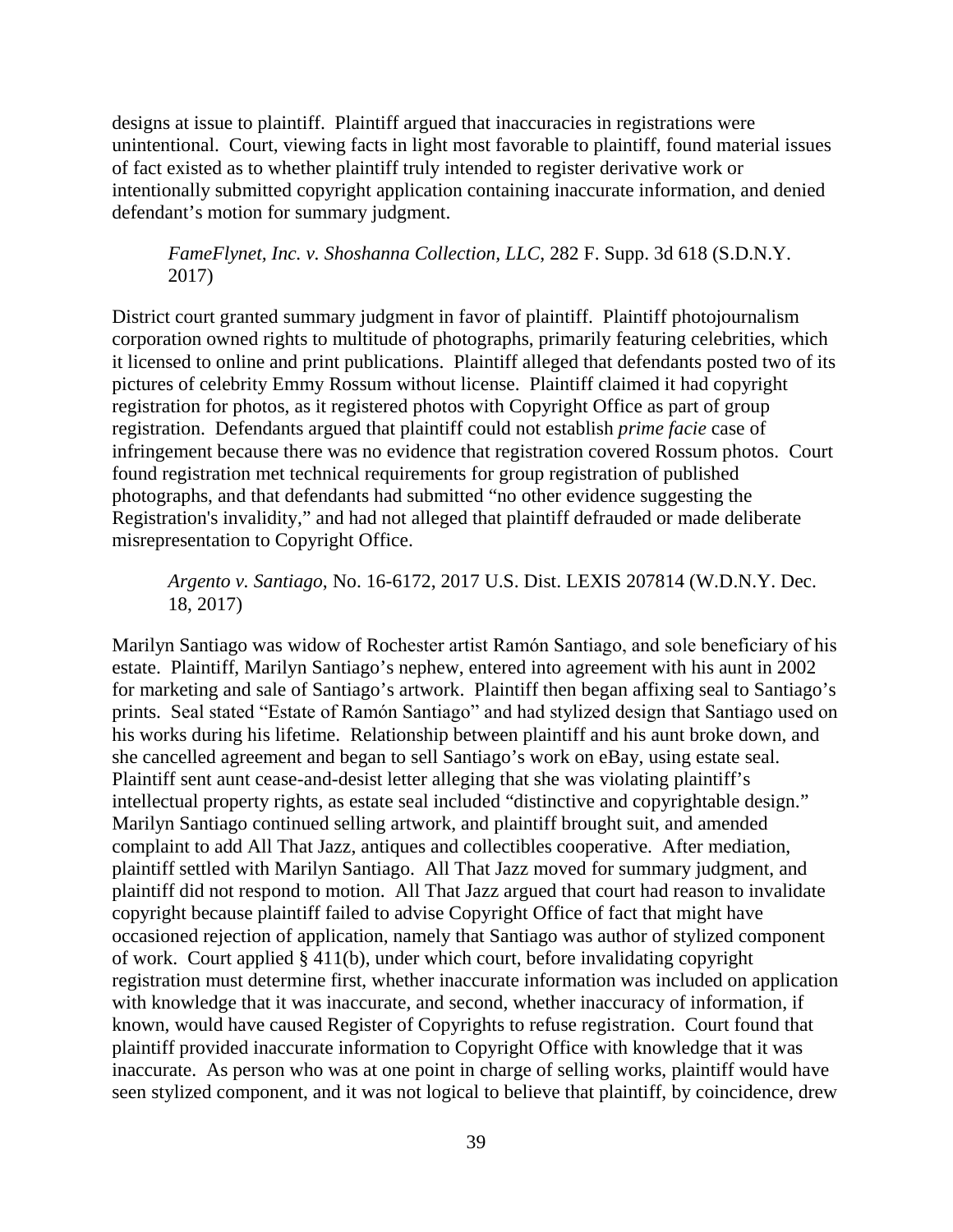same stylized component without copying. Additionally, Santiago had been using stylized component since 1993, so plaintiff knew that stating he was author, with creation date of 2002, was inaccurate. Plaintiff did not rebut those facts, and court could not devise any alternative explanation plaintiff could give. On second prong of § 411(b), court must refer to Register inquiry whether or not inaccurate information, if known, would have caused refusal of registration. Accordingly, court deferred ruling on motion for summary judgment until it received response from Register.

### *Joint Comm'n on Accreditation of Healthcare Orgs. v. Fortis Bus. Media LLC*, No. 16-4724, 2017 U.S. Dist. LEXIS 144217 (N.D. Ill. Sept. 6, 2017)

Court denied defendant's motion to dismiss plaintiff's claim for copyright infringement. Plaintiff did not dispute that its copyright registration for its Comprehensive Accreditation Manual for Hospitals covered only new material that plaintiff added as "updates" to prior version of Manual, and did not cover preexisting material carried forward from prior versions of Manual, which were also registered. Defendant argued that plaintiff could not succeed on its infringement claim unless it showed substantial similarity between defendant's works and new material covered by plaintiff's derivative copyright registration, rather than simply substantial similarity between defendant's works and any material appearing in work covered by asserted copyright registration, and that plaintiff had failed to do so – despite fact that plaintiff owned registered copyright in underlying work. Court rejected defendant's argument, citing to doctrine that, where copyright in pre-existing work owned by plaintiff is not registered, plaintiff can use copyright registration for derivative work to assert copyright infringement claim based on both pre-existing and derivative works. Court found defendant's argument "odd one for an alleged infringer to make: claiming non-infringement of a derivative copyright that is unenforceable because the work on which the derivative copyright is based is also copyrighted. … Why would having two copyrights (primary and derivative) provide less copyright protection than having only one?" Infringement claims were therefore not limited to material that appeared for first time in derivative work.

### *Energy Intelligence Grp., Inc. v. Kayne Anderson Capital Advisors, LP*, No. 14-1903, 2017 U.S. Dist. LEXIS 116754 (S.D. Tex. Jul. 26, 2017)

Defendant moved for referral to Register under § 411(b). Defendant argued that (1) plaintiff's work, subscription newsletter, was not eligible for group registration using Form G/DN because plaintiff did not either author or possess exclusive rights to all of content contained in registered issues; and (2) if plaintiff's work did qualify for group registration, plaintiff provided inaccurate information by failing to identify works (newsletter issues) as "compilations." Regarding (1), Form G/DN may be used for group registration of daily newspapers and newsletters meeting conditions prescribed by 37 C.F.R. § 202.3(b)(9): works must be essentially all new collective works or all new issues that had not been published before; and each issue must be work made for hire. Defendant alleged that issues of plaintiff's work submitted for group registration contained articles authored by foreign authors, and republished articles for which plaintiff did not have exclusive rights. Court found defendant misapplied term "work" to contributions within each issue, rather than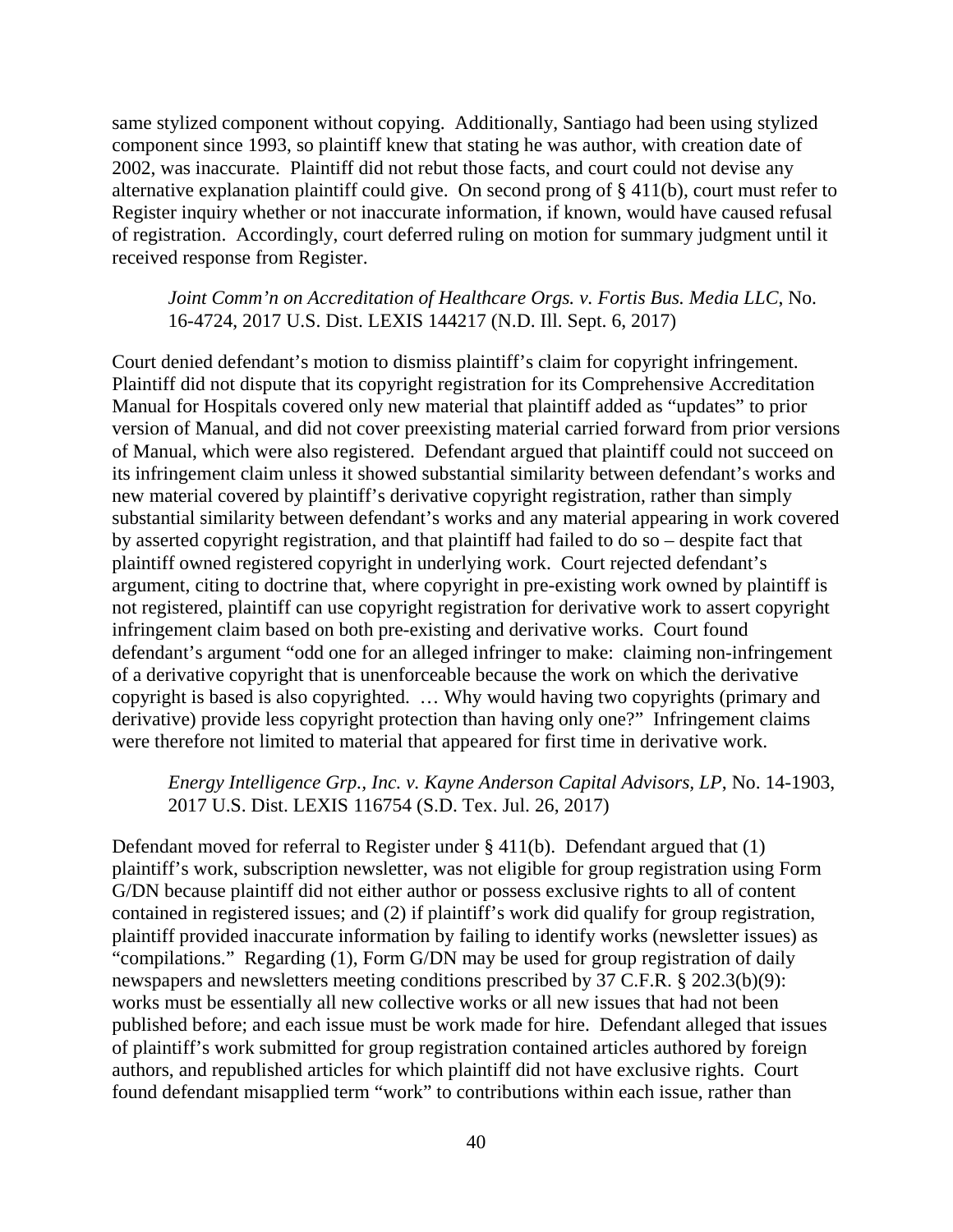issues themselves. Independent authorship of, or nonexclusive rights to, component parts such as articles or editorial content does not preclude use of group registration. Defendant did not dispute that plaintiff directed, controlled, and supervised creation of each issue as whole, or that plaintiff's employee ultimately prepared each issue. Regarding (2), defendant argued that by failing to check box marked "Compilation," plaintiff knowingly providing inaccurate information and attempted to assert copyright in content that plaintiff did not author. Court found that because majority of content contained in plaintiff's work consisted of previously unpublished articles created by reporters and editors employed by plaintiff, plaintiff contributed sufficient amount of written expression to each issue to support claims in "Text" and "Editing" of each issue. Because court was not persuaded that plaintiff's content selection showed sufficient creative expression to require, or even entitle, plaintiff to claim in compilation, defendant failed to demonstrate that plaintiff provided inaccurate information by leaving "Compilation" box unchecked. Finally, court found that, even assuming plaintiff's applications contained inaccurate information, because plaintiff could reasonably have interpreted Copyright Office's guidance in same way that court did, defendant had not demonstrated that plaintiff knew of inaccuracies.

*Casa Dimitri Corp. v. Invicta Watch Co. of Am.*, 270 F. Supp. 3d 1340 (S.D. Fla. 2017)

Plaintiff, foreign company, claimed that defendant, company based in U.S., infringed its copyrighted eyewear designs. It was undisputed that plaintiff did not have U.S. copyright registration for designs. Plaintiff argued that registration precondition in Copyright Act did not apply to it because designs at issue were not "United States works." To support argument, plaintiff submitted affidavit stating that its designs were first published in Venezuela, Colombia and Mexico, and therefore could not be considered United States work. Court found that affidavit alone was insufficient to establish that work was foreign work. Court also stated that conclusory attestation that work was published at some undefined point in time lacked probative value. Defendant's motion for summary judgment was granted.

*Farkas v. Rich Coast Corp.*, No. 14-272, 2017 U.S. Dist. LEXIS 88267 (M.D. Pa. June 7, 2017)

Magistrate judge recommended that plaintiff's motion for summary judgment be denied, and defendant's motion for summary judgment be granted. Plaintiff provided film editing services for movie *Caveat*, which was written, cast, filmed and compiled by defendants. At certain point, relationship between plaintiff and defendants soured, and litigation commenced. Plaintiff then filed application for copyright registration based on film editing. Initially, plaintiff described work as work for hire, but after Copyright Office informed her that copyright would be owned by employer, plaintiff modified application, which matured into registration. Plaintiff then brought suit for direct, contributory and vicarious infringement. Defendants counterclaimed for declaration that plaintiff's copyright was invalid and plaintiff committed fraud on Copyright Office. Court, citing *16 Casa Duse, LLC v. Merkin*, 791 F.3d 247 (2d Cir. 2015), found that plaintiff could not copyright editing contribution divorced from other creative aspects of unitary work, motion picture. "[T]o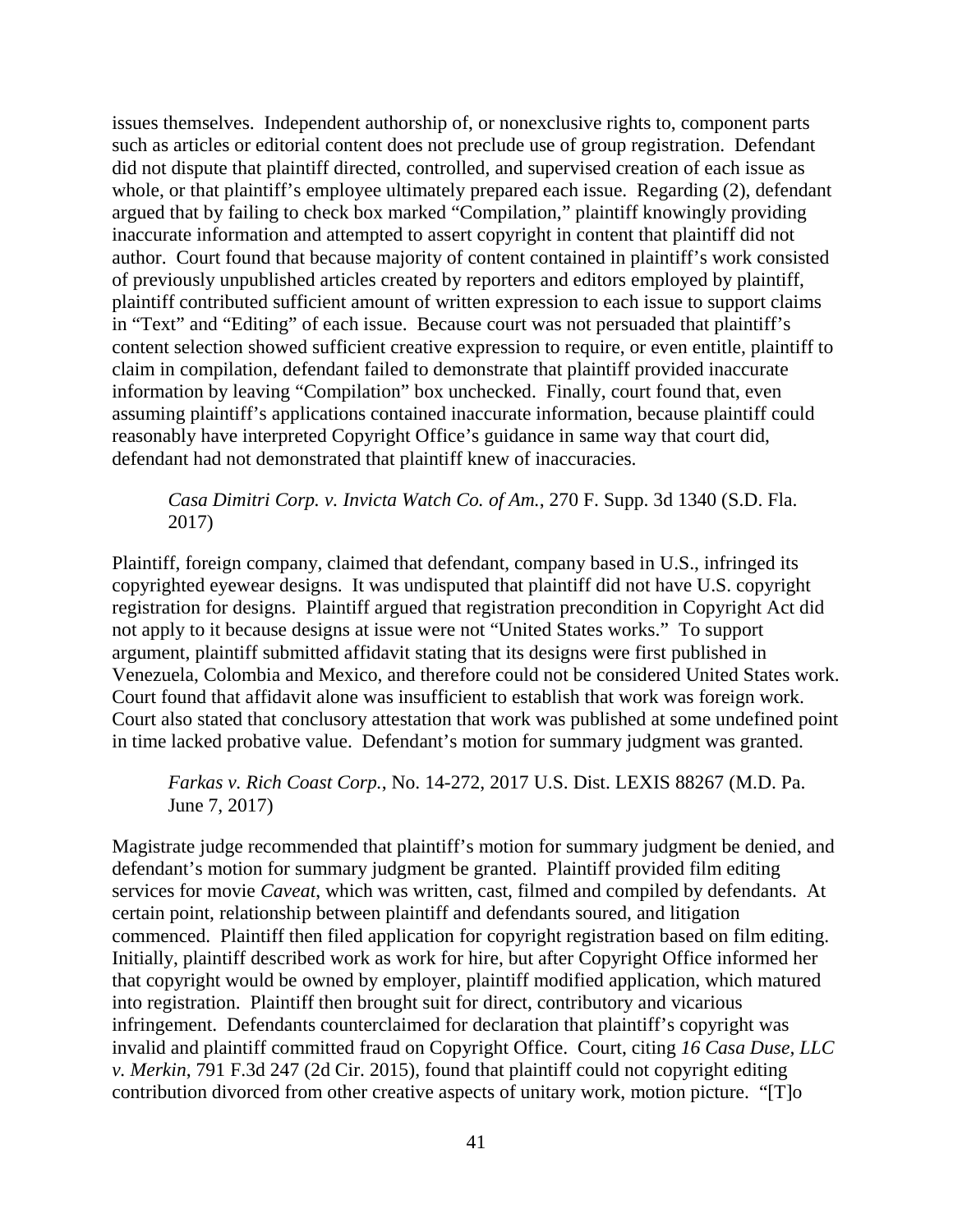hold otherwise would require courts to arbitrarily segment a single creative work, a motion picture, into a host of creative – and often combative – sub-parts. Such an approach would convert a unitary film work into a ragtag coalition of copyrights in a fashion which would wholly undermine the purposes of copyright protection, and create a chaos out of the orderly process of protecting intellectual property." Court found that facts, when viewed in light favorable to plaintiff, permitted at most finding that plaintiff and defendants were joint authors of *Caveat*, and that plaintiff could not bring infringement action against co-authors. While registration made out *prima facie* showing of validity, court found presumption overcome because Copyright Office erred in granting registration based on plaintiff's film editing, which is not independently subject to copyright, and plaintiff provided "materially incomplete" information to Copyright Office, such that Office might well have rejected application. Court recommended that plaintiff's motion for partial summary judgment be denied and defendants' cross-motion for partial summary judgment be granted.

*Hawkins v. Fishbeck*, No. 17-32, 2017 U.S. Dist. LEXIS 170678 (W.D. Va. Oct. 16, 2017)

Defendants' motion to dismiss was granted in part. Plaintiff and one of defendants founded three software development companies, but later partners split up. Plaintiff alleged that defendants used resources from companies for themselves. Plaintiff brought action for infringement. Court found that infringement claim was not cognizable because plaintiff did not have registration. Plaintiff argued that it was "defendants' collective fault" that he had been unable to register copyright. Court, however, would not assume that Congress intended courts to read unmentioned, open-ended, equitable exceptions into statute that it wrote. Result was supported by fact that Congress did choose to provide some exceptions to registration requirement – where work is not U.S. work, where infringement claim concerns rights of attribution and integrity under § 106A, or where holder attempted to register the work and registration was refused – "just not any that would benefit Plaintiff." Court dismissed infringement claim.

*ABRO Indus. v. 1NEW Trade, Inc.*, No. 14-1984, 2017 U.S. Dist. LEXIS 179792 (N.D. Ind. Oct. 30, 2017)

District court held that plaintiff's copyright registration certificates did not create presumption of valid copyright because registrations issued more than five years after first publication, and plaintiff failed to produce deposit materials to establish registrations' scope. Plaintiff alleged that defendants had infringed plaintiff's copyrights in plaintiff's "Carb & Choke Cleaner" product label. Plaintiff argued that its registration certificates entitled it to presumption of validity. Court noted that plaintiff had failed to produce certificates until opposition to defendants' summary judgment motion (after close of discovery), which arguably rendered certificates inadmissible. Even if certificates were admissible, plaintiff was not entitled to presumption of validity because plaintiff admitted that it did not register works within five years after first publication. Court declined to exercise discretion to conclude that untimely certificates constituted *prima facie* evidence of validity, while acknowledging that most courts do so. Court's decision was based on fact that plaintiff had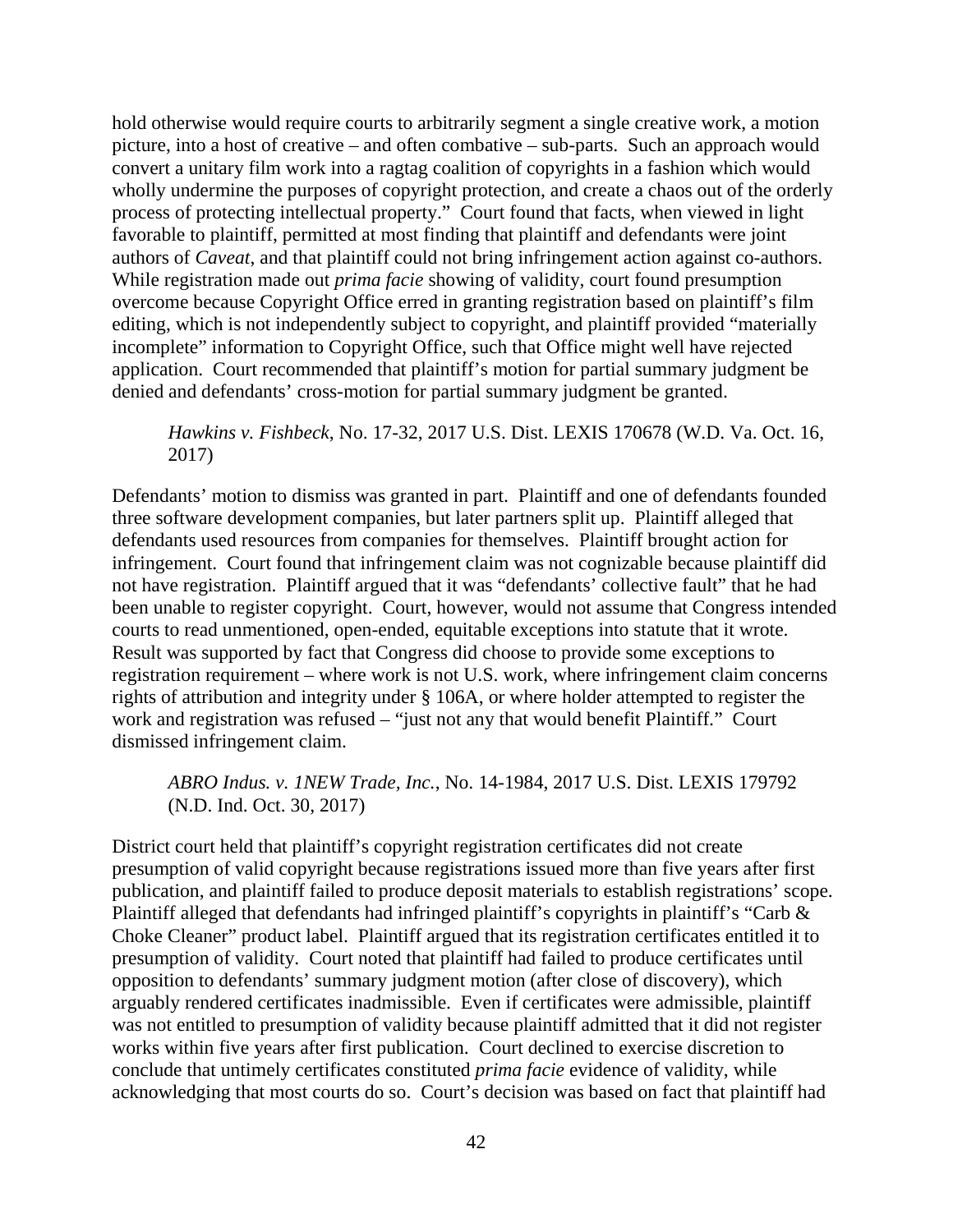failed to produce deposit copies that would have aided in determining registrations' scope. Court thus declined to accord presumption of validity to any of plaintiff's claimed copyrights.

*Acupuncture & Wellness Ctr., P.S. v. Whisnat*, No. 17-269, 2018 U.S. Dist. LEXIS 3152 (W.D. Wash. Jan. 8, 2018)

Plaintiff claimed defendant published book that copied elements of online seminar published by plaintiff. Court found plaintiff's copyright was presumptively valid because work had been registered within five years of its initial publication. However, court granted defendant's motion to dismiss in part, allowing plaintiff's infringement claim to proceed but holding that plaintiff was not entitled to statutory damages because copyrighted work was not registered before infringement commenced.

*Etrailer Corp. v. Onyx Enters., Int'l Corp.*, No. 17-1284, 2017 U.S. Dist. LEXIS 110065 (E.D. Mo. Jul. 17, 2017)

Court denied defendant's motion to dismiss for failure to state claim. Plaintiff filed suit against defendant, alleging that defendant engaged in willful infringement by copying and displaying thousands of plaintiff's photos on defendant's website to sell products depicted in photos. Defendant moved to dismiss, arguing plaintiff failed to state claim with respect to photos with only applied-for registrations. Court noted that "Registration" with Copyright Office is required to entitle copyright holder to bring infringement action under Copyright Act. Court also noted that there was currently split among federal circuit courts on whether applied-for registration satisfies precondition for infringement claim under Copyright Act. Court held that "application approach" – "copyright owner may not sue for infringement under the federal Copyright Act until the owner has delivered 'the deposit, application, and fee required for registration' to the United States Copyright Office" – was better-reasoned approach because application approach is consistent with § 410(d)'s mandate that effective registration date is day complete application is received, not approved, and because approach "better fulfills Congress's purpose of providing broad copyright protection while maintaining a robust federal register."

*Estate of Barré v. Carter*, No. 17-1057, 2017 U.S. Dist. LEXIS 116590 (E.D. La. July 25, 2017)

Court denied defendants' motion to strike plaintiffs' request for statutory damages and attorneys' fees. Plaintiffs Estate of Anthony Barré and Angel Barré brought suit against defendants, including Beyoncé, based on claims that writers and performers of song "Formation," "Lemonade" album, and "Formation World Tour" used Anthony Barré's voice and protectable works, specifically, YouTube videos "Booking the Hoes from New Wildings" and "A 27 Piece Huh?" Defendants requested that court strike request for statutory damages and attorneys' fees because plaintiffs' works were published in 2010, alleged infringement occurred in February 2016, and registrations were obtained in April 2016. Plaintiffs claimed that they might be entitled to statutory damages and fees for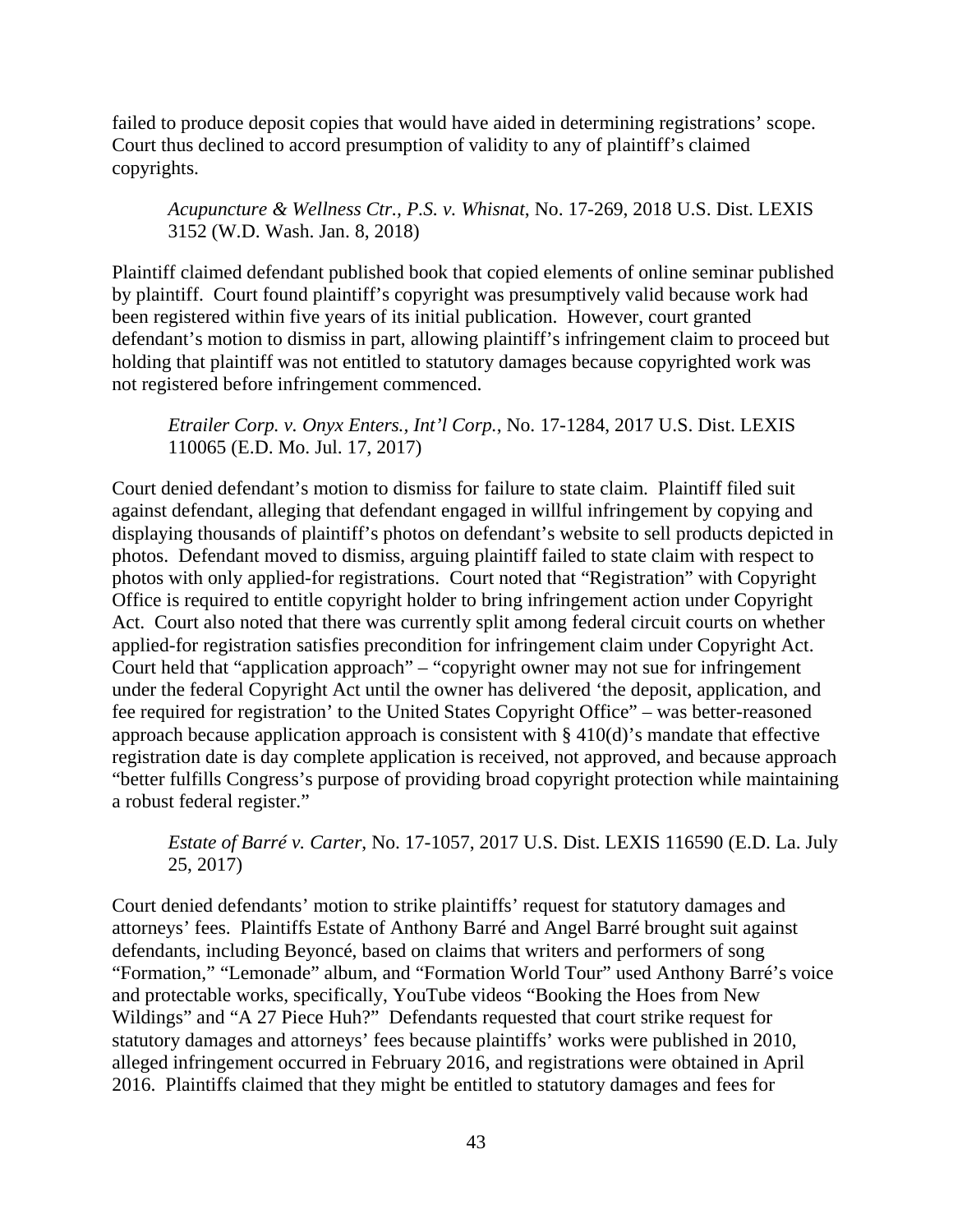infringements that occurred after registrations received in April 2016, if defendants' live performances that commenced after April 25, 2016 were found to be separate acts of infringement. Plaintiffs pointed out that first "Formation World Tour" performance occurred on April 27, 2016, after copyrights were registered, and last performance was on October 7, 2016. Court denied motion to strike, finding defendants did not make showing required under Rule 12(f) that pleading to be stricken has "no possible relation to the controversy," and noting plaintiffs' allegations of continuing post-registration infringement.

*Energy Intelligence Grp., Inc. v. CHS McPherson Refinery, Inc.*, No. 16-1015, 2018 U.S. Dist. LEXIS 7048 (D. Kan. Jan. 17, 2018)

Plaintiff published for energy sector, selling subscriptions to *Oil Daily* newsletter. Between 2004 and 2016, plaintiff registered *Oil Daily* with Copyright Office using Form G/DN. Plaintiff brought suit for willful infringement, alleging that defendant distributed publications to employees by copying and distributing them as attachments to email. Parties filed crossmotions for summary judgment, and defendant moved for referral to Register under § 411(b). Court found that before referral to Register is made, movant must show (1) that application contained inaccurate information and (2) that applicant knowingly included such inaccurate information. Defendant argued that plaintiff made misrepresentations on Form G/DN for *Oil Daily* because (a) plaintiff was neither author nor exclusive licensee of all of *Oil Daily*'s content; (b) *Oil Daily* was not essentially all-new collective work; and (c) text and editing of publication was not work for hire. On question of authorship, court agreed with plaintiff's position that although content was combination of articles penned by employees of plaintiff, licensed from Reuters, and previously published in plaintiff's other publications, plaintiff produced whole issue of *Oil Daily*, and so was author for purposes of registration. Court also rejected defendant's argument that plaintiff had duty to disclaim Reuters articles, because (1) Form G/DN does not have area for applicant to identify preexisting works, and (2) plaintiff submitted deposit materials containing complete issues of all *Oil Daily* newsletters claimed in applications, and issues in which Reuters articles appeared "gave proper and noticeable attribution." On requirement that work be "essentially all new collective works or all new issues that have not been published before," court found defendant's position – that because certain articles had been published before, issues could not qualify for Form – too narrow because issue as whole was not previously published. Court rejected defendant's position that each component of issue must be work for hire, and found each *Oil Daily* issue to be work for hire. Court held that knowledge prong requires showing of intent to defraud. Court found that even if it assumed plaintiff included inaccurate information in applications, defendants did not show intent to defraud. Court denied motion for referral to Register under  $§$  411(b).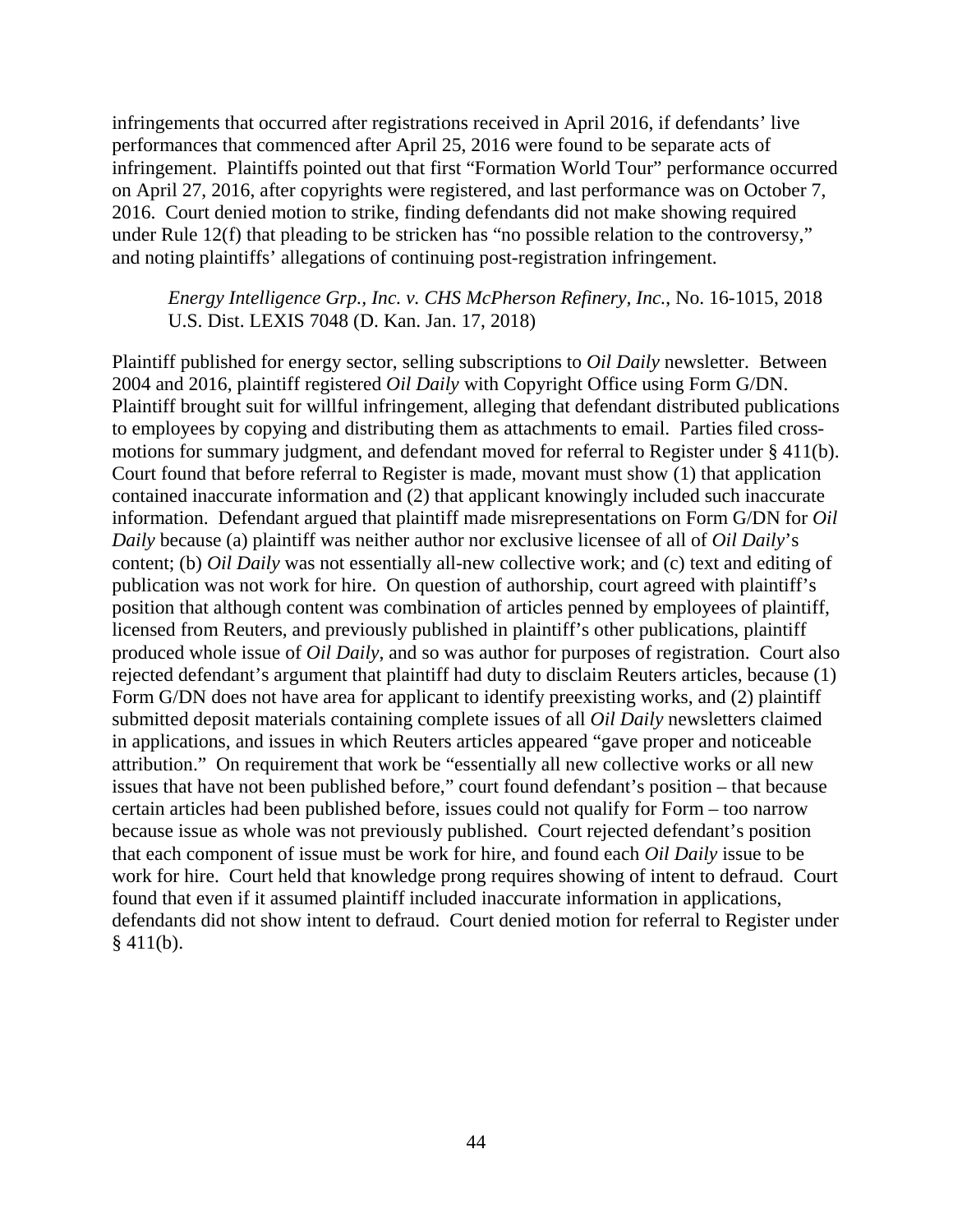#### **V. INFRINGEMENT**

#### **A. Access**

*Design Basics, LLC v. Lexington Homes, Inc.*, 858 F.3d 1093 (7th Cir. 2017)

Seventh Circuit affirmed grant of summary judgment dismissing architectural design infringement claim, in case that "shows the challenge in administering intellectual property law to discourage so-called intellectual property 'trolls' while protecting genuine creativity." Plaintiff, which "has been party to over 100 federal lawsuits," sued defendants for infringement, alleging that four of defendant's home plans infringed four of plaintiffs' designs. District court granted defendant summary judgment, finding no evidence that defendant received or reviewed plans at issue, and that parties' plans were not so strikingly similar as to permit inference of copying without separate proof of access. Seventh Circuit noted that to prove circumstantial case of copyright infringement, plaintiff must separately prove both access and substantial similarity. "In this case, Design Basics' proof falls short in both ways." Court found that "Lexington's accused plans resemble Design Basics' plans, but only because both sets resemble common home designs one might observe throughout the suburbs of Milwaukee, Chicago, Indianapolis, or many other communities. There are only so many ways to arrange a few bedrooms, a kitchen, some common areas, and an attached garage, so 'not every nook and cranny of an architectural floor plan enjoys copyright protection.'" Court also noted plaintiff's repeated reliance, in lieu of third-party expert testimony, on conclusory declaration drafted by employee who submitted remarkably similar opinion in other Design Basics cases, and who stood to receive fee if plaintiff won case. Plaintiff had not offered evidence from which reasonable jury could conclude that defendant's plans were substantially similar to protectable expression in plaintiffs' plans, let alone strikingly similar. Court also would affirm on basis that plaintiff did not show that defendant or defendant's agents had reasonable possibility of access. Plaintiff relied on (1) weak circumstantial evidence that defendant's agents may have known about plaintiffs' other plans, and (2) plaintiffs' touted "user-friendly" website. Court found that plaintiffs' circumstantial evidence did not support its allegations regarding access; there was no evidence that plaintiffs sent plans at issue or catalogs of plans to defendant. Court also found that "existence of the plaintiff's copyrighted materials on the Internet, even on a public and 'user-friendly' site, cannot by itself justify an inference that the defendant accessed those materials." Court affirmed grant of summary judgment for defendant.

*L.A. T-Shirt & Print, Inc. v. Rue 21, Inc.*, No. 16-5400, 2017 U.S. Dist. LEXIS 131845 (S.D.N.Y. Aug. 17, 2017)

District court denied defendants' motion to dismiss. Plaintiffs alleged that defendants infringed copyrights by selling T-shirts featuring designs "identical or substantially similar" to plaintiff's designs featuring polar bears and teddy bears. Since plaintiffs did not allege direct copying or access, they were required to show that defendants' works were strikingly similar to theirs. Defendants argued that copyright protection did not extend to plaintiffs'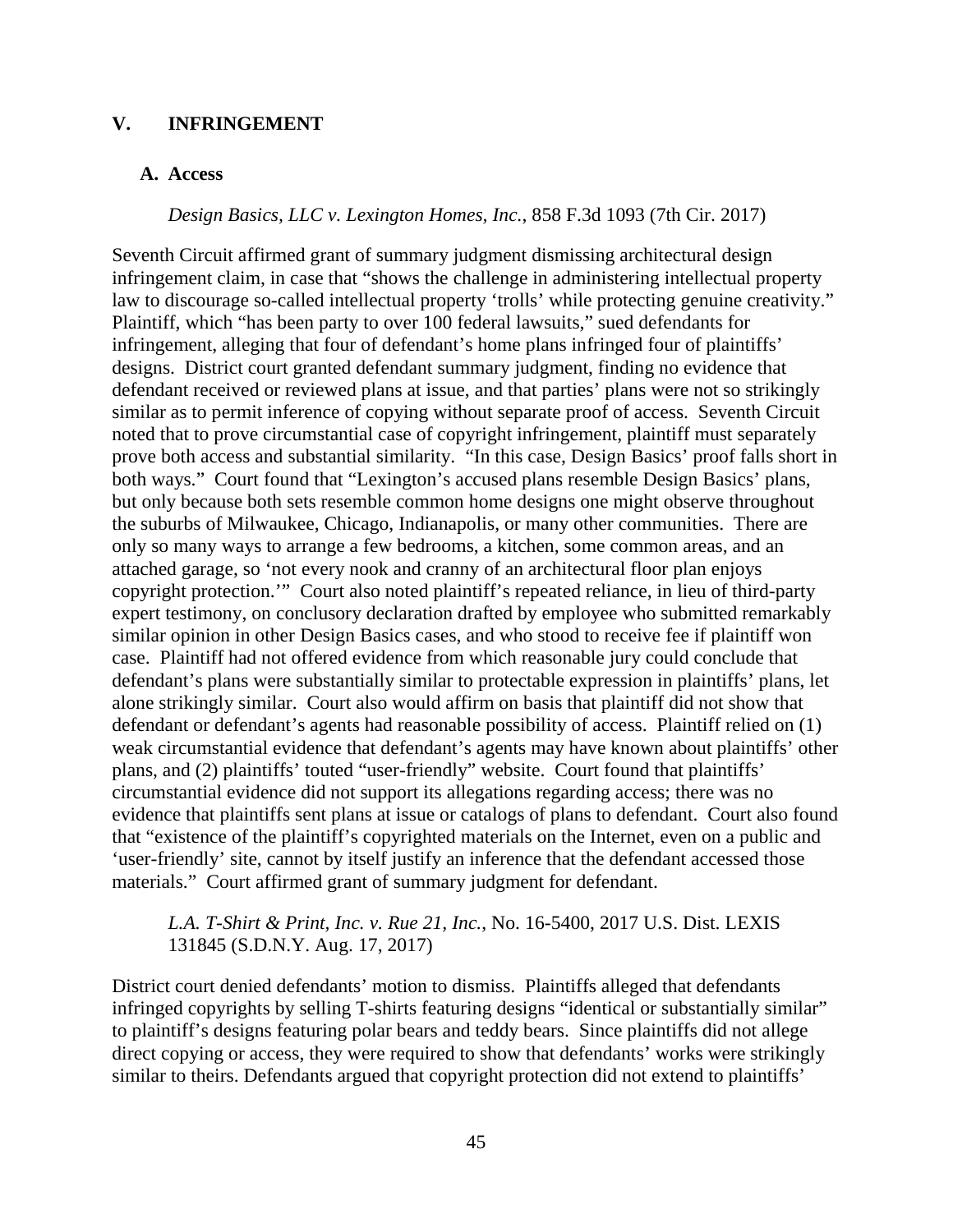"depictions of animals," which they argued were mere "basic ideas." Court disagreed; while copyright does not protect depictions of animals that are dictated by animal's anatomy or physiology, it may protect original expressions of animal's appearance. Court held that certain elements of plaintiff's designs were copyrightable, including complex patterns on bears that constituted copyrightable fabric designs, placement of accessories, including red sunglasses and feathered headdresses, on depictions of bears, and pose and posture of animals on T-shirts. Viewed in light most favorable to plaintiffs, it was "at least plausible" that defendants' designs were "strikingly similar" to protected elements of plaintiffs' works.

# *Halper v. Sony/ATV Music Publ'g, LLC*, 2017 U.S. Dist. LEXIS 188980 (M.D. Tenn. Nov. 15, 2017)

*Pro se* plaintiff claimed that defendants, including recording artist Sam Smith, infringed his song, "Don't Throw Our Live Away" by using phrase "stay with me" repeatedly in work "Stay with Me." Defendants filed motion to dismiss. After writing song in 1984, plaintiff recorded demo in 1986, and second demo in 2013; plaintiff registered copyright in 2015. Plaintiff argued that defendants gained access to song through "wide dissemination" of demos to "some of the most successful music producers and recording artists of that time." Magistrate judge, erroneously conflating copyright and registration, found that "Because Plaintiff did not have a copyright on 'Don't Throw Our Love Away' when 'Stay With Me' was released, 'Stay With Me' cannot be said to have infringed on Plaintiff's copyright. For this reason alone Defendants' Motion should be granted." Magistrate judge found further that distribution of demos "to these few people" did not show wide dissemination, and plaintiff did not allege facts to connect recipients to defendant, or allege how his song could have made its way to named defendants. Court also found that other than both songs having phrases "stay with me' and "lay with me," plaintiff did not allege works were substantially or strikingly similar. Magistrate judge recommended that motion to dismiss be granted.

# *Kelly Tracht, LLC v. Dazzle Up, LLC*, No. 17-80434, 2017 U.S. Dist. LEXIS 172004 (S.D. Fla. Oct. 18, 2017)

Plaintiff, artist whose work included colorful turtle images, sued defendants for copyright infringement. Plaintiff alleged that defendants launched line of apparel and accessories that included designs of turtles that were substantially similar to plaintiff's copyrighted works. Plaintiff and defendant sold their goods through similar channels of trade. Defendants moved to dismiss copyright claims due to "failure to allege access." Court, noting that access may be alleged by demonstrating "widespread dissemination" of work, and by showing that third party who had access to copyrighted works had concurrent dealings with both defendant and plaintiff, concluded that plaintiff sufficiently alleged access based on fact that plaintiff and defendants offered sale of goods at several of same brick-and-mortar stores and via Etsy, and by pointing to plaintiff's presence and followers on social media, among other evidence. Court found defendants' contentions that plaintiff's evidence of access merely demonstrated limited sale and distribution of plaintiff's work to be inappropriate at this stage in proceedings, and denied defendants' motion to dismiss with respect to copyright claims.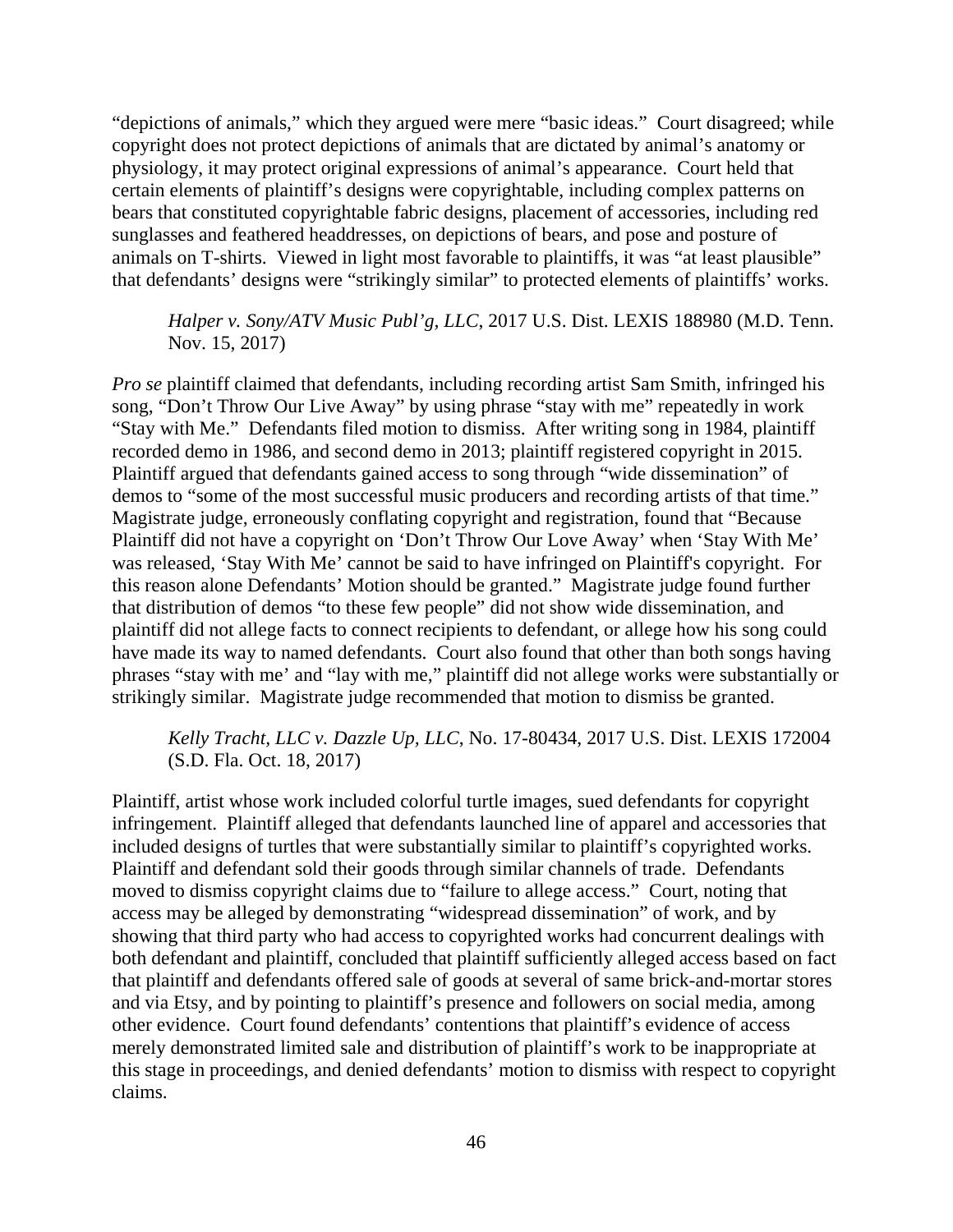*Apps v. Universal Music Grp., Inc.*, No. 16-1132, 2017 U.S. Dist. LEXIS 156754 (D. Nev. Sept. 25, 2017)

Court granted summary judgment dismissing copyright infringement suit, holding that plaintiff had not presented sufficient evidence for reasonable jury to conclude that song "Love Me Again," written by John Newman and Steve Booker, copied plaintiff's song "Need to Know." Court rejected plaintiff's claims regarding defendants' access to song. Since plaintiff could not provide direct evidence of copying, she could prove access by showing chain of events linking her work and defendants, or by showing that song was widely disseminated. Court found plaintiff's chain-of-events theory, involving Jay-Z and Tony Swain, highly attenuated and speculative. Court also rejected plaintiff's argument that song was widely disseminated; various performances over one-year span in Los Angeles, posting of song on YouTube, taxi advertisements and distributing 2,000 CDs were not sufficient.

*Ducks Unlimited, Inc. v. Boondux, LLC*, No. 14-2885, 2017 U.S. Dist. LEXIS 132383 (W.D. Tenn. Aug. 18, 2017)

Plaintiff, non-profit dedicated to waterfowl and wetlands conservation, brought suit against defendants for copyright infringement based on defendants' use of duck logo in advertisements and promotions, as well as sale and distribution of goods with said logo. Following bench trial, court made findings of fact and conclusions of law. Plaintiff's ownership of copyright was undisputed. Court found that individual defendant had opportunity to observe plaintiff's logo before designing his logo; court found plaintiff's denial of pertinent facts not credible, and other evidence, namely plaintiff's national presence as well as presence in individual defendant's state, suggested access. Court additionally found that individual defendant observed and relied on plaintiff's logo when he created his logo. Court rejected independent creation defense, finding individual defendant copied plaintiff's logo in creating his logo. Court further found defendants' logo substantially similar to protectable portions of plaintiff's logo, including "distinctive duck head shape."

*Arnett v. Jackson*, No. 16-872, 2017 U.S. Dist. LEXIS 128672 (E.D.N.C. Aug. 14, 2017)

Court granted defendants' motion to dismiss amended complaint. In 2001 plaintiff wrote song "Remember Me," inspired by death of his niece and September 11. Defendant Alan Jackson copyrighted song "Remember When" in 2003. Plaintiff sued, claiming "Remember When" infringed copyright in "Remember Me." Court rejected argument that defendant had access based on plaintiff's posting of song on Internet, noting that existence of materials on Internet cannot by itself justify inference of access. Court rejected access based on plaintiff's sale of unspecified number of copies, finding that at best it amounted to allegation of "mere possibility that Jackson had the opportunity to listen to or copy Remember Me via [plaintiff]'s distributed recordings." As to plaintiff's claim that Jackson had access to song because people who knew Jackson had access to it, court noted that it could infer reasonable possibility of access if third party and alleged infringer maintained "close relationship."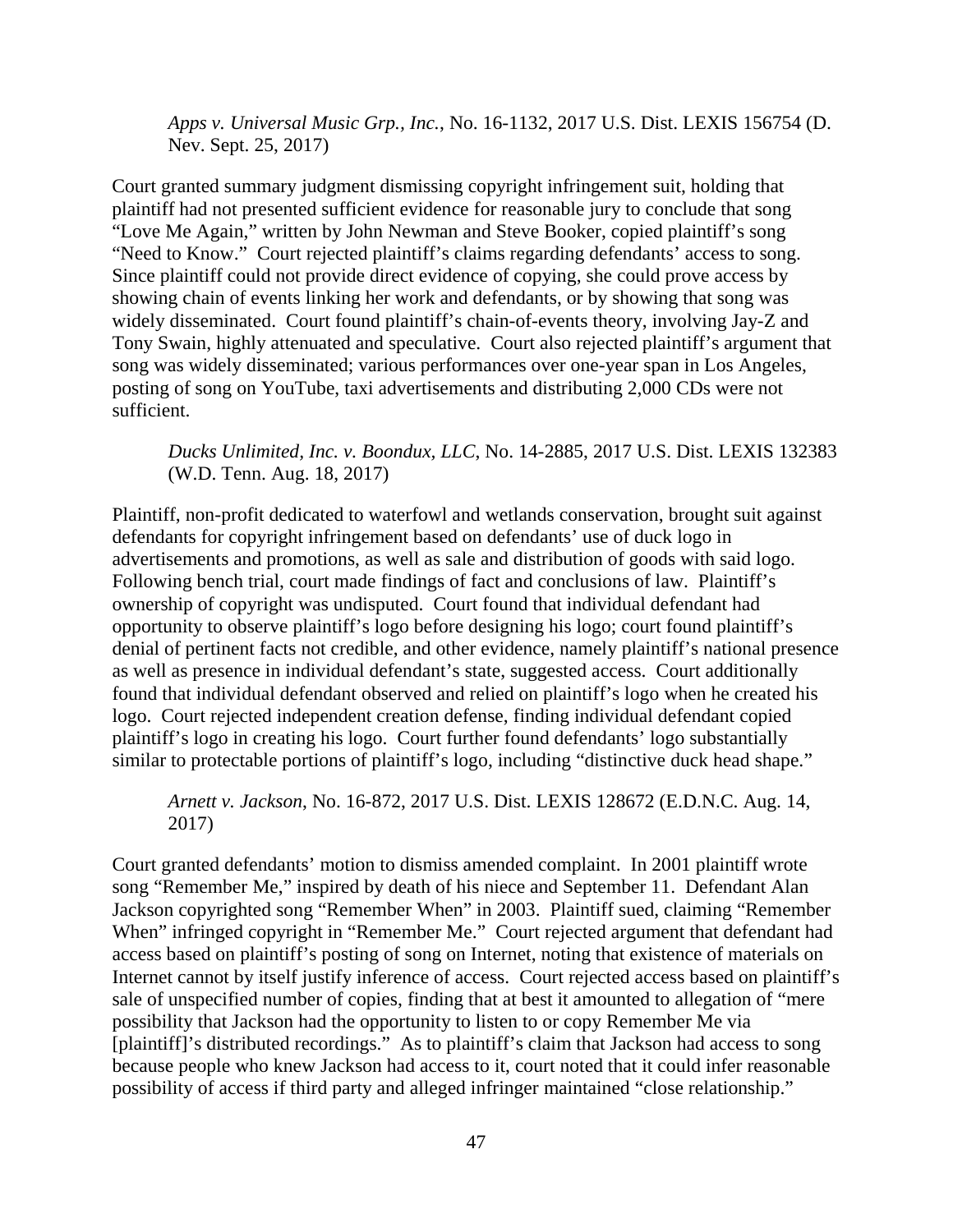However, Fourth Circuit has rejected mere speculative reasoning as basis for proving access, especially when intermediaries are involved. Theoretical possibility that third-party intermediary could have sent protected work to alleged infringer does not suffice. Reasoning is similarly speculative where nothing establishes that alleged infringer had contact with third-party intermediary during period when alleged infringer was working on allegedly copied work. Court additionally rejected argument that "Remember When" is strikingly similar to "Remember Me," finding allegations of striking similarity were speculative and did not nudge claim into realm of plausibility.

#### **B. Copying and Substantial Similarity**

*Williams v. Gaye,* 885 F.3d 1150 (9th Cir. 2018)

Divided Ninth Circuit panel affirmed in part and reversed in part district court's judgment after jury trial ruling that Pharrell Williams and Robin Thicke's 2013 hit song "Blurred Lines" infringes defendants' copyright in 1976 Marvin Gay song "Got To Give It Up." At trial, both sides relied heavily on expert reports and testimony. Finell, Gaye family's expert, testified to existence of "constellation" of eight similarities between works at issue – signature, phrase, hooks, hooks with backup vocals, Theme X (repeated four-note backup vocal in "Got To Give You Up"), backup hooks, bass melodies, keyboard parts, and unusual percussion choices. In contrast, Wilbur, Thick parties' expert, opined no substantial similarities between melodies, rhythms, harmonies, structures, and lyrics of the works, and disputed each area of similarity identified by Finell. District court compared testimony and, pursuant to extrinsic test, "meticulously filtered out elements Wilbur opined were not in the deposit copy, such as the backup vocals, Theme X, descending bass line, keyboard rhythms, and percussion parts," having found defendants' copyright limited, under 1909 Act, to sheet music deposited with Copyright Office. Court additionally subtracted unprotectable elements such as use of cowbell, hand percussion, drum set parts, background vocals, and keyboard parts. Only then did court analyze harmonic and melodic similarities between songs. Ultimately, court considered remaining areas of dispute – similarity of signature phrases, hooks, bass lines, keyboard chords, harmonic structures and vocal melodies – when it denied Thick Parties' motion for summary judgment before trial. Jury ultimately found that that "Blurred Lines" did infringe copyright in "Got To Give It Up." On appeal, Thicke parties sought review of district court's order denying motion for summary judgment, contending that court erred in its application of extrinsic test. Majority denied motion on procedural grounds, noting that, under *Ortiz v. Jordan*, 562 U.S. 180 (2011), courts cannot review motions for summary judgment following full trial on merits. Thicke parties argued court could nonetheless review denial of summary judgment under exception for legal error; majority, setting aside survival of exception post-*Ortiz*, found present case "hardly present[s] 'purely legal' issues capable of resolution 'with reference only to undisputed facts.'" Because "district court's application of extrinsic test for substantial similarity was a factbound inquiry far afield from decisions resolving 'disputes about the substance and clarity of pre-existing law'" it clearly fell outside of any exception to rule. Judge Nguyen, dissenting, harshly criticized majority's "uncritical deference to music experts," and argued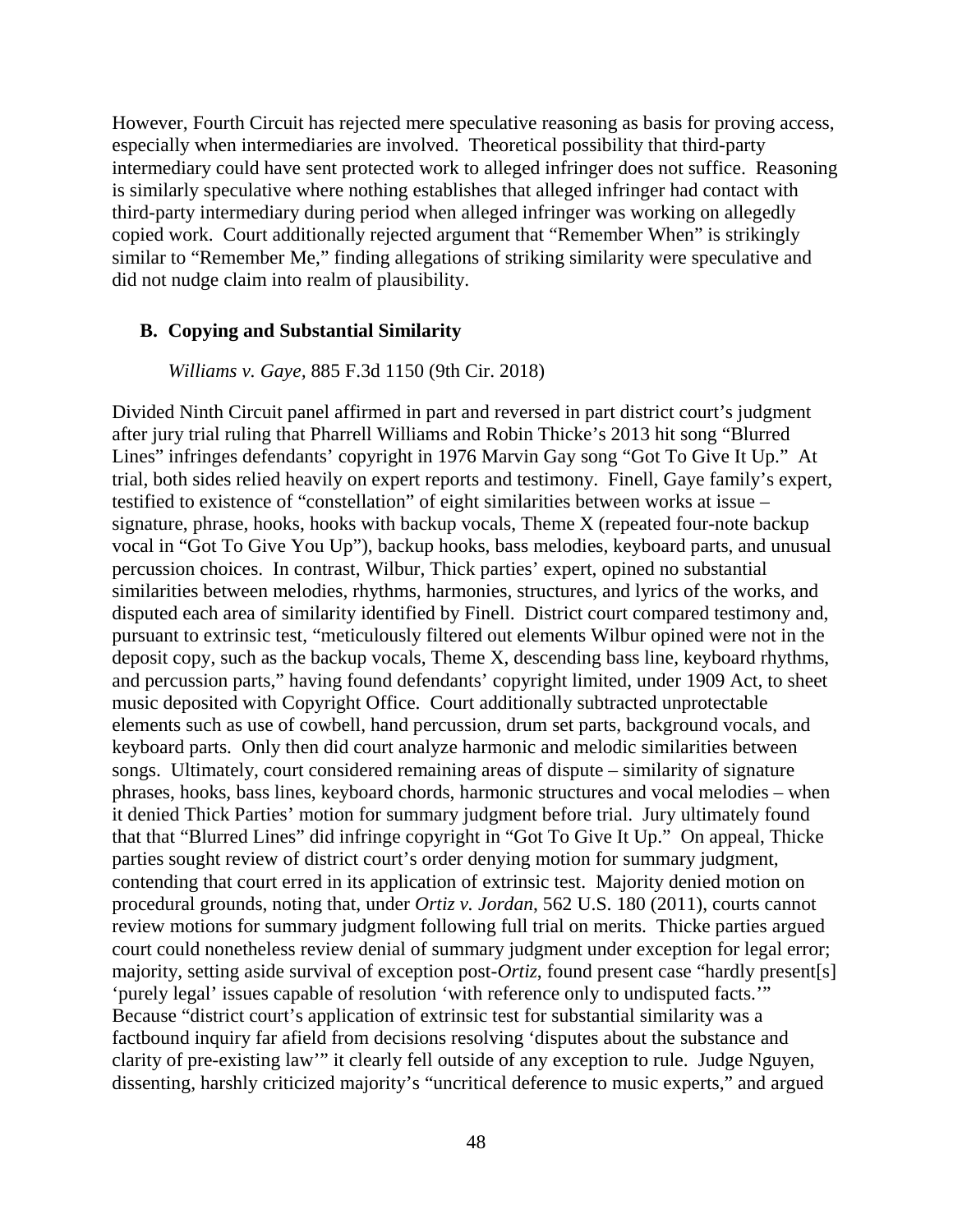that infringement finding cannot stand because works at issue are not substantially similar. Judge noted that few features common to both – repeated notes, two- and three-note melodic snippets, rhythmic similarity and melisma – are not individually protectable, stating in sum that "majority allows the Gayes to accomplish what no one has before: copyright a musical style."

#### *Rentmeester v. Nike, Inc.*, 883 F.3d 1111 (9th Cir. 2018)

Ninth Circuit affirmed dismissal of infringement action. Plaintiff photographer created posed image photograph of Michael Jordan when Jordan was student at University of North Carolina. Defendant Nike requested transparencies of plaintiff's work, and parties entered into limited license for defendant's use of transparencies "for slide presentation only." Defendant hired different photographer to create photograph of Jordan inspired by plaintiff's work, and used photo on advertisements and in promoting its Air Jordan brand. Plaintiff threatened suit for breach of license, and parties entered into new agreement for use in North American advertisements for two years. Plaintiff claimed defendant used work beyond twoyear limit, and later created logo based on outline of figure in defendant's photo. Plaintiff brought claims for direct, vicarious and contributory infringement. Court considered whether complaint plausibly claimed defendant copied protected elements of plaintiff's work to amount to unlawful appropriation. Court noted that filtering process for photographs differed from filtering process for works such as novels, because photographs are not amenable to separation of protected and unprotected elements as other works are. For example, elements like pose and camera angle are not protected when viewed by themselves. Instead, like compilations of fact, protection for photographs comes from combination of unprotected elements. Court concluded that works were not substantially similar as matter of law because defendant's photographer made number of creative selections in creating work. Defendant's photograph differed from plaintiff's work in number of ways: extension of Jordan's limbs, positioning of basketball hoop and lack of foreground object, background, lack of sun, lighting of figure, lighting and angling of basketball hoop, and centering and prominence of subject. Similarities between works related to ideas or concepts. Court found that its conclusion also applied to defendant's logo. Court rejected plaintiff's additional arguments for reversal, finding that discovery would not change outcome, that "inverse ratio rule" did not bear on question of unlawful appropriation, and that dismissal with prejudice without leave to amend was not abuse of discretion because amendment would be futile. One judge dissented in part, on basis that substantial similarity is factual question and majority's determination was premature.

#### *Design Basics, LLC v. Lexington Homes, Inc.*, 858 F.3d 1093 (7th Cir. 2017)

Seventh Circuit affirmed grant of summary judgment dismissing architectural design infringement claim, in case that "shows the challenge in administering intellectual property law to discourage so-called intellectual property 'trolls' while protecting genuine creativity." Plaintiff, which "has been party to over 100 federal lawsuits," sued defendants for infringement, alleging that four of defendant's home plans infringed four of plaintiffs' designs. District court granted defendant summary judgment, finding no evidence defendant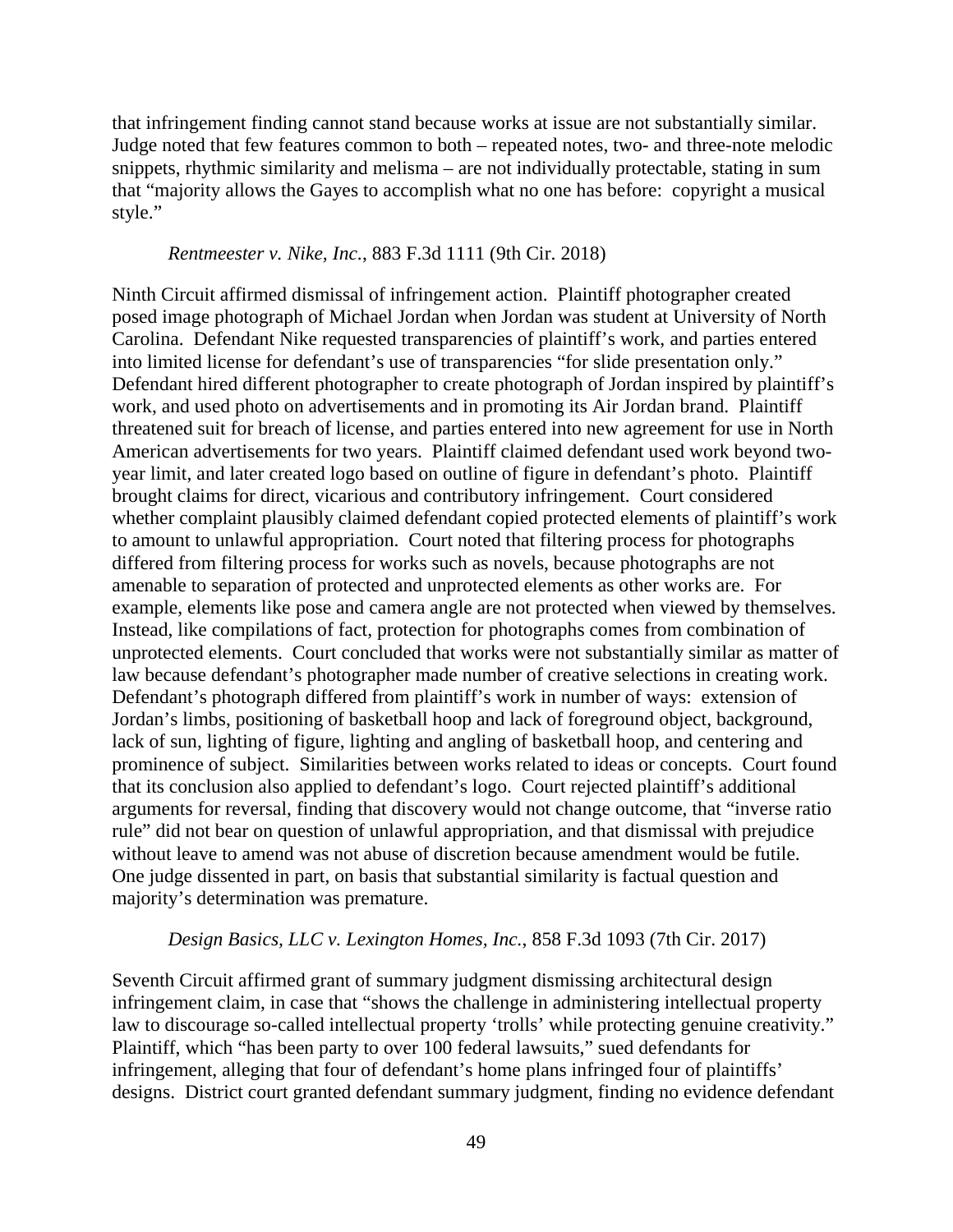received or reviewed plans at issue, and that parties' plans were not so strikingly similar as to permit inference of copying without separate proof of access. Seventh Circuit noted that to prove circumstantial case of copyright infringement, plaintiff must separately prove both access and substantial similarity. "In this case, Design Basics' proof falls short in both ways." Court found that "Lexington's accused plans resemble Design Basics' plans, but only because both sets resemble common home designs one might observe throughout the suburbs of Milwaukee, Chicago, Indianapolis, or many other communities. There are only so many ways to arrange a few bedrooms, a kitchen, some common areas, and an attached garage, so 'not every nook and cranny of an architectural floor plan enjoys copyright protection.'" Court also noted plaintiff's repeated reliance, in lieu of third-party expert testimony, on conclusory declaration drafted by employee who submitted remarkably similar opinion in other Design Basics cases, and who stood to receive fee if plaintiff won case. Plaintiff had not offered evidence from which reasonable jury could conclude that defendant's plans were substantially similar to protectable expression in plaintiffs' plans, let alone strikingly similar. Court also would affirm on basis that plaintiff did not show that defendant or defendant's agents had reasonable possibility of access. Plaintiff relied on (1) weak circumstantial evidence that defendant's agents may have known about plaintiffs' other plans, and (2) plaintiffs' touted "user-friendly" website. Court found that plaintiffs' circumstantial evidence did not support its allegations regarding access; there was no evidence that plaintiffs sent plans at issue or catalogs of plans to defendant. Court also found that "existence of the plaintiff's copyrighted materials on the Internet, even on a public and 'user-friendly' site, cannot by itself justify an inference that the defendant accessed those materials." Court affirmed district court's grant of summary judgment for defendant.

*Nobile v. Watts*, 289 F. Supp. 3d 527 (S.D.N.Y. 2017)

District court granted defendants' motion to dismiss. Plaintiff claimed best-selling novel and film *The Light Between Oceans* infringed his unpublished screenplay, alternately titled *The Rootcutter* and *A Tale of Two Humans*. Defendants moved to dismiss for failure to state claim, arguing works were "strikingly dissimilar." Court assumed access and considered only substantial similarity, examining similarities in "total concept and feel, theme, characters, plot, sequence, pace, and setting." Court found no substantial similarity in plot, sequence or pace; pace was "dramatically different," as screenplay takes place over course of few weeks while novel spans decades. While some elements of plot were "generally the same," their expression was quite different. Plaintiff pointed to list of similarities in sequence; however, court found similarities both randomly chosen and also scenes a faire, flowing naturally from identical situations. Regarding setting, court held setting of remote storm-swept island not copyrightable. Screenplay was set entirely on populated Irish island, while novel was set on Australian island, where characters live in total isolation. Court held setting "neither substantially similar nor does it arise from protectable elements." Regarding characters, court noted bar for substantial similarity in character is set quite high. Court found screenplay protagonists not well-developed, and to degree that they were developed, palpably different from novel protagonists. Regarding theme, similarity related to unprotectable idea of childless couple finding seemingly motherless baby. Finally, court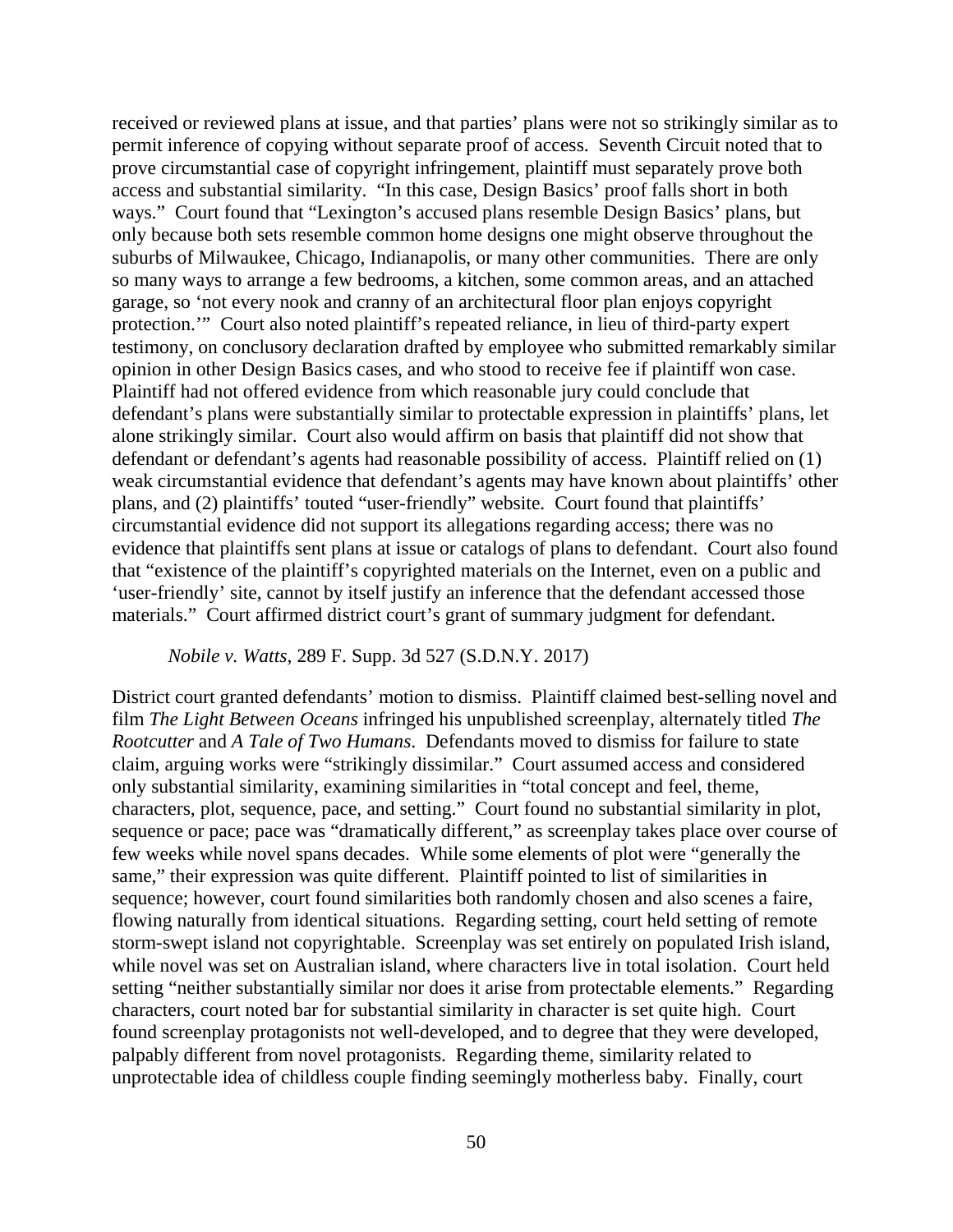held total concept and feel of works dramatically different. In sum, court found setting, characters, theme, plot, sequence, pace and total concept and feel not substantially similar. Plaintiff thus failed to state claim against defendants, and defendants' motion to dismiss was granted.

#### *Penguin Random House LLC v. Colting*, 270 F. Supp. 3d 736 (S.D.N.Y. 2017)

District court granted summary judgment to plaintiffs on nine counts of infringement. Plaintiffs were owners and exclusive licensees of novels *Breakfast at Tiffany's*, *The Old Man and the Sea*, *On the Road*, and *2001: A Space Odyssey*. Defendants created "KinderGuides," illustrated children's books based on condensed versions of plaintiffs' works. Court found undisputed facts easily established actual copying, as defendants admitted reading plaintiffs' works in creating KinderGuides, displayed titles of plaintiffs' works on KinderGuides, and conceded that KinderGuides were based on plaintiffs' works. Court described "variety of special tests that courts sometimes apply to assess substantial similarity," but found that none of tests was needed to show substantial similarity because "defendants' Guides are not even superficially distinct from the respective Novels." Court rejected defendants' argument that characters, plots, and settings of plaintiffs' works were "'fictional facts'" and not original expression, finding argument "exercise in sophistry." Court rejected argument that characters in plaintiffs' work were mere "stock characters," not worthy of protection, finding plaintiffs' characters sufficiently delineated to be original. Defendants contended further that plaintiffs' plots were scenes a faire, arguing, *inter alia*, that "*The Old Man and the Sea* is a classic 'man versus nature' story.'" Court dismissed argument, noting that "on defendants' absurd theory, the plot of *Don Quixote* is simply Cervantes' hackneyed version of *The Odyssey*." Plaintiffs also alleged that defendants violated their right to prepare derivative works. Court noted that "depending on its nature, a 'guide' may or may not qualify as a derivative work." Court found that while KinderGuides contained additional pages at end of summaries, such as pages of "Analysis," they were primarily dedicated to retelling plaintiffs' stories. Accordingly, court found KinderGuides infringed plaintiffs' rights of reproduction and preparation of derivative works.

#### *Betty, Inc. v. PepsiCo, Inc.*, 283 F. Supp. 3d 154 (S.D.N.Y. 2017)

District court granted in part and denied in part defendants' motion to dismiss. Plaintiff ad agency alleged that defendant's 2016 Super Bowl commercial infringed its copyrighted advertisement pitch. In October 2015 plaintiff presented defendant with ideas for commercial to air during halftime of Super Bowl 2016. One "refined concept" plaintiff presented was entitled "All Kinds/Living Jukebox." Defendant advised plaintiff it would "move forward with different concepts," but plaintiff alleged that 2016 Super Bowl halftime commercial was "fundamentally based on" All Kinds/Living Jukebox advertising storyline plaintiff presented to defendant. Among similarities plaintiff highlighted were: "single powerful performer (hero character) is used to perform all music renditions, genres and fashion changes as she dances seamlessly from room to room"; "the commercial follows a hero character moving from room to room through each doorway used in the complete set design"; and "every time the hero character enters a new room, the genre of music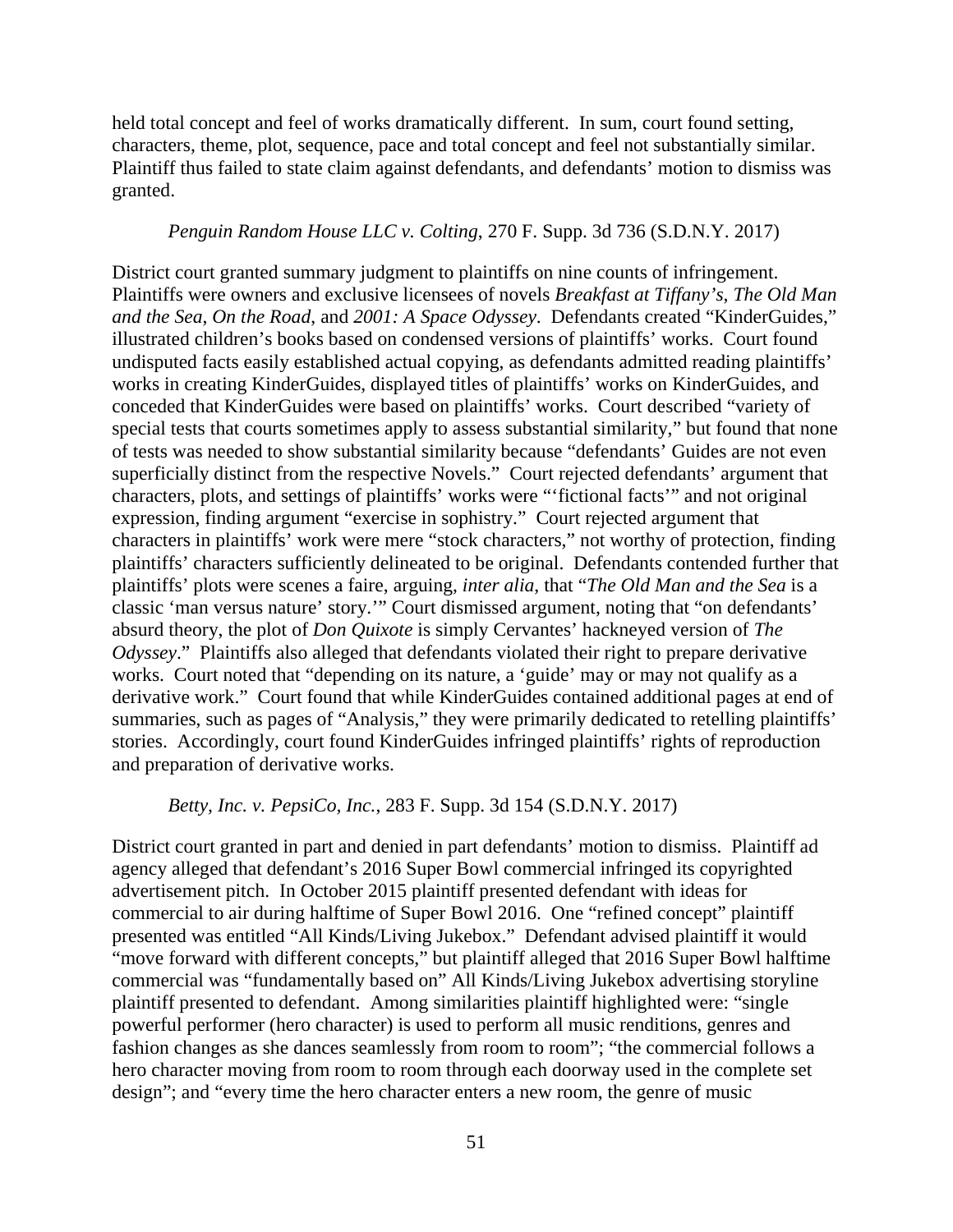immediately changes to reflect a new vibe." Defendant moved to dismiss infringement claim, arguing there was no substantial similarity "because the setting, characters, and theme of the two works are different." Court, however, could not find works not substantially similar as matter of law. Defendant also argued that even if substantial similarities were present, similarities related only to non-protectable portions of concept. Court found that "Plaintiff's unique combination of the elements comprising the 'All Kinds/Living Jukebox' concept is protectable," and that court need not parse plaintiff's claim in detail at current stage. "For now, it is sufficient that Plaintiff's concept contains protectable elements and that the works 'share a similarity of expression.'" Court denied motion to dismiss infringement claim.

#### *Brown v. Time Warner, Inc.*, 287 F. Supp. 3d 380 (S.D.N.Y. 2017)

District court granted defendants' motion to dismiss. Plaintiff, author of short story *Thank You, Jesus*, alleged that defendants' television series *Black Jesus* infringed his work. Defendants moved to dismiss. Court found that no reasonable juror, properly instructed, could find substantial similarity of protected expression between works. Court found "no similarities between the two works beyond the abstract and unprotected idea of an African American male protagonist named Jesus who believes he is the Son of God." As to plot, court found "concept of an African American Jesus who engages in allegedly 'un-Jesuslike' conduct is an abstract idea, which is illustrated and expressed differently by entirely different stories in each work." Alleged similarities in characters were far too general to support infringement claim, and settings were dissimilar. While both works loosely embodied religious themes, most prominent themes were not substantially similar. Finally, court found total concept and feel of works substantially dissimilar.

#### *Dickerson v. WB Studio Enters*, 276 F. Supp. 3d 167 (S.D.N.Y. 2017)

District court granted defendants' motion to dismiss for failure to state claim. Plaintiff brought copyright infringement suit against defendants alleging defendants' *Barbershop* television series infringed plaintiff's copyright in script to play titled *Scissors Cut the Devil Loose* and in video recording thereof. Court found plaintiff failed to show substantial similarity between copyrighted work and allegedly infringing work. Standard test for substantial similarity is whether ordinary lay observer would recognize alleged copy as having been appropriated from copyrighted work. Plaintiff presented to court long list of alleged similarities. District court found, as matter of law, that comparison of "total concept and overall feel" of works made differences between them plain. Court identified elements plaintiff identified as similar as stock elements, or scenes a faire, which are not protectable. Plaintiff also failed to show "comprehensive non-literal similarity," which can be shown by demonstration that defendant has "appropriated the fundamental essence or structure of plaintiff's work," since similarities plaintiff identified did not speak to fundamental essence of either work; "by picking and choosing among small aspects of each work in search of comparable elements, plaintiff only highlights the degree to which the works are, at their core, highly distinct creative works."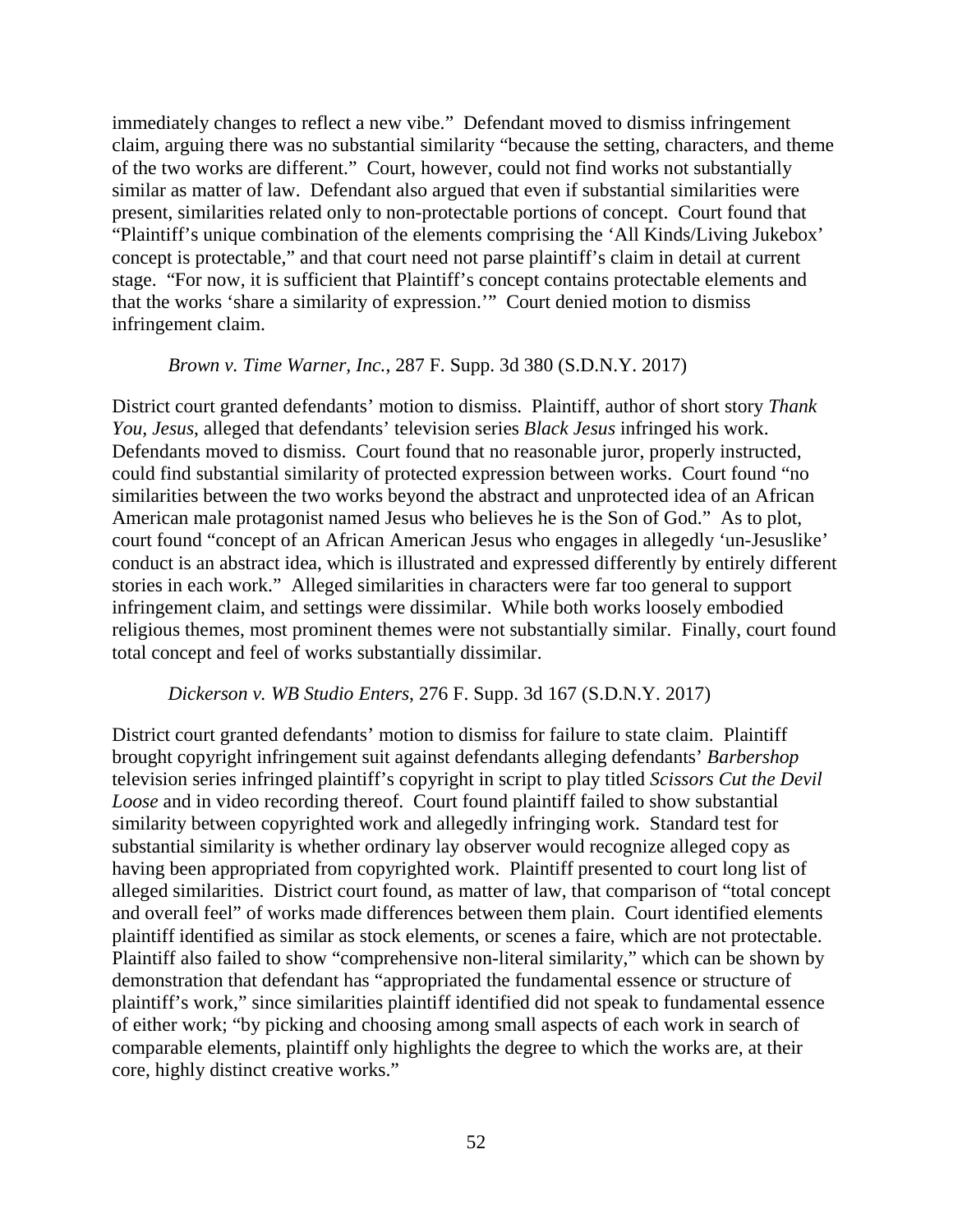*King Zak Indus. v. Toys 4 U USA Corp.*, No. 16-9676, 2017 U.S. Dist. LEXIS 202784 (S.D.N.Y. Dec. 8, 2017)

Court granted in part and denied in part defendant's motion for judgment on pleadings. Plaintiff was manufacturer and distributor of party goods, including Illuminations collection of disposable tableware displaying Chanukah-themed artwork. Defendant purchased Chanukah-themed goods from plaintiff, and plaintiff alleged that it discovered defendant was selling plaintiff's products below wholesale cost, and was using plaintiff's products as loss leader to generate foot traffic in defendant's toy stores for holiday shopping season. Plaintiff then refused to sell goods to defendant, and defendant began to sell its own Chanukahthemed party goods. Plaintiff alleged that defendant's goods were copied from and substantially to goods in Illuminations collection and/or that defendant knowingly and willfully acquired goods due to their substantial similarity to plaintiff's goods. Defendant moved for judgment on pleadings on plaintiff's infringement claim. Court declined to apply "abstraction-filtration-comparison" test defendant urged, finding it unnecessary in evaluating products before it. For plates and paper cups, court could not find at current procedural posture that similarity related to non-protectable elements or that no reasonable jury would find works substantially similar. As to napkins and tablecloths, however, court, assessing total concept and feel, found no reasonable jury could find goods substantially similar. Accordingly, court granted defendant's motion and dismissed infringement claim as to napkin and tablecloth, but denied motion as to plate and paper cup.

### *Marcus v. ABC Signature Studios, Inc.*, 279 F. Supp. 3d 1056 (C.D. Cal. 2017)

Court granted defendants' motion to dismiss claim for infringement involving pilot script for ABC show *Black-ish*. In 2013, former defendant in litigation sponsored script writing contest called "Search for America's Newest Screenwriter." In response, plaintiff submitted script called *Across the Tracks*, detailing story of black family moving to neighborhood with white residents. Plaintiff claimed he never heard from contest organizers in response to his submission, but that defendants subsequently released *Black-ish*, which plaintiff claimed was "virtually identical" to plaintiff's submission. Although court dismissed plaintiff's claims because plaintiff did not respond to defendants' motion to dismiss, court nevertheless analyzed plaintiff's copyright claim by comparing works at issue. Court found that two scripts were not substantially similar, as they contained different plot lines, themes, characters, dialogue, mood, setting and pace. Any similarities, including characters "acting black," lessons of owning up to mistakes, and two families feeling out of place in predominantly white area, flowed necessarily and naturally from basic plot premise and did not amount to substantial similarity.

*CSI Litig. Psychology, LLC v. DecisionQuest, Inc.*, No. 16-3255, 2018 U.S. Dist. LEXIS 9166 (N.D. Tex. Jan. 19, 2018)

Court denied plaintiff's motion for partial summary judgment. Parties were competing jury consulting companies. Plaintiff contended that defendant's article *A Brief Primer on the Reptile Theory of Trial Strategy: Plaintiff Psychology and the Defense Response*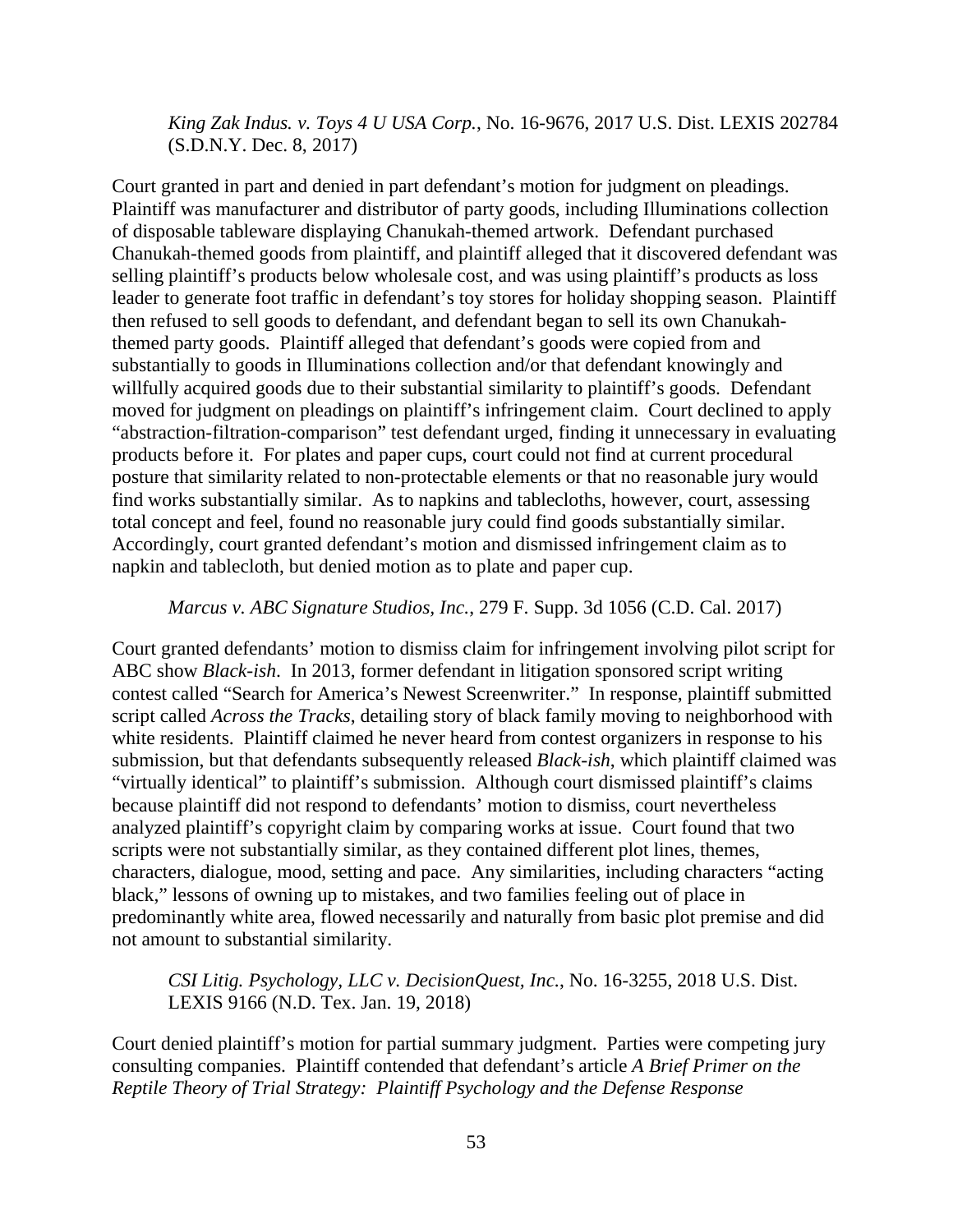"plagiarized" plaintiff's articles *Derailing the Reptile Safety Rule Attack: A Neurocognitive Analysis and Solution* and *Debunking and Redefining the Plaintiff Reptile Theory*. Plaintiff claimed that copied 90 out of 110 words from plaintiff's work "in mostly the same order" and maintained that "original ordering of any unoriginal sentences demonstrates similarity." Defendant claimed that plaintiff took most of language from common sources. After viewing evidence in manner most favorable to defendant, court found it possible that reasonable minds might differ as to probative similarity or substantial similarity, and denied plaintiff's motion.

## *ABRO Indus. v. 1NEW Trade, Inc.*, No. 14-1984, 2017 U.S. Dist. LEXIS 179792 (N.D. Ind. Oct. 30, 2017)

District court held defendants entitled to judgment as matter of law that defendants' product label as well as constituent components not substantially similar to those of plaintiff. Plaintiff alleged that defendants' product label infringed plaintiff's copyrights in plaintiff's "Carb & Choke Cleaner" product label, which featured, *inter alia*, carburetor image and instructions/warnings. Because parties did not dispute access, plaintiff required only to show that defendants' label was substantially similar to protectable portions of plaintiff's label. In Seventh Circuit, accused work is substantially similar to plaintiff's work where ordinary reasonable person would conclude that defendant unlawfully appropriated plaintiff's protectable expression by taking material of substance and value. Court held that, even if plaintiff's label layout were copyrightable (which it was not), defendant's label was not substantially similar: labels shared only common color scheme, and used different fonts, background images, carburetor images and copy placement. These differences were not trivial, given economic and functional constraints on label designers, as well as vast body of similar public domain designs. Carburetor image on defendants' label was not substantially similar to that on plaintiff's where each party's carburetor was of different model with divergent color schemes, mechanical parts, positioning and viewing angle. Similarly, defendants' warnings and instructions were clearly and substantially different from plaintiff's, despite sharing small portion of text verbatim, which was unavoidably needed to communicate required warnings and describe how to use product. Because defendants' label and select constituent parts not substantially similar to plaintiff's, defendants were entitled to judgment as matter of law on plaintiff's copyright claims.

# **C. Contributory/Vicarious Infringement**

#### *BMG Rights Mgmt. (US) LLC v. Cox Communs., Inc.*, 881 F.3d 293 (4th Cir. 2018)

Plaintiff owned copyrights in certain musical compositions; defendants were high-speed Internet providers. After two-week trial, jury found defendant liable for willful contributory infringement and awarded \$25 million in statutory damages to plaintiff. On appeal, defendants objected to jury instructions. Defendants argued they could not be liable for contributory infringement because service was "capable of substantial noninfringing uses," and because provision of service that is capable of substantial non-infringing uses does not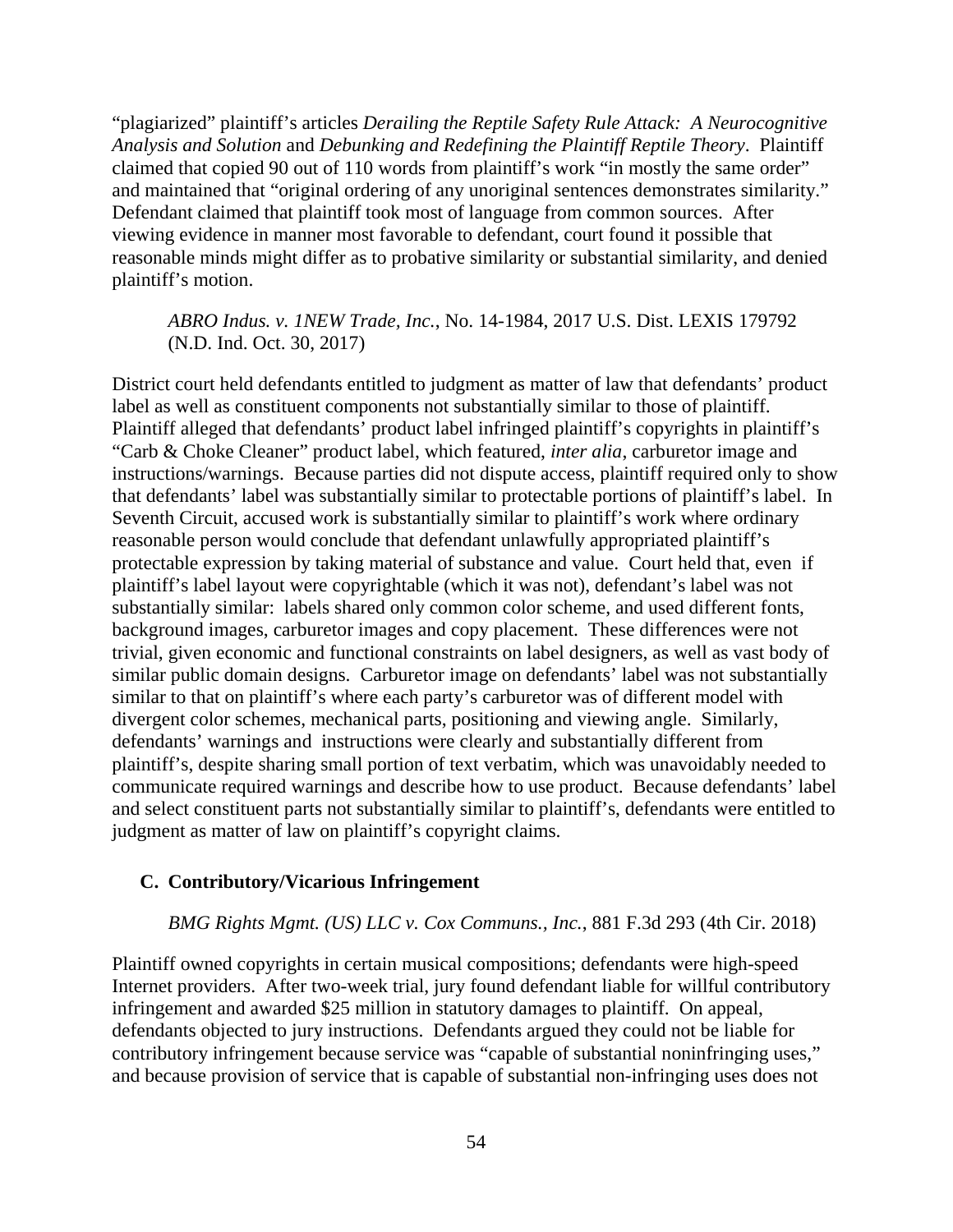amount to material contribution. Court rejected arguments as misstatement of law. In fact, providing product with "substantial non-infringing uses' can constitute material contribution to infringement. What matters is whether product is distributed with intent to cause infringement. Next, defendants argued that trial court erred by instructing jury that it could find defendants liable for contributory infringement "if the jury found 'Cox knew or should have known of such infringing activity.'" Court agreed that this was erroneous instruction, holding that at least willful blindness, not mere negligence, is required to show contributory infringement. Because there was reasonable probability that incorrect jury instruction affected verdict, court remanded for new trial. Third, defendants argued, and court agreed, that trial court erred in instructing jury that it could find defendants contributorily liable based on showing "'direct infringement of BMG's copyrighted works by users of Cox's Internet services' and that Cox knew 'of such activity,'" finding that such "generalized knowledge" did not suffice, and that instead "instruction should require that Cox knew of specific instances of infringement or was willfully blind to such instances." Similarly, court agreed with defendants that instruction on willful blindness should require determination "that [defendants] consciously avoided learning about specific instances of infringement, not merely that [defendants] avoided confirming the fact that 'Cox users were infringing BMG's copyrights' in general." Despite finding errors in instructions, court declined to award defendants judgment as matter of law. Fourth, defendants argued that district court's willfulness instruction was erroneous because it focused on defendants' knowledge of customers' behavior instead of knowledge of its behavior constituting infringement, but court rejected argument, finding that infringing contributorily with knowledge of customers' infringing behavior "is consistent with at least reckless disregard for the copyright holder's rights." Court reversed, vacated, and remanded for new trial.

### *Broad. Music, Inc. v. Second Chance Operating Ventures, LLC*, No. 16-3096, 2017 U.S. Dist. LEXIS 110180 (D. Md. July 17, 2017)

Court granted in part plaintiffs' motion for summary judgment. Plaintiff BMI was assignee of public performance licensing rights from non-party creators of musical compositions. Defendant Second Chance was bar in Maryland that played live and recorded music. Individual defendants were owner of Second Chance and liquor licensee for Second Chance. Parties agreed that bar performed four musical compositions without license, and there was no dispute as to bar and owner's direct and vicarious liability. Court, however, found material issue of fact as to vicarious liability of liquor licensee, who was neither owner nor operator of, nor employed by, Second Chance, "includ[ing] whether he had the 'right and ability to supervise' or had 'an obvious and direct financial interest in the exploited copyrighted materials.'"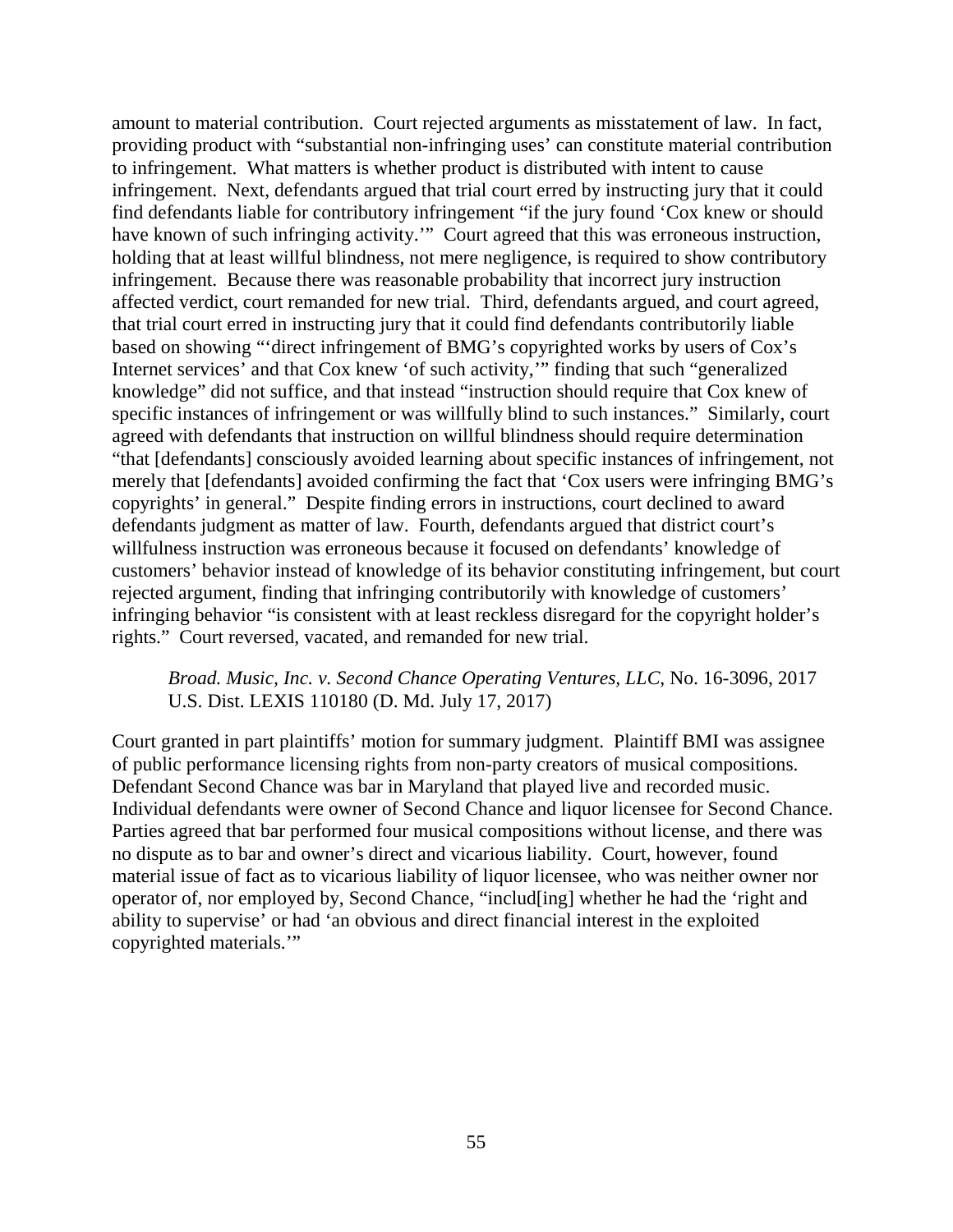# **D. Miscellaneous**

*Goldman v. Breitbart News Network, LLC*, No. 17-3144, 2018 U.S. Dist. LEXIS 25215 (S.D.N.Y. Feb. 15, 2018)

"That technology and terminology change means that, from time to time, questions of copyright law will not be altogether clear." Plaintiff, photographer who took picture of Tom Brady that went "viral" on internet, filed suit claiming defendants, online news outlets and blogs that embedded tweets featuring plaintiff's photograph within articles about Tom Brady, violated his public display right. It was undisputed that defendants did not actually download, copy or host photograph on their own websites' servers, but merely embedded photo by including necessary embed code in HTML instructions. Defendants argued that under "Server Test" adopted by Ninth Circuit in *Perfect 10, Inc. v. Amazon.com, Inc.*, 508 F.3d 1146 (9th Cir. 2007), merely providing instructions did not constitute "display" as matter of law. Court declined to adopt Server Test, finding "no basis for a rule that allows the physical location or possession of an image to determine who may or may not have 'displayed' a work within the meaning of the Copyright Act." Court found further that *Perfect 10* was heavily informed by two factors: fact that defendant operated search engine, and fact that user made active choice to click on image before it was displayed, suggesting that broad reading was inappropriate. Copyright Act's definition of public display includes transmission of works by "any device or process," and steps defendants took to embed image within their own articles constituted "process." Court granted partial summary judgment for plaintiff.

*Leader's Inst., LLC v. Jackson*, No. 14-3572, 2017 U.S. Dist. LEXIS 193555 (N.D. Tex. Nov. 22, 2017)

Defendant-counterclaimant Magnovo Training Group brought infringement claim against plaintiff-counterdefendant The Leader's Institute ("TLI"), claiming that TLI committed infringement by "framing" Magnovo's copyrighted content. TLI Agrued that "framing" was not infringement as matter of law. "Framing" occurs when "webpage includes code that instructs web browser to retrieve code from another computer and to display that information at the same time as information retrieved from the first computer. In such a situation, the user would see the website she has visited framing the content the website instructed the web browser to retrieve from the other computer." Court held that TLI was incorrect that "framing" is not infringement – in framing Magnovo's content, they publicly displayed it by "'show[ing] a copy' of the works via a 'process.'" Case was distinguishable from *Perfect10 Inc. v. Amazon.com, Inc.*, 508 F.3d 1146 (9th Cir. 2017), because in contrast to noninfringing conduct in *Perfect10*, "TLI did not merely provide a link by which users could access Magnovo content but instead displayed Magnovo's content as if it were its own." Court further rejected TLI's argument "that they cannot have committed copyright infringement because they have no copies of Magnovo's work," stating that possession of copy is not requisite to finding of infringement of public display right.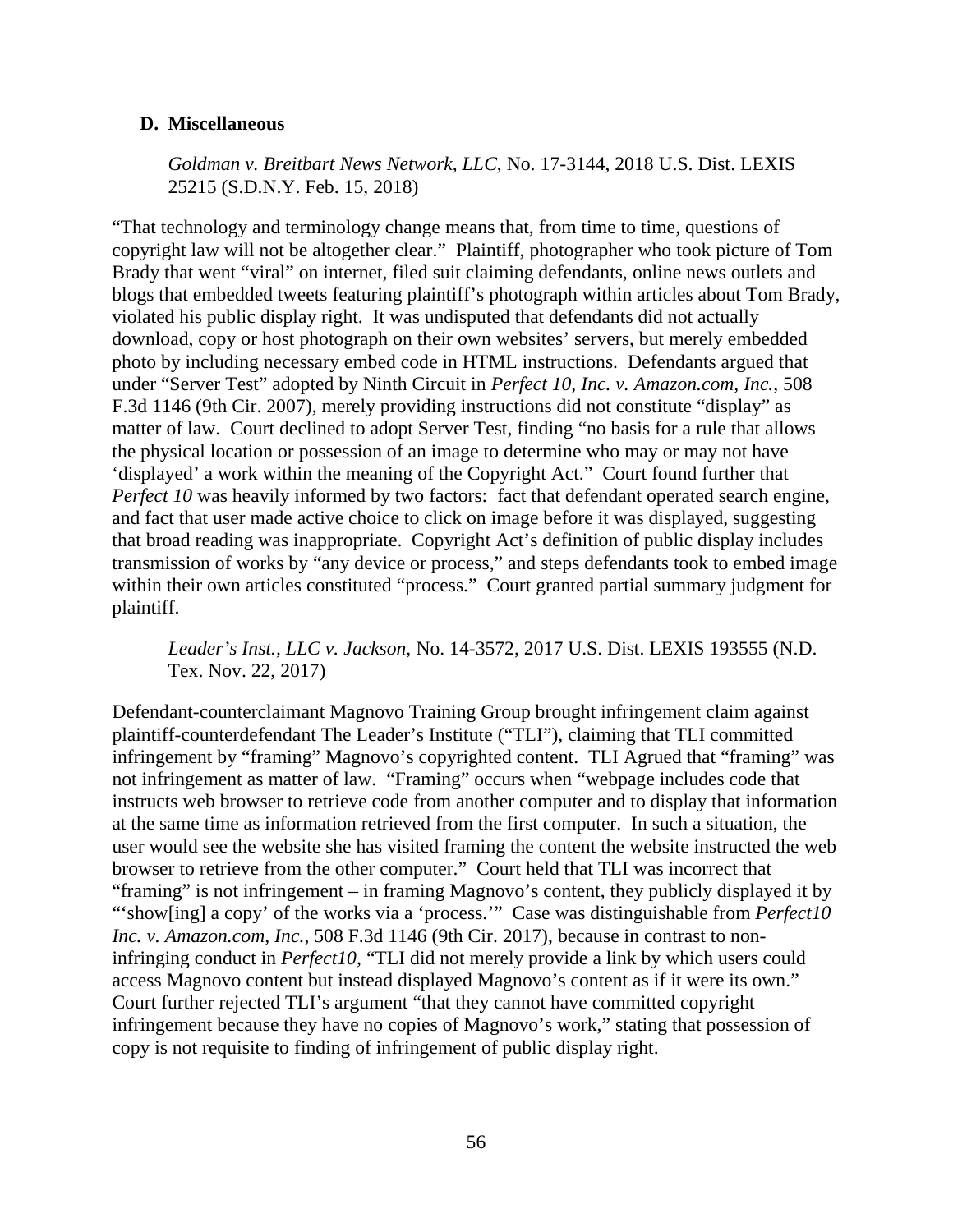*Caracol TV, S.A. v. TVmia Int'l Corp.*, No. 16-23486, 2017 U.S. Dist. LEXIS 204575 (S.D. Fla. Dec. 11, 2017)

District court granted plaintiffs' motion for summary judgment as to defendant who operated web streaming service through which plaintiffs' copyrighted television programs were accessible. Plaintiffs produced and compiled television programs in Colombia that were transmitted throughout world. In 2011, defendant Bucci created TVmia International Corp., which, without authorization from any television networks, retransmitted television signals from one country to another, granting users access to programs through *satelitecolombia.com* website for fee. Bucci served as TVmia's president until 2014, when he ostensibly sold website to another; magistrate judge later found sale to be sham because Bucci continued to control website. Court held that plaintiffs had established, as to Bucci, two elements of infringement claim, namely, ownership of valid copyright and copying of work's original constituent elements. First, plaintiffs had provided certificates of registration from Copyright Office for 11 of their programs, and Bucci had not disputed existence or validity of plaintiffs' copyrights. Second, Bucci did not dispute that website under his control rebroadcast plaintiffs' content without license or permission. Court further held that Bucci's infringement was willful because he was on notice since at least 2012. Therefore, court granted summary judgment on plaintiffs' copyright infringement claim against Bucci.

# *Design Basics, LLC v. Petros Homes, Inc.*, No. 14-1966, 2017 U.S. Dist. LEXIS 102931 (N.D. Ohio July 3, 2017)

On plaintiff's motion to exclude expert testimony, district court permitted defendants' expert to testify to matters within scope of his professional expertise to assist in deciding issue of substantial similarity, but prohibited expert from offering opinions on law or ultimate issues of fact. Plaintiff claimed that defendants copied protected residential home design plans. Because court previously found that plaintiff had valid copyrights in its design plans, remaining issue was whether defendants had copied original or protectable aspects thereof. Parties did not dispute that defendants had access to plaintiffs' designs; case thus turned on whether parties' design plans were substantially similar. Sixth Circuit determines substantial similarity by applying two-part filtering test: first, court must identify which aspects of plaintiff's work are protectable by copyright, and second, court must determine whether allegedly infringing work is substantially similar to those protectable elements. Defendants offered report of Kraly, architectural expert, who described those elements of plaintiff's designs that are considered standard, examined each of plaintiff's pleaded designs, and opined that designs consisted solely of non-protectable elements. Plaintiff did not challenge Kraly's qualifications as architect, but sought to exclude Kraly's report because he was not expert in copyright law, his understanding of relevant legal concepts was flawed, his legal sources did not support his conclusions and his methodology was unreliable. Court held that Kraly was not expected to be expert in copyright law, and his identification of standard design elements and analysis of their combination were relevant to substantial similarity analysis. However, court excluded those portions of Kraly's report that offered opinions on validity or value of plaintiff's copyrights or otherwise related to ultimate issue to be decided.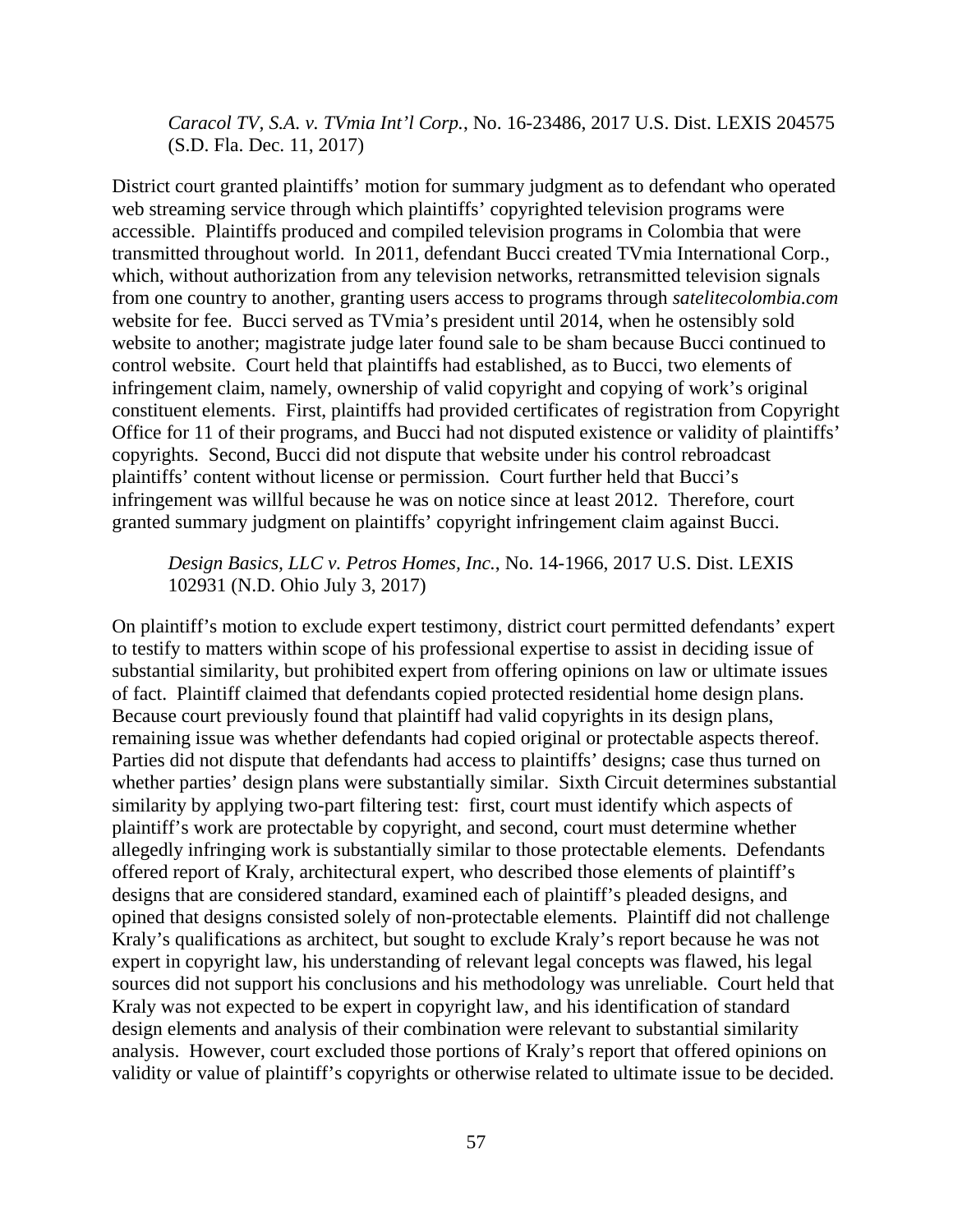## **VI. DEFENSES/EXEMPTIONS**

#### **A. Fair Use**

### *Fox News Network, LLC v. TVEyes, Inc.*, 883 F.3d 169 (2d Cir. 2018)

Defendant media company continuously recorded essentially all television broadcasts as they happened, compiled recorded broadcasts into text-searchable database, and enabled clients, for \$500 per month, to search for, view, archive, download and email to others 10-minute clips. Defendant also copied closed-captioned text of imported content, allowing its clients to search for clips by keyword as well as by date and time. Client could "archive" videos permanently on defendant servers, and download videos directly to client's computer. District court found that some, but not all, of defendant's service was fair use. Second Circuit reversed. First factor favored defendant, albeit slightly. Service was modestly transformative insofar as it enabled users to isolate material responsive to their interests from "ocean of programming," and access that material with targeted precision, enabling nearly instant access to material that would otherwise be retrievable only through prohibitively inefficient means. However, defendant's clients used plaintiff's news broadcasts for same purpose that plaintiff's viewers used those broadcasts. Second factor as usual played no significant role. Third factor clearly favored plaintiff because defendant made available virtually all of plaintiff's programming that defendant's users wanted to see. Court noted that defendant's "Watch" function was radically dissimilar to service at issue in *Google Books*, which made available only snippets that were so abbreviated that it would be nearly impossible for user to discern what author originally intended to convey to readers. Defendant, in contrast, redistributed plaintiff's news programming in ten-minute clips, which, given brevity of average news segment, likely provided users with all programming that they sought and entirety of message conveyed to authorized viewers of original. On fourth factor, court found defendant had usurped market that properly belongs to copyright holder. By providing plaintiff's content to clients without payment to plaintiff, defendant was effectively depriving plaintiff of licensing revenues; and plaintiff might wish to exploit market for such service itself, rather than license it to others. At bottom, court found, defendant was unlawfully profiting off work of others by commercially redistributing all of that work that viewer wished to use, without payment or license. Court remanded to district court to revise injunction pursuant to court's opinion.

### *Disney Enters. v. VidAngel, Inc*., 869 F.3d 848 (9th Cir. 2017)

Ninth Circuit affirmed preliminary injunction entered by district court. Plaintiffs Disney Enterprises, LucasFilm Limited, Twentieth Century Fox Film Corporation and Warner Brothers Entertainment brought suit against defendant, operator of streaming service that removed objectionable content from music and television episodes, for infringement and violation of DMCA. Defendant asserted fair use defense. Defendant purchased multiple authorized DVDs or Blu-ray discs for thousands of titles. It assigned each disc unique barcode and stored it in locked vault. Defendant used software program to decrypt one disc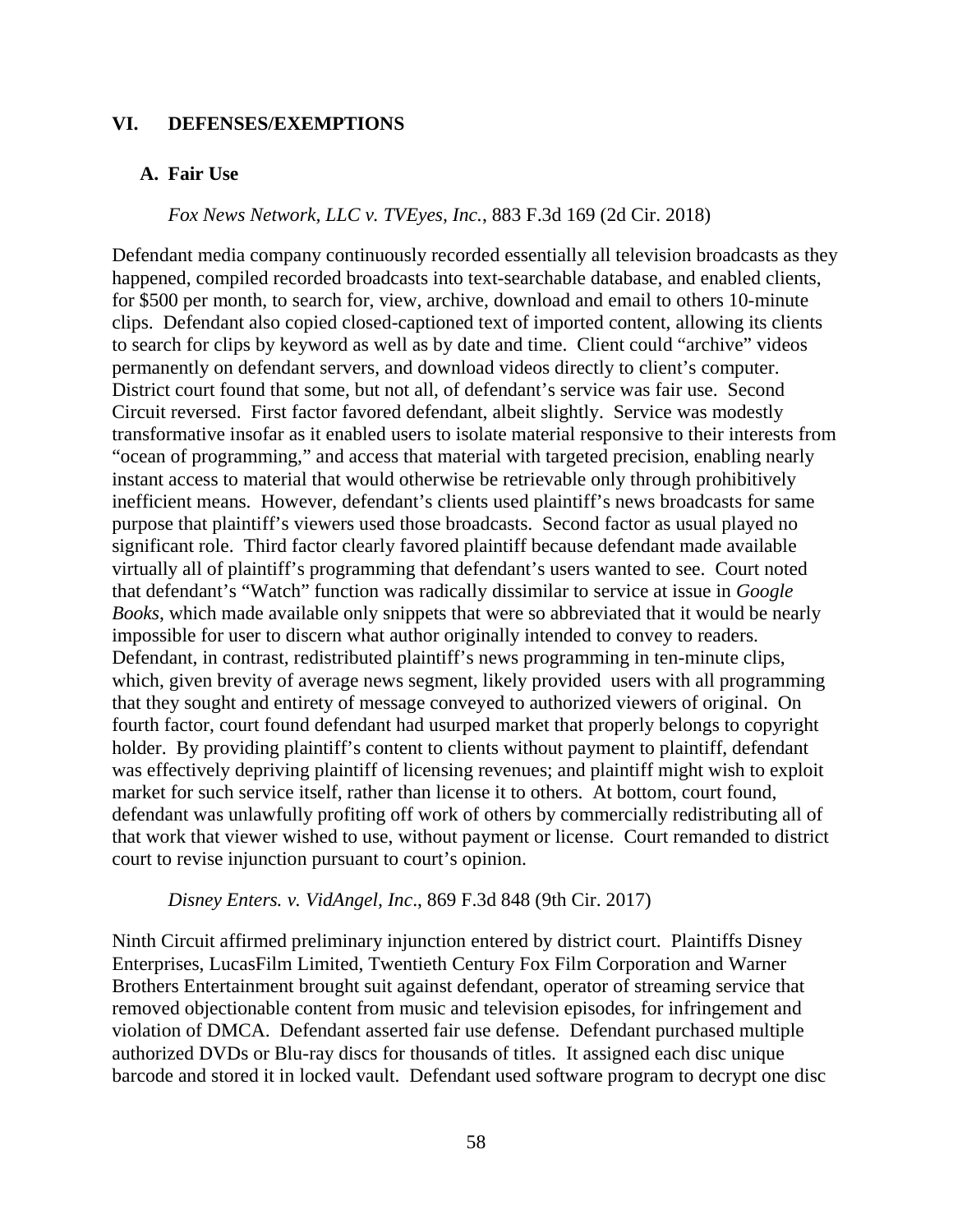for each title and uploaded digital copy to computer as "gold master file." After decryption, defendant created "intermediate" files, converting them to streaming format and breaking them into segments to be tagged for inappropriate content. Once tagged, segments were encrypted and stored in cloud servers. Customers "purchased" specific physical disc from inventory; selected disc was removed from inventory and "ownership" transferred to customer's unique ID, although defendant retained possession of disc on behalf of purchasers. After purchase, defendant streamed filtered work to customer with objectionable content removed. Work was streamed from filtered segments stored in cloud servers, not original discs. Filtered segments were deleted after streaming. After viewing, customer could "sell" disc to defendant for partial credit of purchase price. Ninth Circuit agreed with district court that plaintiff was likely to prevail on merits. As to fair use defense, defendant conceded that second and third factors weighed against fair use. Defendant claimed, however, that district court abused its discretion with respect to first and fourth factors. As to first factor, district court's determination that defendant's use was not transformative was not clearly erroneous. Ninth Circuit noted that removal of objectionable content does not necessarily "add something new" or change expression, meaning or message of film, and neither does reproducing films' discs in digital streaming format. As to fourth factor, district court's presumption of market harm was not clearly erroneous because use was commercial and not transformative. Ninth Circuit rejected defendant's argument that its service benefited plaintiffs by expanding audience for works, because surveys suggested 49% of viewers would view works without filters. Further, Ninth Circuit rejected argument that space-shifting is "paradigmatic example of fair use," noting that law of fair use does not sanction broad-based space-shifting or format-shifting. Ninth Circuit affirmed entry of preliminary injunction, finding plaintiff likely to prevail on merits of infringement claim.

### *Oracle Am., Inc. v. Google LLC*, 886 F.3d 1179 (Fed. Cir. 2018)

Plaintiff initially filed suit alleging that defendant's unauthorized use of 37 packages of plaintiff's Java application programming interface ("APIs") in Android operating system infringed plaintiff's patents and copyrights. District court found Java packages uncopyrightable and patents not infringed. Federal Circuit reversed, holding packages copyrightable, and case was remanded to consider whether defendant's use was fair use. In second trial, jury found defendant's use was fair use. Plaintiff appealed, and Federal Circuit again reversed. Federal Circuit held that (1) whether court applied correct legal standard to fair use inquiry is question of law; (2) whether findings relating to any relevant historical facts were correct are questions of fact; and (3) whether use at issue is ultimately fair is question of law. Regarding first factor, purpose and character of use, Federal Circuit found that highly commercial and non-transformative nature of defendant's use strongly supported conclusion that factor weighed against fair use. Regarding second factor, nature of copyrighted work, court found reasonable jury could have concluded that functional considerations were both substantial and important, leading to this factor weighing in favor of fair use – but second factor "typically has not been terribly significant in the overall fair use balancing." Regarding third factor, amount and substantiality of portion used, Federal Circuit found no reasonable jury could conclude that what was copied was qualitatively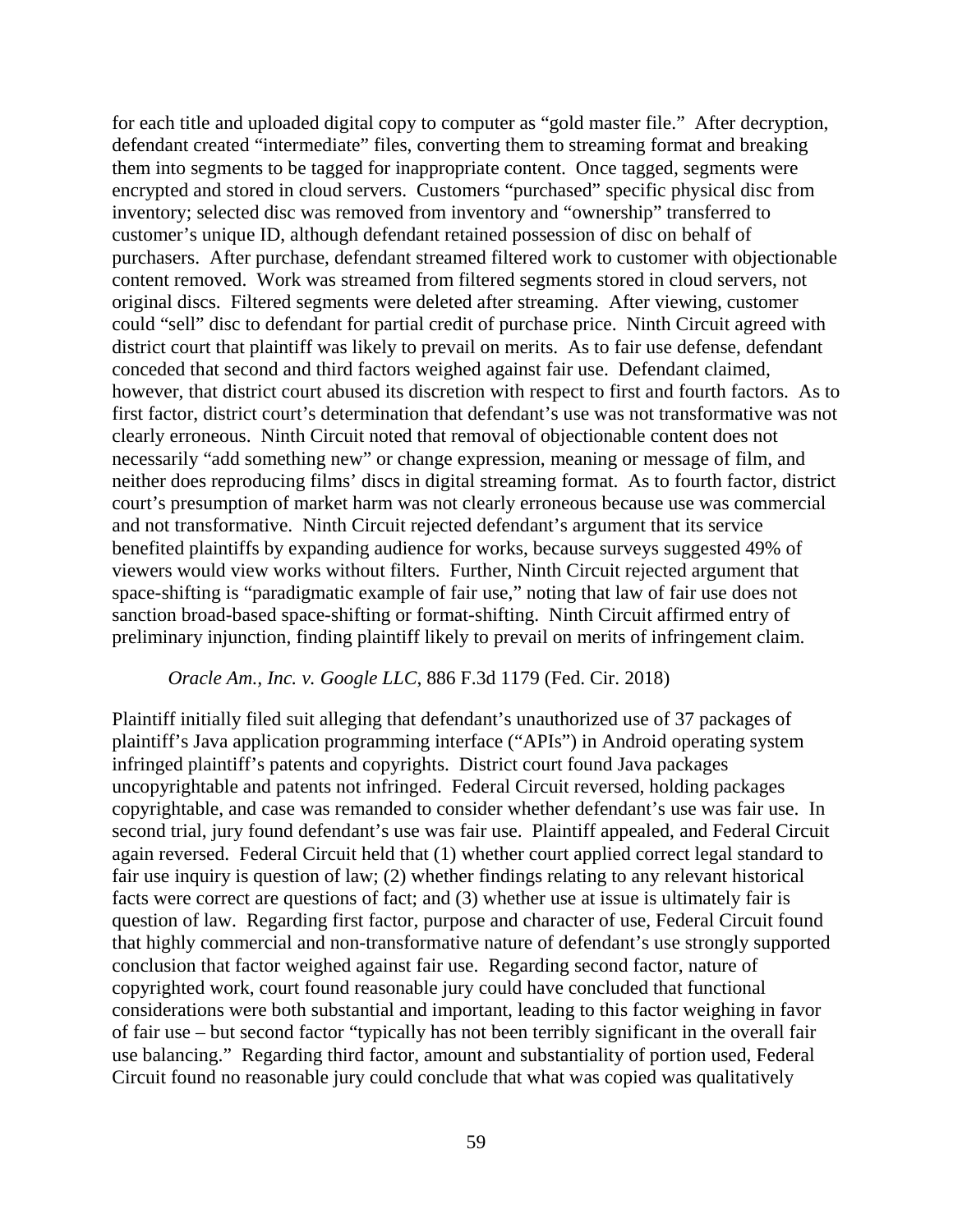insignificant and that defendant conceded it could have written APIs differently to achieve same functions, but did not. As such, Federal Circuit found factor at best neutral, and arguably weighing against finding fair use. Finally, regarding fourth factor, effect upon potential market, Federal Circuit found that given record evidence of actual and potential harm, unrestricted and widespread conduct of sort engaged in by defendant would result in substantially adverse impact on potential market for original and its derivatives. As such, fourth factor weighed heavily against finding fair use. Balancing factors, Federal Circuit concluded defendant's use was not fair use, and remanded for trial on damages.

#### *Oyewole v. Ora*, 291 F. Supp. 3d 422 (S.D.N.Y. 2018)

Plaintiff, founding member of spoken-word group The Last Poets, wrote "When the Revolution Comes" in 1968. Song included chanted phrase "But until then you know and I know n<sup>\*\*\*\*\*</sup>s will party and bullshit and party and bullshit and party and bullshit and party and bullshit and party…." In 1993, Christopher Wallace, p/k/a "The Notorious B.I.G." or "Biggie Smalls," released song "Party and Bullshit," with chorus "Dumbing out, just me and my crew / Cause all we want to do is... / Party... and bullshit, and...." In 2012, Rita Ora released song "How We Do (Party)," which repeats lines, "I wanna party and bullshit / And party and bullshit / And party and bullshit / And party, and party" several times. Plaintiff claimed "Party and Bullshit" sampled "When the Revolution Comes" and remixed refrain "party and bullshit" without authorization, and that "How We Do (Party)" borrowed "refrain, punch line, crescendo, and text hook 'Party and Bullshit.'" Defendants moved to dismiss for failure to state claim. Court, assuming *arguendo* that phrase "party and bullshit" was protectable expression and that works were substantially similar, considered whether fair use doctrine applied. Court found that both of defendants' songs transformed purpose of phrase "party and bullshit" from one of condemnation to one of glorification; in neither secondary work does it evince criticism or foreboding, as in original. Moreover, plaintiff himself contended that use of phrase in defendants' songs was intended to contravene "original purpose" of phrase, which was to discourage people from partaking in "party and bullshit." On third factor, court found phrase not critically important to original song's message, which focused on upcoming revolution, describing what will happen and repeating "when the revolution comes"; criticism of those who "party and bullshit" was not essential to that message. Under factor four, because defendants' songs were different in character and purpose from original work, they did not provide public with substitute, and were unlikely to usurp market, for "When the Revolution Comes." Defendants' motions to dismiss copyright infringement claims were granted.

### *Lombardo v. Dr. Seuss Enters., L.P.*, 279 F. Supp. 3d 497 (S.D.N.Y. 2017)

Plaintiff, author of comedic play *Who's Holiday*, which made use of characters, plot and setting of Dr. Seuss' *How the Grinch Stole Christmas!* "to make fun of it and to criticize its qualities, i.e., to parody it," sought declaration that play constituted fair use. Defendant counterclaimed for infringement, and plaintiff filed motion for judgment on pleadings pursuant to Rule 12(c). Defendant argued that whether play was fair use could not be resolved on Rule 12(c) motion because determination requires more than side-by-side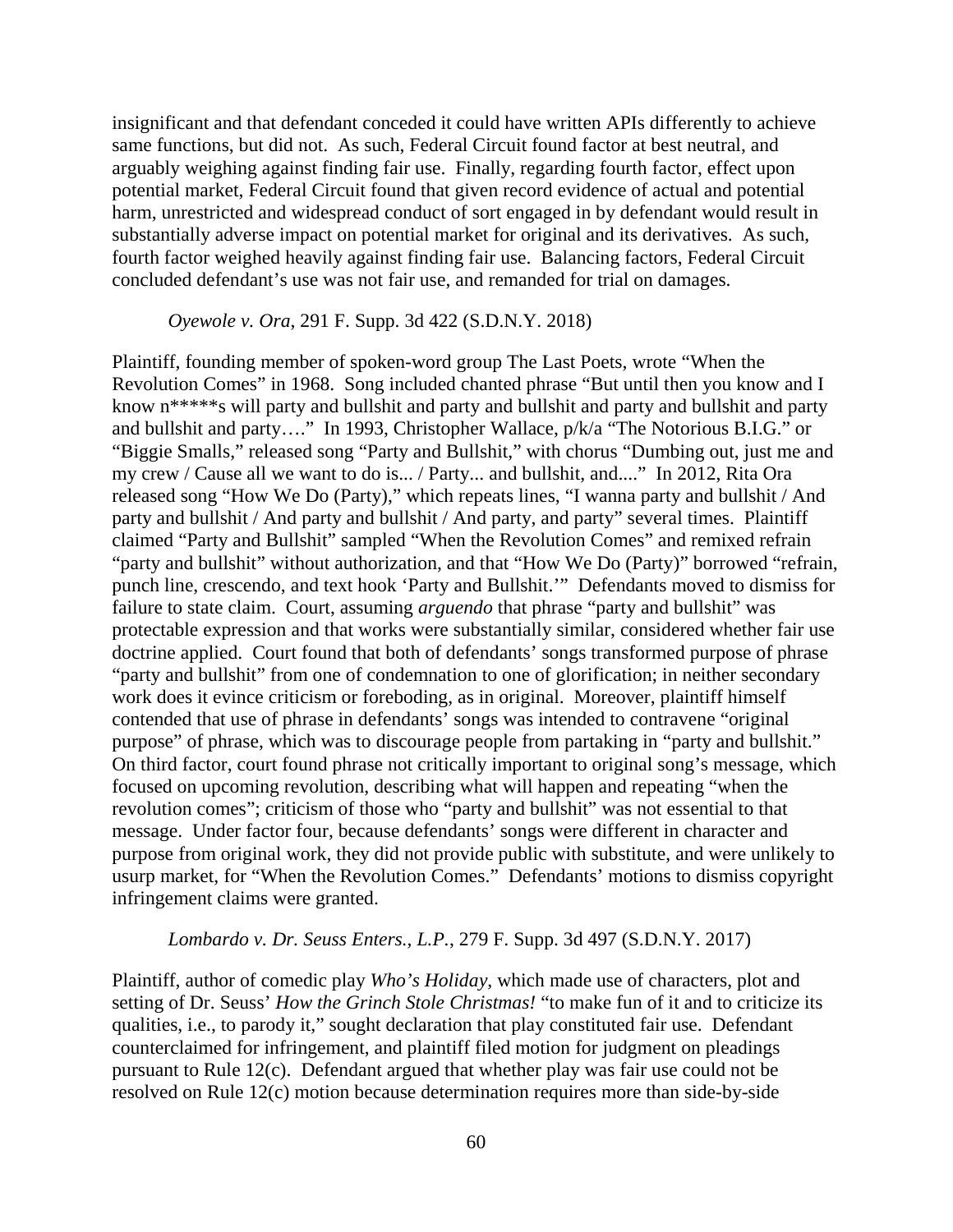comparison. Court concluded that fair use can be decided at this stage, and that all that is needed is pleadings, copies of works and relevant case law. Court held that play was "parody of *Grinch*, and thus transformative." Given that use was transformative, it was of little significance that use was also commercial. Although second factor favored defendant because *Grinch* was creative work, court declined to give much weight to factor in light of play's parodic nature. Under third factor, although play incorporated substantial elements of *Grinch* characters, setting, plot and style, but play engaged in "distorted imitation" in order to mock original. Use of *Grinch* was not excessive in relation to parodic purpose of copying. Court found no likelihood of market harm; "virtually no possibility that consumers will go see the Play in lieu of reading *Grinch* or watching an authorized derivative work." Nor was there likely any impact on potential licensing opportunities for derivative works in traditional, reasonable, or likely to be developed markets. Plaintiff's motion for judgment on pleadings and dismissal of counterclaims granted.

### *Penguin Random House LLC v. Colting*, 270 F. Supp. 3d 736 (S.D.N.Y. 2017)

District court rejected fair use defense. Plaintiffs were owners and exclusive licensees of novels *Breakfast at Tiffany's*, *The Old Man and the Sea*, *On the Road*, and *2001: A Space Odyssey*. Defendants created "KinderGuides," illustrated children's books based on condensed versions of plaintiffs' works. Plaintiffs moved for summary judgment on liability, and defendants cross-moved on liability and on fair use defense. Court granted summary judgment for plaintiffs on nine counts of infringement and denied defendants' fair use defense. On first fair use factor, defendants argued works were transformative because they condensed plaintiffs' works, made works appropriate for younger audience, and added to plaintiffs' works through addition of pages dedicated to analysis. Court found that abridgement and making works appropriate for younger audience did not constitute fair use. While works of criticism and commentary provide new insights and understandings that are *sine qua non* of transformative use, defendants' inclusion of minimal additional material did not qualify as fair use because reproduced material was not included to allow for commentary. Defendants' story summaries did not recount plaintiffs' novels in service of literary analysis; rather, they provided literary analysis in service of trying to make KinderGuides qualify for fair use exception. Court found first factor to tilt in plaintiffs' favor. Second factor also favored plaintiffs because novels were creative. On third factor, court found that most of KinderGuides were devoted to telling plaintiffs' stories, with minimal additional analysis, and therefore found factor to militate in favor of plaintiffs. On fourth factor, court dismissed defendants' argument that KinderGuides did not interfere with market for plaintiffs' works, noting that plaintiffs and defendants agreed there was market for children's versions of adult works, with publishers frequently licensing works to fill market. Court was unconvinced by contention that plaintiffs did not create, market or license works like defendants' works; even if true, it was not sufficient to show plaintiffs had not been active in derivative market, because they could change their minds. Court granted summary judgment to plaintiffs on all infringement counts, rejecting fair use defense.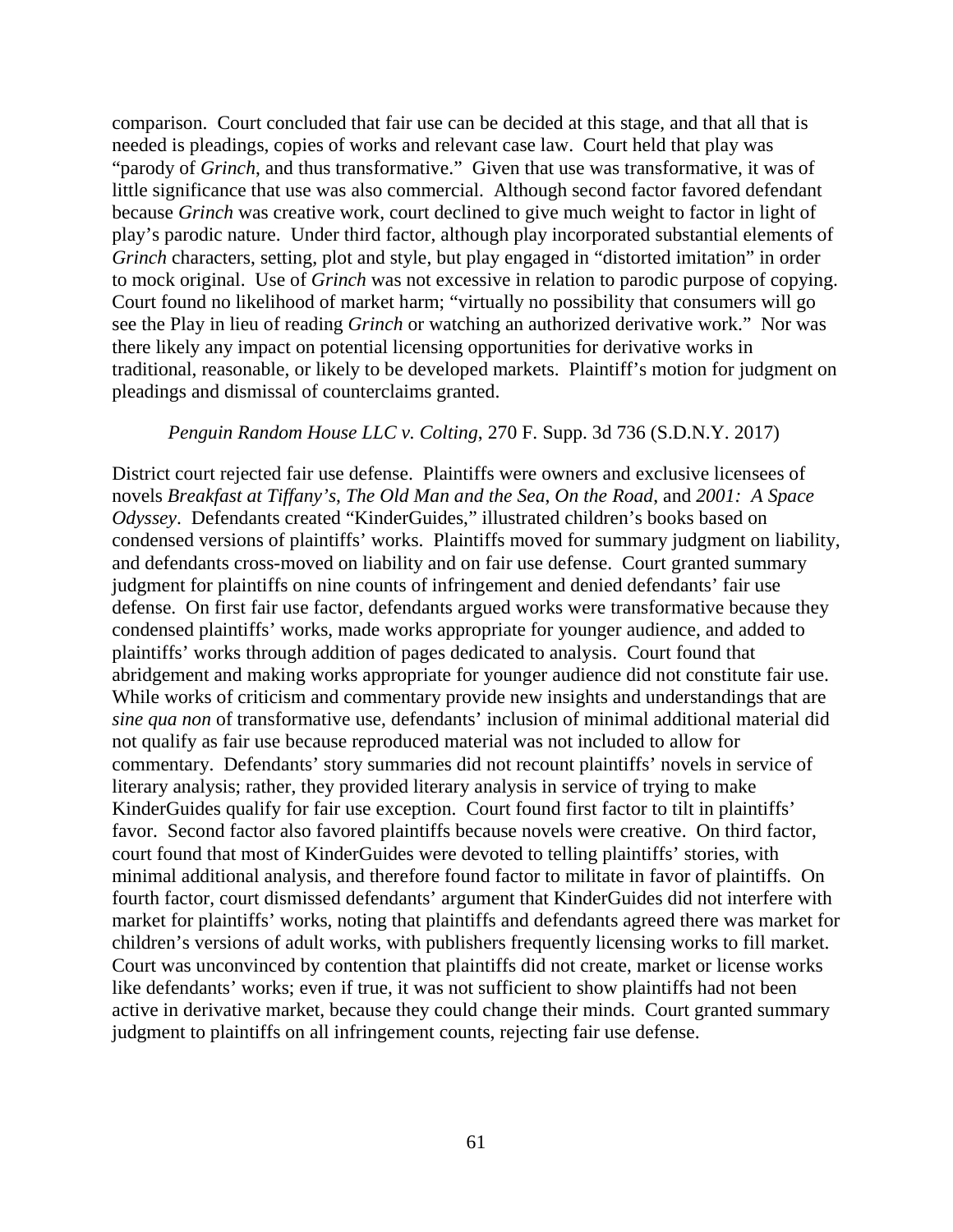### *Hosseinzadeh v. Klein*, 276 F. Supp. 3d 34 (S.D.N.Y. 2017)

Court granted defendants' motion for summary judgment. Plaintiff was filmmaker who posted original video content on YouTube. Plaintiff's video "Bold Guy vs. Parkour Girl" video showed Bold Guy flirting with and chasing woman through various sequences. Defendants posted video titled "The Big, The BOLD, The Beautiful" in which defendants "comment on and criticize" plaintiff's video, playing portions of it in process. Defendants' video included mockery of plaintiff's performance and what defendants considered unrealistic dialog and plotlines, and referred to plaintiff's video as "quasi-pornographic and reminiscent of a 'Cringetube' genre of YouTube video known for 'cringe'-worthy sexual content." Court found defendants' video "roughly equivalent to the kind of commentary and criticism of a creative work that might occur in a film studies class." Plaintiff submitted DMCA takedown notice to YouTube, and YouTube took down defendants' video. Defendants submitted DMCA counter notification, challenging takedown on basis that video was "fair use and noncommercial." Plaintiff then filed suit, alleging infringement and misrepresentation under  $\S 512(g)$ . Defendants asserted fair use defense. Court found first fair use factor favored defendants because video was "quintessential criticism and comment." On second factor, defendants argued that plaintiff's video skit was factual rather than creative in nature because plaintiff "said he draws inspiration for the character from his own experiences and personality." Court disagreed; plaintiff's video was entirely scripted and fictional, regardless of whether plaintiff drew on himself for Bold Guy character. Since video was creative work, second factor weighed against fair use. On third factor, amount of material taken from plaintiff's work, standing alone, is not determinative. Court noted that defendants had to use actual clips from plaintiff's work in order comment on and critique it, and court found "extent" and "quality and importance" of clips used by defendants reasonable to accomplish transformative purpose of critical commentary. Accordingly, court found factor neutral. On fourth factor, court found that defendants' work did not usurp market for plaintiff's work because defendant's work was not substitute for plaintiff's. Fourth factor thus weighed in favor of fair use. Court granted defendants' motion for summary judgment.

## *Goldman v. Breitbart News Network, LLC*, No. 17-3144, 2017 U.S. Dist. LEXIS 136270 (S.D.N.Y. Aug. 21, 2017)

Court denied defendants' motion to dismiss based on fair use. Plaintiff, owner of copyright in photograph of Tom Brady walking with Boston Celtics players, alleged that defendant media organizations infringed by displaying plaintiff's work on their websites without license. Court noted that photo was newsworthy "on its face." However, fair use is defense, and is most commonly resolved on summary judgment or at trial; court needs to review four factors, and allegations in complaint are typically insufficient. While there are cases where use is "so truly transformative that fair use is clear as a matter of law," that was not true in this case. Construing plaintiff's allegations most favorably, internet articles took place of any authorized use plaintiff would have made (or chosen not to make) of photo; photo was portrayed in full, and was widely disseminated, leaving little for plaintiff. Conversely, it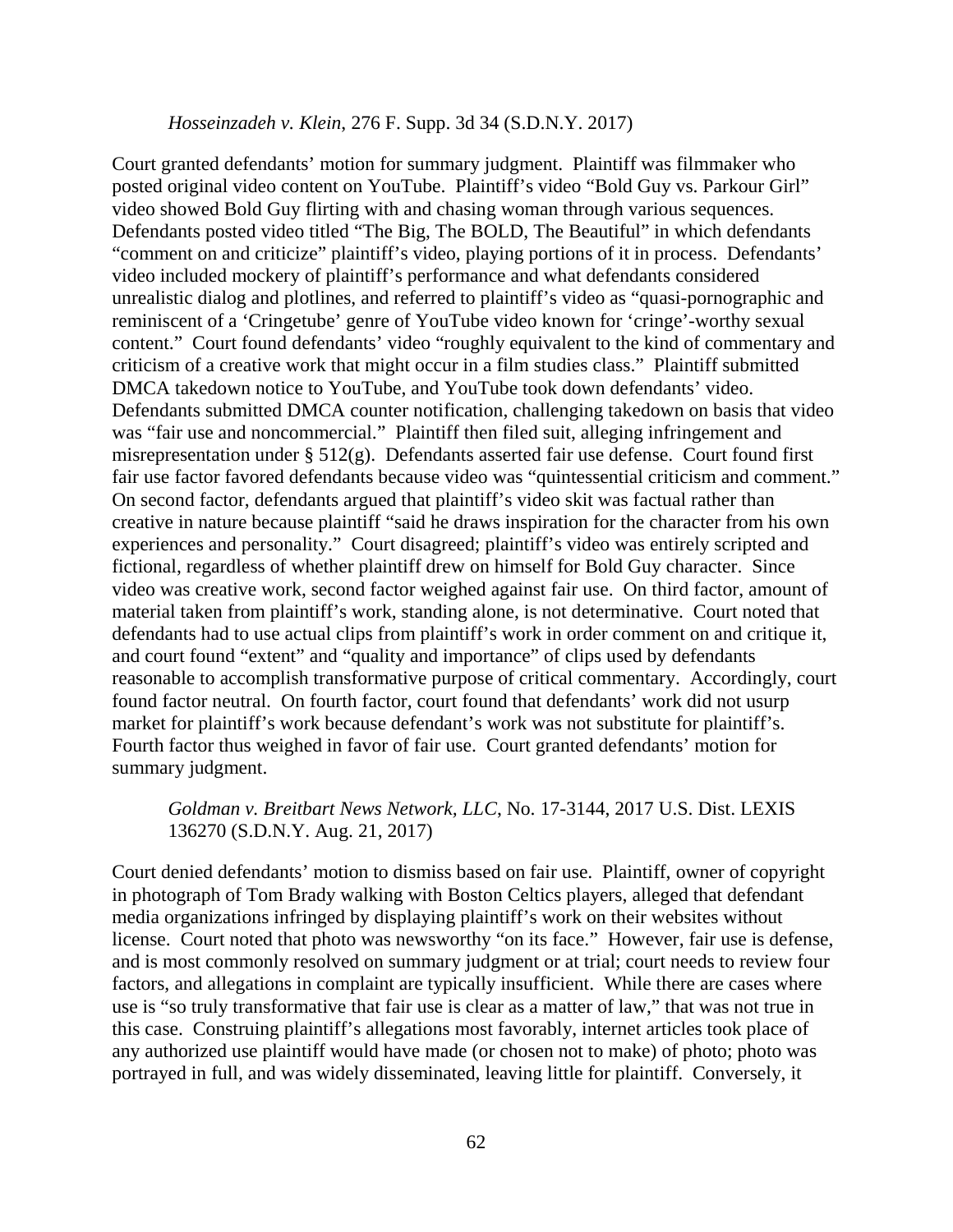might turn out that plaintiff's intended use was so different from defendants' that there was no market impact. "That needs to be developed in a factual record."

*Cruz v. ABC*, No. 17-8794, 2017 U.S. Dist. LEXIS 196317 (S.D.N.Y. Nov. 17, 2017)

Court ordered plaintiff photographer to show cause why order should not be entered requiring plaintiff to post security for costs including attorneys' fees as condition of proceeding with copyright infringement action against ABC. Photographer captured photograph of alleged terrorist who drove truck down bike bath beside West Side Highway in Manhattan, killing eight people and injuring 11 more before being shot by police. ABC displayed plaintiff's photograph in its news reporting on attack, and plaintiff brought action claiming use infringed his copyright. Court, citing Local Civil Rule that provides that court on its own initiative may order party to file bond for costs or additional security for costs, noted that security often has been required where merits of plaintiff's case are questionable and there is doubt as to plaintiff's ability to satisfy any costs judgment that ultimately may be imposed. Court found reasonable possibility that ABC would prevail on fair use defense and would be entitled to recover costs, including attorneys' fees, in that event, and entered order to show cause against plaintiff.

# *Hirsch v. CBS Broad. Inc.*, No. 17-1860, 2017 U.S. Dist. LEXIS 123468 (S.D.N.Y. Aug. 4, 2017)

District court denied defendants' motion to dismiss plaintiff's copyright infringement claim. Plaintiff photojournalist owned copyright in photograph of Justin Massler, man accused of stalking Ivanka Trump, that was featured in episode of television show *48 Hours* titled "Stalked." Work appeared in episode for approximately two seconds, rotating slowly on screen. Because fair use analysis turned on assessment of context and content of episode, rather than visual inspection, court could not conclude as matter of law that defendants' use of photo was fair. One issue would be whether use qualifies as "news reporting" or "commentary," and thus favored use under statute. Discovery of episode's overall context and content would enable more careful assessment of whether use of photo served public by providing access to important information. Defendants' claim that use of photo was "transformative" was not self-evidently correct based on visual inspection; inclusion of "heart" of photo in discussion of events from some seven years ago did not obviously imbue photo with character different from that for which it was created. Newsworthiness of subject matter is not enough. Court therefore denied defendants' motion to dismiss claim based on fair use.

# *Barcroft Media, Ltd. v. Coed Media Grp., LLC*, No. 16-7634, 2017 U.S. Dist. LEXIS 182024 (S.D.N.Y. Nov. 2, 2017)

Plaintiffs, owners of copyrighted celebrity and human interest photographs, brought infringement suit against owner of celebrity gossip and entertainment websites, alleging unauthorized display of several images. District court, after bench trial, awarded injunctive relief and actual and statutory damages to plaintiffs. In analyzing fair use, court analyzed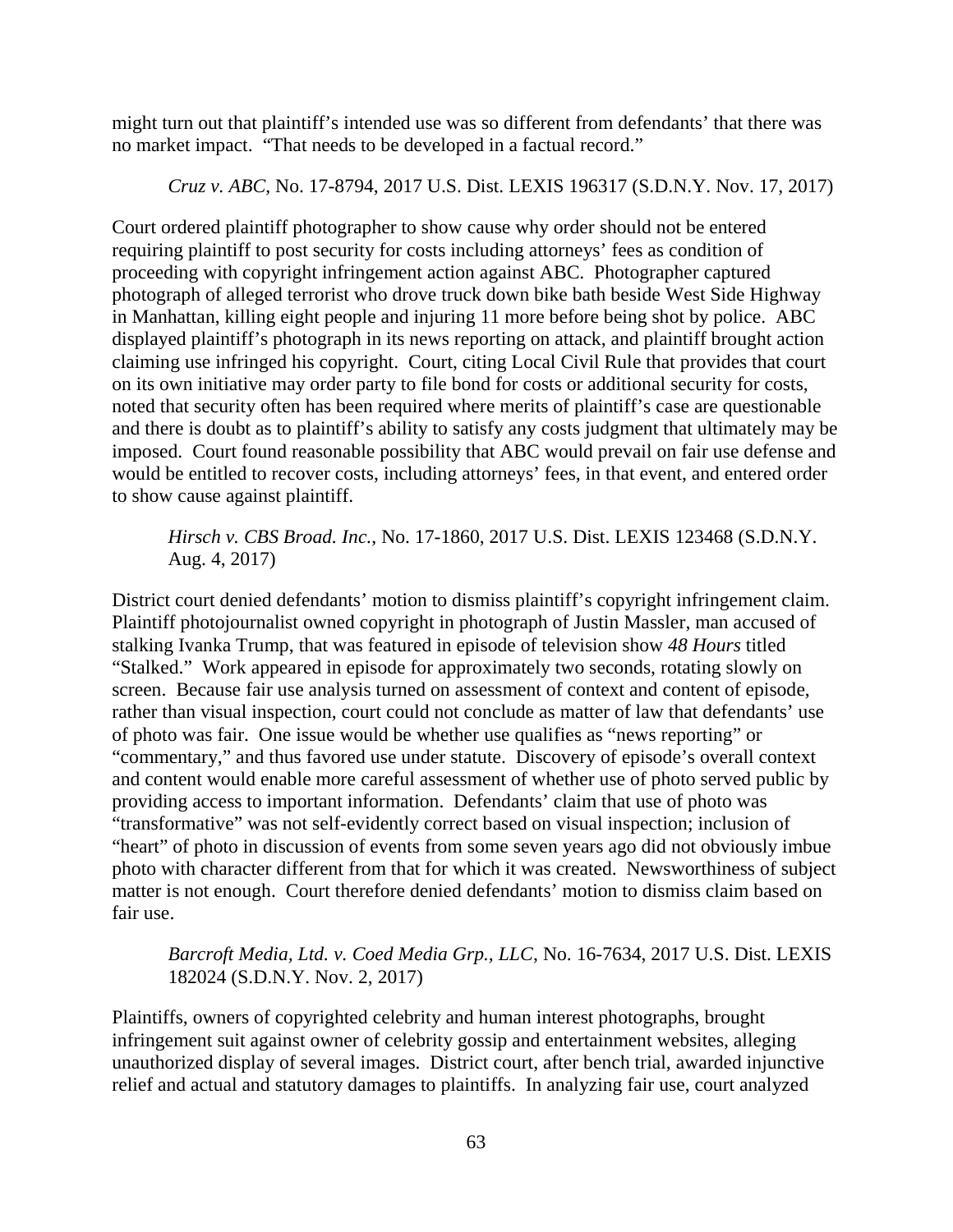offending uses of images one-by-one, and found that defendant copied all or significant part of plaintiff's images without adding new information or meaning, for same commercial purpose that plaintiffs originally intended, displacing and superseding market for original works. Court therefore concluded that use was not fair, and defendant was liable for infringement.

*Dr. Seuss Enters., L.P. v. ComicMix LLC*, No. 16-2779, 2017 U.S. Dist. LEXIS 202013 (S.D. Cal. Dec. 7, 2017)

Defendant filed motion to dismiss "because the copyright claim cannot overcome Defendants' fair use." Plaintiff brought infringement suit based on defendant's use of various elements of plaintiff's work *Oh, the Places You'll Go* in defendant's work *Oh, the Places You'll Boldly Go!* In prior order court found factor one to weigh in favor of defendants; factor four to weigh in favor of plaintiff, "thus finding factors one and four to stand in equipoise"; factor two to weigh slightly in favor of plaintiff; and factor three to be neutral. Court found that, given procedural posture and near-perfect balancing of factors, without relevant evidence regarding factor four defendants' fair use defense failed as matter of law. Plaintiff filed amended complaint, and defendants argued that allegations in amended complaint "tilt further toward fair use." Only new information in amended complaint bearing on copyright claim related to fourth factor. Court concluded fourth factor still weighed in plaintiff's favor. Plaintiff's licensing program allowed for third parties to publish books based on plaintiff's books and characters. Even though defendant's use of plaintiff's work and characters was as mash-up, there was potential for future literary mashups involving plaintiff's work, which would be adversely impacted by defendant's mash-up. Court therefore found that there was potential harm to plaintiff's market for derivative works. Relevant information in amended complaint "if anything, shifts the balance more in Plaintiff's favor due to the allegations regarding potential market harm." Court denied motion to dismiss.

*Peteski Prods. v. Rothman*, 264 F. Supp. 3d 731 (E.D. Tex. 2017)

Court *sua sponte* granted summary judgment for plaintiff on issue of fair use. Defendant, former employee of plaintiff production company, worked as Segment Director for *The Doctor Phil Show* for number of years. Prior to suing star of show, Dr. Phil McGraw, and plaintiff in state court for false imprisonment, intentional infliction of emotional distress, retaliation and wrongful termination, defendant recorded nine-second clip of McGraw from archive of unaired footage of *The Doctor Phil Show*. Clip was defendant's "attempt to document a 'bona fide example of Dr. McGraw's conduct for her lawsuit.'" Plaintiff registered copyright in clip, and sued defendant for infringement. Defendant filed motion to dismiss or alternatively for summary judgment on basis of fair use. As to first factor, court found that "defendant's conduct" weighed against finding of fair use because ample evidence of defendant's bad faith (e.g., willingness to sell clip to *The National Inquirer*, breach of employment and confidentiality agreements) and her intention to use clip solely for her lawsuit, rather than to serve greater public good. Defendant argued that use was transformative because many courts had found that using work in judicial proceeding is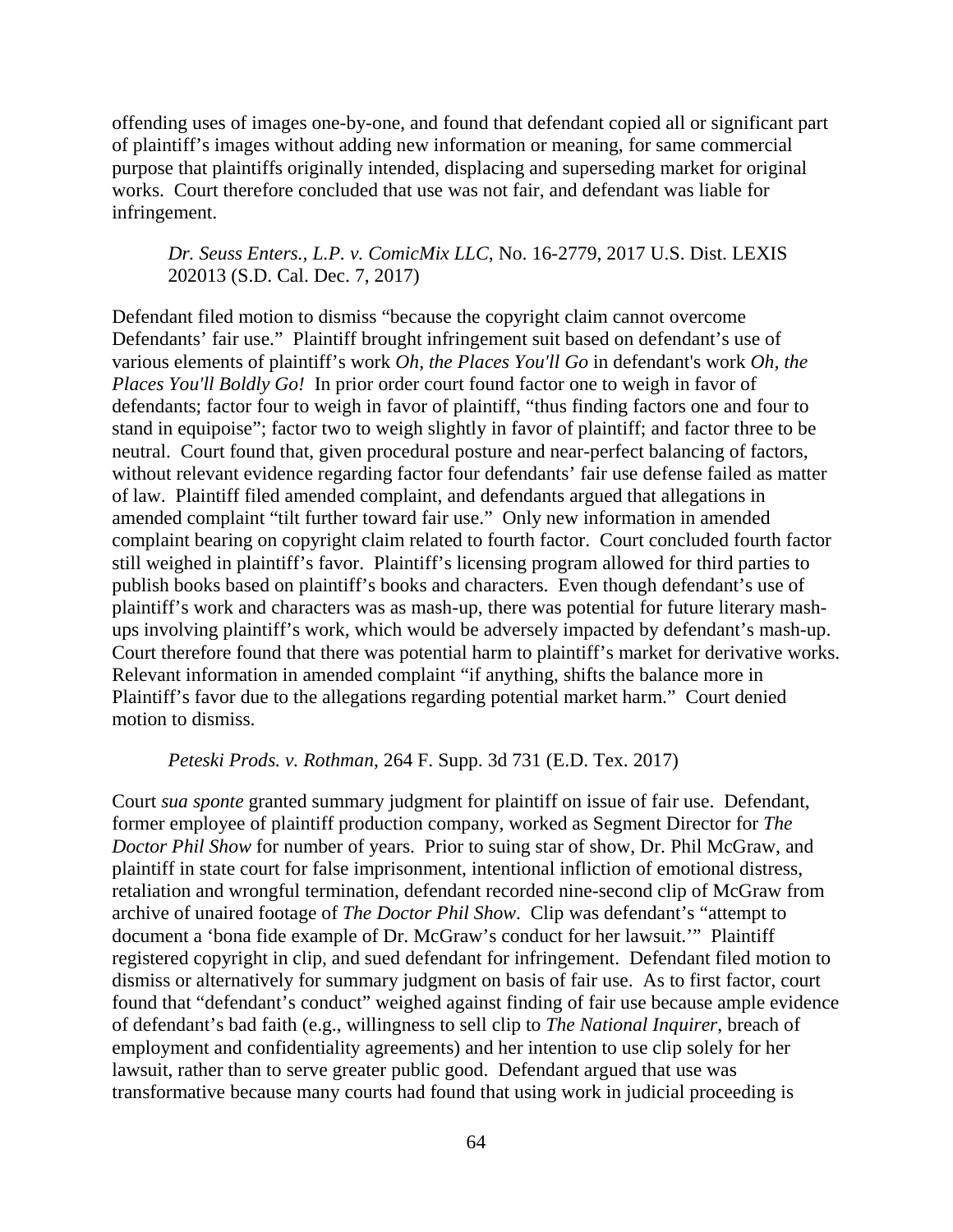generally fair use. However, court noted that "few courts have addressed whether copying an entire work in preparing a complaint is transformative." If it was, court noted, it was not highly transformative. As to "commercial/non-commercial use," court found that use of work in judicial proceeding was not, in this case, commercial. In sum, court found that purpose and character of use weighed against fair use. With respect to second factor, court found clip to be unpublished, and both factual and creative in nature. Second factor weighed strongly against fair use. On third factor, parties agreed that defendant copied entire work by recording nine-second video from *Show* archives. Therefore, factor weighed against fair use. Fourth factor weighed in favor of fair use because plaintiff failed to present evidence from which jury could conclude that copying impacted potential market for work. Accordingly, court denied defendant's motion to dismiss or, alternatively, for summary judgment on issue of fair use, and granted plaintiff summary judgment on fair use.

# *Philpot v. Media Research Ctr. Inc.*, 279 F. Supp. 3d 708 (E.D. Va. 2018)

Photographer plaintiff sued defendant non-profit organization, alleging infringement based on defendant's use of two photographs of Kenny Chesney and Kid Rock in concert. Plaintiff's photographs were posted on website where they were available for use subject to Creative Commons attribution license. Defendant used photographs in free articles without attribution to plaintiff. Defendant filed motion for summary judgment, arguing that use was fair use. Court found defendant's use of photographs was fair use. Under first factor, defendant's use of work was transformative since defendant's purpose in using photographs was different from plaintiff's intended use. Plaintiff was professional photographer of musicians, and took Chesney and Kid Rock photos to depict musicians in concert. By contrast, defendant used images for purposes of news reporting and commentary on issues of public concern: informing citizens about pro-life celebrities and conservative celebrities running for political office. Despite receiving very small amount of revenue, defendant's use was not commercial. Second factor was neutral, as plaintiff's works were both factual and creative. Under third factor, defendant used all or nearly all of plaintiff's works, weighing against fair use. And under fourth factor, there was no current market for photographs. "Given the paramount importance of the first and fourth factors, the limited weight of the second and third factors when the work is transformative, and copyright's purpose '[t]o promote the Progress of Science and useful Arts,' the facts alleged in this case make out a fair use defense as a matter of law."

#### *Corbello v. DeVito*, 262 F. Supp. 3d 1056 (D. Nev. 2017)

Court found defendants entitled to judgment of fair use as matter of law. Plaintiff brought copyright infringement claims against writers of musical *Jersey Boys*. Plaintiff's deceased husband assisted defendant Tommy DeVito in writing unpublished autobiography, which was later used to create script for *Jersey Boys*. Court began with "most important" fourth factor, noting that to extent autobiography might be profitable today, it was almost certainly only because of *Jersey Boys*, which consists of over 50% musical works (by running time) in which plaintiff has no interest, and remainder of which is comprised of "less than 1% of creative expression found in" autobiography and "uses less than 1% of" autobiography. If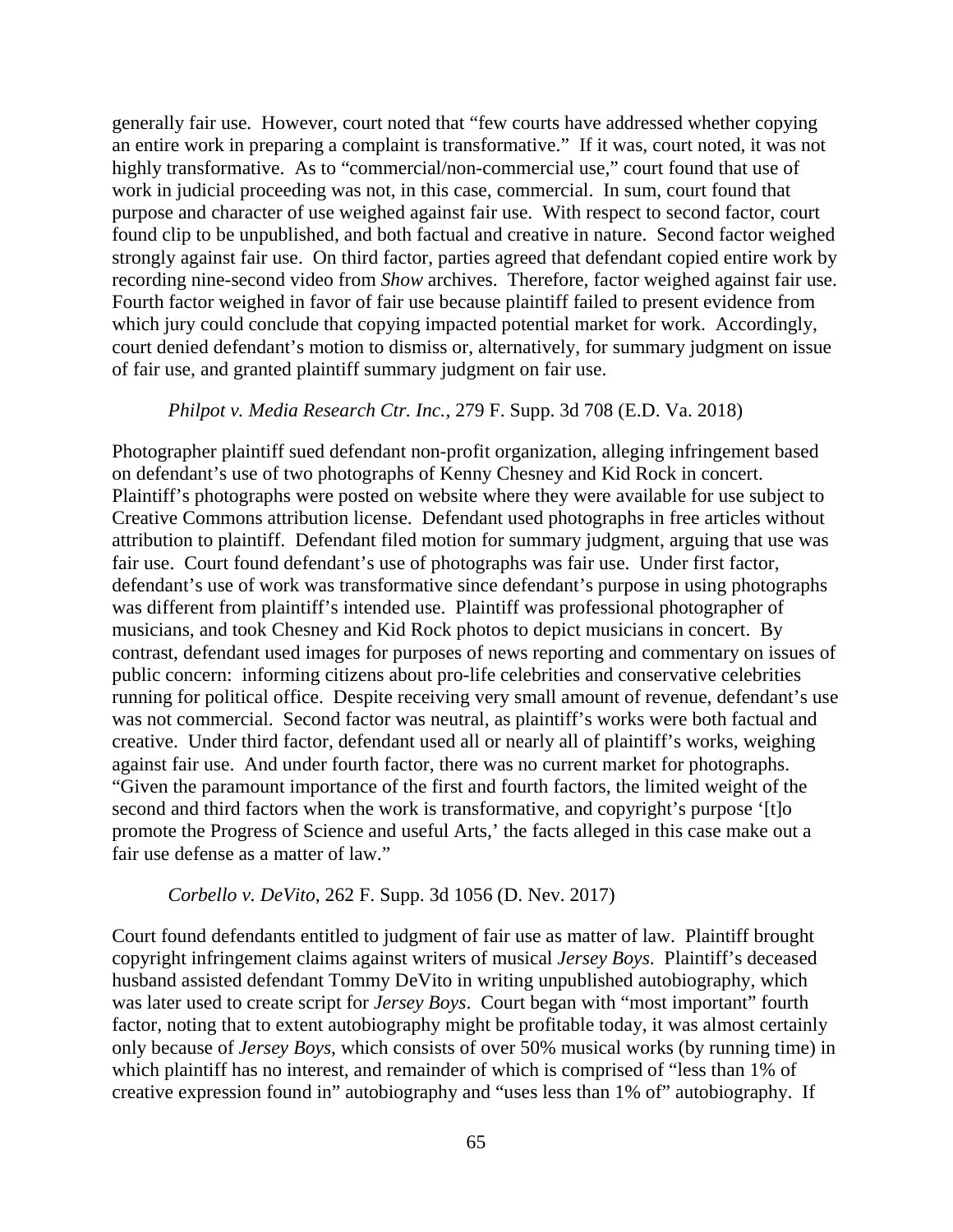anything, court found, *Jersey Boys* had increased value of autobiography. Thus "fourth, most important factor strongly favors a finding of fair use." Court found first factor "weighs against fair use in the present case as it does in most cases, because the producers of the Play have profited from exploitation of the copyrighted material without paying the customary price." Biographical nature of work weighed in favor of fair use under second factor, and unpublished nature of work did not "overshadow its biographical nature"; "work that is only unpublished because it is unpublishable despite great efforts … is an atypical situation." Under third factor, amount of protectable, creative material copied in relation to work as whole was "very small, less than 1%." Court also found that play was transformative because its purpose was primarily to entertain, while purpose of biography was to vindicate Tommy DeVito and reveal hidden truths. Court accordingly granted in part renewed motion for judgment as matter of law as to fair use.

*James Castle Collection & Archive, LP v. Scholastic, Inc.*, No. 17-437, 2017 U.S. Dist. LEXIS 181801 (D. Idaho Oct. 30, 2017)

District court denied plaintiff's motion for temporary restraining order because plaintiff unlikely to prevail on merits. Plaintiff sought to enjoin defendant from releasing "imagined biography" of artist James Castle, who was deaf from birth and never learned to communicate orally or in writing. Book contained approximately 150 images drawn by illustrator Allen Say in style of James Castle. Among images were 28 which were Say's copies of Castle's work; remainder were Say's depictions of Castle's life. First factor in evaluating propriety of TRO is whether "facts and law clearly favor the moving party." Court thus evaluated infringement claim in light of defendant's fair use defense. As to first factor, court found use in book to be transformative because it combined images with text in "attempt by Say to 'see the young [Castle's] silent world through his eyes.'" Court found second factor weighed for plaintiff, but carried little import due to transformative nature of use. Third and fourth factors weighed toward defendant because "copying was necessary to enhance the biographical narrative, told largely through Say's own illustrations that were not exact copies, but mimicked Castle's style," and because plaintiff would not have licensed works to defendant if they had asked, thus minimizing effect of use on potential market for or value of works. Because plaintiff unlikely to prevail on merits, district court denied motion for temporary restraining order.

*Estate of Barré v. Carter*, No. 17-1057, 2017 U.S. Dist. LEXIS 116593 (E.D. La. July 25, 2017)

Plaintiffs brought suit against defendants including Beyoncé, based on claims that writers, performers, producers, record labels, distributors and publishers who produced song "Formation," album "Lemonade" and "Formation World Tour" used Anthony Barré's "actual voice" and protectable works, specifically, YouTube videos "Booking the Hoes from New Wildings" and "A 27 Piece Huh?" Defendants moved to dismiss based on fair use. Court rejected plaintiff's argument, purportedly based on *Bridgeport v. Dimension Films*, that fair use doctrine does not apply to "sampling case of an artist's voice unaltered." On first factor, court found plaintiffs sufficiently alleged facts to support finding that use was not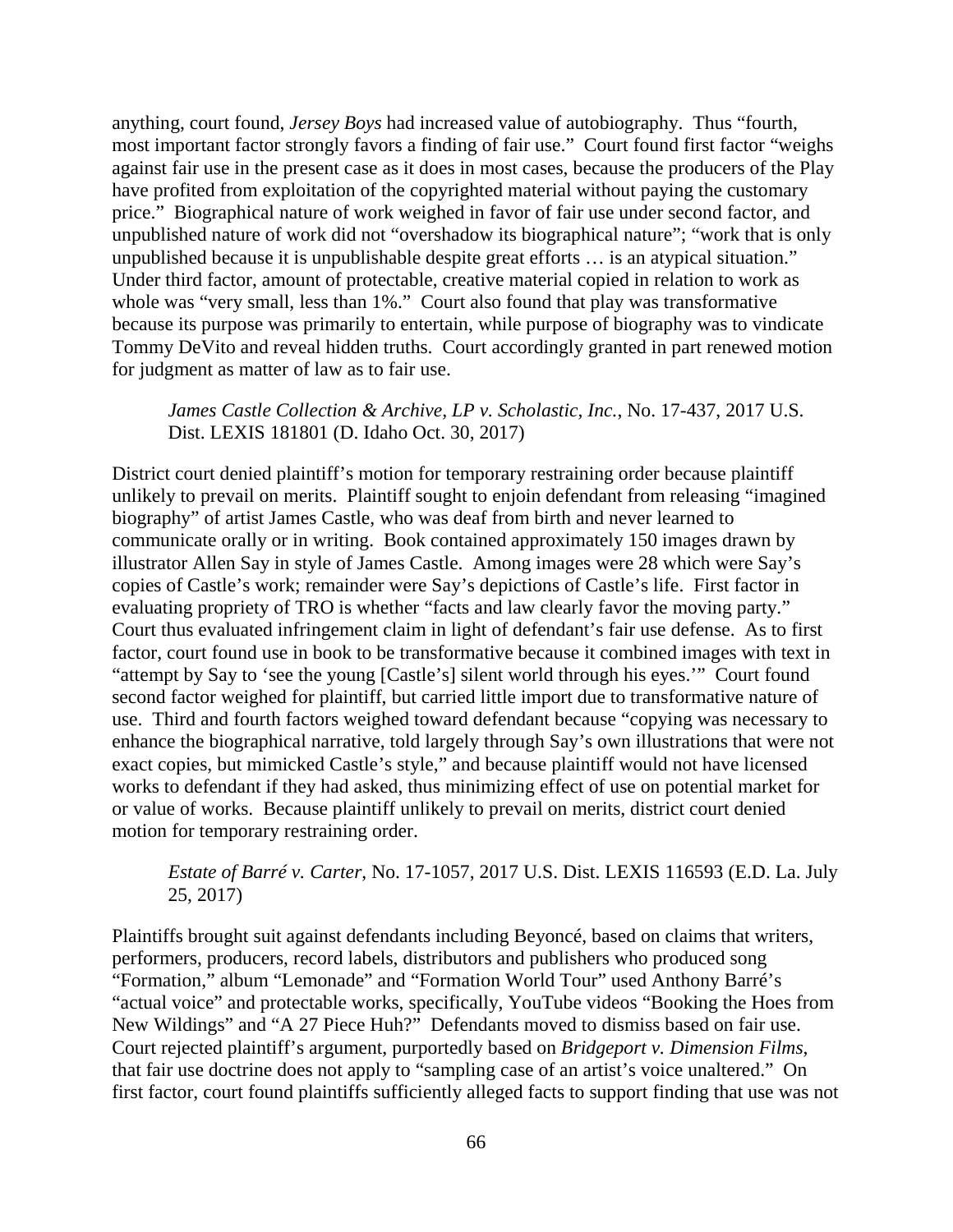transformative and that it was commercial, and that first factor could ultimately weigh against fair use. On second factor, court found plaintiffs sufficiently alleged that works were creative, such that factor could militate against fair use, despite fact works were published. On third factor, court found that even if defendants were right that amounts taken were quantitatively small, plaintiffs alleged facts sufficient to show that amounts taken were not qualitatively insignificant. On fourth factor, plaintiffs argued that there was "vibrant sampling licensing market" and that defendants recognized necessity of obtaining license when they obtained license through unknown person one week before "Formation" was released. Court noted that plaintiffs did not include these allegations in amended complaint, and did not appear to make any allegations that defendants' uncompensated appropriation of YouTube videos would adversely affect market or potential market for plaintiffs' copyrighted works. However, court found that even assuming fourth factor could ultimately favor fair use, plaintiffs' allegations related to other factors overcame defense at motion to dismiss stage.

*Buchanan v. Shapard Research, LLC*, No. 17-633, 2017 U.S. Dist. LEXIS 171517 (W.D. Okla. Oct. 17, 2017)

District court denied defendant's motion to dismiss infringement claim. Plaintiff alleged that defendant copied copyrighted photograph in its online polling publication; defendant moved to dismiss infringement claim based on fair use. Court analyzed fair use factors, finding: (1) there was plausible argument that defendant's use was commercial in nature because defendant presumably would only include plaintiff's copyrighted photo on site if it felt image would help drive traffic to website; (2) there was evidence to support extensive work and creativity entailed in capturing image in question, and evidence of past license to use work; (3) dispute regarding whether defendant copied work in its entirety; and (4) dispute regarding defendant's impact on "copyright's value." Viewing factors in totality and in light most favorable to plaintiff, court found that plaintiff presented plausible rebuttal to defendant's fair use defense, and thus denied defendant's motion to dismiss.

# **B. Statute of Limitations**

*Papazian v. Sony Music Entm't*, No. 16-7911, 2017 U.S. Dist. LEXIS 164217 (S.D.N.Y. Sept. 28, 2017)

Court granted defendant's motion for partial summary judgment. Defendant used plaintiff's photograph in album case liner beginning in June 2005, ceasing use in July 2005. Any sales after July 2005 were by third parties and did not result in revenue to defendant. Defendant argued that plaintiff's claims were time-barred. Court noted that Second Circuit follows discovery rule, such that claim does not accrue until copyright holder discovers or should have discovered infringement. Since plaintiff only discovered infringement within three years of filing action, claims were not time-barred. However, since Second Circuit also follows rolling approach, whereby plaintiff is entitled to recover damages only for infringing acts occurring up to three years before filing complaint, and none of alleged infringement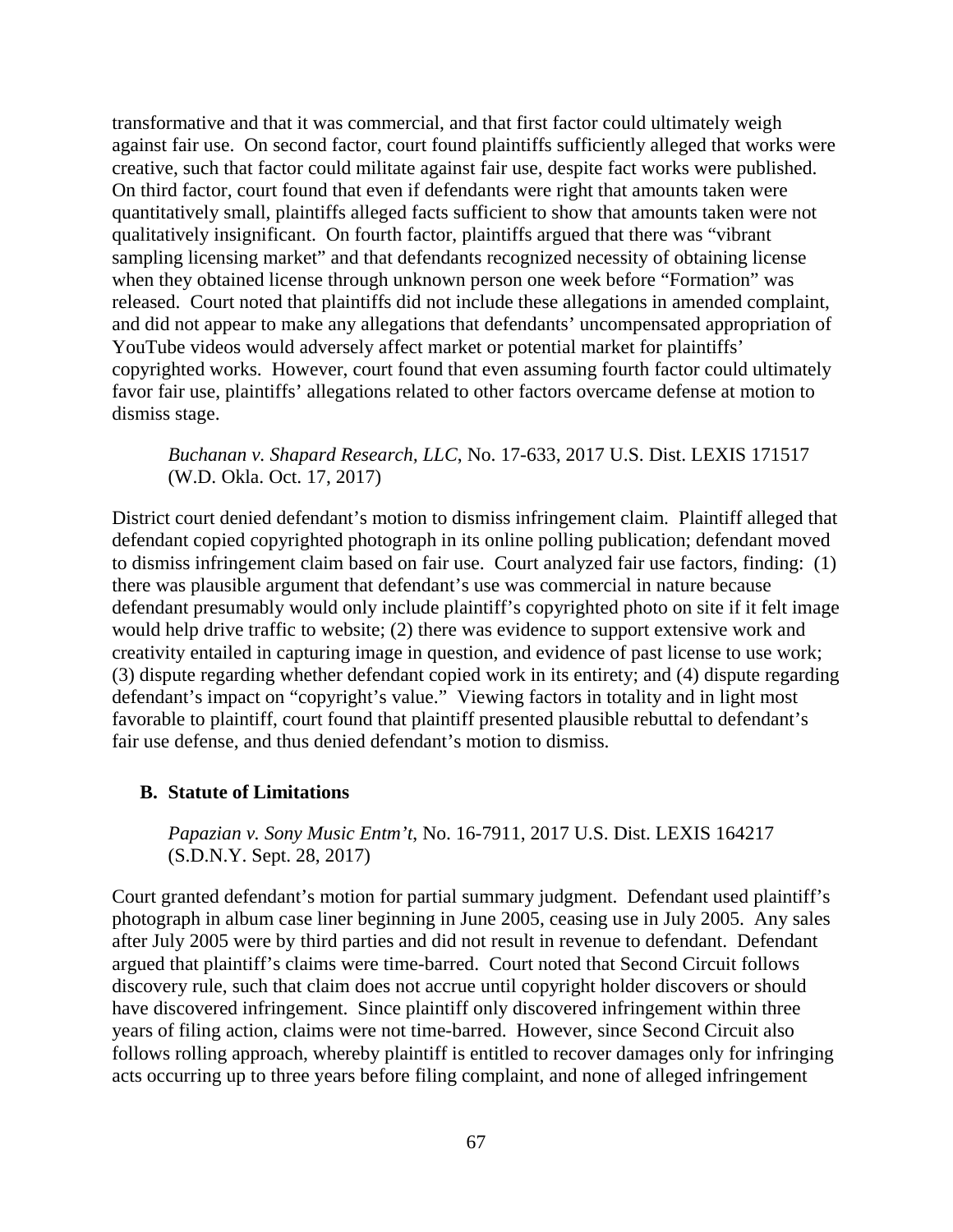occurred within three years prior to filing of action, plaintiff was barred from recovering damages. Plaintiff argued that even if actual damages were precluded, plaintiff was entitled to statutory damages. Court concluded that statutory damages and attorneys' fees were also precluded because alleged infringement took place before plaintiff registered copyright in May 2007.

*Monsarrat v. Zaiger*, 286 F. Supp. 3d 253 (D. Mass. 2017)

Plaintiff created graduation photograph on June 2, 2000. Plaintiff alleged defendant posted graduation photograph on Encyclopedia Dramatica website in or about 2008. From then on, defendant repeated process of taking graduation photograph down and reposting it again. Plaintiff further alleged that in January 2013, he sent DMCA takedown notice to defendant's domain registrar and defendant's Romanian agent. Plaintiff filed copyright infringement action on March 2, 2017. Court found plaintiff's claim barred by three-year statute of limitations. Plaintiff knew of act that was basis for claim as early as May 11, 2013. Plaintiff argued that accrual does not occur until aggrieved party knows identity of infringer, but cited no authority for proposition. Plaintiff's copyright infringement claim therefore was timebarred.

*Hale v. Bunce*, No. 16-2967, 2017 U.S. Dist. LEXIS 175209 (N.D. Ohio Oct. 23, 2017)

Court denied defendant's motion for summary judgment that claim for declaration of authorship was time-barred. *Pro se* plaintiffs alleged that they co-authored musical compositions with defendant when they were in band together. Court construed complaint as attempting to allege three causes of action, two of which were not cognizable. Court construed third claim as declaratory action seeking identification of plaintiffs as co-authors of compositions, and accounting of resulting profits. Defendant argued that claim was barred by statute of limitations. Court noted difference in triggering events for declaratory, as opposed to infringement, claims, whereby claim for declaration of copyright ownership is barred three years from time of "plain and express repudiation" of ownership. Defendant's only evidence of such repudiation was affidavit that one plaintiff attended performance in 2008 and was provided CD with materials stating that all songs, including those subject of suit, were authored by defendant. Plaintiffs claimed that they did not see, have, or hear about CD until within three years of filing of complaint. Accordingly, court found question of fact regarding plaintiffs' awareness of CD and materials, and denied defendant's motion.

# *Kelly v. Maricopa Cty. Sheriff's Office*, No. 15-2572, 2017 U.S. Dist. LEXIS 201432 (D. Ariz. Dec. 7, 2017)

District court granted defendant's motion for summary judgment. Plaintiff, who owned copyright in photo taken at 2001 World Series, entered into agreement with third party, Young, giving Young right to distribute photograph. Young violated terms of contract, and in 2006 plaintiff sued Young in state court for breach of contract and won default judgment for \$1.125 million. Plaintiff filed complaint against Sheriff Joe Arpaio and Maricopa County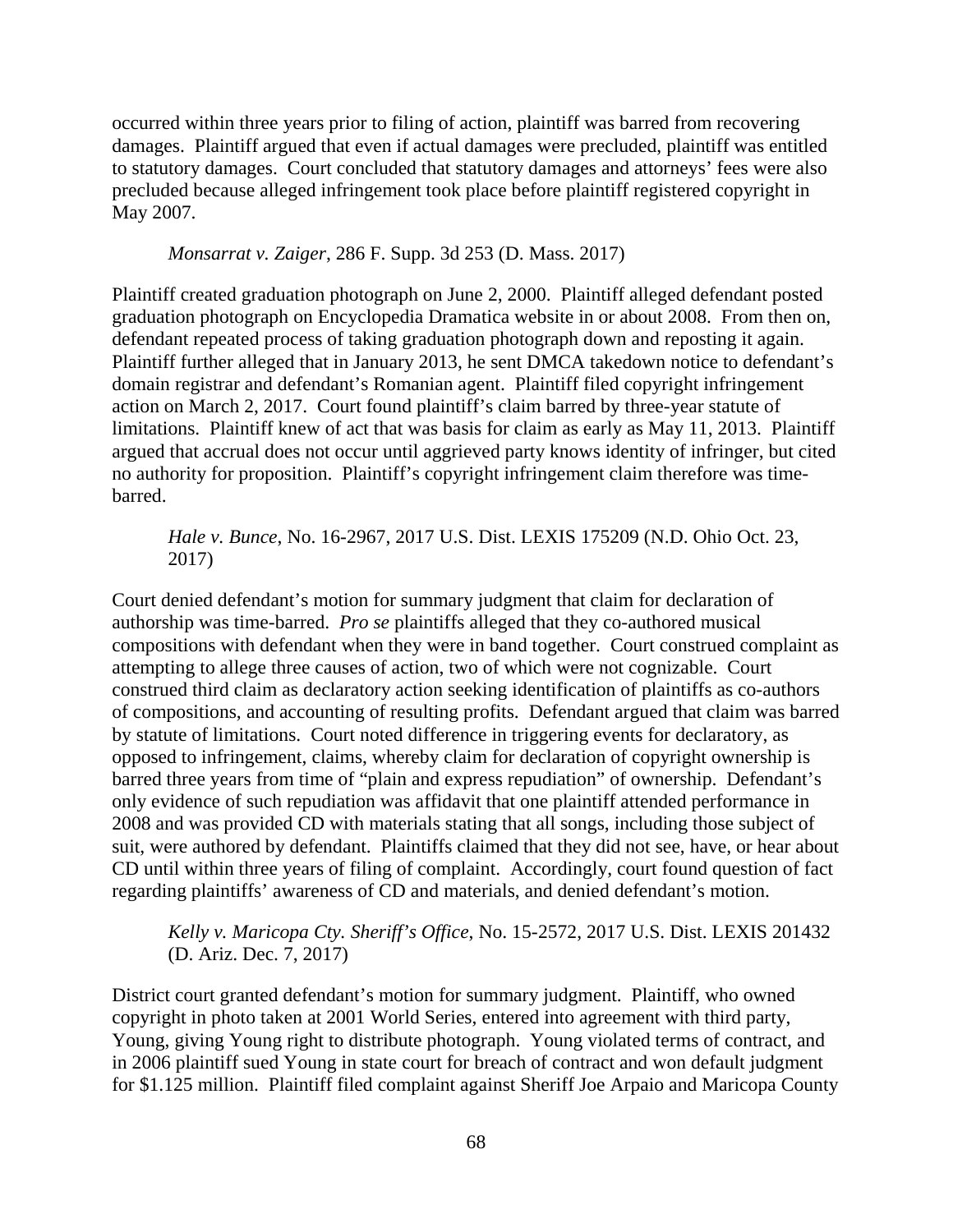Sherriff's Office, alleging that defendants sold copies of photograph given to defendants by Young in violation of plaintiff's copyright. Since plaintiff filed suit in December 2015, more than three years after plaintiff learned about alleged infringement in Spring 2012, statute of limitations barred recovery for any infringement before December 2012. Because plaintiff also failed to create issue of fact with respect to infringement after December 2012, court found there were no genuine issues for trial and granted defendant's motion for summary judgment.

*Mitchell v. Capitol Records, LLC*, No. 15-174, 2017 U.S. Dist. LEXIS 207051 (W.D. Ky. Dec. 18, 2017)

Plaintiff songwriter alleged unauthorized use of 1989 composition "Star in the Ghetto" in song "If It Ain't Ruff" by N.W.A. Plaintiff alleged that defendants had infringed his copyrights "since the late 1980's," but claimed he did not know, and could not have known, of alleged infringement until May 2014. Defendants argued that *Petrella* equated accrual of claim with occurrence of infringement, rather than discovery, precluding plaintiff from recovering damages for any infringement that occurred more than three years prior to initiation of suit. Court held that discovery rule remains standard to be applied in copyright infringement cases in Sixth Circuit and that, since plaintiff presented evidence that he did not discover copying until May 2014, his claims did not accrue until then. Further, plaintiff was not precluded from recovering damages for any claims that accrued within three years of commencement of action, regardless of date of occurrence.

# **C. Res Judicata/Collateral Estoppel**

*C.D.S., Inc. v. Zetler*, 288 F. Supp. 3d 551 (S.D.N.Y. 2017)

Plaintiff brought action seeking declaratory judgments that defendants' copyright registrations for software "Agencypad" and its underlying computer code and database were void, and that plaintiff was sole owner of copyright in software. Plaintiff argued that it owned rights to copyright supporting computer code "Agendypad Data" because Agencypad was created by plaintiff's employees within scope of their employment. Defendants argued Agencypad was extension of its software "Portfoliopad," and that its copyright for Agencypad was valid and enforceable. In related French action, French court found ownership of Agencypad Data not governed by Exclusive Distributorship Agreement (EDA). Court found this issue to have been fully litigated and adjudicated on merits in French action, and defendants to be collaterally estopped from arguing that ownership of supporting computer code was governed by EDA.

*Boehm v. Svehla*, No. 15-379, 2017 U.S. Dist. LEXIS 158530 (W.D. Wisc. Sept. 27, 2017)

Court granted in part and denied in part motions for summary judgment. Plaintiff sports photographers brought claims for direct and contributory infringement against retail defendants and defendants who distributed and created memorabilia. Plaintiffs previously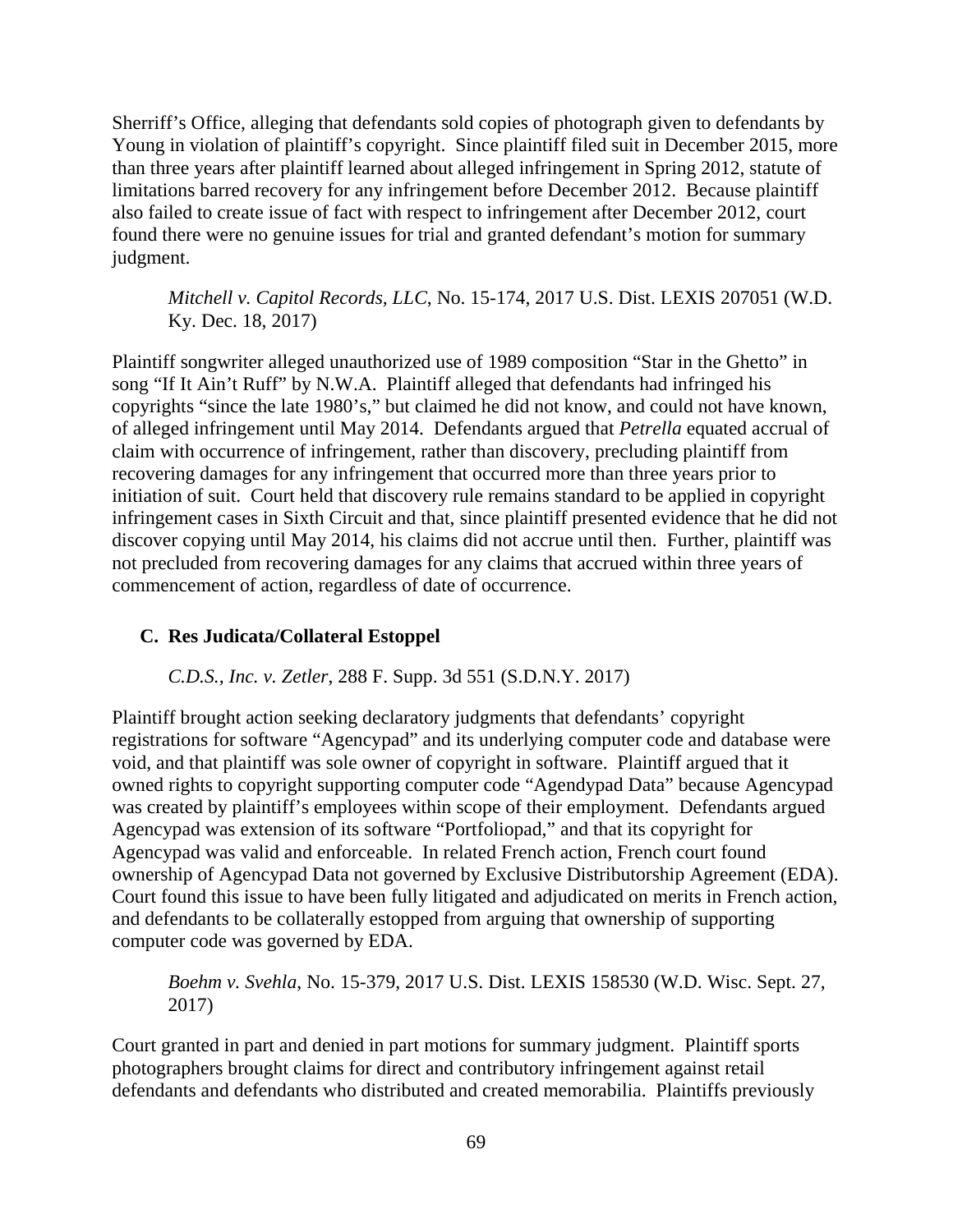brought suit for infringement against entity and two individuals, which concluded in settlements with releases. Individuals and entity from prior case provided reproductions and digital copies of plaintiffs' works to defendants in instant litigation. Court, assessing whether claim preclusion applied, found that suit arose out of same transaction and that stipulation of dismissal with prejudice was final judgment. Defendants who received works from prior individual defendants were in privity when them because they were joint tortfeasors, Wisconsin UCC mandated that prior individual defendants indemnify current defendants, and settlement agreement provided that plaintiffs released claims against prior individual defendants, including "all persons in concert or participation with them," and that plaintiffs would not sue prior individual defendants indirectly, which court construed as covering defendants. Therefore, claims made before date of final judgment in prior litigation against current defendants who received works from prior individual defendants were precluded. New copies of plaintiffs' works made after that date inflicted injuries sufficiently distinct to regard them as not arising from core of operative facts in prior litigation. But continued public display or distribution of previously made copies was merely ongoing manifestation of injury addressed in prior litigation.

# **D. First Sale Doctrine**

*Geophysical Servs. TGS-NOPEC Geophysical Servs.*, No. 14-1368, 2017 U.S. Dist. LEXIS 192803 (S.D. Tex. Nov. 21, 2017)

Court denied defendant's motion for dismissal based on first sale doctrine. Plaintiff, Canadian company, asserted copyright interest in seismic data it created. Under Canadian law, to obtain permit to conduct seismic surveys in Canadian waters, company must submit copies of seismic data it obtains from surveying to Canadian government. Data is kept confidential for defined period, then released on specific request. Sixteen years later, defendant, U.S. company, requested copies of data plaintiff submitted, made derivative works, and licensed works to oil and gas companies. Plaintiff sued for direct and contributory copyright infringement. Issue in case was which law governs on whether copy of seismic data that defendant requested was "lawfully made" under § 109(a). Court interpreted "lawfully made under this title" to mean that copy is lawful if it was made in U.S. in compliance with Title 17 or in foreign country in manner that would comply with Title 17 if U.S. copyright law applied. Court found U.S. regulatory regime that governs submission and disclosure of processed seismic data not part of Title 17. Similarities between U.S. and Canadian regulatory regimes on seismic survey data did not establish that, as matter of law, seismic copies were "lawfully made" under Title 17 because they complied with Canadian licensing regulations on seismic survey data. Applying § 109's "lawfully made under this title" standard to case, creation of seismic data copies in Canada would not have been authorized under Title 17. Defendant's motion to dismiss on ground that copies were "lawfully made under this title" was denied.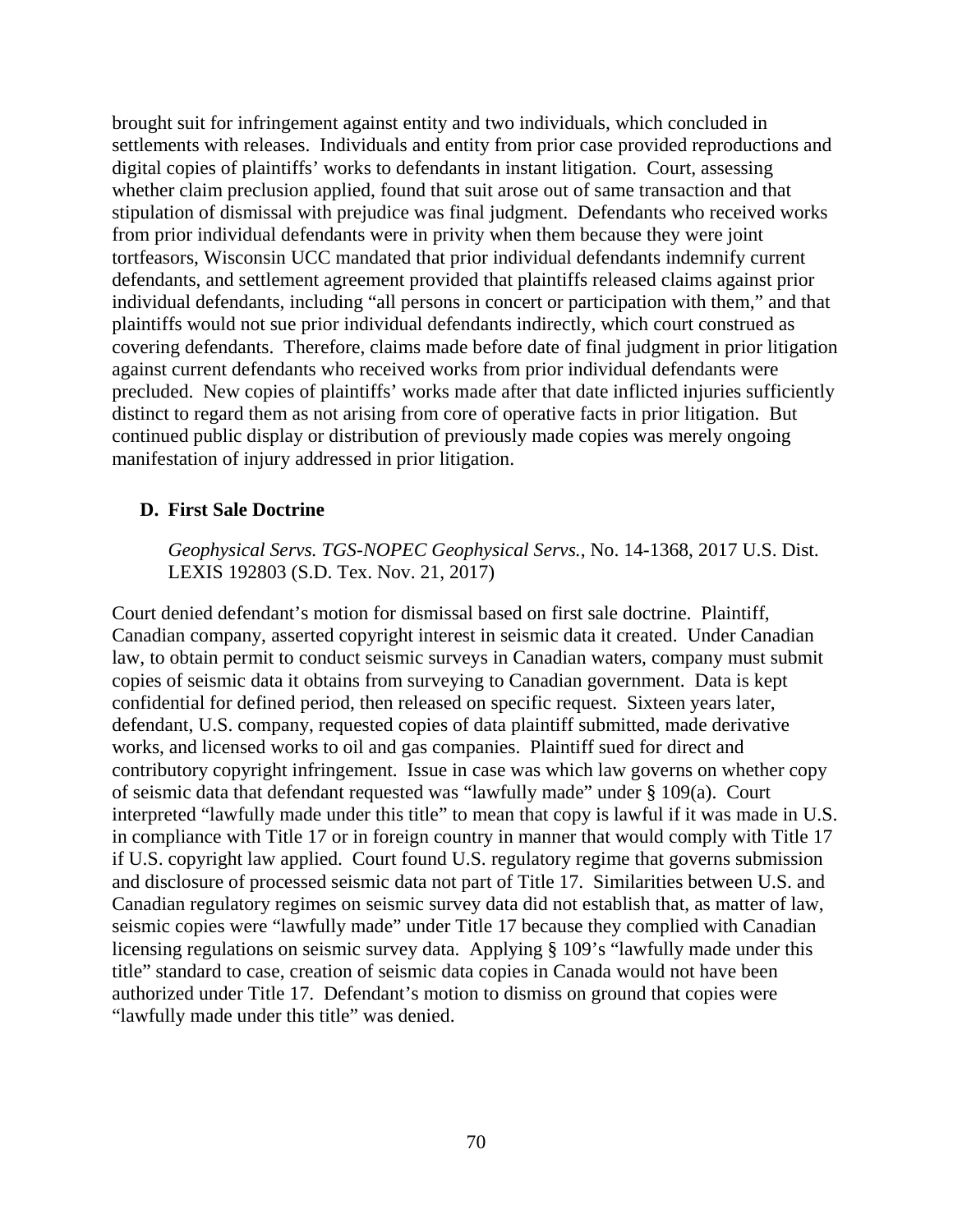#### **E. Misuse**

# *Oracle USA, Inc. v. Rimini St., Inc.*, 879 F.3d 948 (9th Cir. 2018)

Plaintiff licensed its software for one-time payment and sold its licensees maintenance contracts including software updates on annual basis. Defendant allegedly copied plaintiff's copyrighted software to create its software updates. In district court, jury found in favor of plaintiff. Defendant appealed, challenging jury's finding of infringement on ground that holding it accountable for alleged conduct would "condone copyright misuse." Defendant argued that district court's construction of licensing terms, as embodied in jury instructions, would foreclose competition in aftermarket for third-party maintenance because it would limit copies made by third parties to those made solely for archival and emergency backup purposes, and because software could not be serviced simply by making exact copies. Ninth Circuit was unpersuaded, noting that licenses at issue did not preclude third parties from developing competing software or providing competing support services, but instead required third parties to do so in ways that did not disregard plaintiff's exclusive rights under copyright law. Such construction of licenses did not preclude defendant from creating development environments for licensee for various purposes *after* that licensee had become customer of defendant. Ninth Circuit also considered whether it would be copyright misuse to forbid defendant from creating development environments for licensees *before* they had become customers. Ninth Circuit followed Supreme Court's holding in *Harper& Row* that just as copyright holder has "right of first publication," it also must enjoy right of "first copy." Giving head start to plaintiff in creating development environments is entirely consistent with Supreme Court's teaching in *Harper & Row*. Ninth Circuit affirmed district court's judgment that defendant infringed plaintiff's copyrighted software.

#### **F. Miscellaneous**

#### *Oracle USA, Inc. v. Rimini St., Inc.*, 879 F.3d 948 (9th Cir. 2018)

Plaintiff licensed its software for one-time payment and sold its licensees maintenance contracts including software updates on annual basis. Defendant allegedly copied plaintiff's copyrighted software to create its software updates. In district court, jury found in favor of plaintiff. Defendant appealed, challenging jury's finding of copyright infringement on ground that its activities were permissible under terms of licenses. Ninth Circuit noted success of defendant's affirmative defense of express license turned on whether defendant's accused acts came within scope of licenses held by its customers. Pertinent portions of licenses provided that licensee may make copies of software for archival and support purposes, and may outsource archival and support work to third parties. Since license agreement for each licensee included identical language, defendant claimed making of development environment under color of license held by one identifiable customer for another identifiable customer that also held license was within scope of license. However, Ninth Circuit found that each license at issue "pointedly limits copying and use to supporting the *Licensee*." Any work that defendant performs under license held by customer for other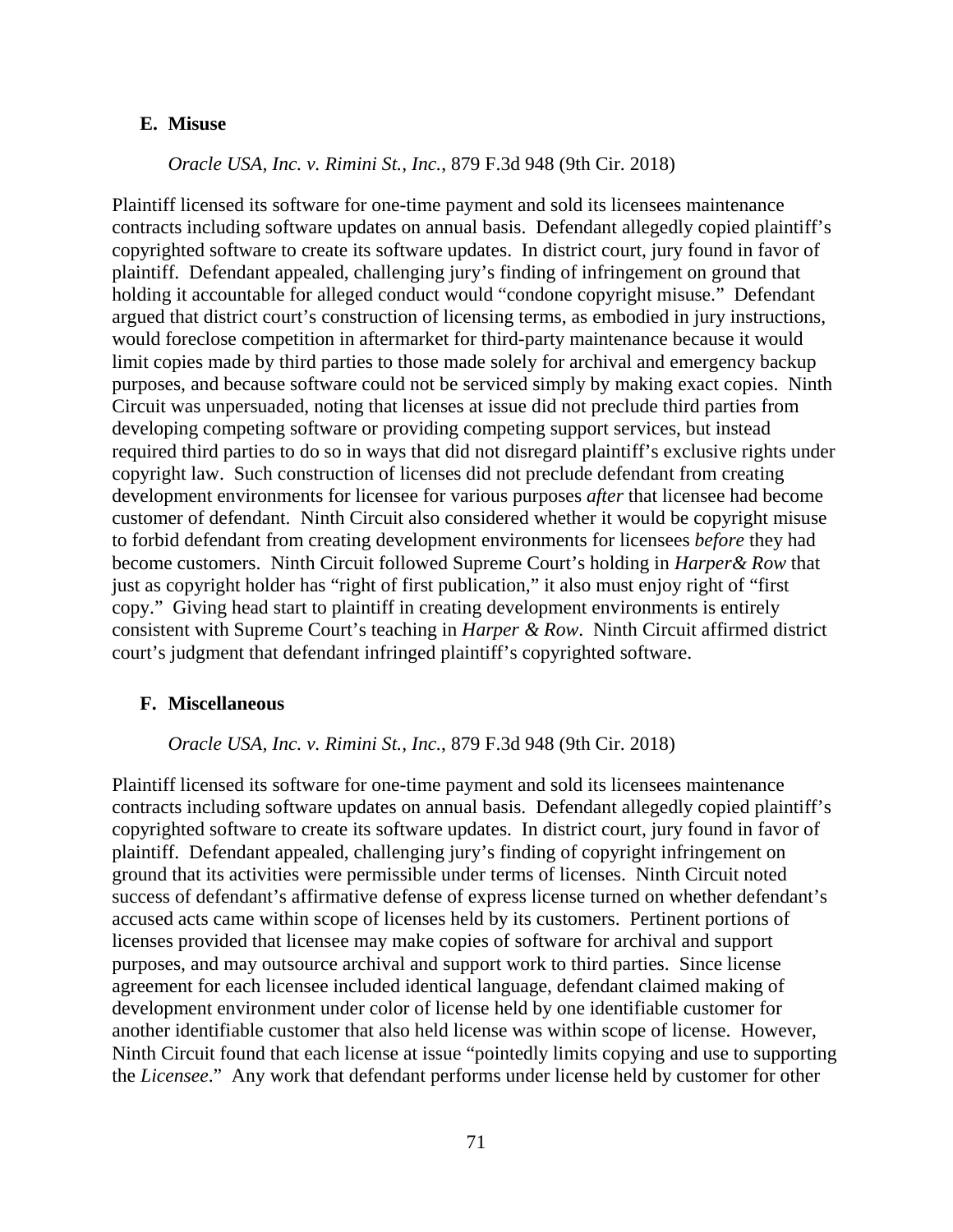existing customers cannot be considered work in support of that particular customer. Ninth Circuit affirmed district court's judgment that defendant infringed plaintiff's software copyright.

*Hirsch v. CBS Broad. Inc*., No. 17-1860, 2017 U.S. Dist. LEXIS 123468 (S.D.N.Y. Aug. 4, 2017)

District court denied defendants' motion to dismiss plaintiff's claim for copyright infringement. Plaintiff photojournalist owned copyright in photograph of Justin Massler, man accused of stalking Ivanka Trump, that was featured in episode of television show *48 Hours* titled "Stalked." Work appeared in episode for approximately two seconds, rotating slowly on screen. Defendants argued that use was *de minimis* such that, as matter of law, it could not support claim for infringement. Court noted that substantial similarity necessary for infringement has qualitative and quantitative components. Because episode included exact copy of work, qualitative component satisfied. Regarding quantitative component, "copying of work does not constitute unlawful infringement when they copying is *de minimis*, that is, copying that 'has occurred to such a trivial extent as to fall below the quantitative threshold of substantial similarity." Court analyzed quantitative component, hinging on "observability" of work in episode considering factors of focus, lighting, camera angles and prominence, and found reasonable jury could find defendants' use of work met test of substantial quantitative similarity and was not *de minimis* as matter of law. Therefore, court denied defendants motion to dismiss on this basis.

*H-D U.S.A., LLC v. SunFrog, LLC*, 282 F. Supp. 3d 1055 (E.D. Wis. 2017)

Plaintiffs, Harley-Davidson entities, brought action against defendants alleging copyright infringement. Defendants operated online marketplace where third party sellers could "upload designs and logos onto clothing, hats, mugs, or other items and sell them." Some items on defendants' website bore plaintiffs' logos. Defendants moved to dismiss for failure to state claim. Defendants claimed they were protected from copyright claim by DMCA safe-harbor provisions for ISPs. Safe harbor provides protection for ISPs where ISP does not know material is infringing; is not aware of facts that would make infringement apparent; upon learning of infringement acts expeditiously to remove infringing material; does not receive financial benefit from infringing activity; and terminates repeat offenders. Defendants claimed they were not responsible for users' infringement because they did not generate designs, and took them down when notified. Safe harbor provision is affirmative defense to be pleaded and proved by defendant. Motion to dismiss can only succeed if complaint itself establishes facts necessary to sustain defense. Court held that plaintiffs did not establish such facts; if anything, plaintiffs' allegations refuted each element of defendant's defense since on face of complaint it appeared that defendants knew of infringing material, profited from activity, were slow to take down infringing material and, despite ability to control infringing activity, allowed it to continue. Motion to dismiss was wholly without merit, and as such, was denied.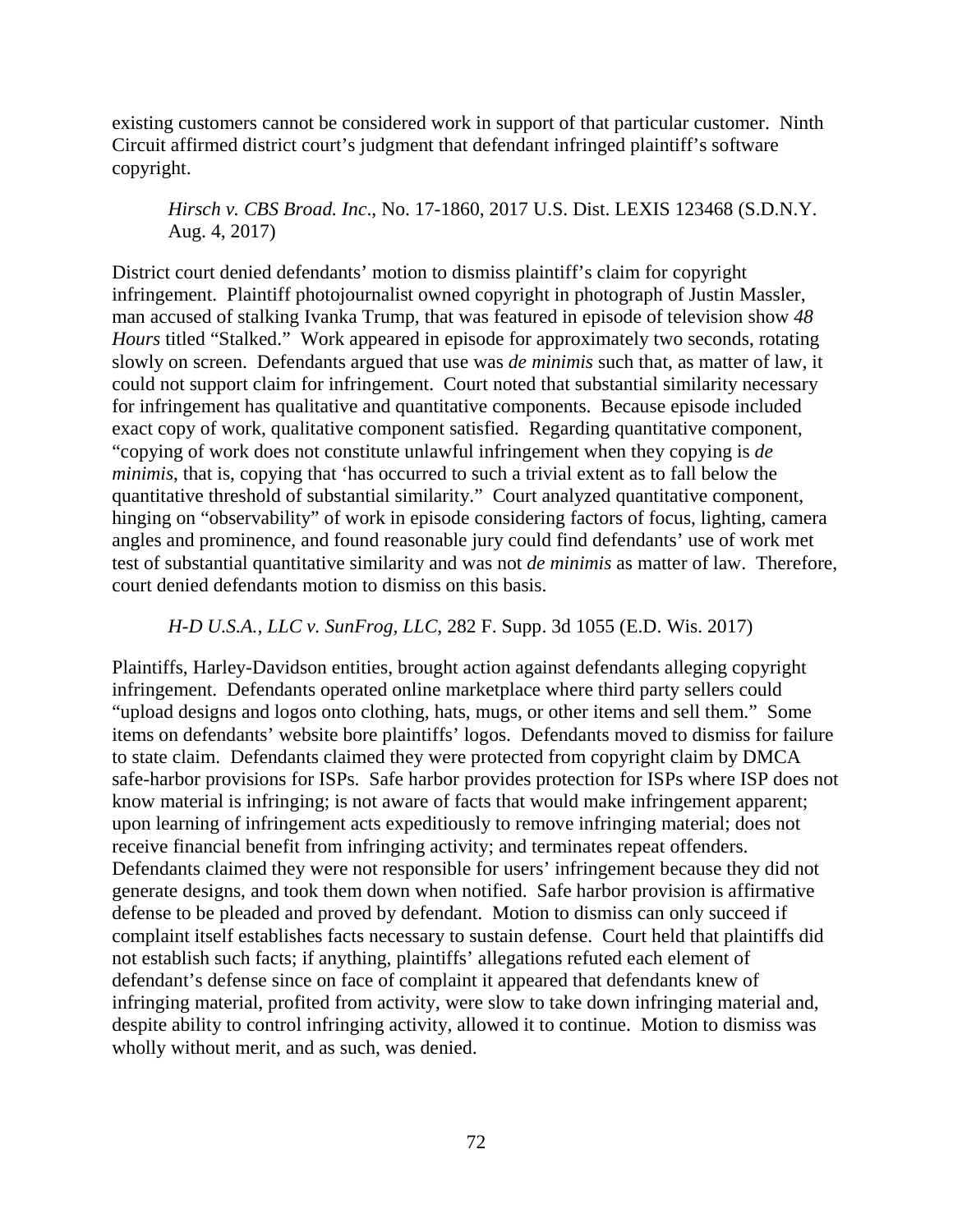*Justad v. Bank of Am. Corp.*, No. 17-219, 2017 U.S. Dist. LEXIS 125644 (M.D.N.C. Aug. 9, 2017)

Magistrate recommended denying defendants' motion for judgment on pleadings. Plaintiff was owner of registration for "Host Robot" computer program that functioned as "PC-to-Mainframe automation tool." Around 2000, plaintiff served as consultant to Bank of America and used Host Robot for certain activities. Plaintiff was terminated in 2001. Plaintiff was again hired by Bank of America as consultant 12 years later, and was terminated again in 2015. Plaintiff alleged that Bank of America had installed Host Robot on number of servers and used and copied modules from Host Robot from 2001 onward. Defendants moved for judgment on pleadings, arguing that "General Release and Program Agreement," which plaintiff executed to receive severance benefits, barred plaintiff's claim. Defendants contended that plaintiff could not contest Agreement's validity because he accepted its benefits, and as general rule acceptance of severance benefits precludes challenge to validity of severance agreement. Court found that complaint did not mention Agreement or severance payment, and therefore found that validity was contested issue that could not be determined on motion. Court also could not conclude on motion that language of Agreement barred infringement claim based on conduct postdating Agreement.

# **VII. REMEDIES**

### **A. Damages and Profits**

*Williams v. Gaye,* 885 F.3d 1150 (9th Cir. 2018)

Divided Ninth Circuit panel affirmed in part and reversed in part district court's judgment after jury trial ruling that Pharrell Williams and Robin Thicke's 2013 hit song "Blurred Lines" infringed copyright in 1976 Marvin Gay song "Got To Give It Up." Jury found that Williams and Thicke infringed copyright in "Got To Give It Up," and awarded \$4 million actual damages and \$1.6 million in profits from Williams, and \$1.8 million in profits from Thicke. Post-trial, district court remitted award of actual damages and Williams' profits, and ultimately entered judgment of (1) \$3.2 million in actual damages; (2) profits of \$1.8 million against Thicke; (3) profits of \$357,630 against Williams; and (4) running royalty of 50% of future songwriter and publishing revenues received by Williams, Thicke and Clifford Harris, Jr. (a.k.a T.I., rapper who separately wrote and recorded rap verse that was added to "Blurred Lines" seven months after its initial recording). On appeal, Ninth Circuit applied "clearly erroneous" standard and upheld district court's apportionment of infringer's profits. Williams and Thicke contended that award of profits amounting to approximately 40% of non-publishing revenue was excessive, and that evidence supported award of only 5% because their expert testified that less than 5% of "Blurred Lines" contained elements allegedly similar to elements in "Got To Give It Up." Court affirmed award, noting that it had affirmed similar profits award in *Three Boys Music* case, where defendant presented evidence that only 10-15% of profits were attributable to song's infringing elements. In this case, court noted, Williams and Thicke bore burden of proof and jury was free to evaluate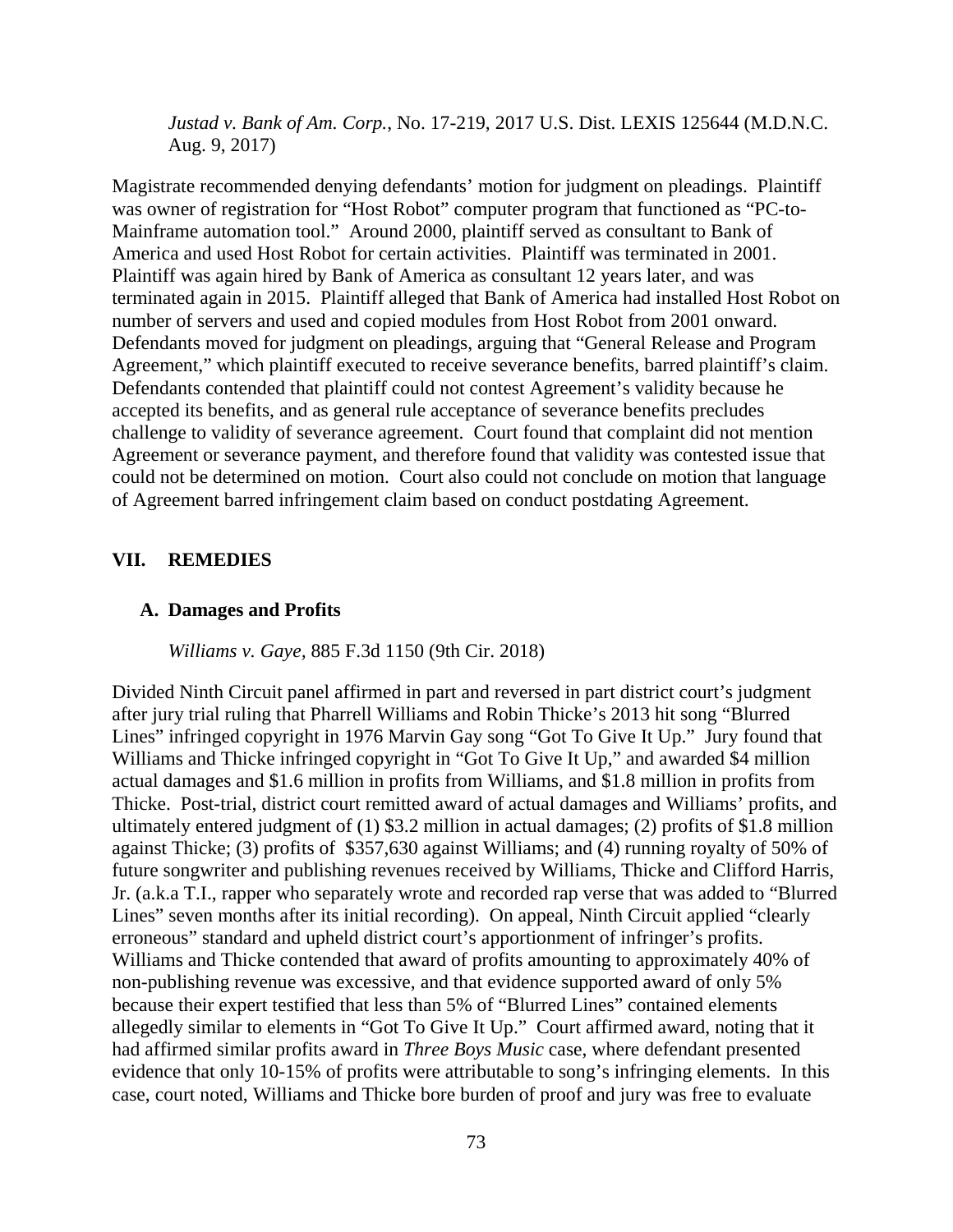competing expert testimony in granting award; "jury's choice to 'apportion[] less than 100% of the profits but more than the percentage estimates of [the Thicke Parties'] expert[] does not represent clear error." Additionally, majority found that district court did not abuse its discretion in awarding 50% publishing revenues because award was based on expert testimony and not unduly speculative. Therefore, court affirmed awards of both profits and publishing revenue.

# *Graham v. Prince*, 265 F. Supp. 3d 366 (S.D.N.Y. 2017)

Plaintiff brought action against Richard Prince, Gagosian Gallery, Inc., and Lawrence Gagosian for copyright infringement arising out of Prince's failure to seek permission to use Graham's photograph "Rastafarian Smoking a Joint" in creating "appropriation art." Prince's "Untitled (Portrait)" was large print of screenshot, showing post by Instagram user, consisting of unauthorized, cropped copy of plaintiff's photograph along with text representing transliteration of portion of song by Stephen Marley, Bob Marley's son, and emoji. Post attributed post to other Instagram user. Prince then commented on post with his own text, which he described as "gobblygook" and "inferior language" that "sounds like it means something," and emoji, took screen shot of post, and printed screen shot onto canvas. Gagosian Gallery displayed and promoted work as part of Prince's "New Portraits" exhibition, and bought "Untitled" at end of exhibition. Plaintiff registered photo only after learning about Prince's appropriation. Thereafter, plaintiff sent Prince and Gagosian Gallery cease and desist letter. Prince then allegedly had agent create and exhibit billboard containing "Untitled," which was visible from active New York City highway. Following commencement of suit, Prince made various Twitter posts, including compilation post allegedly containing copy of plaintiff's work. Defendants moved to limit plaintiff's damages, limit statutory damages, attorneys' fees and costs, and to prevent plaintiff from pursuing punitive damages. Court denied defendants' request to limit plaintiff's damages to profits on "Untitled" because factual dispute existed as to whether plaintiff's actual damages were greater than defendants' profits from infringement, and because defendants' infringing profits could include profits beyond those from sale of "Untitled" because plaintiff alleged nexus between infringement and indirect profits. Plaintiff conceded that he could not recover statutory damages or attorneys' fees because "Untitled" was created and displayed before effective date of plaintiff's registration. However, court declined as premature to limit attorneys' fees and statutory damages for other alleged infringements in Twitter post and billboard. Court could award costs for all infringements despite date of registration. Finally, court denied plaintiff's conditional request for punitive damages award if plaintiff cannot recover statutory damages; punitive damages are never available for copyright infringement actions.

# *Fortune v. Flavorpill Prods. LLC*, No. 16-9022, 2018 U.S. Dist. LEXIS 9075 (S.D.N.Y. Jan. 17, 2018)

Court granted plaintiff photographer's motion for default judgment and referred case to magistrate for inquest on damages. Plaintiff requested \$25,000 in statutory damages, purportedly five times licensing fee for photograph. Court noted that contention was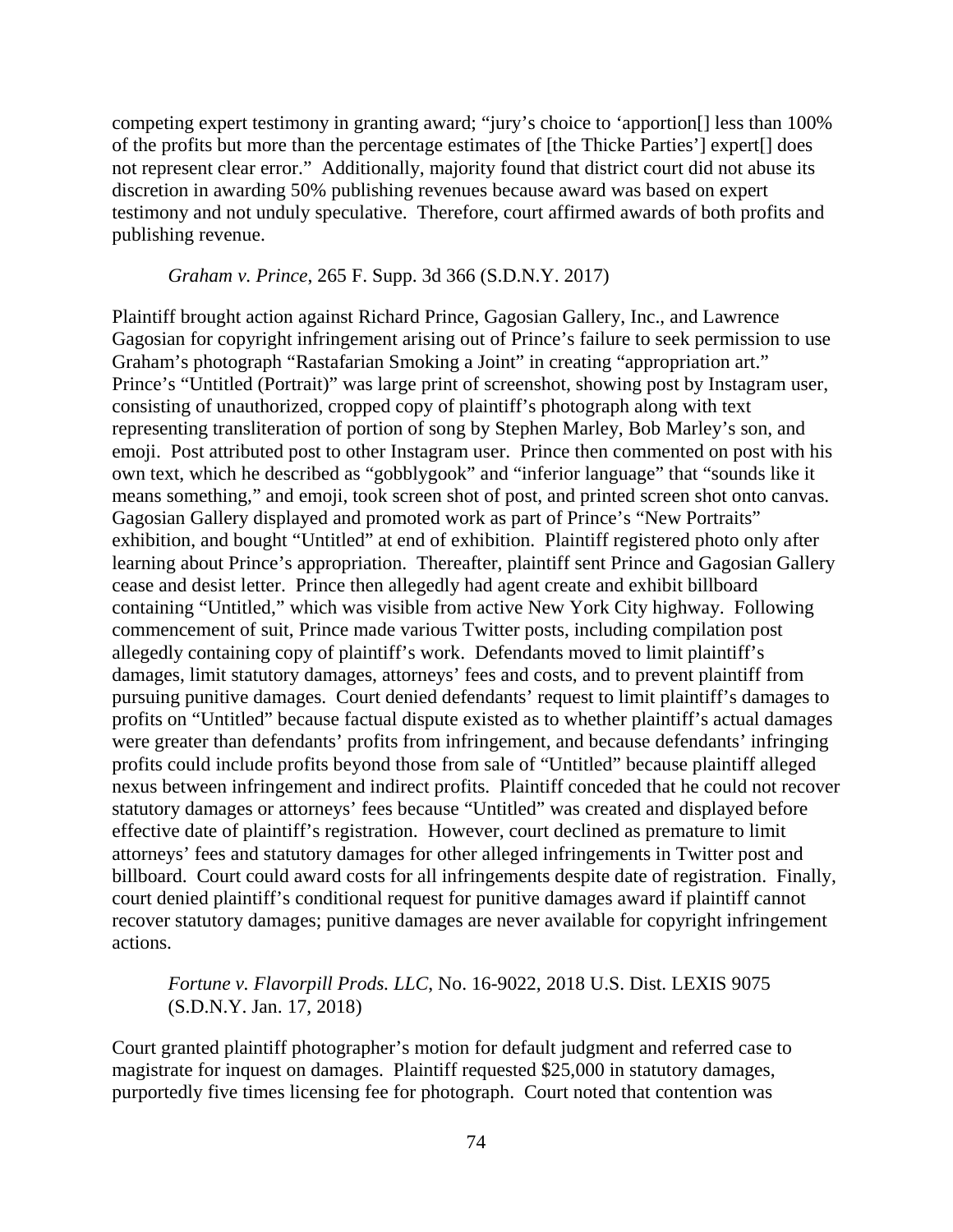inconsistent with affidavit submitted by plaintiff stating that photograph was never licensed and was available for sale for \$3,500. Plaintiff provided no backup for \$3,500 figure, or documentary evidence showing license fees paid for similar photographs used in similar ways. There was thus inadequate proof as to licensing fee that could have been obtained by plaintiff had anyone sought to license photo. Given that photo had been in existence since 1975 and apparently no one had had interest in licensing or purchasing it, \$3,500 did not appear to correlate with market value of photograph, which appeared to have little to no market value. Further, plaintiff did not provide documentary evidence showing license fees paid for similar photographs used in similar ways. Court recommended \$2,250 statutory damages award, three times \$750 statutory minimum, taking into account assumed willfulness of defendant based on default.

# *Cengage Learning, Inc. v. Bhargava*, No. 14-3174, 2017 U.S. Dist. LEXIS 135381 (S.D.N.Y. Aug. 22, 2017)

Magistrate judge recommended that court award plaintiff publishers total of \$10,550,000 in statutory damages. Plaintiffs brought suit for copyright infringement based on defendants' importation and distribution of counterfeit textbooks. District court previously entered default judgment as to liability against all defendants except one, found infringement was willful, ordered permanent injunction, and referred matter to magistrate for inquest on damages. Although plaintiffs sought statutory damages under Copyright and Lanham Acts, and, in fact, sought more in damages under Lanham Act, because goods at issue were textbooks, court found that copyright rather than Lanham Act damages were appropriate. Plaintiffs sought maximum statutory damages, but court found request unsupported because no evidence regarding defendants' profits was presented. Request for over \$30 million in damages was disproportionate based on defendants' \$12,175,000 in sales. Instead, court found that award of \$50,000 per infringement, for total of \$10,550,000, was appropriate, considering facts of case, "including the Groups' total sales numbers on eBay and Amazon.com, potential expenses saved, the Groups' undercutting the Publisher's market, and the Groups' repeated attempts at copyright infringement." Court also found that prejudgment interest should be awarded, from date of complaint through date of judgment.

# *Barcroft Media, Ltd. v. Coed Media Grp*., LLC, No. 16-7634, 2017 U.S. Dist. LEXIS 182024 (S.D.N.Y. Nov. 2, 2017)

Plaintiffs, owners of copyrighted celebrity and human interest photographs, brought infringement suit against owner of celebrity gossip and entertainment websites, alleging unauthorized display of several images. District court, after bench trial, awarded actual and statutory damages in amount of \$10,880. In calculating actual damages for certain images, court based award on licensing fee paid by defendant's competitor on first day that any publication paid to display images, rather than license fee paid by larger, more established publication. In calculating statutory damages for remainder of images, court focused on damages needed to discourage wrongful conduct, and awarded statutory minimum or five times reasonable licensing fee, whichever was greater. Relevant to this analysis were: defendant's swift action in removing images after receipt of demand letter; plaintiffs'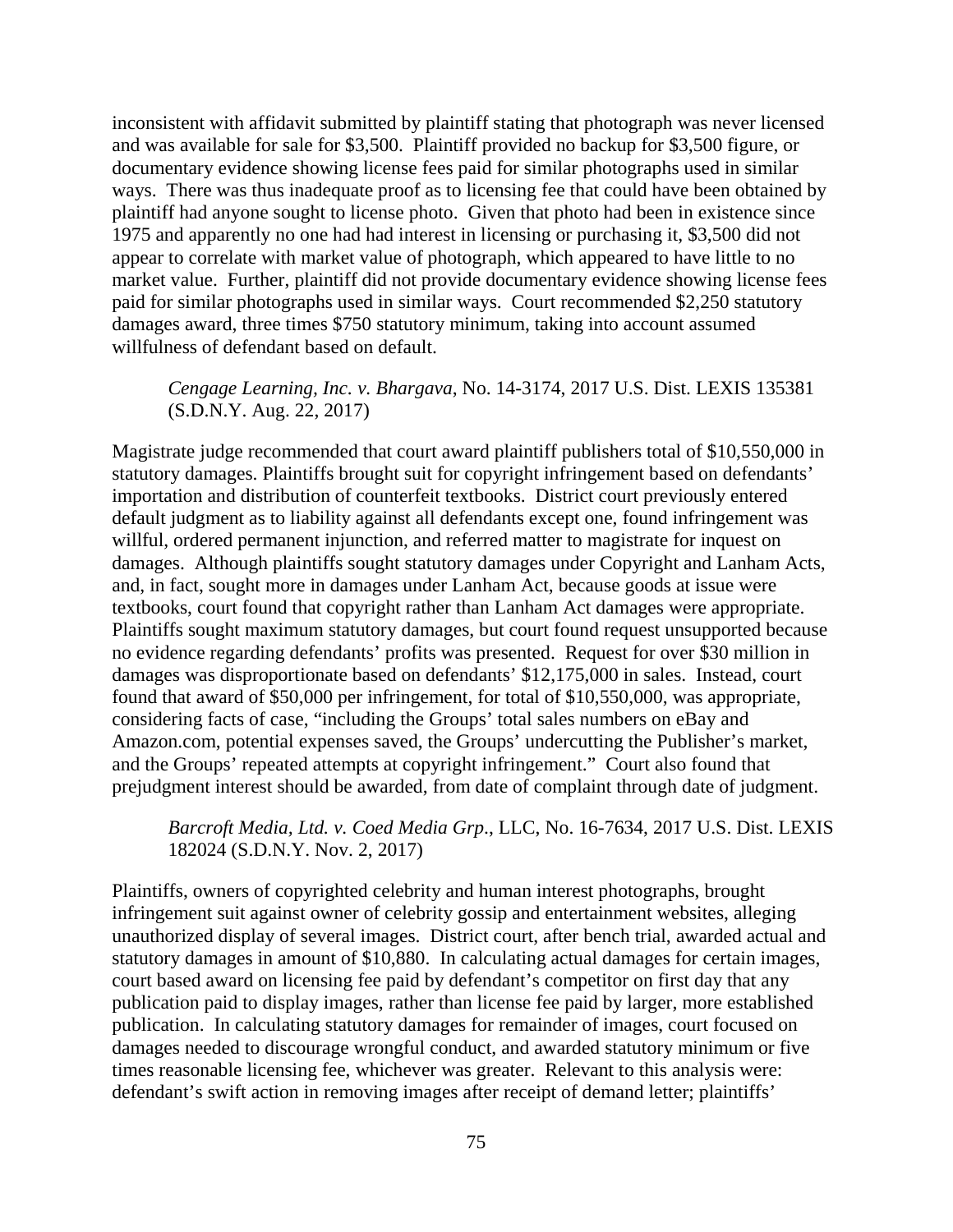relatively lax approach to enforcing copyrights; defendant's casual approach to working with copyrighted works; and fact that paparazzi photographs are common target of infringement, resulting in need for general deterrence.

*Cohen v. G&M Realty L.P.*, No. 13-5612, 2018 U.S. Dist. LEXIS 22662 (E.D.N.Y. Feb. 12, 2018)

District court awarded maximum statutory damages under Visual Artists Rights Act for each of 45 works of visual art wrongfully and willfully destroyed. Plaintiffs – 21 graffiti artists – brought suit against defendant Gerald Wolkoff and related entities seeking preliminary injunction under VARA to stave off demolition of 5Pointz and their artwork on structures. In 2013, court denied preliminary injunction and stated that opinion would issue soon thereafter. Although opinion issued eight days later, Wolkoff whitewashed works, destroying most of them, without waiting for opinion. Case proceeded to three-week trial, and, before summation, plaintiffs, with consenting defendants, waived jury rights. Rather than summarily dismiss jury after it had sat through entire trial, court converted it to advisory jury. Court now issued findings of fact and conclusions of law after jury rendered verdict on 98-page sheet. Court rejected defendants' position that VARA does not protect temporary works like plaintiffs' works, finding no support in statute or case law. As to whether works were of "recognized stature," court looked at evidence that curator selected works of street art among many others, and noted that all plaintiffs were recognized outside of 5Pointz as shown in presented folios of their works. Court also credited plaintiffs' expert and discredited defendants' expert on topic. Of 49 works, court found that 45 were of recognized stature. Court found that plaintiffs failed to establish reliable market value for works, and did not award actual damages. Jury found that Wolkoff acted willfully, and court agreed. Under statute, Wolkoff could have given plaintiffs 90 days' notice to allow for attempted salvage of works, but did not do so. After structure was whitewashed, Wolkoff refused plaintiffs entry onto property to recover surviving works, and tried to have them arrested when they tried to enter. In sum, court found "only logical inference" from Wolkoff's behavior after denial of preliminary injunction "was that it was an act of pure pique and revenge for the nerve of the plaintiffs to sue to attempt to prevent the destruction of their art. This is the epitome of willfulness." Court then assessed statutory damages factors, and found each tipped in favor of award of high statutory damages. Wolkoff acted willfully; profited indirectly when 5Pointz increased in value after he obtained variance following his plan to turn site into profitable luxury condominium; and whitewashing had negative effect on plaintiffs' careers. Court placed special emphasis on need for deterrence, as Wolkoff remained unrepentant. Court also found that Wolkoff's behavior during whitewashing and in court and plaintiffs' good behavior during trial militated in favor of high award. Court awarded statutory damages of \$150,000 for each of 45 works, for total of \$6,750,000.

*Greg Young Publ., Inc. v. Zazzle, Inc.*, No. 16-4587, 2017 U.S. Dist. LEXIS 180285 (C.D. Cal. Oct. 27, 2017)

Plaintiff brought infringement action against online service that allowed individuals to upload designs to website and sell goods bearing uploaded designs. After trial, defendant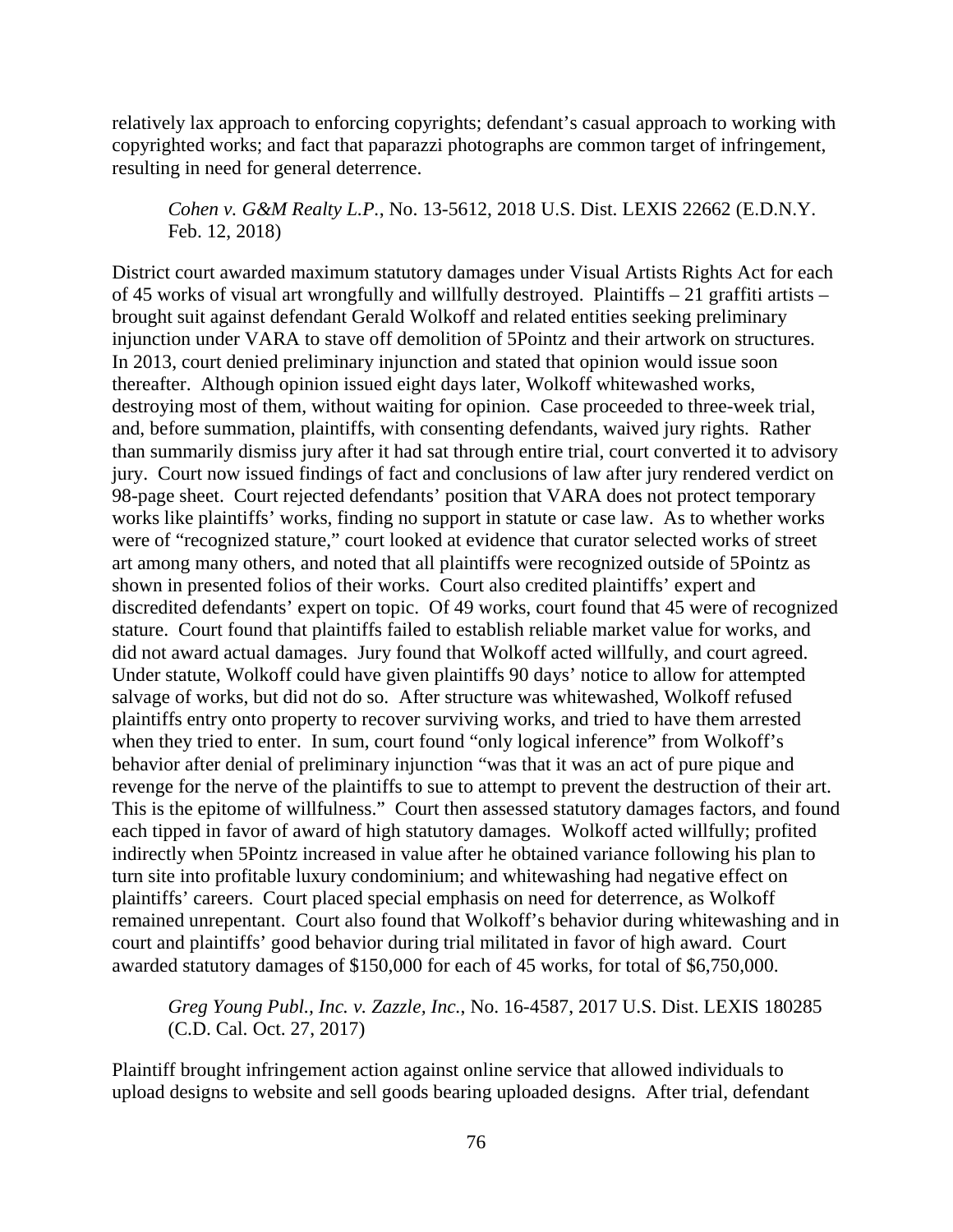moved for judgment as matter of law on willfulness. Court did not rule on motion, and gave willfulness instruction to jury. Jury awarded statutory damages for each work infringed, with awards between \$200 and \$66,800. Defendant renewed motion for judgment as matter of law on willfulness with respect to five works as to which damages awards were more than statutory limit for non-willful infringement. Court found willful infringement not sufficiently shown: defendant showed it had policy against infringement; required users to warrant that designs were authorized; employed team to enforce infringement policy; responded to each of plaintiff's takedowns; and tried to find and remove other infringements in catalogue. Moreover, defendant would ask for additional information when it was concerned about authorization of upload. Court granted motion, finding that plaintiff did not show recklessness or willful blindness, and reduced awards for five works to maximum, nonwillful statutory amount of \$30,000 each.

*Adobe Sys. v. Tanvir*, No. 16-6844, 2017 U.S. Dist. LEXIS 108934 (N.D. Cal. July 13, 2017)

Adobe System brought infringement claim against owner and operator of eBay store for allegedly advertising, offering for sale, selling and or distributing computers that were preloaded with software infringing on Adobe-branded products. Court granted default judgment to Adobe when defendant failed to appear in action, but declined to award maximum statutory damages for willful infringement concluding that it would be "windfall." Instead, court used its discretion to award \$3,750 (five times minimum statutory damages) for derivative copyrighted work and each of five additional copyrighted works identified by Adobe.

# *Beachbody, LLC v. Jadee Invs. Corp.*, No. 17-2067, 2017 U.S. Dist. LEXIS 172740 (C.D. Cal. Oct. 18, 2017)

Plaintiff, company that created, sold, and distributed home-based "fitness, weight loss and health products and services," alleged that defendant willfully sold and distributed counterfeit copies of home-based fitness kits and DVDs online. Court determined that default judgment was appropriate. Plaintiff requested \$150,000 in statutory damages for continued sale of kit even after plaintiff sent notice. Court, however, found plaintiff's request for maximum amount of \$150,000 in statutory damages excessive, as plaintiff had "adduced minimal evidence or argument as to why a \$150,000 award is appropriate." Court instead awarded plaintiff \$30,000 for defendants' willful infringement, "observing that many courts have awarded \$30,000 for willful infringement under similar circumstances."

*Adobe Sys., Inc. v. Gray*, No. 16-2830, 2017 U.S. Dist. LEXIS 112664 (N.D. Cal. June 22, 2017)

Plaintiff, developer and distributer of computer software, brought infringement claims against defendant for advertisement and sale of unauthorized and counterfeit products. District court granted default judgment in plaintiff's favor. Plaintiff sought \$30,000 in statutory damages for each copyrighted work allegedly infringed by defendant. Court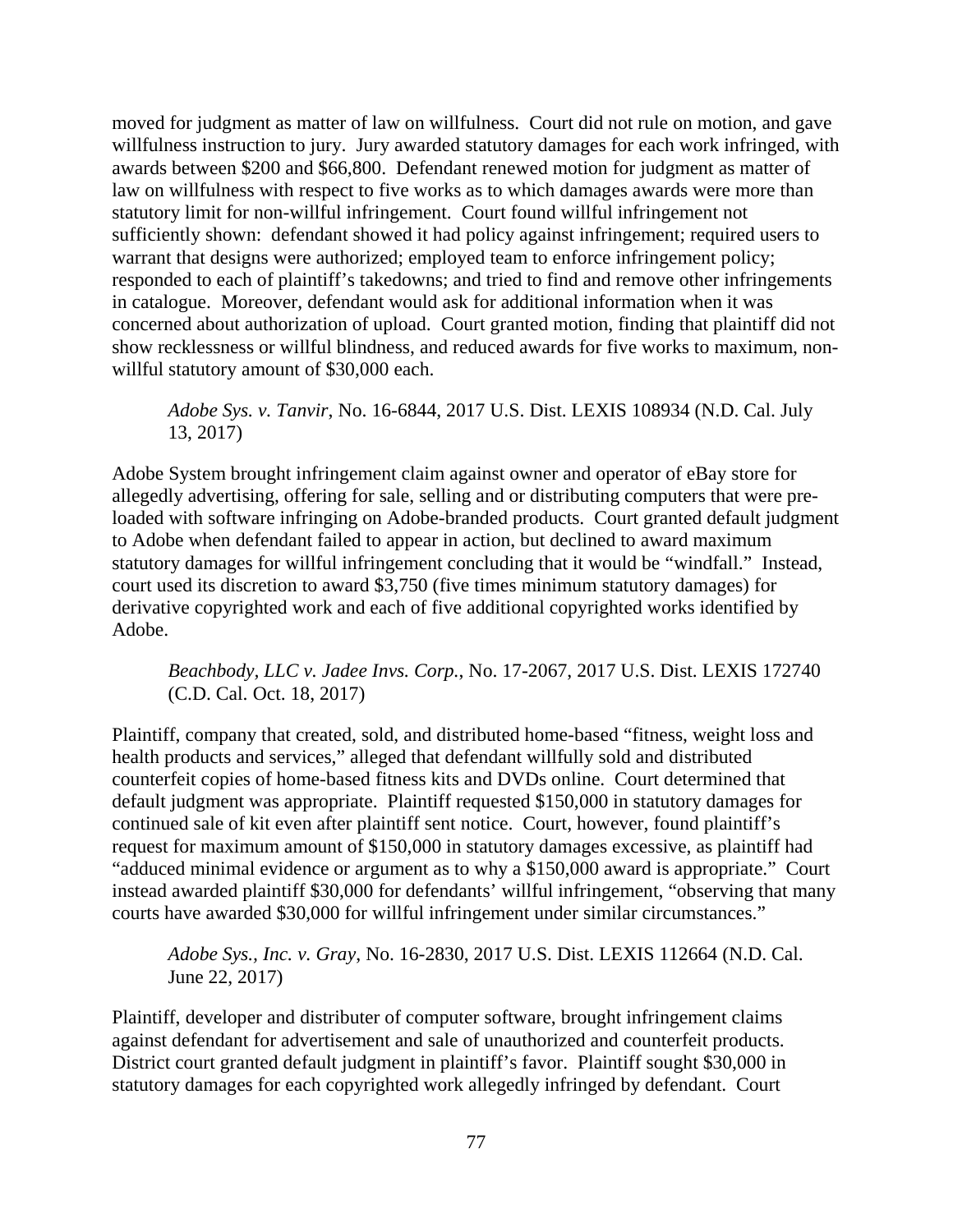explained that amount of statutory damages requested should bear plausible relationship to plaintiff's actual damages, and found plaintiff's request for \$30,000 for each of two infringed-upon copyrights to be reasonable.

*Monster Energy Co. v. Peng*, No. 17-414, 2017 U.S. Dist. LEXIS 175287 (N.D. Ill. Oct. 23, 2017)

Court granted plaintiff's motion for summary judgment. Plaintiff owned copyright in "Claw Icon" design used on its branded drinks and other items. Defendants sold unauthorized products bearing copies of plaintiff's design through their Internet stores. Plaintiff brought suit against various defendants for, *inter alia*, copyright infringement. Plaintiff moved for summary judgment, and defendants failed to respond. Court granted plaintiff's motion on infringement claim. Court found no issue of fact as to plaintiff's ownership of valid copyright, and no issue of fact as to copying; defendants' products "are virtually identical to and/or are substantially similar to the look and feel of the Monster Energy Copyrighted Design." Additionally, court found no issue of fact on willfulness due to fact that design was famous and defendants' design was practically identical; "only reasonable inference from this evidence is that Defendants were, at the very least, aware of the possibility that they were selling infringing products." Plaintiff requested \$50,000 in statutory damages for infringement, and court found request was reasonable, would not give plaintiff windfall, and could serve to deter defendants from engaging in further infringements. Court also entered permanent injunction.

*Ali v. Final Call, Inc.*, No. 13-6883, 2017 U.S. Dist. LEXIS 165928 (N.D. Ill. Oct. 6, 2017)

Seventh Circuit reversed district court's judgment for defendant, finding that defendant sold unauthorized copies of plaintiff's "Minister Farrakhan Painting," and remanded with instructions to assess damages. Plaintiff sought statutory damages of \$100,000, and defendant asked court to award statutory damage of \$200, arguing that it was not aware and had no reason to believe that it was infringing. Court held infringement was willful, finding that defendant acted intentionally or, at minimum, in reckless disregard of plaintiff's copyright; defendant's history of infringement weighed in favor of finding that defendant acted willfully or with reckless disregard. Given facts and circumstances, district court awarded statutory damages of \$25,000.

*Epic Tech, LLC v. Lara*, No. 15-1220, 2017 U.S. Dist. LEXIS 196705 (S.D. Tex. Nov. 30, 2017)

District court awarded maximum statutory damages for willful infringement of six copyrighted works. Plaintiff, owner of six copyrights in "Lucky Duck" and "Ritzy Kitty" sweepstakes software, alleged that defendants illegally copied and distributed software. Plaintiff moved for default judgment, requesting statutory damages, permanent injunction, and attorneys' fees. Court found default judgment appropriate. Court next found that defendants' infringement was willful "because they were familiar with licensing schemes,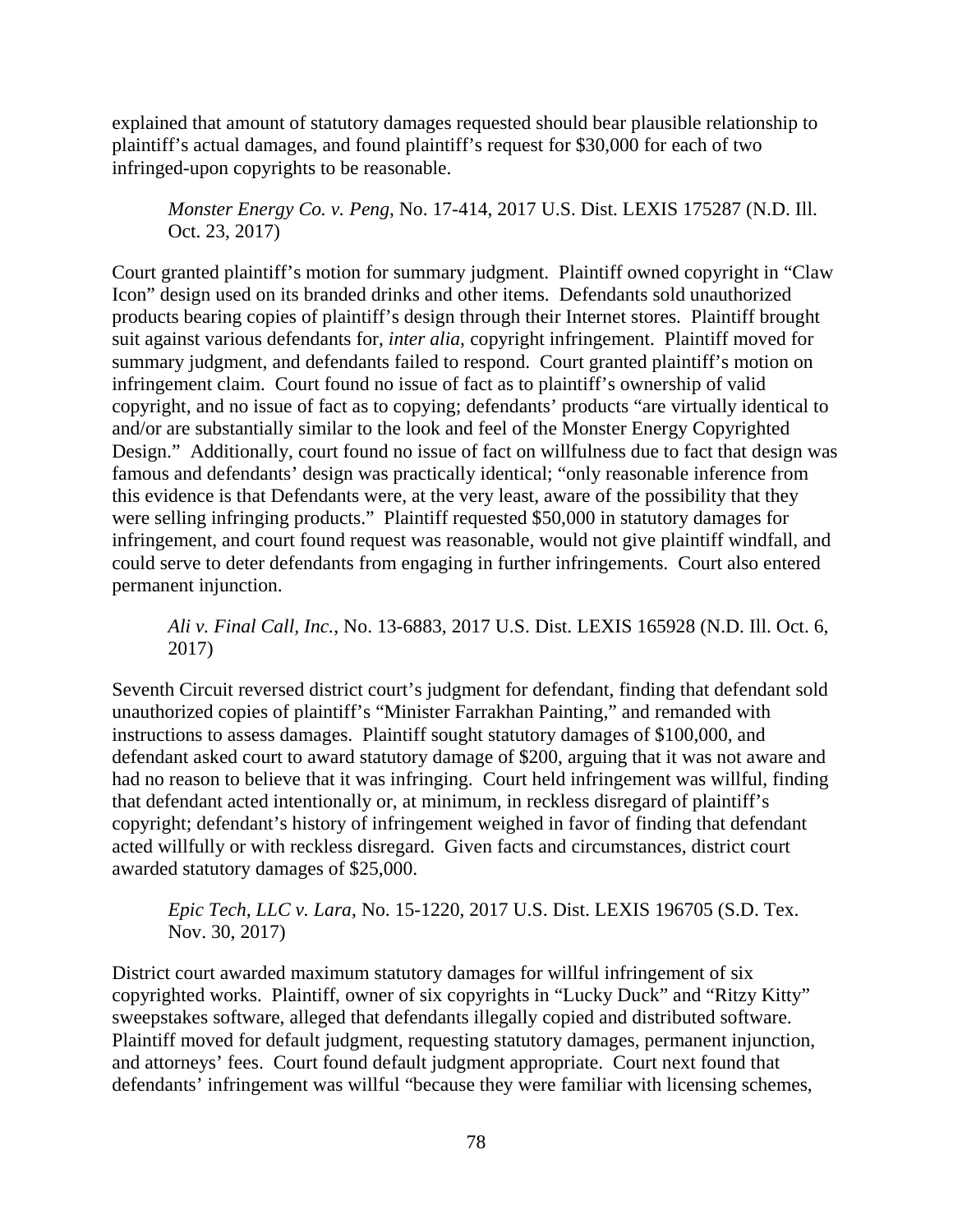made spare defense efforts, and did not try to avoid infringement." In calculating damages, court assessed willfulness of defendants' conduct, whether award would deter others, copyrights' value, defendants' lack of cooperation in providing records to assess value of infringing content, plaintiff's losses, and counsel's argument, and determined award should be \$150,000 per infringement, for total of \$900,000. Court also found permanent injunction, enjoining defendants from engaging in further offending conduct, appropriate and not overbroad.

*Adobe Sys. V. SKH Sys.*, No. 17-18, 2017 U.S. Dist. LEXIS 212321 (W.D. Tex. Dec. 27, 2017)

Plaintiffs obtained copyright registrations for assortment of software products for use in variety of technology. Defendant sold refurbished laptops preloaded with plaintiffs' software products (unlicensed) and used computer program to bypass software products' activation system. Plaintiffs hired private investigator to uncover evidence of defendant's sales and act of bypassing activation system. Defendant admitted to copyright infringement. Court found defendant's conduct willful, as record indicated defendant acted knowingly and intentionally. Plaintiffs requested statutory damages of \$150,000 per work infringed, but court reduced award to \$25,000 per work, as there was no evidence of value of copyrights, value of infringing material, or any losses sustained by plaintiffs other than attorneys' fees and costs in suit. Court also awarded maximum statutory damages of \$2,500 for one occasion of circumvention for which plaintiffs provided evidence.

*Broad. Music, Inc. v. McCarty's Finish Line, Inc.*, No. 16-2233, 2017 U.S. Dist. LEXIS 140532 (M.D. Pa. Aug. 31, 2017)

District court granted plaintiff's motion for default judgment. Plaintiff held right to license public performance of over 10 million copyrighted musical compositions. Defendant was restaurant featuring live musical performances. After more than 40 attempts to enter into license agreement with defendant, plaintiff brought suit alleging five claims of willful infringement based on public performances of plaintiff's copyrighted works in presence of plaintiff's agent. Court issued permanent injunction and awarded statutory damages. Plaintiff sought statutory damages in amount equal to four times amount of defendants' unpaid licensing fees. Court noted that defendants repeatedly and consistently refused to cooperate, refused to purchase proffered licenses, sometimes doing so in "profane language," ignored scores of messages, voicemails, and letters, and seemingly dared plaintiff to bring instant action. "Egregious behavior" justified award slightly higher than those in recent copyright infringement cases in Circuit; therefore, requested award of \$25,313.40 was granted.

*China Cent. TV v. Bhalla (In re Bhalla)*, No. 16-265, 2017 Bankr. LEXIS 2337 (M.D. Fla. Aug. 18, 2017)

Court granted in part plaintiffs' motion for summary judgment. Two of plaintiffs owned exclusive rights to Chinese television programs; third plaintiff distributed Chinese-language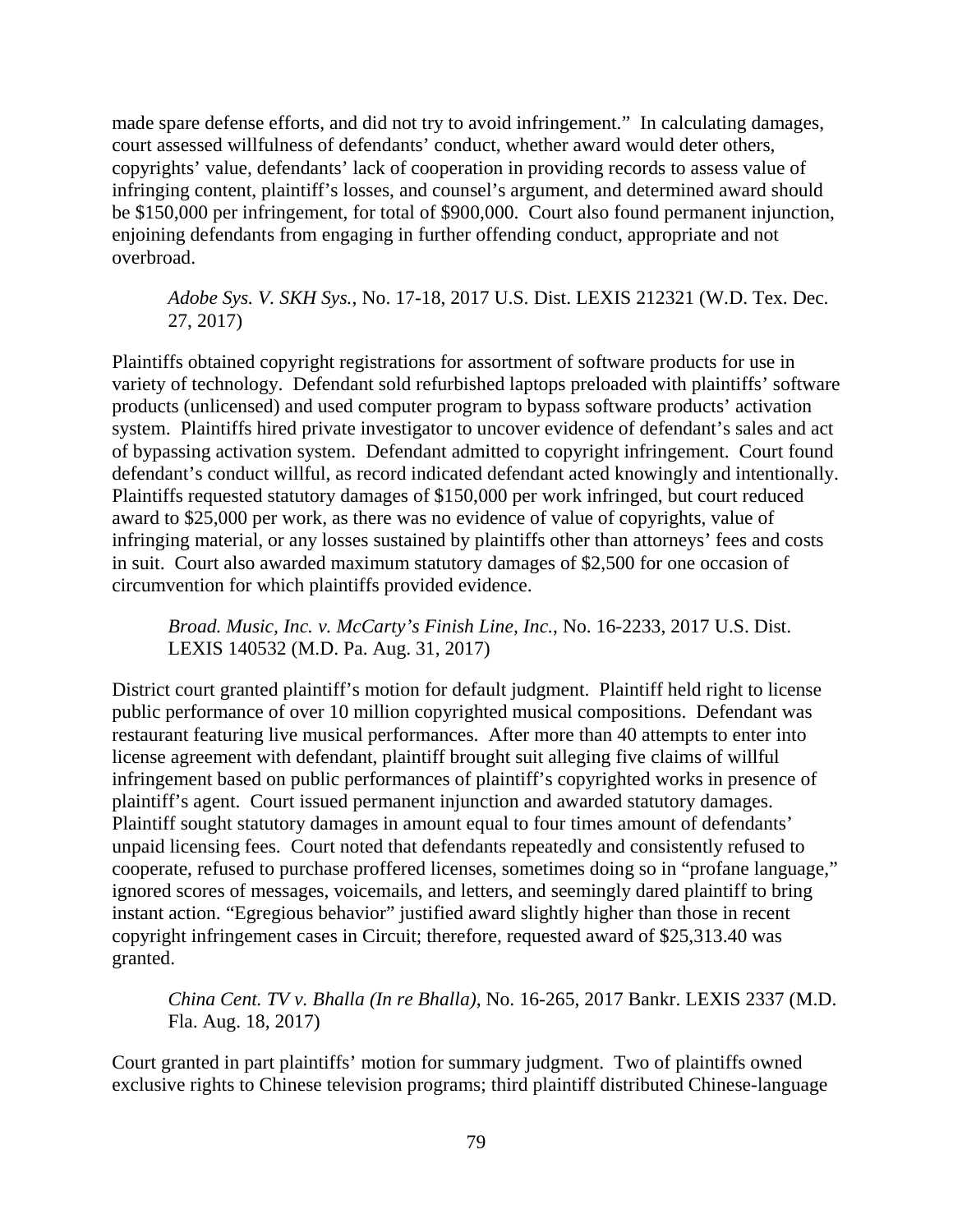television channels and programs, originally broadcast in China, in U.S. through "Great Wall Package" bundle. Defendant debtor was owner, officer and director of Asha Media Group, Inc., whose revenue came from sales of "TVpad" through which purchaser could receive plaintiffs' programs on internet. When TVpad users added software to device, they could receive plaintiffs' programs from China and other countries at no charge. Plaintiffs previously brought suit against debtor and Asha, and court entered default judgment of over \$6 million in statutory damages, finding that Asha willfully infringed. Defendant then filed for bankruptcy, and plaintiffs brought proceeding arguing that under 11 U.S.C. § 523(a)(6), debtor's liability to plaintiffs for copyright infringement was not dischargeable. Court found that debtor caused willful injury because "Debtor engaged in deliberated acts which were substantially certain to injure Plaintiffs," including communicating with customers to state that they could access plaintiffs' channels and programs at no charge legally; promoting TVpad as way to view plaintiffs' content; and knowingly steering customers to make use of infringing apps by providing them with USB drive with infringing apps so they could access plaintiffs' programs at no charge. In response defendant failed to raise genuine question of material fact. Court also found debtor caused malicious injury, stating "one who intentionally infringes protected copyrights and trademarks knows that injury to the holder is substantially certain to result." Plaintiffs sought statutory damages for contributory and vicarious infringement. As to contributory liability, court found that debtor knew of infringement and "intentionally induced, caused and materially contributed to that infringement." As to vicarious liability, court found that debtor benefitted financially from sale of TVpad with infringing apps, and could have ceased or limited infringement. Plaintiffs sought \$15,000 for each of 459 programs infringed; debtor argued for \$750 per program, if any award was appropriate. Court noted that debtor was not innocent infringer, but weighed infringement against purpose of bankruptcy and found \$15,000 per work excessive. Instead, court looked to evidence that Asha realized \$2.15 million in revenue due to infringement, and awarded \$5,000 per work, for total of \$2,295,000.

# *Broad. Music Inc. v. Hemingway's Café, Inc.*, No. 15-6806, 2017 U.S. Dist. LEXIS 99969 (D.N.J. Jun. 28, 2017)

Court granted plaintiff's motion for summary judgment and awarded statutory damages and attorneys' fees against defendants, "premiere nightlife venue at the Jersey Shore with live entertainment, some of the greatest local DJs and bands, and the largest dance floor at the Jersey Shore," and its president and manager, based on unauthorized public performance of musical compositions. To assess appropriate amount of statutory damages, court considered (1) expenses saved and profits reaped by infringer; (2) revenues lost by plaintiff; (3) strong public interest in insuring integrity of copyright laws; and (4) whether infringement was willful and knowing or innocent and accidental. Appropriate basis to measure statutory damages, court found, was amount in licensing fees defendants would have paid for two annual periods during which infringements occurred, with multiplier of two to five times amount that defendant should have paid. Court found infringing conduct to be willful, and awarded \$58,740.00, three times amount defendants would have paid in licensing fees.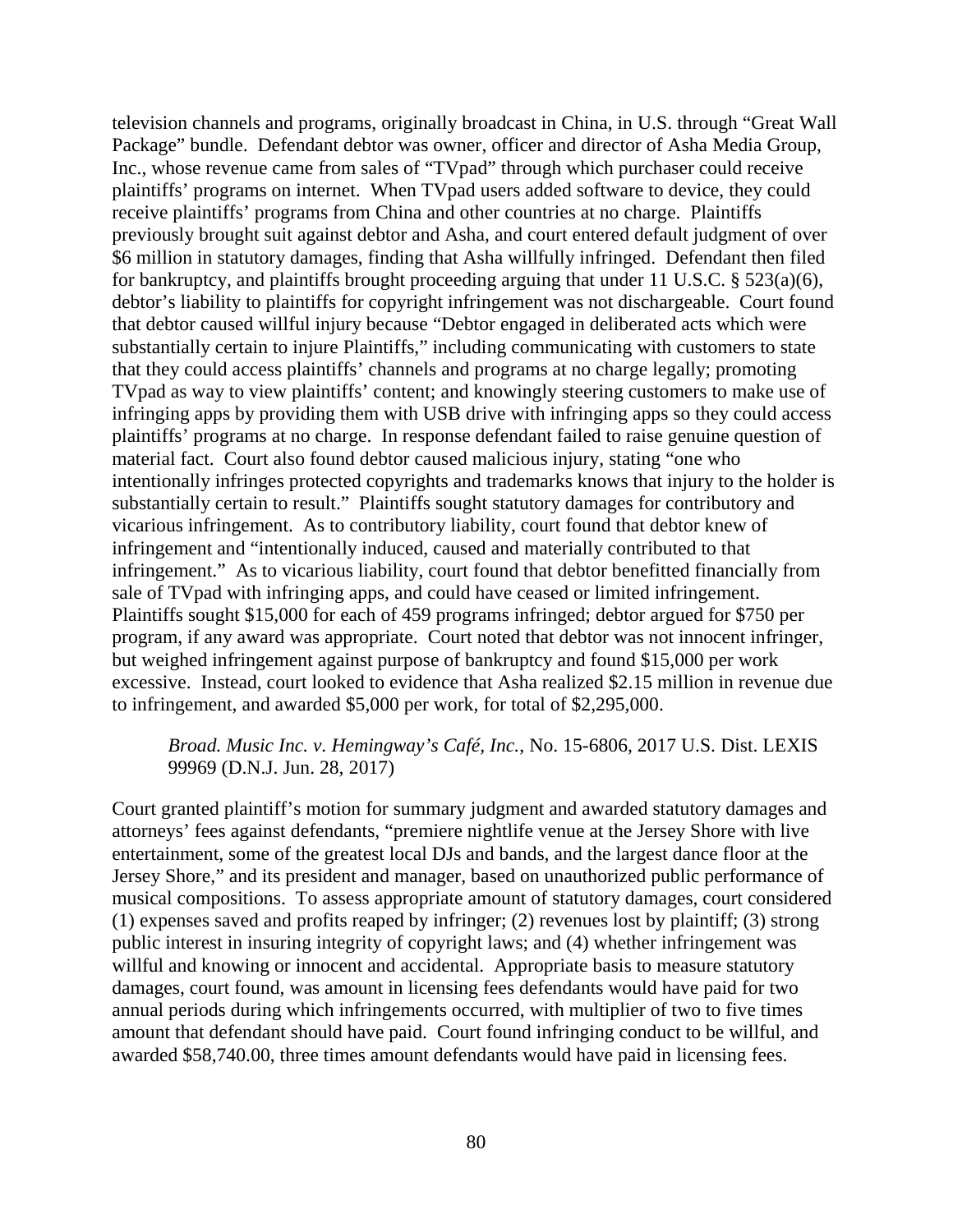*Bell v. A1 Luxury Limousine of S. Fla. Inc.*, No. 16-2536, 2017 U.S. Dist. LEXIS 132231 (S.D. Ind. Aug. 18, 2017)

District court granted default judgment and awarded maximum statutory damages for copyright infringement to plaintiff. Defendant posted plaintiff's copyrighted photograph on its website, along with common copyright language in which defendant claimed to be copyright owner. In absence of argument to contrary, court found evidence of willful infringement sufficient to support maximum statutory damages because copyright marking language on bottom of website could be considered to indicate that defendant possessed rights to all material on website, and because defendant failed to distinguished itself from owner of copyrighted photo.

*Goldman v. Asaad*, No. 15-1586, 2017 U.S. Dist. LEXIS 127452 (D. Nev. Aug. 9, 2017)

Court granted plaintiff, author of "West Coast Love," "work of art constituting a social commentary upon the rap music industry," default judgment against defendants Asaad, Storey, and Epic Records for infringement of artwork. Defendants used artwork without permission on cover of Asaad single "Boss Status," released by Epic. Cover was clearly reproduction of plaintiff's work. Court award \$150,000 in statutory damages for willful infringement, and \$25,103.45 in attorneys' fees and costs.

*Ahrens v. Pecnick*, No. 15-2034, 2017 U.S. Dist. LEXIS 107512 (D. Nev. July 11, 2017)

Plaintiff, creator of "pregnancy pornography," brought suit against foreign defendant website for allowing users to upload and download infringing videos to and from its website. Following entry of default by Clerk of Court, plaintiff moved for default judgment. Court found that it did not have jurisdiction over defendant; but even if it did, plaintiff did not establish that default judgment was appropriate. Plaintiff derived \$527,479.40 damages figure from hypothetical license theory, but offered virtually no evidence to support hypothetical license rate or how it should apply to defendant. Only evidence provided was one licensing deal, which was insufficient to show reasonableness of fee, and plaintiff did not provide information about other terms of license. Moreover, other allegations showed that under license plaintiff did not receive entire cost of download, but instead received percentage. Even if plaintiff showed rate was reasonable, court found application of rate speculative because it was based on number of individuals who viewed webpage with infringing video, rather than number of downloaded videos. Plaintiff also calculated defendant's profits by stating his "belief" that 90% of website users paid for "premium downloading plan" and stated entitlement to profits from selling those plans to users who downloaded infringing content. Court found that plaintiff provided no evidence for claims that 90% of users paid for premium downloading plan, that every user who viewed webpage with infringing content downloaded videos, and that all profits from selling premium downloading plan were due to infringing content.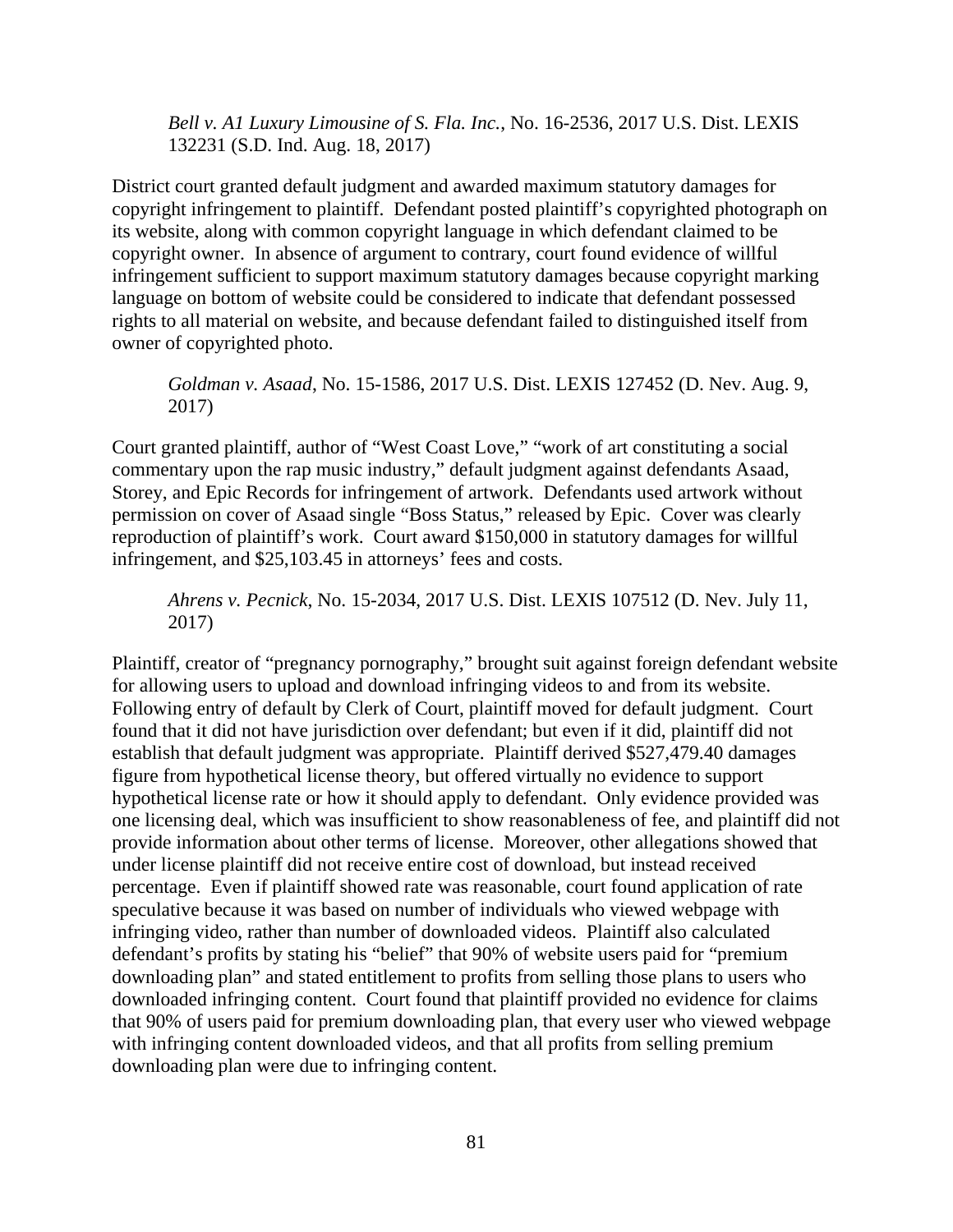*Estate of Barré v. Carter*, No. 17-1057, 2017 U.S. Dist. LEXIS 116590 (E.D. La. July 25, 2017)

Court denied defendants' motion to strike plaintiffs' request for statutory damages and attorneys' fees. Plaintiffs Estate of Anthony Barré and Angel Barré brought suit against defendants, including Beyoncé, based on claims that writers and performers of song "Formation," "Lemonade" album and "Formation World Tour" used Anthony Barré's voice and protectable works, specifically, YouTube videos "Booking the Hoes from New Wildings" and "A 27 Piece Huh?" Defendants requested that court strike request for statutory damages and attorneys' fees because plaintiffs' works were published in 2010, alleged infringement occurred in February 2016, and registrations were obtained in April 2016. Plaintiffs claimed that they might be entitled to statutory damages and fees for infringements that occurred after registrations issued in April 2016, if defendants' live performances that commenced after April 25, 2016 were found to be separate acts of infringement; plaintiffs pointed out that first "Formation World Tour" performance occurred on April 27, 2016, after copyrights were registered, and last performance was on October 7, 2016. Court denied motion to strike, finding defendants did not make showing required under Rule 12(f) that pleading to be stricken has "no possible relation to the controversy," noting plaintiffs' allegations of continuing post-registration infringement.

*Drewry v. Cox*, No. 16-1307, 2017 U.S. Dist. LEXIS 133171 (W.D. Okla. Aug. 21, 2017)

District court denied defendant's motion for summary judgment on plaintiff's claim for actual damages. In 2014, defendant produced 200 copies of album featuring defendant's recording of plaintiff's copyrighted song "Sleeping My Blues Away." Although defendant gave away 175 copies of album and did not realize any profits thereon, defendant admitted that he sold some of albums. Because plaintiff sought only actual damages, defendant moved for summary judgment because plaintiff had not suffered damages and defendant had made no profits. Court denied defendant's motion because defendant's admission that he had sold some albums with plaintiff's protected song was sufficient evidence to show plaintiff's entitlement to actual damages.

# **B. Attorneys' Fees**

*Cortes-Ramos v. Sony Corp. of Am.*, No. 16-2441, 2018 U.S. App. LEXIS 11718 (1st Cir. May 4, 2018)

First Circuit reversed order granting motion for attorneys' fees. Plaintiff sued alleging claims including copyright claims in connection with songwriting contest that Sony cosponsored. District court dismissed all claims with prejudice on ground that they were subject to mandatory arbitration pursuant to agreement plaintiff signed when he entered contest. First Circuit affirmed dismissal. Defendants then moved for attorneys' fees; district court granted motion and awarded \$47,601.78 in fees. Court of Appeals reversed on ground that defendants did not qualify as prevailing parties under § 505. Supreme Court made clear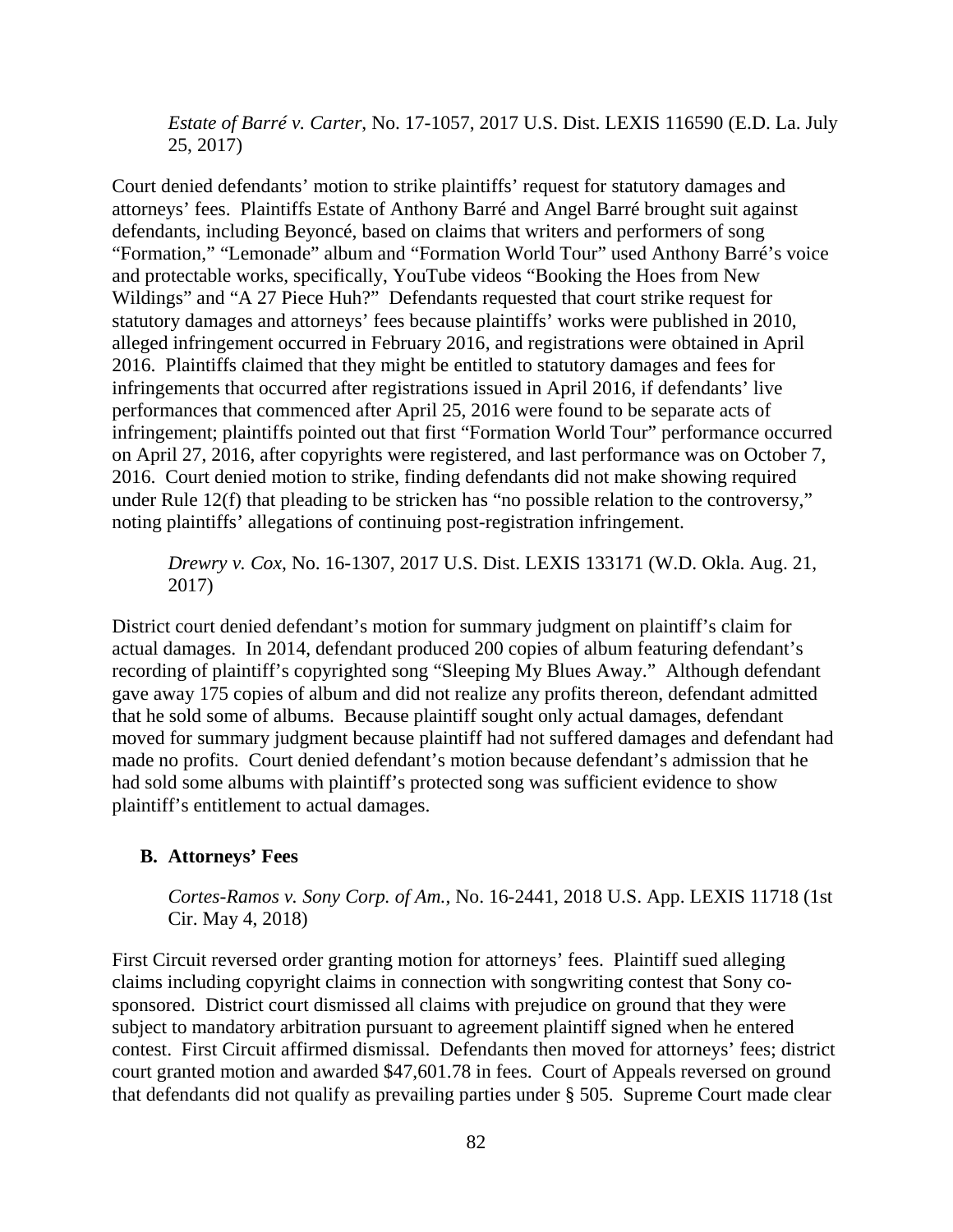that "touchstone of the prevailing party inquiry [is] the material alteration of the legal relationship of the parties in a manner which Congress sought to promote in the fee statute." *Sole v. Wyner*, 551 U.S. 74 (2007). Here there had been no such alteration. Court previously affirmed dismissal of copyright claims with prejudice, but did so solely because it was affirming district court's order compelling arbitration; claims had not been extinguished but had been merely left to arbitrator. Thus, only material alteration in parties' legal relationship concerning Copyright Act arose from ruling regarding forum in which copyright claims must be heard. Copyright Act, unlike Federal Arbitration Act, reflects no congressional policy favoring or disfavoring arbitration of claims. There thus had been no material alteration of legal relationship of parties in manner Congress sought to promote when it enacted § 505. Court therefore reversed grant of attorneys' fees to defendants.

# *McDermott v. Monday Monday, LLC*, No. 17-9230, 2018 U.S. Dist. LEXIS 28664 (S.D.N.Y. Feb. 22, 2018)

Plaintiff filed infringement suit against Idaho limited liability company based in Idaho. Defendant served offer of judgment on defendant in amount of \$1,000, then filed motion to dismiss for lack of personal jurisdiction. In response, plaintiff voluntarily dismissed action without prejudice to refiling. Defendant subsequently moved for costs and fees pursuant to § 505. Plaintiff opposed on basis that defendant was not "prevailing party" under Act. Court found that in opposing fees motion, "plaintiff does not suggest that he had any non-frivolous reason to believe that there was personal jurisdiction over the defendant in this district. Based on the record before the Court, it appears that the filing in this district was 'frivolous, unreasonable, or groundless.'" Plaintiff's counsel, court noted, was "known copyright 'troll,' filing over 500 cases in this district alone in the past twenty-four months. Thus, whether or not an attorney's fee award could be properly awarded against the plaintiff under Section 505, such an award against plaintiff's counsel may be appropriate in an exercise of this Court's inherent power." Court, in its discretion, declined to award fees on this occasion. However, if plaintiff's counsel "files any other action in this district against a defendant over whom there is no non-frivolous basis to find that there is personal jurisdiction, the outcome may be different."

# *Barcroft Media, Ltd. v. Coed Media Grp., LLC*, No. 16-7634, 2018 U.S. Dist. LEXIS 4541 (S.D.N.Y. Jan. 10, 2018)

District court denied prevailing plaintiffs' motion for attorneys' fees and costs because (1) defendant's defenses not frivolous or wasteful; (2) defendant did not exhibit bad faith; (3) fees unnecessary to deter future infringement or pursuit of unmeritorious infringement defenses; and (4) plaintiff offered no evidence specific to case that fees award would further purposes of Act. In reaching its decision, court noted that defendant did not waste resources by disputing use of copyrighted images without prior authorization, removed offending images from website as soon as it was contacted by plaintiff, and sought to settle in good faith. If any party in suit engaged in troubling litigation tactics, court noted, it was plaintiffs. Court therefore declined to award fees and costs.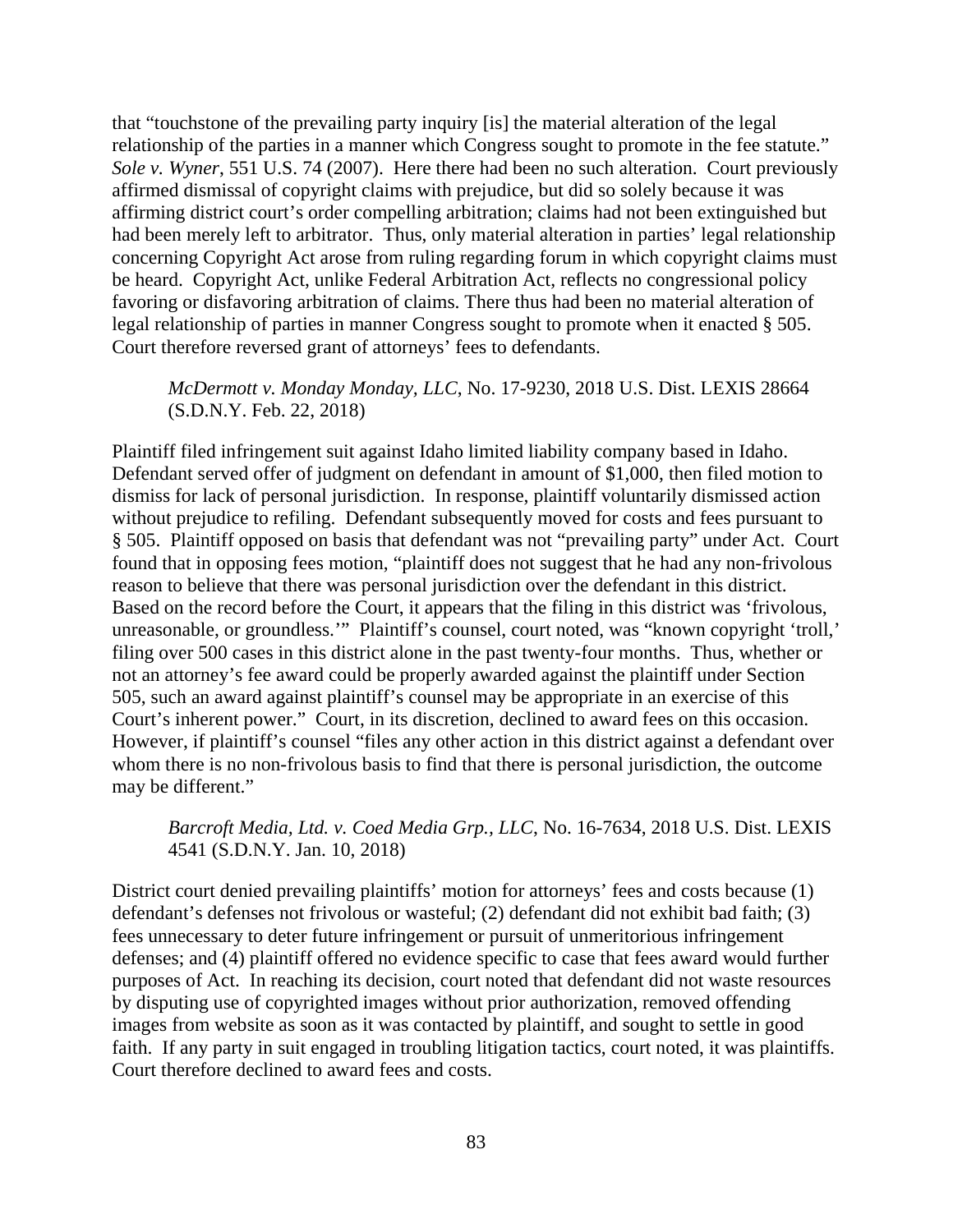# *Manhattan Review LLC v. Yun*, No. 16-102, 2017 U.S. Dist. LEXIS 155508 (S.D.N.Y. Sept. 21, 2017)

Magistrate judge recommended granting defendants' motion for attorneys' fees, with certain adjustments, because defendants had prevailed in plaintiffs' action, which magistrate held to be frivolous and conducted in troubling manner. Plaintiff Manhattan Review ("MR") was founded by plaintiff Meissner and defendant Yun. In December 2011, after falling out, Yun filed Certificate of Cancellation of MR's status as LLC in Delaware. In March 2012, Meissner, individually and derivatively on MR's behalf, sued MR and Yun in New York state court. In July 2015, New York court dismissed derivative claims, holding that, because MR's Certificate of Cancellation had not been properly rescinded or nullified under Delaware law, Meissner had no standing to sue on MR's behalf. Later that month, Meissner filed Certificate of Correction in Delaware attesting that MR's Certificate of Cancellation was not authorized by MR, thereafter receiving Certificate of Good Standing for MR. In October 2015, New York state court denied Meissner's motion to vacate July order because Meissner had not shown that Certificate of Good Standing nullified or revoked Certificate of Cancellation. In January 2016, after appealing state court's orders and one day after filing one copyright registration application, Meissner filed federal court action derivatively on MR's behalf, alleging copyright and trademark infringement along with numerous state law claims. Court denied defendants' first motion to dismiss, based on lack of standing, as premature. However, court granted second motion to dismiss, which was premised on argument that state court orders were preclusive as to plaintiffs' capacity to sue on MR's behalf. Copyright Act permits award of fees to prevailing party in light of various factors, including objective unreasonableness, frivolousness, motivation, and dual goals of compensation and deterrence. Magistrate held that, because MR was, in present form, incapable of maintaining suit in any forum and because plaintiffs' action was frivolous, defendants should be considered prevailing parties. Plaintiffs' derivative suit, brought after state court's October order that Meissner could not sue on MR's behalf, was frivolous. Plaintiffs' litigation conduct was troubling because plaintiffs sued without having copyright registration, and plaintiffs' complaint did not mention prior state court action. Magistrate also found that defendants should be compensated for costs of defending against claims that should not have been brought because plaintiffs lacked capacity to sue. After awarding attorneys' fees using lodestar method, magistrate recommended reducing fee amount to account for legal work performed by Yun on her own behalf, thus on non-compensable *pro se* basis. Magistrate also reduced attorneys' fees to eliminate work done in connection with state law claims and in connection with plaintiffs' first motion to dismiss, which was unreasonable mistake that unnecessarily extended litigation.

### *Creazioni Artistiche Musicali, S.r.L. v. Carlin Am., Inc*., No. 14-9270, 2017 U.S. Dist. LEXIS 124082 (S.D.N.Y. Aug. 4, 2017)

Court denied defendant's request for attorneys' fees. Italian composer Piero Umiliani entered into written agreement with plaintiff to compose and record music for film. Under agreement, Umiliani transferred all rights to use music composed under agreement to plaintiff, "so long as [Umiliani's] rights are not prejudiced or limited." Plaintiff brought suit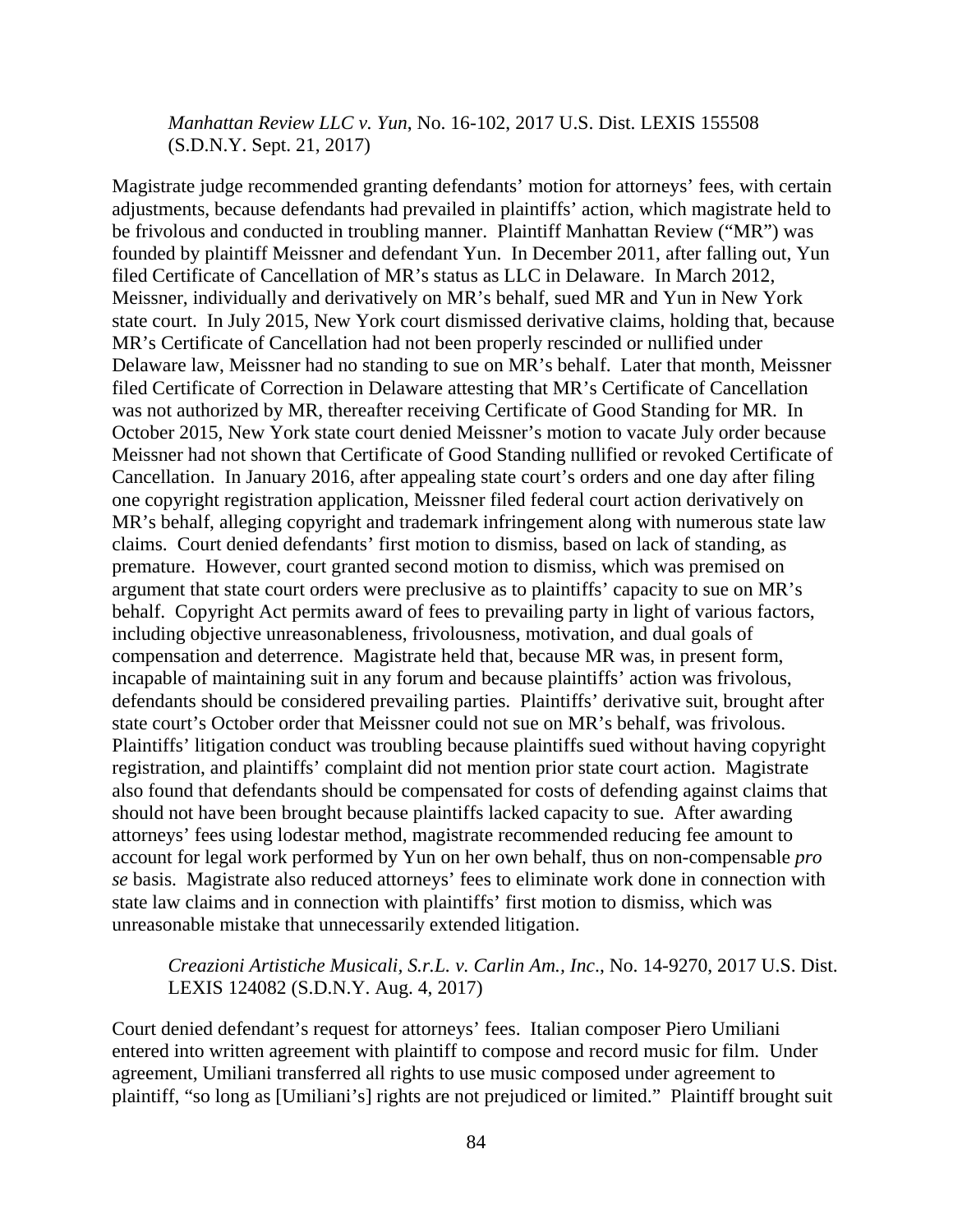claiming that defendant's publication of songs allegedly derivative of those created under agreement infringed its copyright. District court, relying on Italian law, dismissed complaint on basis that plaintiff did not possess exclusive rights to music, and thus lacked standing to sue under Act. Court analyzed defendant's request for attorneys' fees pursuant to nonexclusive *Fogerty* factors, including (1) frivolousness of non-prevailing party's claims or defenses; (2) party's motivation; (3) whether claims or defenses were objectively unreasonable; and (4) compensation and deterrence, noting that in order to best promote Act's goals, third factor should be given substantial weight. In this case, plaintiff's positions on interpretation of agreement, choice of law issue, and U.S. law and Italian law were not objectively unreasonable or frivolous. There was no evidence of improper motive, and deterrence was not required.

# *Konangataa v. ABC*, No. 16-7382, 2017 U.S. Dist. LEXIS 95812 (S.D.N.Y. June 21, 2017)

District court granted defendants' joint motion for attorneys' fees. Plaintiff had publicly live-streamed on Facebook 45-minute video of his partner giving birth to their child in hospital delivery room. News outlets used very brief excerpts of Video: 30 seconds for NBC, 22 seconds for ABC and Yahoo, screen-grab for CMG. Court previously dismissed copyright infringement actions brought by plaintiff against these news outlets, granting defendants' motions to dismiss on ground of fair use. Defendants now brought joint motion for awards of attorneys' fees pursuant to § 505. Court granted defendants' motion, finding that no reasonable lawyer with any familiarity with law of copyright could have thought that fleeting and minimal uses defendants made of tiny portions of 45-minute Video, in context of news reporting and social commentary, were anything but fair. Court concluded awards of attorneys' fees to defendants would much better serve purposes of Copyright Act than denial of such awards.

# *Kanongataa v. ABC,* No. 16-7382, 2017 U.S. Dist. LEXIS 169534 (S.D.N.Y. Oct. 4, 2017)

District court awarded attorneys' fees to prevailing defendants in full amount sought. Plaintiff had publicly live-streamed on Facebook 45-minute video of his partner giving birth to their child in hospital delivery room. News outlets used very brief excerpts of video: 30 seconds for NBC, 22 seconds for ABC and Yahoo, screen-grab for CMG. Court previously dismissed copyright infringement actions brought by plaintiff against news outlets, granting defendants' motions to dismiss on ground of fair uses, and granted defendants' joint motion for attorneys' fees. Plaintiff deployed number of arguments to avoid or reduce amounts sought. Plaintiff first claimed in unsworn memorandum that he was "person of limited means," and that full fee award could result in bankruptcy. Court noted that "aims of the statute are compensation and deterrence where appropriate, but not ruination," but found that plaintiff had submitted no evidence at all as to his financial circumstances. Moreover, court found plaintiff had brought three other cases based on substantially same events, and that these three other cases had settled, which court saw as evidence that plaintiff obtained additional monies in consequence of settling. In all circumstances – lack of evidence of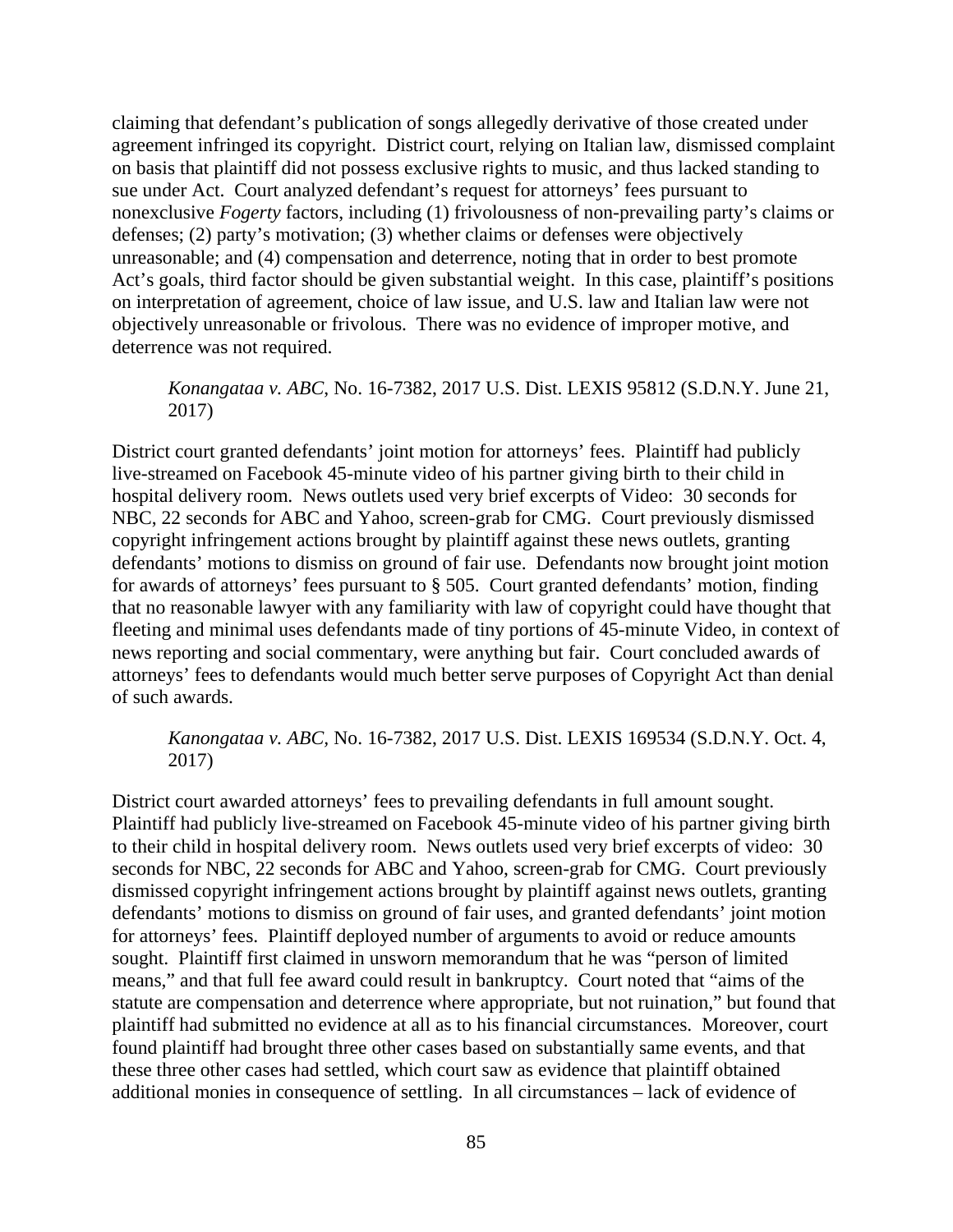plaintiff's financial situation, compounded by nondisclosure of benefits he derived from other litigation based on these events – court declined to deny or adjust otherwise appropriate amount of attorneys' fees on basis of plaintiff's financial condition, as it had no competent evidence as to what it actually was. Defendants ABC and Yahoo! thus jointly recovered \$60,000.00; NBCUniversal \$30,630.00; and CMG \$30,839.00.

*Broad. Music, Inc. v. Rider Rock's Holding, LLC*, No. 16-1398, 2017 U.S. Dist. LEXIS 109383 (N.D.N.Y. July 14, 2017)

District court entered default judgment in plaintiff's favor in amount of \$28,650 plus statutory interest where plaintiffs alleged infringement of four songs and defendant failed to appear in action. Finding that plaintiffs met "modest threshold burden of establishing entitlement to default judgment" on liability, court awarded damages and attorneys' fees on basis of plaintiff declarations that defendants were indebted in amount of \$24,000, and additional \$4,650 in fees based on reasonable hours worked and reasonable hourly rate for experienced partner in district.

*Phoenix Techs., Ltd. v. VMware, Inc.*, No. 15-1414, 2018 U.S. Dist. LEXIS 22835 (N.D. Cal. Feb. 12, 2018)

District court denied defendant's motion for attorneys' fees. Jury returned verdict finding defendant not liable for copyright infringement. Defendant filed motion for attorneys' fees and costs. Section 505 permits court in its discretion to allow recovery of full costs or award reasonable attorney's fee to prevailing party. Court considered nonexclusive factors outlined in *Kirtsaeng*. Regarding degree of success, court found that since defendant achieved total success in case, factor, while not deciding issue, weighed in defendant's favor. Regarding objective unreasonableness, court found plaintiff's claims not objectively unreasonable, since they hinged on disputed facts sufficient to reach jury. Factor weighed in plaintiff's favor. Regarding motivation, court found pecuniary motive not improper. Copyright law celebrates profit motive, recognizing that incentive to profit from exploitation of copyrights will redound to public benefit by resulting in proliferation of knowledge. Factor was neutral. Regarding deterrence and compensation, court did not find plaintiff so "lacked a reasonable chance of success" that its infringement suit improperly obstructed defendant's business. Court found case did not rise to level of requiring deterrence or compensation; factor was neutral. Finally, court considered other factors, such as purpose of Copyright Act, chilling effect of attorneys' fees award, and equities, and found all to be neutral. Court accordingly denied motion for attorneys' fees and costs.

*Marcus v. ABC Signature Studios, Inc.*, No. 17-148, 2017 U.S. Dist. LEXIS 192889 (C.D. Cal. Nov. 20, 2017)

District court granted prevailing defendants' motion for attorneys' fees. Following court's grant of defendants' motion to dismiss, defense counsel contacted plaintiff to discuss anticipated motion for attorneys' fees. Plaintiff emailed defense counsel informing him that he had obtained new counsel. Defense counsel spoke with plaintiff's new counsel and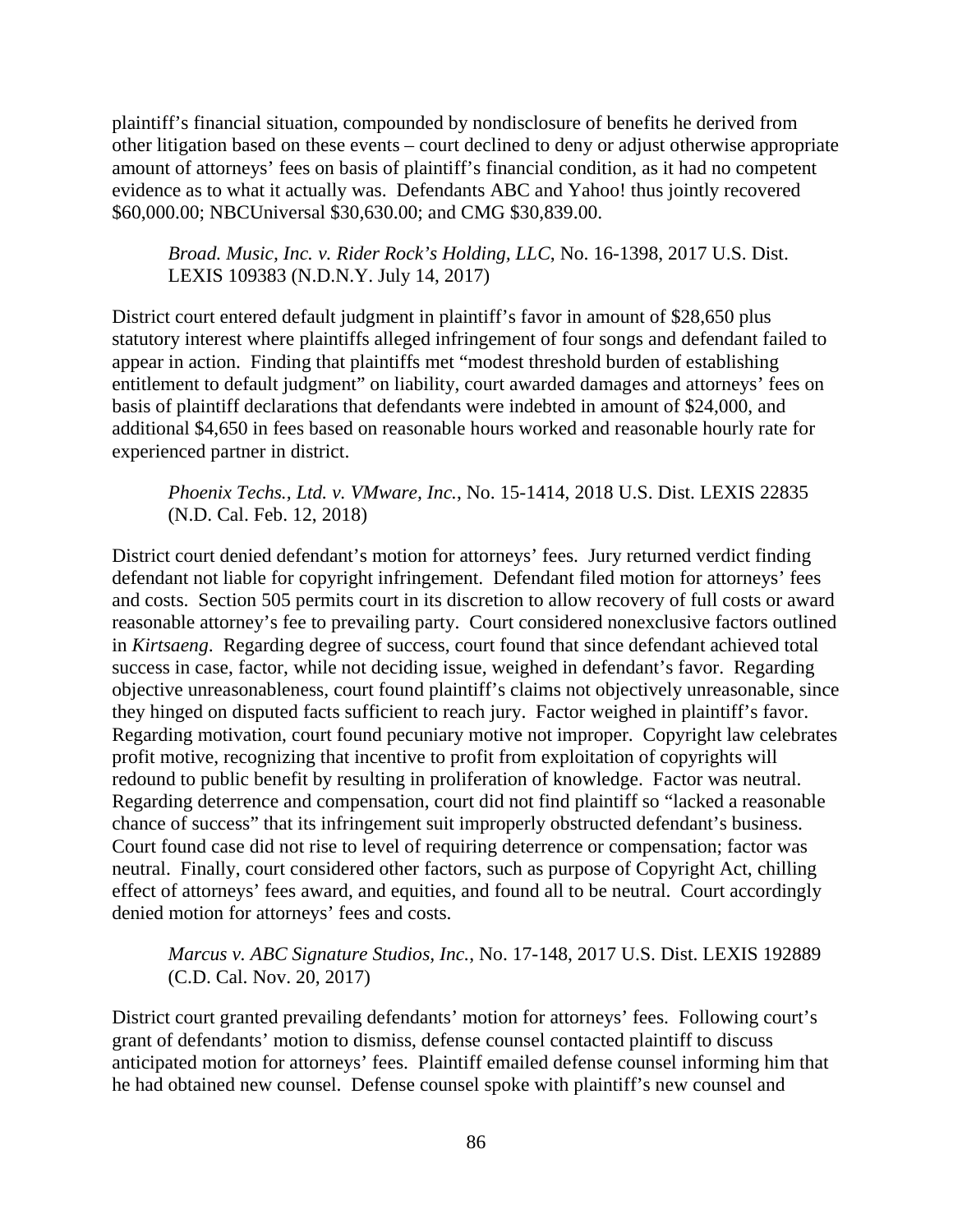informed him of defendants' intent to move for fees, offering to forgo fees if plaintiff ceased pursuing his claims. Plaintiff's new counsel informed defense counsel that plaintiff agreed to forgo claims in exchange for defendants' forgoing fees, and defense counsel prepared draft agreement and sent it to plaintiff's counsel. Next day, defense counsel received email from plaintiff's counsel stating that counsel no longer represented plaintiff. Plaintiff then emailed defense counsel with six-figure settlement demand, and did not respond to further communications from defense counsel. Defendants filed fees motion, and court granted it, noting plaintiff did not oppose motion, and failure to oppose "may be deemed consent" to granting motion. Furthermore, fees were warranted on merits. First, defendant prevailed on merits. Second, plaintiff's assertion that defendant had access to subject work was objectively unreasonable, as was refusal to dismiss claim after receiving clear evidence negating element of copyright claim. Third, plaintiff's "failure to cooperate with defendant while simultaneously refusing to actively participate in this litigation," coupled with his repeated demands for large settlement, "shows clear motivation only for monetary gain." Fourth, award of fees "may be only way to deter [p]laintiff from continuing his bad faith conduct in this Action and any further litigation." Therefore, fees award was warranted. Further, court found amount of requested fees and costs to be reasonable. Accordingly, court awarded \$101,916 in attorneys' fees and \$310.36 in costs to prevailing defendant.

*Erickson Prods. v. Kast*, No. 13-5472, 2017 U.S. Dist. LEXIS 137232 (N.D. Cal. Aug. 25, 2017)

Court previously determined that plaintiffs should be awarded fees and costs, but ordered further briefing on the reasonableness of requested fees. Court found rates of \$500 and \$550 per hour for attorney time and \$75 per hour for paralegal time reasonable, based on counsel's education and experience, as well as American Intellectual Property Law Association's Economic Survey Benchmark Tool, Valeo Attorney Hourly Rates Database, and amounts other courts had accepted. As to reasonableness of hours, court found following deductions necessary: (1) time that duplicated amounts incurred in New York, where plaintiff initially sued; (2) time for duplicative entries; and (3) excessive time spent on certain tasks. Court did not require deduction for unfiled sanctions motion challenging defendant's fair use defense, finding it reasonable, even if court did not find defense frivolous. Court also found 10% deduction warranted for block-billing entries. Court found award of costs reasonable, but disallowed filing and serving costs that were also requested in New York litigation, as well as costs for which there was no explanation. In sum, court awarded \$182,961 in fees and \$3,225.58 in costs.

# *Clear Skies Nev., LLC v. Hancock*, No. 15-6708, 2017 U.S. Dist. LEXIS 135511 (N.D. Ill. Aug. 23, 2017)

Court awarded fees to defendant. Plaintiff owned rights in movie *Good Kill*, and brought infringement claims against 30 defendants, alleging defendants distributed work using BitTorrent. Claims against 29 other defendants settled or were voluntarily dismissed. Plaintiff moved for voluntary dismissal under Rule 41(a)(2), and defendant objected to dismissal without prejudice. Court then ordered briefing on why dismissal should be with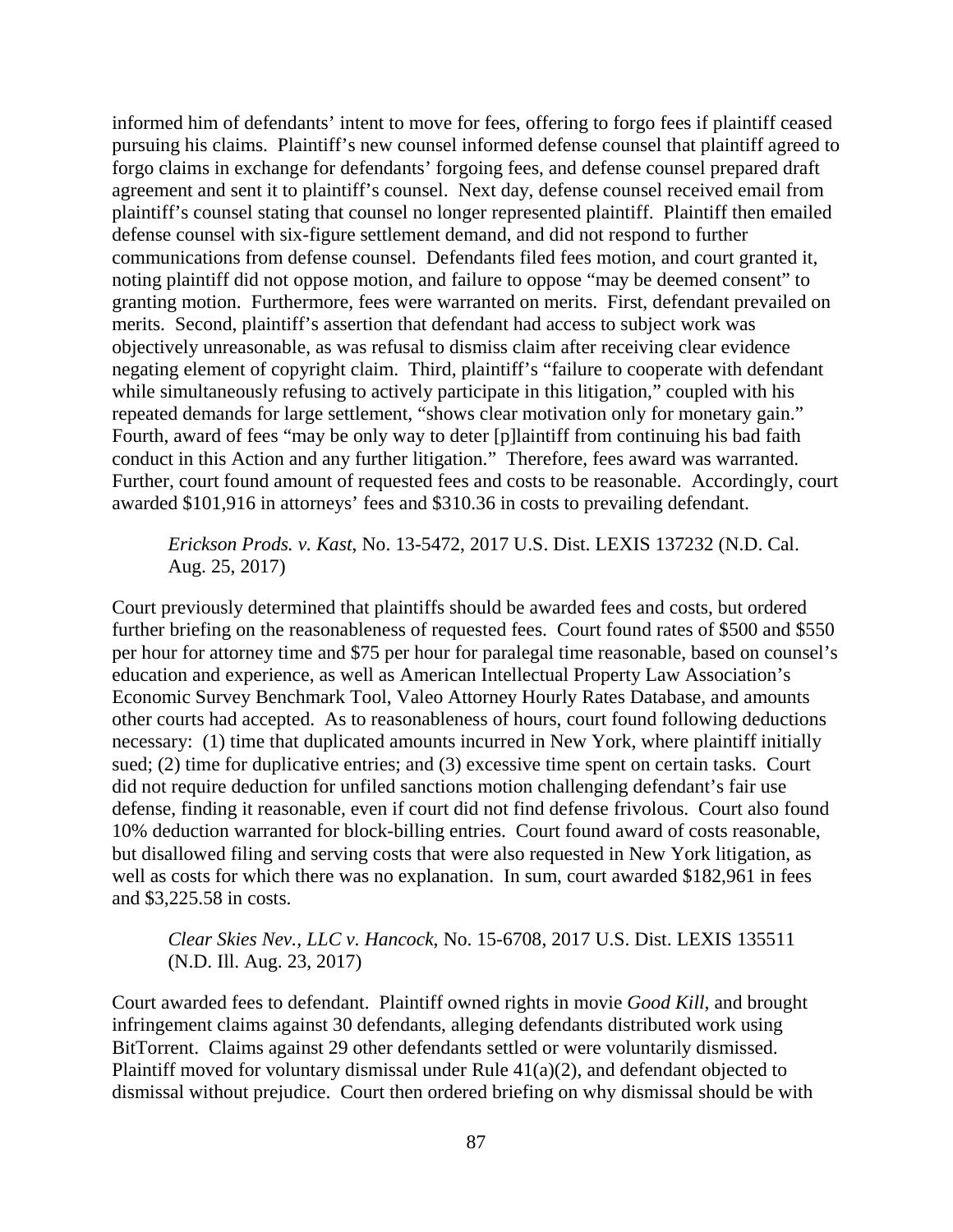prejudice, and defendant submitted brief, and also requested attorneys' fees. Plaintiff requested dismissal without prejudice and objected to fee award, and requested that if court conditioned dismissal on fees award, plaintiff be offered opportunity to withdraw voluntary dismissal motion. Because defendant had expended significant amount in defending lawsuit, plaintiff delayed throughout litigation, and plaintiff did not provide reason for dismissal, court exercised discretion to dismiss with prejudice. In assessing request for attorneys' fees, court found that although pleading was not frivolous or objectively unreasonable, defendant thereafter produced evidence showing that infringement may not have originated with her IP address. Further, plaintiff did not examine defendant's computer or show that defendant engaged in distribution through BitTorrent. Accordingly, court found continued litigation frivolous and objectively unreasonable. Court also found motivation in bringing suit questionable due to number of suits that quickly settled, particularly because of small amount of damages plaintiff could receive from successful litigation; plaintiff could not receive statutory damages because alleged infringements took place before effective date of registration, and plaintiff alleged that individual could purchase or rent work for between \$2.99 and \$14.99 at time of alleged infringement. Court also found granting fees award could deter similarly situated plaintiffs from bringing weak claims with hope of settling them, and not granting fees might incentivize plaintiffs to continue litigation practice under which possibly innocent defendants settle rather than defend themselves in court. Finally, court denied plaintiff's request that it be allowed to withdraw dismissal. Court provided plaintiff ample opportunity to withdraw motion when it set briefing schedule on question whether case should be dismissed with or without prejudice, but plaintiff did not withdraw.

# *Mallon v. Marshall*, 268 F. Supp. 3d 264 (D. Mass. 2017)

Court denied defendants' motion for attorneys' fees. Court rejected plaintiff's argument that because § 505 is titled "Remedies for Infringement" it did not apply to instant case, authorship dispute that did not include infringement claims. Such interpretation imputes meaning to section heading that is contrary to plain language of statute, which provides for fee award "[i]n any civil action under this title." Underlying action sought declaratory judgment that plaintiff was co-author and co-owner of work, and was ultimately disposed of on summary judgment under § 101. Defendants argued that plaintiff's position that he was co-author, and thus had right to retract publication, was objectively unreasonable. Court, however, did not find argument convincing. Defendants also argued bad faith and deterrence as reasons to shift fees. Court disagreed because there was no evidence of bad faith, and "no grounds for specific or general deterrence to favor fee-shifting," as there was no reason to believe plaintiff would file series of similar suits if not punished by fee-shifting.

# *Heritage Capital Corp. v. Christie's, Inc.*, No. 16-3404, 2018 U.S. Dist. LEXIS 5577 (N.D. Tex. Jan. 12, 2018)

District court found that party who succeeded in compelling arbitration of infringement claim did not qualify as "prevailing party" under § 505. In reaching this conclusion, court applied Fifth Circuit test and examined whether defendant "(1) obtain[ed] actual relief that (2) materially alters the legal relationship between the parties and (3) modifies the [opposing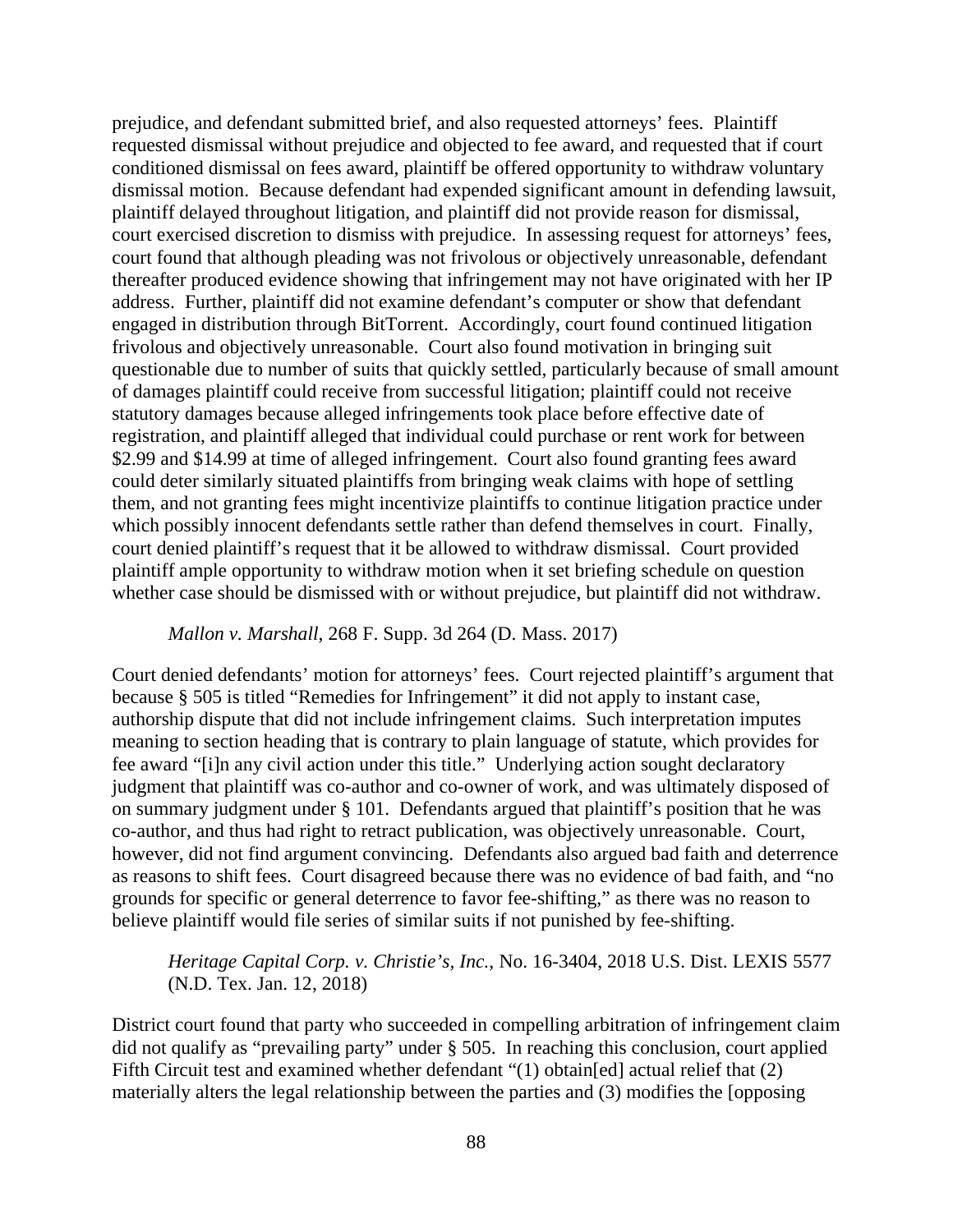party's] behavior in such a way that benefits the [moving party] at the time of the judgment." Court held that defendant did not qualify as prevailing party because compelling arbitration was procedural victory that did not materially alter legal relationship between plaintiff and defendant. Regarding legal claims, defendant still potentially liable for infringement, but determination would be made by arbitrator rather than court. Therefore, defendant was not entitled to costs or attorneys' fees.

*Home Design Servs. v. Turner Heritage Homes, Inc.*, No. 08-355, 2017 U.S. Dist. LEXIS 136980 (N.D. Fla. Jul. 26, 2017)

Plaintiff brought suit alleging infringement of architectural home design. Court denied motions for summary judgment and at trial, jury found for plaintiff. Parties renewed their motions for judgment as matter of law, and court found for defendant, overturning jury's verdict. In granting defendant's motion, court relied on *Intervest Construction, Inc. v. Canterbury Estate Homes, Inc.*, 554 F.3d 914 (11th Cir. 2008), noting that same dissimilarities that existed in *Intervest* also existed in present case. Plaintiff appealed to Eleventh Circuit, and Eleventh Circuit affirmed. Following appeal, defendant filed motion for fees and full costs. Supreme Court in *Fogerty* identified certain factors to guide court's discretionary determination of whether to award fees and costs under § 505: frivolousness, motivation, objective unreasonableness, and need to advance considerations of compensation and deterrence. Court found plaintiff's suit not frivolous. Frivolousness exists when plaintiff claiming infringement does not even own copyright or has granted license to alleged infringer, but sues nonetheless. Court noted that plaintiff waited until after construction of 165 allegedly infringing homes, significantly increasing its claim for damages. Court found delay in bringing suit was course of action focused on recovery of large damages award rather than solely to vindicate copyright protection for its most popular home design. Objective unreasonableness weighs clarity of law with respect to losing party's position at time that losing party pressed its argument. Court found that plaintiff ignored legal standard set out in *Intervest*, when it should have been clear that present case was very similar to and controlled by *Intervest*, and plaintiff pressed forward for another six years after *Intervest* had clearly staked out boundaries of copyright law as applied to architectural plans. Court thus found plaintiff's infringement claims were objectively unreasonable. Finally, court considered whether imposition of fees would further goals of Copyright Act. Court found because plaintiff's claims were objectively unreasonable, award of fees would deter plaintiff and others from bringing claims of copyright infringement when, as in present case, there are substantial differences between their works and alleged infringers' works that would result in finding of no infringement.

# *Malibu Media, LLC v. Doe*, No. 15-3185, 2018 U.S. Dist. LEXIS 3479 (D. Md. Jan. 5, 2018)

Magistrate judge recommended denial of motion for attorneys' fees. Plaintiff alleged that defendant, through BitTorrent, downloaded, copied, and distributed at least one bit from each of 16 of plaintiff's adult films. Clerk of Court entered default. Plaintiff requested \$1,500 in statutory damages per work for total of \$24,000, which court recommended granting, due to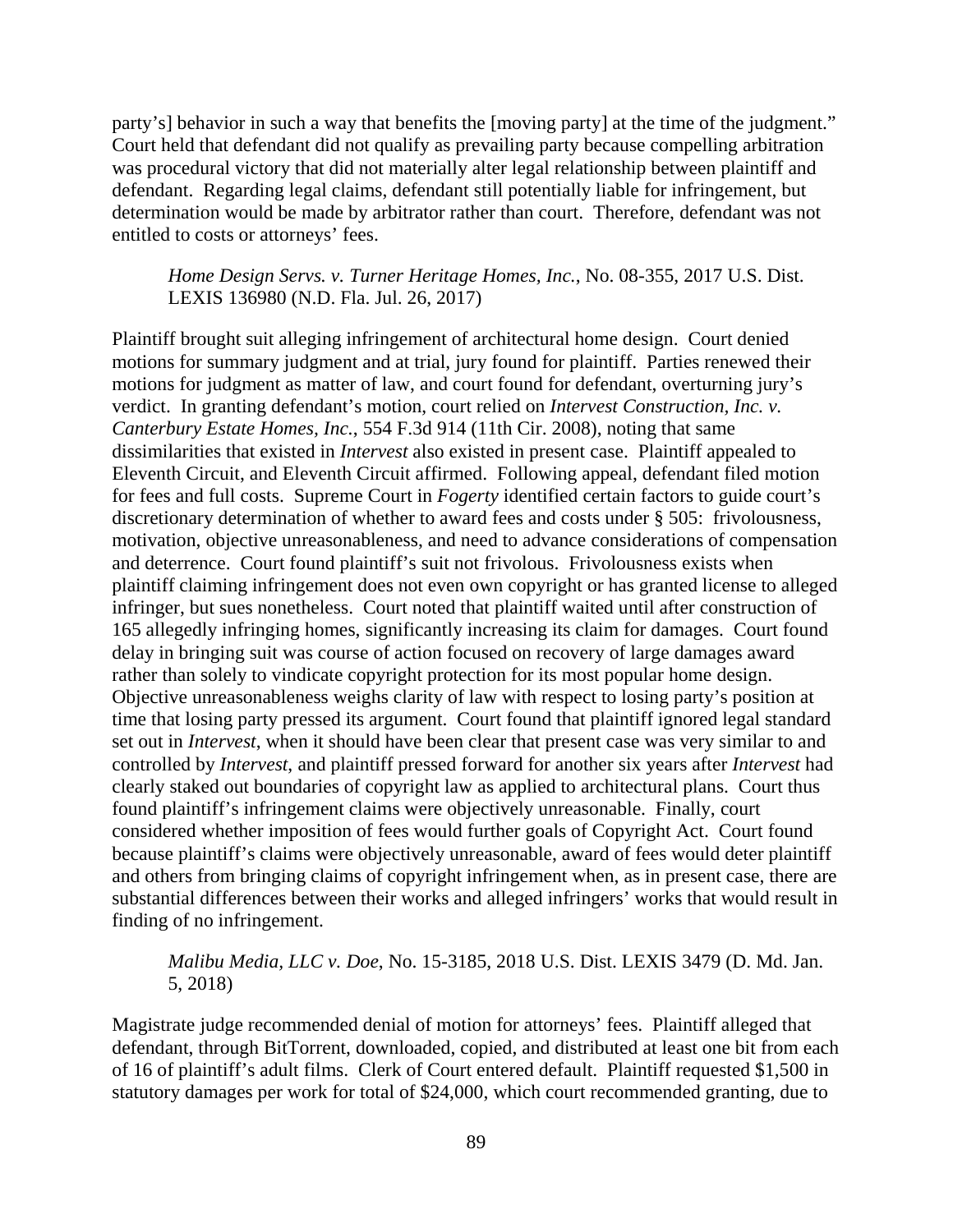lost business and as deterrent to defendant and other possible infringers. Plaintiff also sought fees of \$1,182 and costs of \$450. Court noted that identical amounts were requested in plaintiff's other cases in Maryland and Indiana, and that all were submitted with identical supporting charts, despite fact different attorneys represented plaintiff in different cases. Court scheduled hearing and requested additional submissions for fee request. Counsel claimed that he maintained calendar until submission of declaration for fees and then disposed of calendar, and because of this court could not review records. Counsel stated that every action taken in Malibu Media cases was done in bulk, and was recorded in his calendar at end of each week. Counsel then averaged amount to bill per case, which court interpreted as flat fee billing practice. Court surveyed cases brought by plaintiff over four years in seven states, with representation by eight different attorneys. Court was troubled that in every case where plaintiff sought fees following default same chart was presented with attorneys' fees request, with same number of hours billed and tasks completed, with only date changing. Court found "[t]here is only one plausible explanation for this multi-state event. General counsel is dictating the fees to be charged and the tasks to be recorded in each declaration seeking an award of fees." Counsel, in fact, did state at hearing that plaintiff's general counsel prepares declaration for fees and sends to local counsel to be approved. Court particularly notes that "[it] is concerned that Counsel is simply a conduit for legal work prepared by others who are not members of the bar of this Court or licensed to practice in Maryland." Court recommended denying request for fees.

# *Moffat v. Acad. of Geriatric Physical Therapy*, No. 15-626, 2017 U.S. Dist. LEXIS 152489 (W.D. Wis. Sep. 20, 2017)

Plaintiffs brought copyright infringement claim against defendant. Court granted summary judgment in favor of defendant dismissing infringement claim, and defendant moved for attorneys' fees. In awarding attorneys' fees to defendant, court considered several factors. First, defendant prevailed and recovered nothing, entitling defendant to presumption that it should recover its fees. Second, plaintiffs' case was substantively weak. Plaintiffs conceded ownership of two of eight copyrighted works, and remaining six works were derivative works. Reasonable litigant should have recognized this fundamental flaw. Third, plaintiffs' litigation conduct was wasteful, weighing heavily in favor of awarding fees. Plaintiffs filed lawsuit in New York when they had no intent to actually litigate there; insisted on numerous false factual assertions; and were uncooperative in discovery. Finally, court gave little weight to plaintiffs being individuals rather than business entity, as plaintiffs provided no evidence of personal resources. On balance of factors, motion for attorneys' fees was granted. Regarding amount, although court found prevailing attorneys' hourly rate and hours spent reasonable, court nevertheless reduced amount by excluding fees related to defendant's counterclaims, for which defendant agreed to pay its own fees as part of stipulation, and by one-third for defendant's share of responsibility for failure to settle ownership issue up front with clear written contracts. Court denied request for sanctions under 28 U.S.C. § 1927 against plaintiff's former counsel, as errors of counsel reflected something akin to negligence, but not objective bad faith.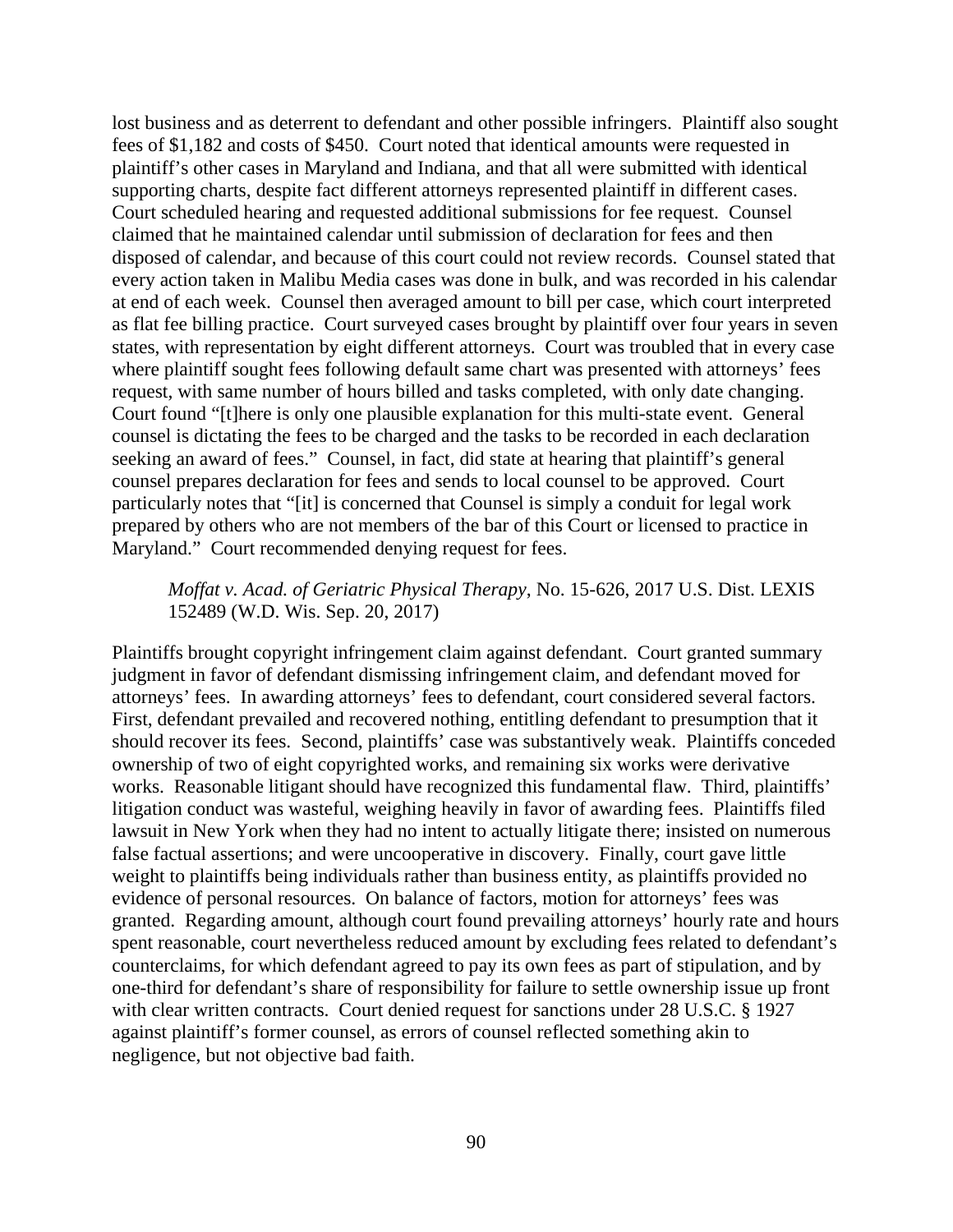*ABRO Indus. v. 1NEW Trade, Inc.*, No. 14-1984, 2017 U.S. Dist. LEXIS 179792 (N.D. Ind. Oct. 30, 2017)

District court held defendants entitled to attorneys' fees as prevailing party. Court held that defendants' product label did not infringe plaintiff's copyrights in "Carb & Choke Cleaner" product label as matter of law, rendering defendants prevailing party. In Seventh Circuit, prevailing party is entitled to strong presumption in favor of receiving attorneys' fees, though fees are not to be awarded as matter of course. Instead, courts must look to number of factors, including frivolousness, motivation, objective reasonableness and considerations of compensation and deterrence; most important factors are strength of prevailing party's case and amount of damages obtained. Plaintiff's case bordered on frivolous because plaintiff unreasonably relied on similarity of parties' labels as whole despite not having registered copyright for its own label and because plaintiff argued substantial similarity between label components that were clearly different. Court thus held defendants entitled to reasonable attorneys' fees for defending against plaintiff's copyright infringement claim.

*Healthmate Int'l, LLC v. French*, No. 15-761, 2017 U.S. Dist. LEXIS 180031 (W.D. Mo. Oct. 31, 2017)

Plaintiff and entity defendant sold TENS (Transcutaneous Electrical Nerve Stimulation) units; plaintiff owned three registrations for graphical displays on units it sold. Plaintiff prevailed on two of three copyright claims against entity defendant, for which jury awarded it \$750 per claim. Entity defendant successfully defended against one copyright claim, and individual defendant successfully defended against three copyright claims. Parties now moved for attorneys' fees. Court found defendants not prevailing parties and not entitled to fees under § 505. Because defendants proceeded without differentiating between individual and entity defendants, determination of prevailing party should be made by considering defendants jointly. When considered jointly, plaintiffs won on two of three copyright claims, and therefore defendants were not prevailing. Court noted its decision would not change if defendants were considered separately, because entity defendant lost two claims and was ordered to pay damages. Individual defendant could have been considered prevailing party, but defendants did not separate out how much was spent on individual's defense separate and apart from entity. Plaintiff did not seek fees because it prevailed on two copyright claims. Court thus denied motions for fees and costs.

# *Christ Ctr. of Divine Philosophy, Inc. v. Elam*, No. 16-65, 2017 U.S. Dist. LEXIS 154161 (W.D. Okla. Sept. 21, 2017)

District court granted in part and denied in part plaintiff's motion for attorneys' fees and costs. Plaintiff filed action alleging that defendant willfully infringed its copyrights in 31 publications by publishing and selling three books containing copyrighted material in four of the works. Defendant was served with summons and complaint, but failed to respond, and default judgment was entered. Attorneys' fees in copyright cases are discretionary, with courts typically considering factors including (1) frivolousness of losing party's case; (2) improper or bad faith motivation of losing party; (3) objective unreasonableness of losing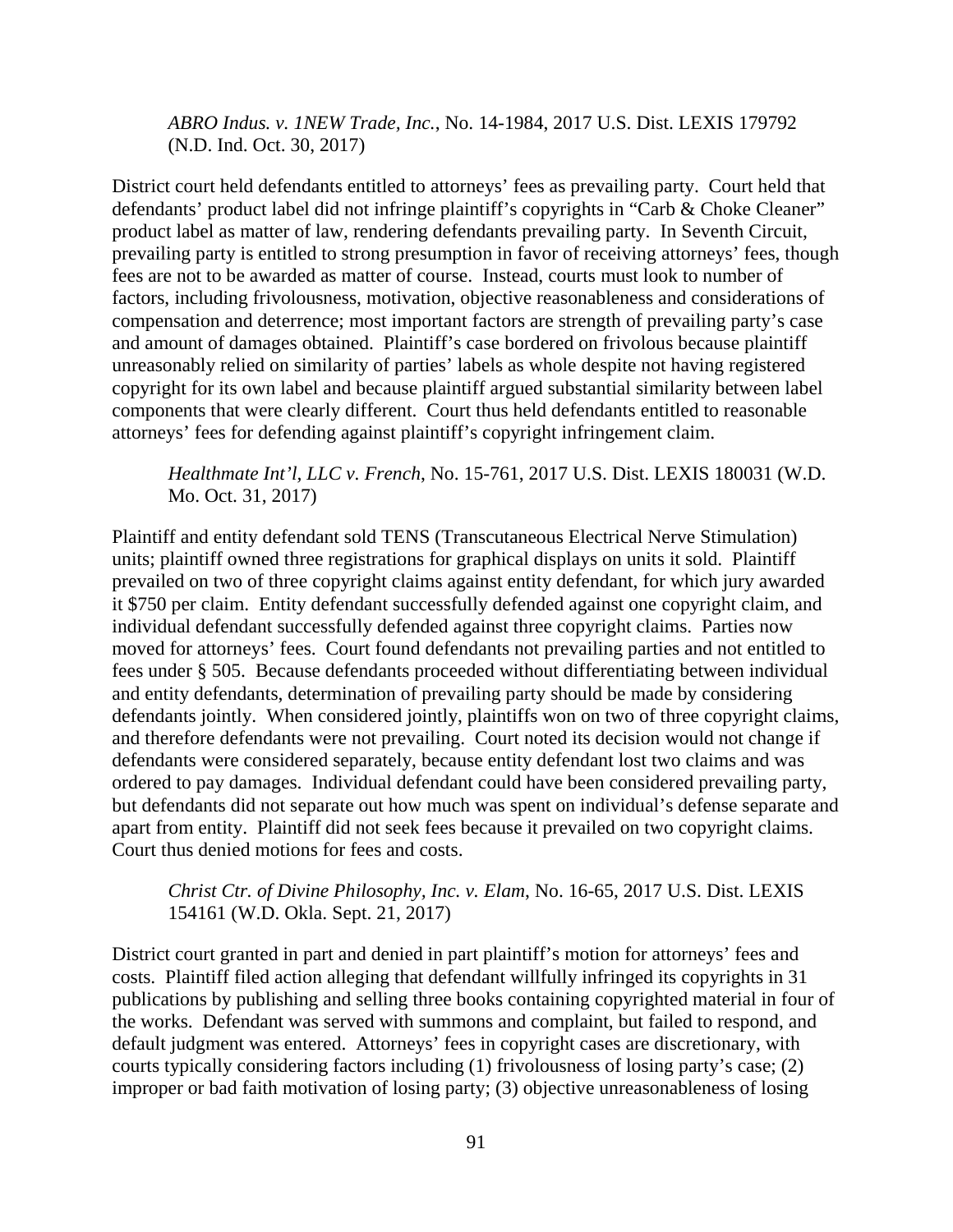party's case; and (4) need in particular circumstances to advance considerations of compensation and deterrence. Court found plaintiff entitled to award of fees since defendant, by failing to defend case, effectively admitted to facts in complaint, demonstrating that defendant deliberately and knowingly infringed plaintiff's copyrights. Court, finding minimal reduction required, awarded attorneys' fees in amount of \$30,476.25.

*Broad. Music, Inc. v. Steele's Rest., Inc.*, No. 16-155, 2017 U.S. Dist. LEXIS 118456 (N.D. Miss. July 28, 2017)

On plaintiff's unopposed motion, district court awarded attorneys' fees to plaintiff prevailing on default judgment in copyright infringement suit. In Fifth Circuit, attorneys' fees awards to prevailing party in copyright infringement action are "rule rather than the exception and should be awarded routinely." Court noted that U.S. Supreme Court precedent required it to weigh objective reasonableness of losing party's position as well as other circumstances, such frivolousness, motivation and objective unreasonableness. Court must then calculate lodestar, i.e., reasonable number of hours expanded multiplied by reasonable rate. Applying foregoing, court held that plaintiff was entitled to attorneys' fees because there was "no frivolity, improper motivation, or objective unreasonableness in the submitted invoice." Moreover, court found lodestar used to be reasonable in light of diligent work done by plaintiff's attorney in obtaining relief for plaintiff. Therefore, court granted plaintiff's motion.

*ACEMLA de P.R., Inc. v. Banco Popular de P.R., Inc.*, No. 13-1822, 2017 U.S. Dist. LEXIS 119130 (D.P.R. July 26, 2017)

Court previously granted defendants' motion for summary judgment, finding claims barred by statute of limitations for certain songs and by res judicata/collateral estoppel for songs "Ojos Chinos" and "Boricua en la Luna." Court previously awarded defendants attorneys' fees. Plaintiffs moved for reconsideration of attorneys' fees order, arguing (1) that court did not use proper standard in determining motion; (2) that court did not consider effect of fee award on plaintiffs' business; and (3) that court did not consider reasonableness of billing rates. As to first argument, plaintiffs cited *Kirtsaeng v. John Wiley & Sons, Inc.* to argue that they acted reasonably. Court, however, noted that in *Kirtsaeng* Supreme Court found objective reasonableness to be important, but not controlling, factor in assessing fee application. Court reaffirmed its earlier position that plaintiffs' claim was not reasonable, as there were no new issues of fact or law. Court cited additional *Kirtsaeng* factor, deterrence, which militated in favor of fee award. As to second argument, court found that plaintiffs never previously raised issue that fee award would ruin company, and further found that evidence submitted did not support argument. As to third argument, court noted that in initial fee award, plaintiff did not oppose on ground of reasonableness of hourly rates. However, court found that moving firms did not provide information concerning prevailing rates in community as required, and ordered firms to submit additional evidence.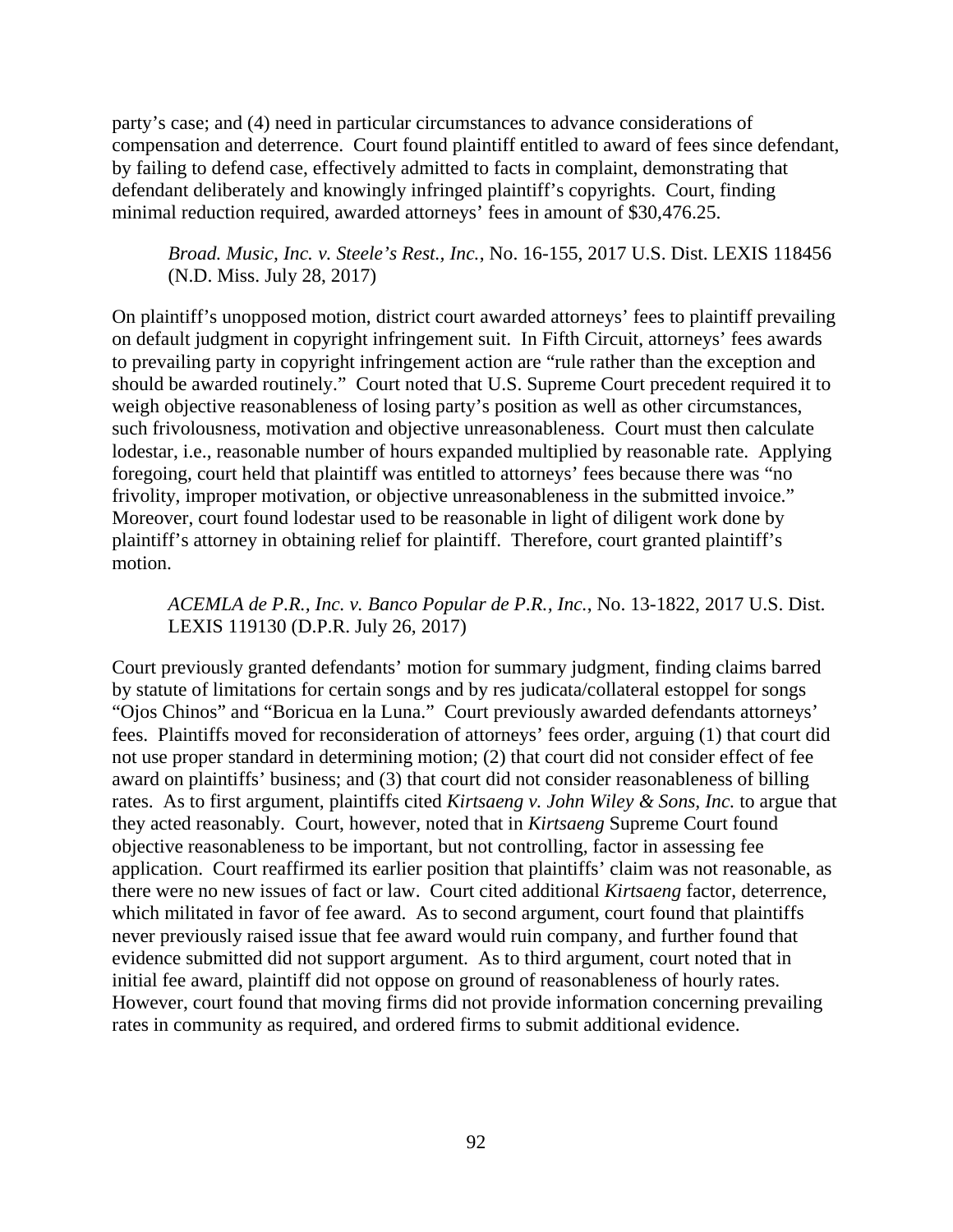## **C. Injunction/Impoundment**

*BMaddox Enters., LLC v. Oskouie*, No. 17-1889, 2017 U.S. Dist. LEXIS 146766 (S.D.N.Y. Sept. 8, 2017)

Magistrate judge recommended dissolution without prejudice of asset restraining order, based on plaintiff's failure to demonstrate that it would suffer irreparable harm absent such order. Plaintiff alleged that defendants had unlawfully accessed copyrighted and commercially sensitive information on plaintiff's website, then used it to operate competing website. After plaintiff was granted temporary asset restraining order against certain of defendants' assets, defendants moved to dissolve or modify it. To justify continued injunctive relief, plaintiff had burden of demonstrating (1) likelihood that plaintiff will suffer irreparable harm if TRO is not continued (*sine qua non* of TRO or preliminary injunction); (2) likelihood of success on merits; (3) that balance of hardships is in plaintiff's favor; and (4) that relief is in public interest. Court stated that, while *prima facie* case of copyright infringement gives rise to presumption of irreparable harm, presumption applies to consequences of defendant's continued infringement, not to need to restrain defendant's cash assets. Moreover, because monetary injury generally does not constitute irreparable harm, plaintiff had to show either that defendants took steps to frustrate future judgment or that defendants are, or imminently will be, insolvent. Magistrate held that plaintiff had failed to demonstrate irreparable harm because, as threshold matter, plaintiff offered only its counsel's unsworn statements in briefs and correspondence, which did not constitute evidence. Further, even if plaintiff's unsworn assertions were credited, plaintiff offered no evidence that defendants attempted to conceal their identities or to secrete assets in effort to frustrate future judgment, rather than to hide their alleged infringement. Because plaintiff did not meet its burden of demonstrating irreparable harm, magistrate ended analysis and recommended that TRO be dissolved without prejudice to renewed application by plaintiff.

*784 8th St. Corp. v. Ruggiero*, No. 13-5739, 2018 U.S. Dist. LEXIS 5405 (E.D.N.Y. Jan. 10, 2018)

Magistrate judge recommended that plaintiffs be granted declaratory judgment that they were owners of copyrighted works at issue, but not to permanent injunction barring defendant's use of works. Magistrate had found that defendant was plaintiffs' employee, and thus that copyrights in certain marketing materials ("Zan's Materials") created by defendant were owned by plaintiffs. However, there was no evidence of record that defendant had ever used Zan's Materials in commerce. As such, magistrate held that plaintiffs were entitled to declaration that they were owners of copyrights and trademarks in Zan's Materials, and that defendant's copyright registration for same was invalid (noting that court lacked authority to cancel same). However, because there was no competent evidence showing that defendant used Zan's Materials, plaintiffs were not entitled to permanent injunction, because they had not established that they would suffer irreparable harm in absence of injunction.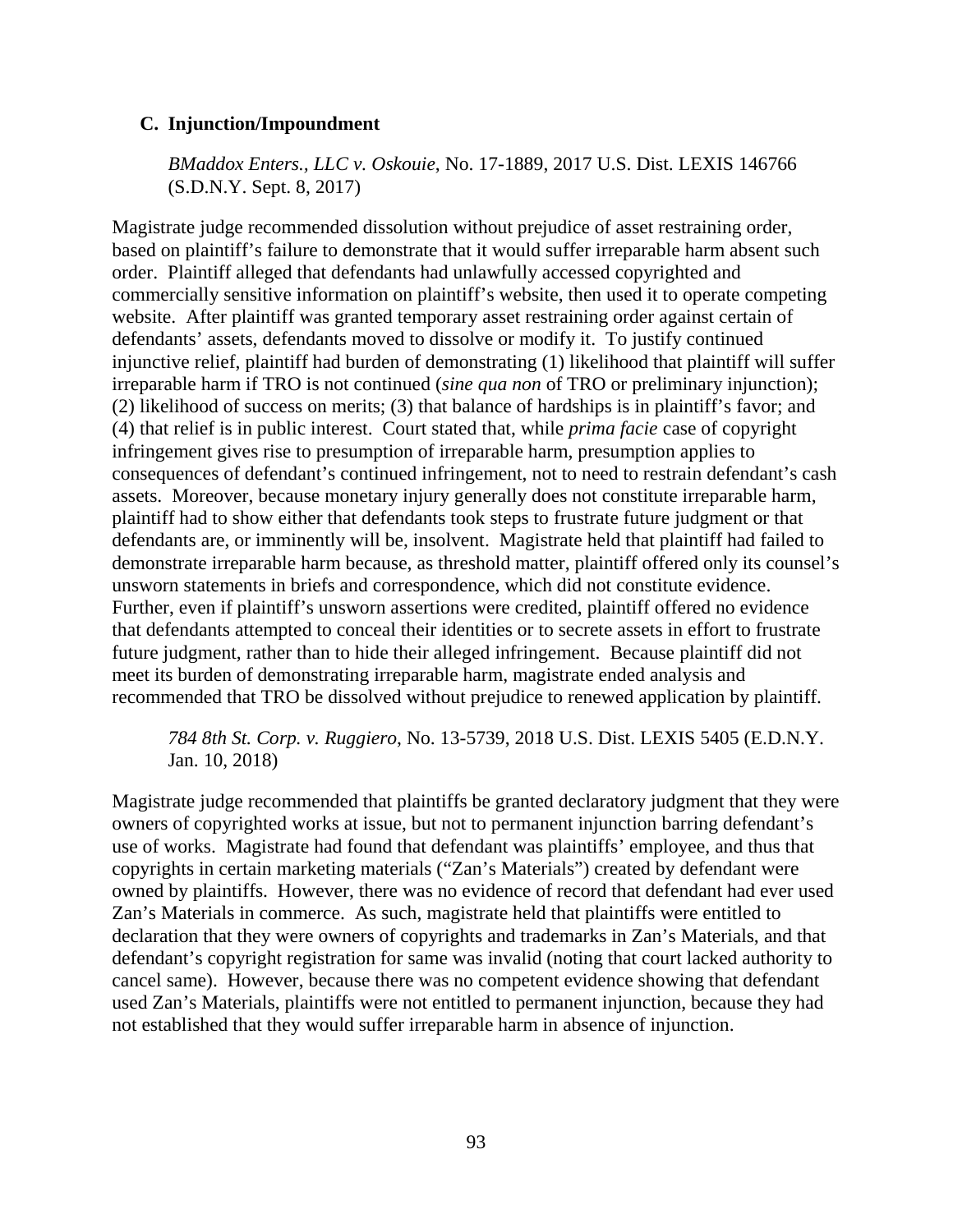*Clark v. Childs*, No. 17-4895, 2017 U.S. Dist. LEXIS 155847 (E.D.N.Y. Sept. 22, 2017)

Court denied plaintiff's motions for injunctive relief. Plaintiff, author of books titled *Thugs and the Women Who Love Them* and *Every Thug Needs a Lady*, sought preliminary injunction to prevent defendants from producing and reproducing works based on books, and subsequently moved for TRO. In her motion for preliminary injunction, plaintiff argued that irreparable harm was presumed in copyright cases, argument court found "simply untenable" under *Salinger v. Colting*, 607 F.3d 68 (2d Cir. 2010). Court also rejected plaintiff's argument that she had demonstrated irreparable harm, "in light of Plaintiff's abject failure to adduce any evidence of harm whatsoever." Further, even if it credited plaintiff's allegations, court would nonetheless find that allegations could not support injunctive relief, because harm could be cured by monetary damages. Because plaintiff did not show irreparable harm, court did not review likelihood of success prong. Court denied motions for preliminary injunction and TRO.

*MD Helicopters, Inc. v. Aerometals, Inc.*, No. 16-2249, 2018 U.S. Dist. LEXIS 9066 (E.D. Cal. Jan. 19, 2018)

Court denied plaintiff's motion for preliminary injunction. Plaintiff alleged that defendant used its designs for helicopter parts in defendant's applications to Federal Aviation Administration ("FAA"). Plaintiff moved for preliminary injunction requiring that defendant withdraw all applications pending before FAA that contained plaintiff's works. Plaintiff's arguments in support of irreparable harm fell within two categories, price erosion and harm to reputation. On price erosion, plaintiff submitted declaration of CPA who concluded that defendant offered prices lower than plaintiff on most products it manufactured, explaining that price erosion arose when plaintiff then lowered its own prices, but defendant's prices still remained lower despite defendant maintaining its prices. Court found declaration unpersuasive, however, because it relied on price comparisons between plaintiff's and defendant's products already available in market, and speculated that new products would be priced by defendant in way that would cause price erosion and loss of market share. Additionally, use of price comparison showed that calculation of monetary damages was possible, and plaintiff did not address why erosion could not later be compensated through monetary damages. As to reputational damage, plaintiff argued that it had customer service and defendant did not, citing to *Apple, Inc. v. Psystar Corp.*, 673 F. Supp. 2d 943 (N.D. Cal. 2009), for support. Court found that reputational harm argument was speculative, and plaintiff did not show how *Psystar* applied to new products on motion for preliminary injunction. Additionally, plaintiff did not show how infringing use of drawings led to harm related to customer service. Finally, plaintiff argued that it would lose goodwill because it would have to lower prices to compete with defendant, but then it would increase prices after issuance of injunction. Court rejected argument, noting that in that circumstance harm is caused by issuance of injunction, not by lack of injunctive relief. Finding plaintiff did not meet burden in showing irreparable harm, court denied motion for preliminary injunction.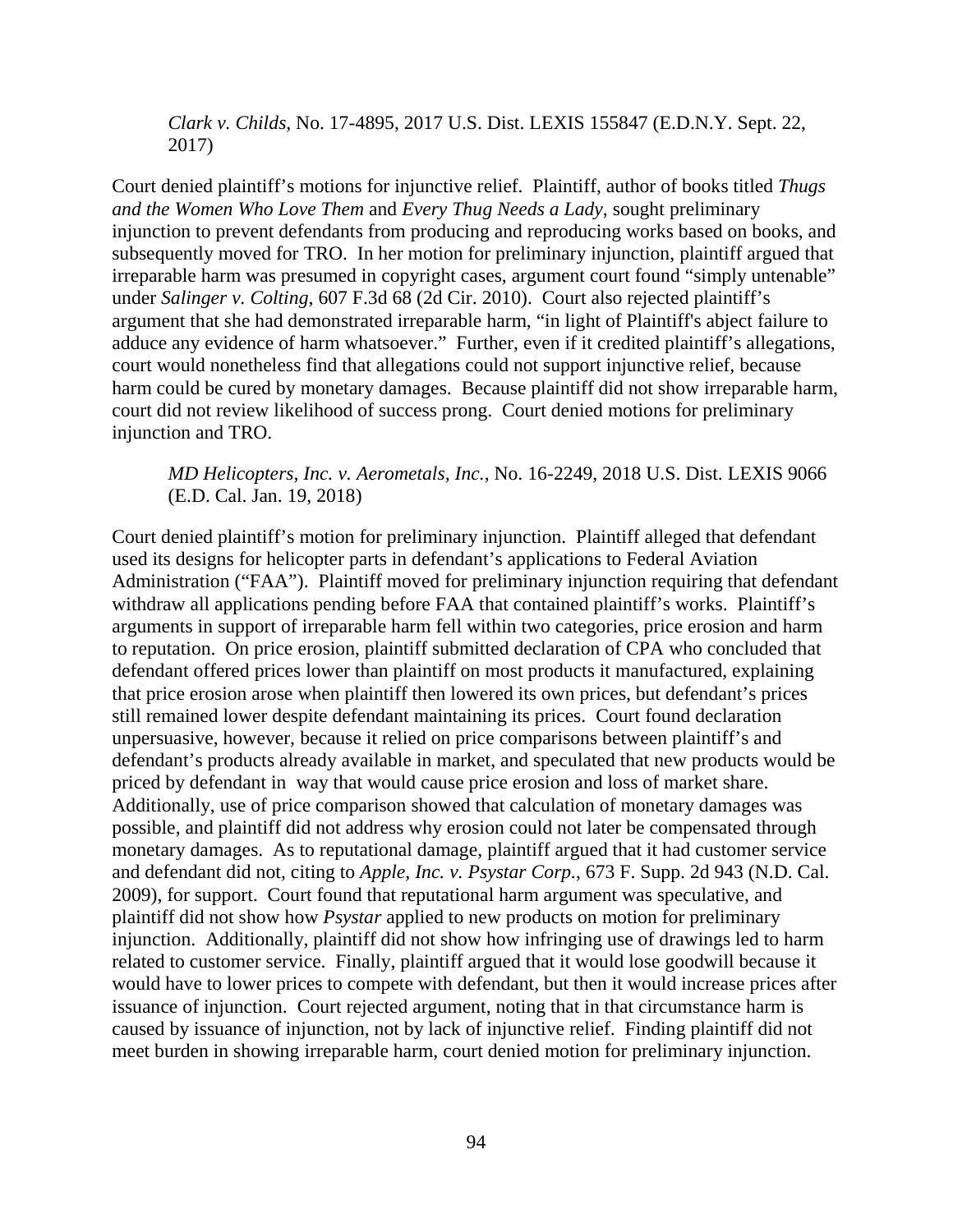*Heralds of the Gospel Found. Inc. v. Varela*, No. 17-22281, 2017 U.S. Dist. LEXIS 98513 (S.D. Fla. June 23, 2017)

Magistrate judge recommended that defendants be temporarily enjoined from accessing, distributing, copying or commenting on certain copyrighted videos because plaintiffs had shown that they were likely to succeed on merits of copyright infringement claim. Plaintiffs recorded videos of confidential meetings of members of plaintiffs' religious group, including some that took place in Brazil. Defendant Varela and other unknown individuals posted videos on various publicly accessible websites without plaintiffs' consent. Magistrate held that plaintiffs had presented evidence that videos were subject to U.S. Copyright Act's protection, and further that plaintiffs had demonstrated ownership of video copyrights and defendant Varela's unauthorized reproduction of videos. Plaintiffs were thus likely to succeed on merits of their copyright infringement claim, satisfying one element required for temporary injunction.

*Compulife Software v. Newman*, No. 16-81942, 2017 U.S. Dist. LEXIS 89674 (S.D. Fla. Jun. 12, 2017)

Plaintiff, creator of software program that allowed individuals to compare term life insurance products and rates, filed copyright infringement suit against defendants, and sought preliminary injunction. To obtain preliminary injunction, plaintiff must establish (1) substantial likelihood of success on merits; (2) irreparable injury will be suffered unless injunction issues; (3) threatened injury to plaintiff outweighs whatever damage proposed injunction may cause defendants; and (4) if issued, injunction would not be adverse to public interest. Court found plaintiff failed to present any legal argument for likelihood of success on merits of infringement claim. Plaintiff also failed to establish it would suffer irreparable injury. Court noted that establishing substantial likelihood of success of merits would not entitle plaintiff to presumption of irreparable injury. Court noted that even if plaintiff were entitled to presumption of irreparable injury, evidence before court was sufficient to rebut such presumption. To extent that plaintiff presented evidence of such injuries as cost of measures taken to stop further trade secret misappropriation and copyright infringement, loss of new business, loss of revenue stemming from payments for use of software, lost traffic at website, and general downturn in business, such injuries may be undone through monetary remedies, and were therefore not irreparable.

# *D.P. Dough Franchising, LLC v. Southworth*, No. 15-2635, 2017 U.S. Dist. LEXIS 157951 (S.D. Ohio Sept. 26, 2017)

Court denied motion for preliminary injunction. Plaintiff was national franchise that sold calzones near large colleges and universities; defendants were former franchise owner of plaintiff and his current company, which also operated calzone restaurants near college campuses. Before defendant defected from plaintiff to start his own restaurants, another of plaintiff's franchisees shared menu with defendant, but later transferred copyright in menu to plaintiff. Plaintiff registered copyright in text used on LinkedIn, as well as photographs and text on menu. Plaintiff sued for copyright infringement, and moved for preliminary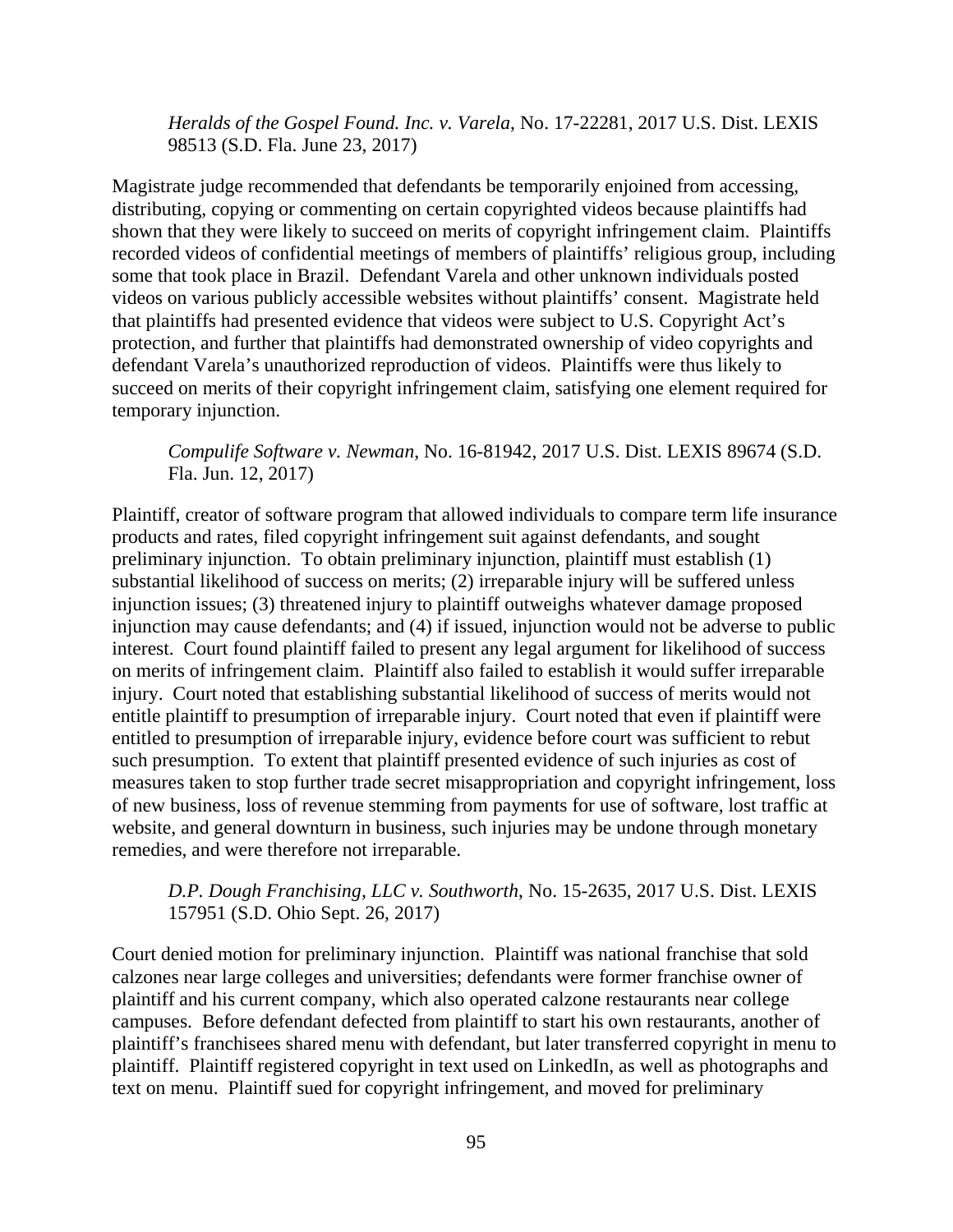injunction. In assessing likelihood of success, court noted plaintiff's evidence that it owned copyright in particular menu, and defendant's admission that he used menu as template for his restaurant; court found reasonable observer could easily conclude that menus were substantially similar if not identical. Plaintiff also presented evidence that defendants copied text from plaintiff's LinkedIn page and website. Defendant argued that (1) transfer of copyright from original owner of menu copyright to plaintiff was invalid for lack of consideration; and (2) original owner of copyright allowed him to use menu as template. Court found consideration offered to original owner was ability to bring lawsuit against defendant for infringement. As to second argument, court found that even if transfer was not valid and defendant was given permission to use menu, evidence showed that any license from original copyright owner to use menu was limited to use in plaintiff's franchise. However, court did not find irreparable harm, because defendants stopped using allegedly infringing content after filing of lawsuit.

# *Healthmate Int'l, LLC v. French*, No. 15-761, 2017 U.S. Dist. LEXIS 179786 (W.D. Mo. Oct. 31, 2017)

Court denied plaintiff's motion for permanent injunction. Plaintiff and entity defendant sold TENS (Transcutaneous Electrical Nerve Stimulation) units; plaintiff owned three registrations for graphical displays on units it sold. Plaintiff prevailed on two of three copyright claims against entity defendant, for which jury awarded it \$750 per claim. Jury found that individual defendant was not liable for infringement. Plaintiff moved for accounting, permanent injunction, and destruction. Plaintiff requested equitable relief related to units sold by defendant "identifie[d] as any model number '7t212x, where "x" is any combination of letters, numbers or symbols including but not limited to "a" and "si," and any model number '7t424x, where "x" is any combination of letters, numbers or symbols including but not limited to "a"' or any other model with screens derived from these products." Court found that plaintiff's citation solely to trial judgment and sections of Act related to injunctions and impoundment, without any supporting case law, was reason alone to deny motion. Further, court found that relief requested was broader than could be supported by verdict related to multiple models of TENS units, even though there was no evidence or jury determination that all models in sequence infringed, and jury found some models not to infringe. Moreover, because plaintiff offered conflicting evidence on which registration related to each configuration, parties disputed which units jury found not to infringe. Court found it inappropriate to enjoin sale or to order units destroyed because of uncertainty related to jury's verdict.

# *James Castle Collection & Archive, LP v. Scholastic, Inc.*, No. 17-437, 2017 U.S. Dist. LEXIS 181801 (D. Idaho Oct. 30, 2017)

District court denied plaintiff's motion for temporary restraining order because plaintiff was unlikely to prevail on merits. Plaintiff sought to enjoin defendant from releasing "imagined biography" of artist James Castle, who was deaf from birth and never learned to communicate orally or in writing. Book contained approximately 150 images drawn by illustrator Allen Say in style of James Castle. Among images were 28 which were Say's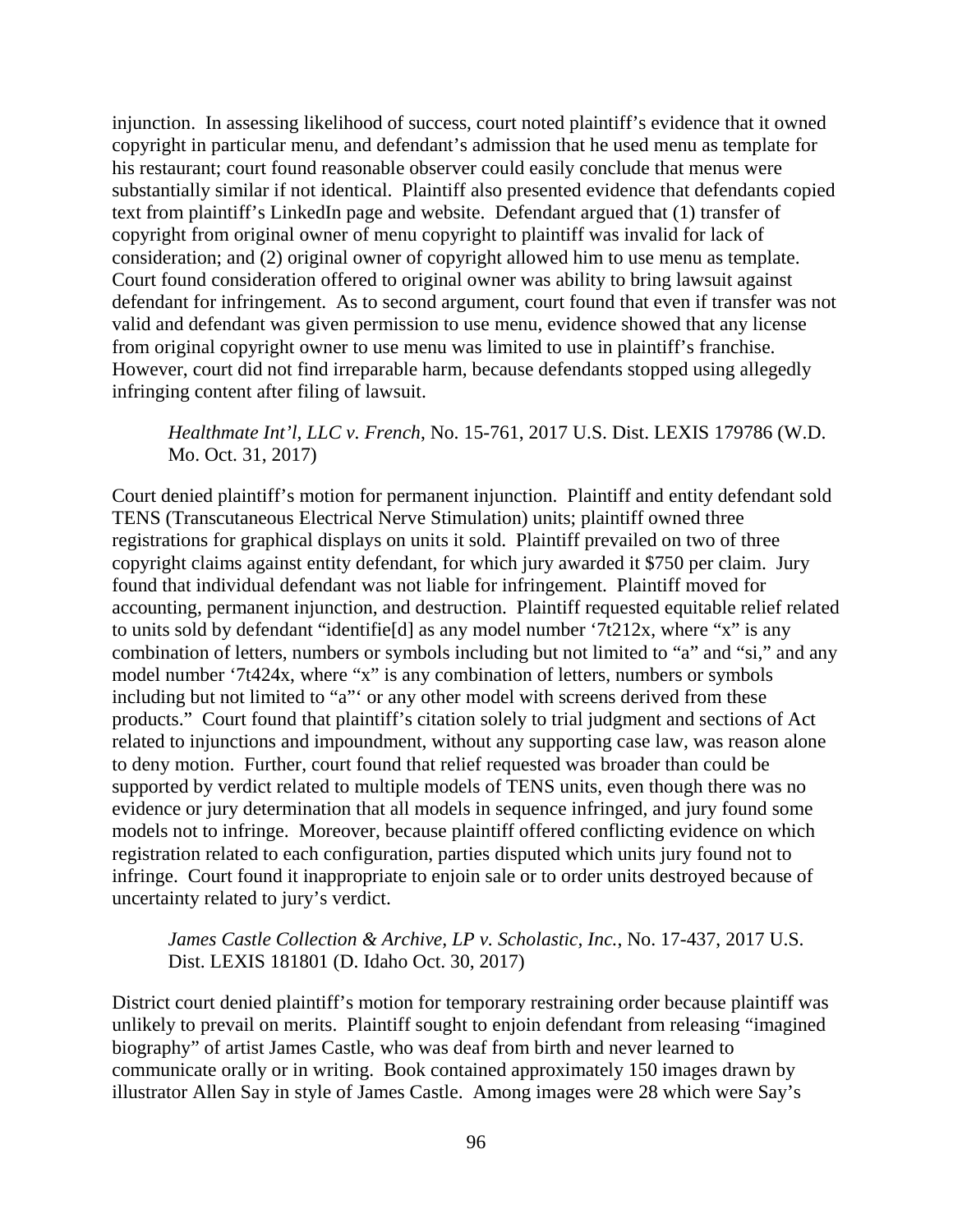copies of Castle's work; remainder were Say's depictions of Castle's life. Court evaluated plaintiff's TRO motion according to *Winter* factors: (1) likelihood of success on merits; (2) likelihood of irreparable harm in absence of preliminary relief; (3) whether balance of equities tips in favor of injunction; (4) whether injunction in public interest. Because was plaintiff unlikely to prevail on merits, court denied TRO without evaluating factors two through four.

*CSS, Inc. v. Herrington*, No. 16-1762, 2017 U.S. Dist. LEXIS 120396 (S.D. W. Va. Aug. 1, 2017)

District court denied plaintiff's motion for preliminary injunction. Plaintiff, which provided software and related support services to local government entities, alleged that defendant, former employee of plaintiff and now owner of competing software provider, copied plaintiff's software to develop defendants' software. While court found that plaintiff owned valid copyrights and defendants had access to the copyrighted work, court, using Second Circuit's abstraction-filtration-comparison (AFC) test, did not find substantial similarity in programs' expression. Fact that both programs used same coding language was not evidence of substantial similarity. Court could not complete abstraction step of AFC test with respect to structure, architecture and design of program because plaintiff did not distinguish copyrightable expressive aspects of its software from underlying ideas. District court found that plaintiff was unable to show likelihood of success on any claims before court, that irreparable harm would occur absent injunction, that balance of hardships weighed in its favor, or that injunction was in public interest.

# **D. Miscellaneous**

*BMG Rights Mgmt., LLC v. Atl. Recording Corp.*, No. 16-7443, 2017 U.S. Dist. LEXIS 182018 (S.D.N.Y. Nov. 2, 2017)

District court held plaintiffs not entitled to accounting from defendants in absence of fiduciary or confidential relationship where defendants were not co-owners of plaintiffs' copyrighted work. Plaintiffs sued defendants for infringement, alleging that defendants' song "Post to Be" infringed plaintiffs' copyright in "Came to Do." Court previously dismissed plaintiffs' infringement claim because non-party Chris Brown was copyright owner in both songs, but held that defendants could be liable for accounting of profits from "Post to Be"; defendants moved for reconsideration of latter holding. Under governing New York law, accounting claim requires existence of fiduciary or confidential relation and breach thereof. Moreover, copyright co-owner may bring accounting claim against other coowners for profits made from exploiting copyright. Plaintiffs did not allege fiduciary or confidential relationship between themselves and defendants, and it was undisputed that parties were not co-owners of either "Came to Do" or "Post to Be." As such, plaintiffs had no viable accounting claim against defendants.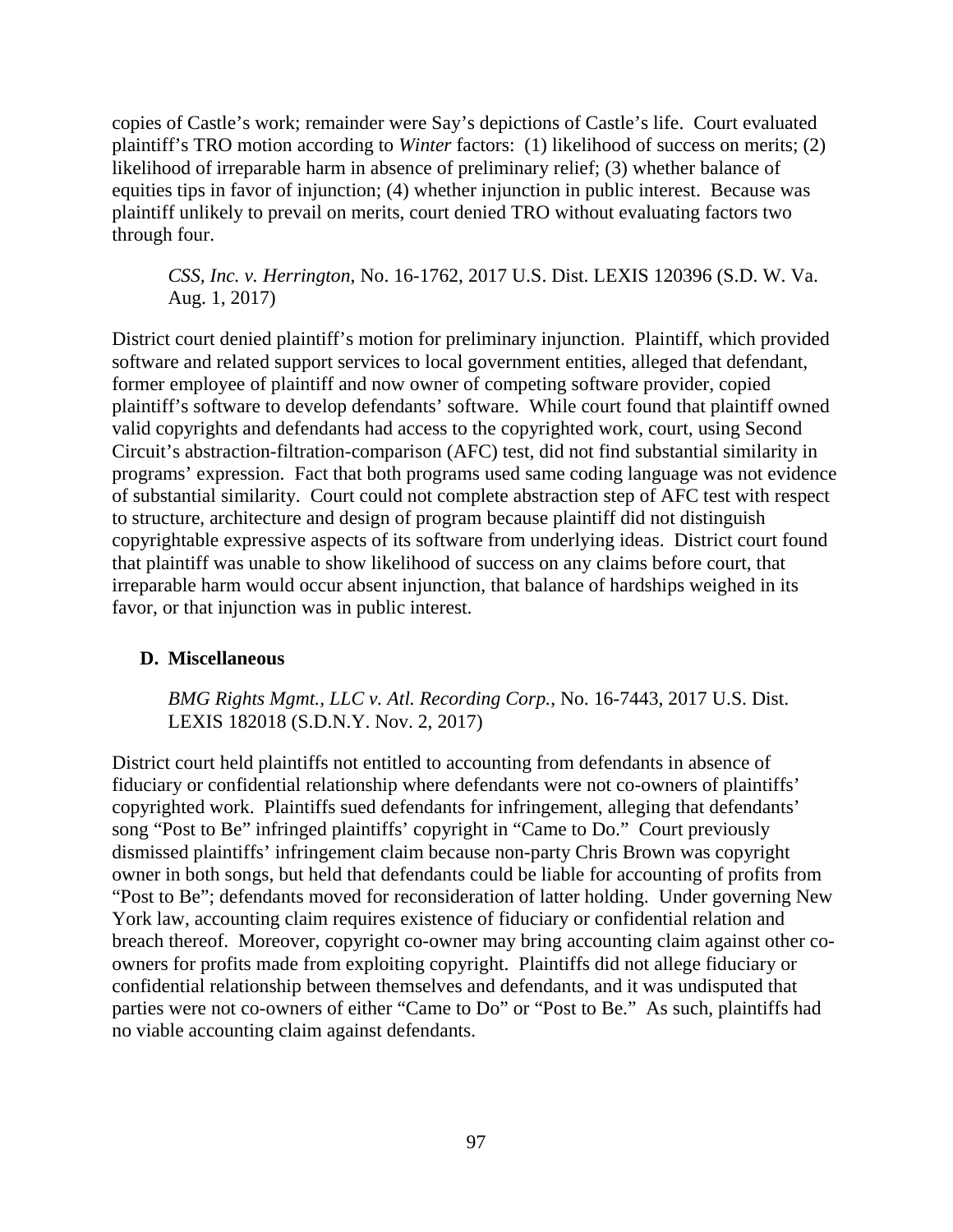*Cranbrook Custom Homes LLC v. Fandakly*, No. 17-11060, 2018 U.S. Dist. LEXIS 5583 (E.D. Mich. Jan. 12, 2018)

District court granted defendants' motion to cancel notice of *lis pendens* and impose sanctions. Plaintiff, custom homebuilding company, alleged that defendants copied plaintiff's copyrighted architectural plans, building plans and brochures for home built by defendants. In connection with filing of complaint, plaintiff filed notice of *lis pendens*. Defendants argued that *lis pendens* notice was improper in copyright infringement case; plaintiff asserted that it was appropriate because it sought destruction or impoundment of defendants' home pursuant to  $\S$  503(a) and (b). Court held that  $\S$  503 may be relied upon for destruction of infringing copies where such copies are "movable articles," but cannot be relied upon as remedy to destroy real property. Court found counsel engaged in vexatious litigation tactics by filing *lis pendens* notice with full knowledge that such action had no support in law, and awarded defendants costs and attorneys' fees incurred as result of plaintiff's filing *lis pendens* notice.

### **VIII. PREEMPTION**

*Baiul v. NBC Sports*, No. 16-1616, 2017 U.S. App. LEXIS 17435 (2d Cir. Sept. 7, 2017)

Second Circuit affirmed lower court decision dismissing figure skater Oksana Baiul's complaint for copyright infringement on ground that Copyright Act preempted New York state law claims for unjust enrichment, conversion and accounting because work forming basis of Baiul's claims, video of *Nutcracker on Ice*, fit within category of "motion pictures and other audiovisual works" under Act, even if video contained material, such as Baiul's performance, that may not be copyrightable, and state law claims sought to vindicate rights that were protected by Copyright Act.

*OpenRisk, LLC v. MicroStrategy Servs. Corp.*, 876 F.3d 518 (4th Cir. 2017)

Fourth Circuit affirmed district court's judgment that state-law claims were preempted. Plaintiff company contracted with defendant company to create cloud environment that would host plaintiff's data and programming. Plaintiff became insolvent, and three of its principal officers resigned and formed new company, Spectant. Plaintiff alleged that defendant copied data from plaintiff's cloud environment and transferred it to new environment established for Spectant, then deleted data from plaintiff's environment. Plaintiff sued defendant for Virginia state-law claims of conversion of intellectual property; computer fraud by embezzlement, larceny, and conversion under Virginia Computer Crimes Act ("VCCA"). District court held state-law claims arising from copying and transfer of plaintiff's computer data preempted. Court of Appeals affirmed. Computer fraud claims are preempted because, at their core, they seek to impose liability for unauthorized copying and distribution of data on cloud environment, and thus are not "qualitatively different" from copyright infringement claims. Section 301 sets up two-prong inquiry to determine when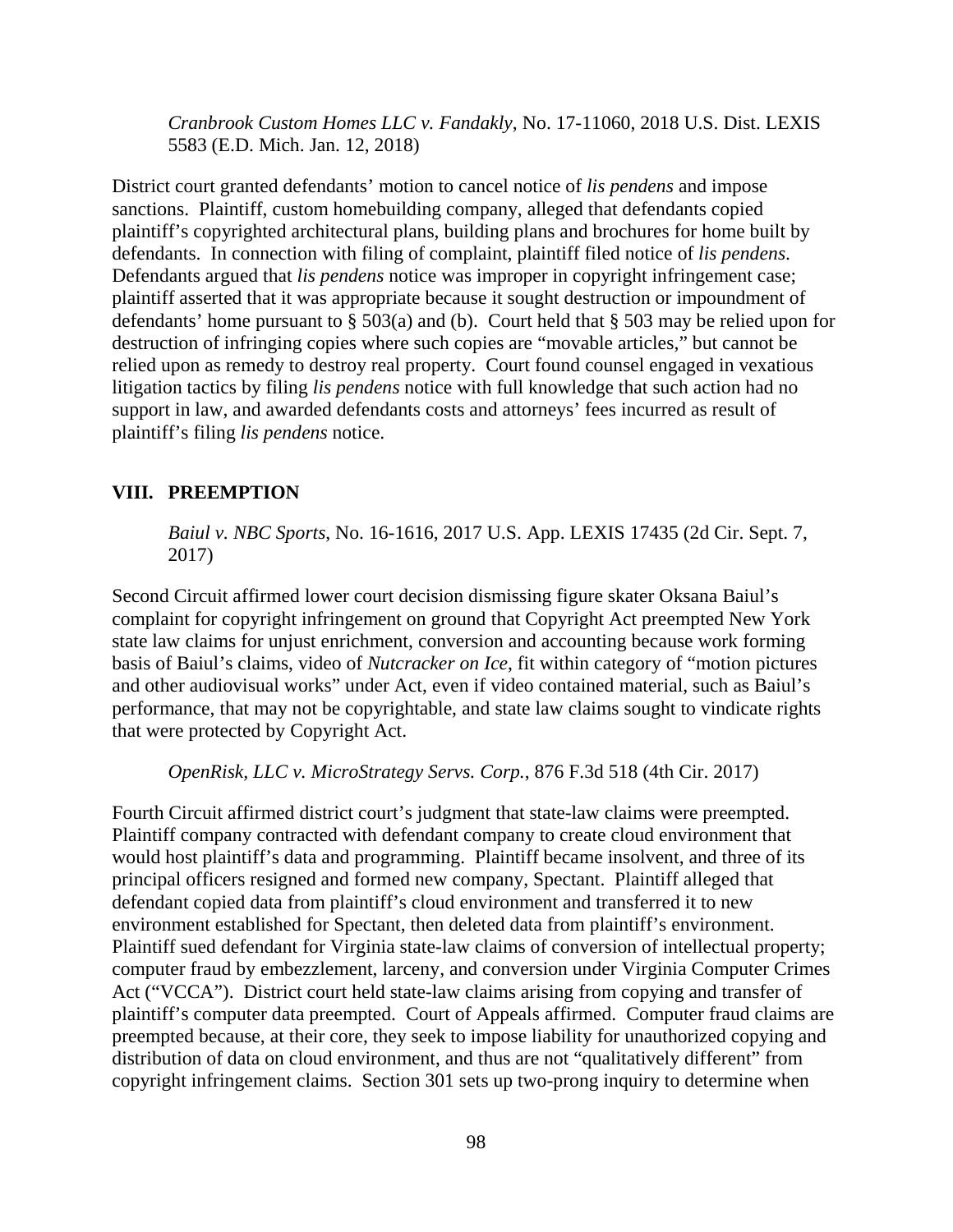state law claim is preempted. First, work at issue must be within scope of subject matter of copyright. If it is, then state-law claim is preempted if rights granted under state law are equivalent to those protected by federal copyright. There was no question as to first prong; materials fell within scope of subject matter of copyright. To extent that state-law claims turn on allegation that defendant made unauthorized copies of plaintiff's data, then transferred that data to Spectant, claims were precisely "equivalent" to copyright's prohibition of unauthorized reproduction and dissemination, and hence preempted. Conversion claim rests on allegation of wrongful copying and distribution of intellectual property, and is "equivalent" to copyright infringement claim and thus preempted. VCCA computer fraud claims fared no better. VCCA provides that any person who uses computer or computer network without authority and embezzles or commits larceny is guilty of crime of computer fraud. Court reasoned that when claim is predicated on copying of computer data, statutory requirement of "use of computer" does not "qualitatively change nature" of claim so that it is no longer preempted, because use of computer is necessary condition to copying. So too for requirement that copying be done "without authority," which also is necessary condition to copyright infringement. Court rejected plaintiff's argument that embezzlement under Virginia law requires showing that defendant was "entrusted" with property that he or she then wrongfully appropriated, and that extra element of "entrustment" is enough to save its claim from preemption. Court disagreed; in fact, embezzlement claim under Virginia law does not include element of special relationship of trust or confidence that might qualitatively distinguish it from copyright infringement claim. Substance of embezzlement claim was based on same underlying conduct that would support copyright infringement claim. Any additional element required to prove state-law embezzlement relates to scope of action and not to its nature. Court rejected plaintiff's contention that VCCA claim predicated on larceny is qualitatively different from copyright infringement because it involves taking of property without owner's consent. Copyright claim also necessarily involves unauthorized reproduction, "so this 'extra element' is not 'extra' at all." Finally, court affirmed grant to defendant of judgment as matter of law on Virginia business conspiracy claims because state-law violations on which they are predicated are preempted.

#### *Motion Med. Techs., L.L.C. v. ThermoTek, Inc.*, 875 F.3d 765 (5th Cir. 2017)

Fifth Circuit affirmed that unfair competition claim was preempted. ThermoTek, responsible for design, manufacture and sale of VascuTherm system, medical device and thermal and compression wrap, won jury verdict for unfair competition, based on claim that Mike Wilford and related companies misappropriated ThermoTek's information in creation and sale of "Recovery + system." Trial court granted defendants judgment as matter of law, finding unfair competition claim preempted. On appeal, ThermoTek first argued that preemption defense was waived because it was not pleaded in answer. Court found ThermoTek received adequate notice of preemption before and during trial. ThermoTek also appealed merits of preemption claim. On first prong of two-factor test, court found that misappropriated items, including reports and manuals, fell within scope of copyright's subject matter, rejecting ThermoTek's argument that trial court should have required evidence that items at issue were not covered by § 102(b), and that district court should have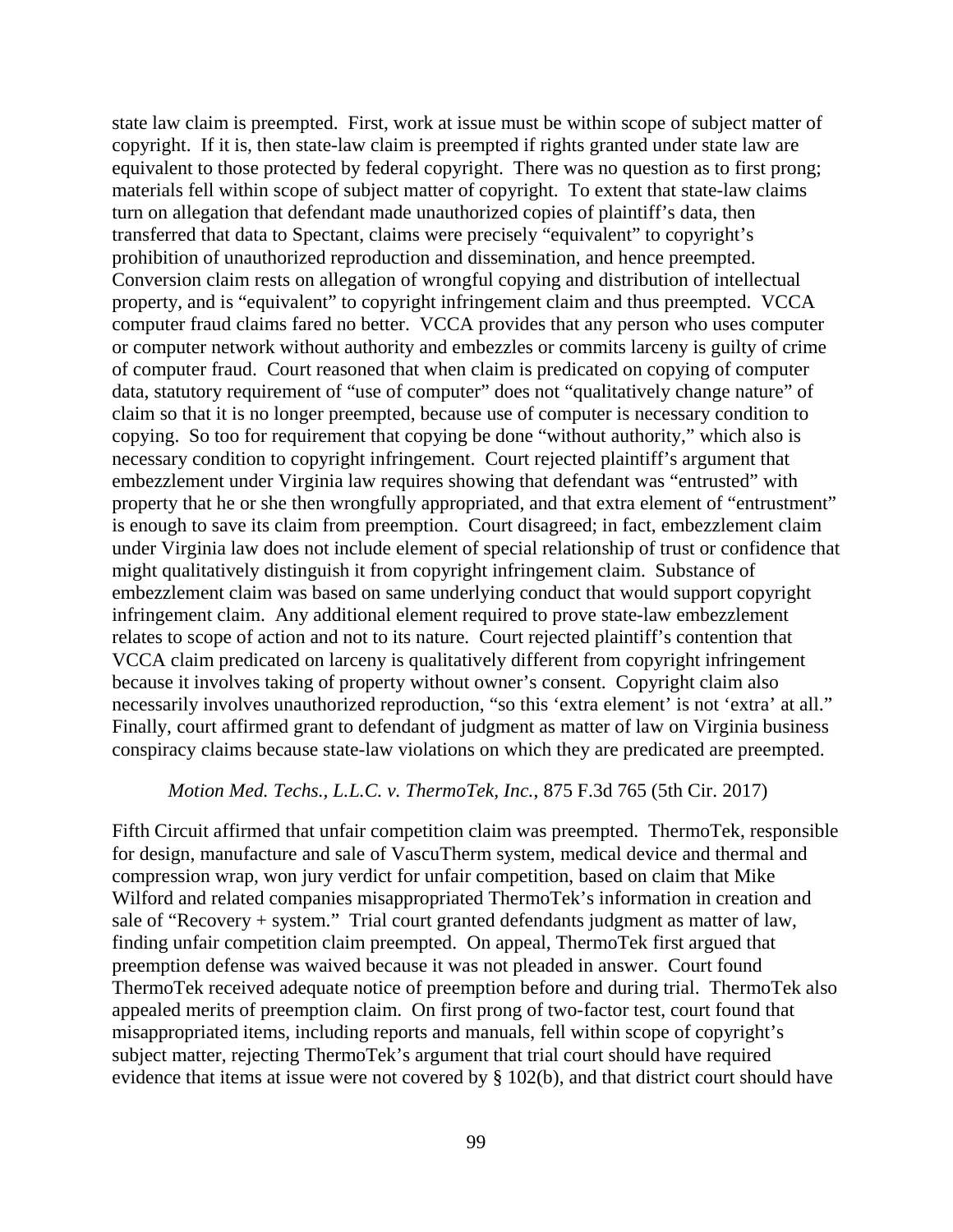required defendants to classify works under § 102(a) categories. On second prong, court found unfair competition by misappropriation contained no extra element beyond copyright claim, rejecting argument that common law claim required showing of "improper means."

#### *SCO Grp., Inc. v. IBM*, 874 F.3d 1172 (10th Cir. 2017)

Tenth Circuit reversed district court's grant of summary judgment dismissing misappropriation claim as preempted. Plaintiff's predecessor entered into business arrangement with IBM to develop new operating system that would run on more advanced processor manufactured by Intel. parties signed agreement memorializing collaborative effort, dubbed Project Monterey. Plaintiff accused IBM of stealing and improperly using plaintiff's source code to strengthen its own operating system, thereby committing tort of unfair competition by means of misappropriation. District court granted summary judgment to IBM on misappropriation claim, which it held to be preempted. Dispositive question on appeal was whether misappropriation claim under New York law has "extra element" beyond elements of federal copyright infringement claim. Court held that it does. Misappropriation claims under New York law require victim to demonstrate that defendant acted with bad faith. In this context, court found, "bad faith" is not simply *scienter* requirement, which would be insufficient to provide requisite extra element to avoid preemption. Bad faith in context of New York unfair competition claim typically results from fraud, deception, or abuse of fiduciary or confidential relationship, and it forms basis for state-law claim whether or not IBM's use of plaintiff's code violated federal copyright law. By contrast, copyright infringement does not require proof of unfair competition as term is defined under New York law. Plaintiff seeking relief for copyright infringement must prove only that he owns valid copyright and that defendant copied protectable elements of copyrighted work. Because misappropriation under New York law is independent claim with separate element of bad faith business dealings, claim is not "equivalent" to federal copyright claim, and accordingly is not preempted. Case was remanded to U.S. District Court for District of Utah.

#### *Betty, Inc. v. PepsiCo, Inc.*, 283 F. Supp. 3d 154 (S.D.N.Y. 2017)

Plaintiff ad agency presented defendant with ideas for commercial to air during halftime of Super Bowl 2016. One "refined concept" plaintiff presented was entitled "All Kinds/Living Jukebox." Defendant advised plaintiff it would "move forward with different concepts," but plaintiff alleged that 2016 Super Bowl halftime commercial was "fundamentally based on" All Kinds/Living Jukebox advertising storyline plaintiff presented to defendant. Among similarities plaintiff highlighted were: "single powerful performer (hero character) is used to perform all music renditions, genres and fashion changes as she dances seamlessly from room to room"; "the commercial follows a hero character moving from room to room through each doorway used in the complete set design"; and "every time the hero character enters a new room, the genre of music immediately changes to reflect a new vibe." Plaintiff sued for copyright and state law claims, and defendant moved to dismiss. Court found unjust enrichment, conversion, and unfair competition claims preempted because all were based on reproduction and distribution of storyline. Court rejected plaintiff's argument that causes of action were not preempted because it had "property interest" in ideas giving rise to concept,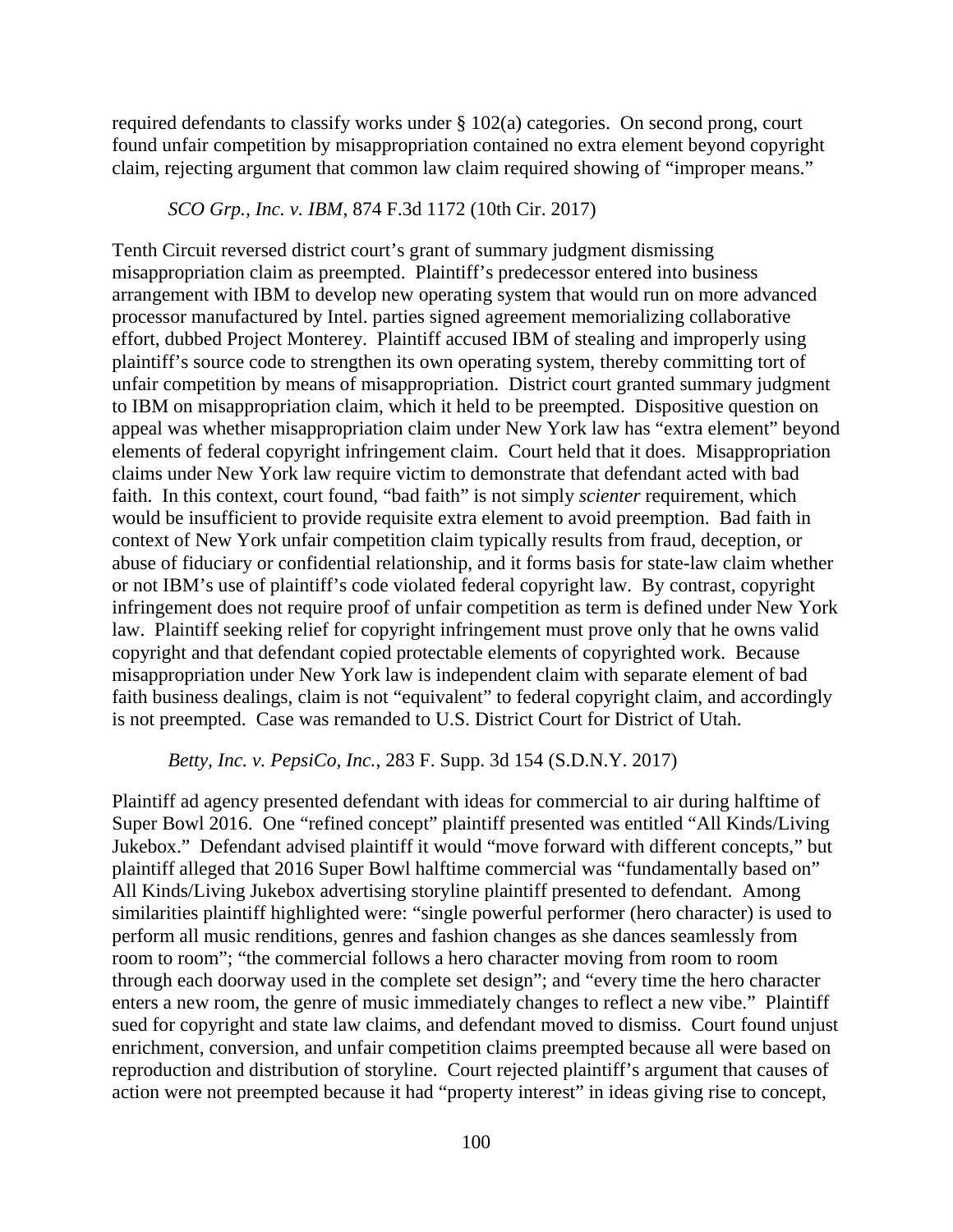finding such argument expressly foreclosed by applicable case law. As to breach of contract, court noted that such claims are not generally preempted, but found that plaintiff insufficiently alleged elements of contract. Accordingly, court dismissed contract claim, but granted leave to replead, based on representation by plaintiff that it had "additional information about the contract relationship between the parties."

*Narrative Ark Entm't LLC v. Archie Comic Publ'ns, Inc.*, No. 16-6109, 2017 U.S. Dist. LEXIS 143480 (S.D.N.Y. Sept. 5, 2017)

Plaintiff sued defendants Archie and Sega of America, Inc. ("Sega") alleging copyright infringement and New York state law claims including unjust enrichment. In early 1990s, Archie and Sega entered license agreement to create and sell comic books based on characters including "Sonic the Hedgehog." Archie hired third-party defendant as staff editor for period of time, then third-party defendant worked as freelancer for Archie for additional period. During time as freelancer, third-party defendant alleged he created and developed, in whole or in part, stories, characters and art for "Sonic the Hedgehog" series of comic books. Third-party defendant also collaborated with non-party Archie freelancer to work on comic book series. At certain point non-party informed third-party defendant that Archie was reprinting stories they created and was continuing to use characters they created. Third-party defendant then filed various copyright registrations and later assigned copyrights and intellectual property rights to plaintiff. Plaintiff claimed it had been denied financial compensation and credit in connection with publication and sale of its copyrighted works, and had lost business opportunities caused by diversion of trade and been diminished in good will and reputation, and that Archie and Sega had been enriched by use and sale of its copyrighted works in advertising, merchandising and sale of comic books and other merchandise at plaintiff's expense. Court agreed with defendants that unjust enrichment claim was preempted, as claim was based on same conduct on which plaintiff's direct and contributory copyright infringement claims were premised: that Archie, without authorization, used plaintiff's stories, characters, and art in publications and advertisements. Unjust enrichment claim was accordingly dismissed.

*Kennedy v. LaCasse*, No. 17-2970, 2017 U.S. Dist. LEXIS 113418 (S.D.N.Y. July 20, 2017)

District court determined whether plaintiff's state law claims for *quantum meruit* and unjust enrichment were preempted. Court applied two-prong test, under which complete preemption is found when (1) work to which state law claim is being applied falls within type of works protected by Act; and (2) claim seeks to vindicate legal or equitable rights that are equivalent to one of bundle of rights protected by Act. As to prong (1), it was clear that at least portion of services for which plaintiff sought compensation related to photography, and, therefore, may be protected by Act. As to prong (2), court noted that Second Circuit has repeatedly held unjust enrichment and *quantum meruit* claims preempted where state law claims arise out of acts of reproduction, adaptation, performance, distribution or display. Where state law claims seeks to vindicate rights not covered by Act (e.g., "right to receive remuneration for services rather than a right to receive compensation for use of copyrighted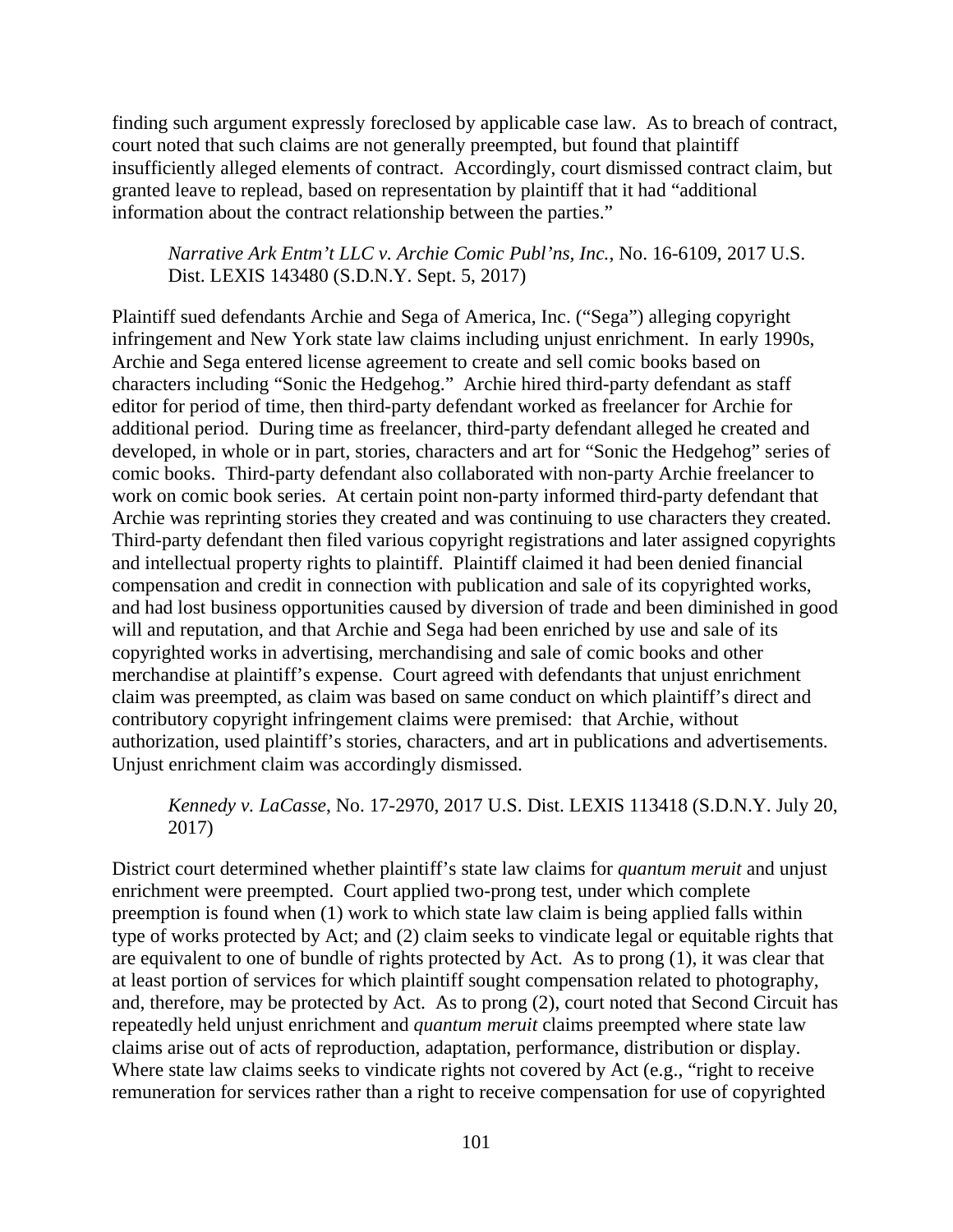works"), not preempted. Here it was "unclear whether plaintiff seeks compensation for use and display of his allegedly copyright photographs or merely for value of photographs, irrespective of their subsequent use." To extent plaintiff sought former, claims dismissed as preempted. To extent plaintiff sought damages for value of photographs, regardless of use, or for other services allegedly provided during relevant time period, claims not preempted.

*Jacino v. Ill. Tool Works Inc.*, No. 16-1704, 2017 U.S. Dist. LEXIS 90749 (E.D.N.Y. June 13, 2017)

Court held that plaintiff's claims for "trespass to, or conversion of property and unjust enrichment" stemming from defendants' alleged unauthorized use of plaintiff's pictures in repair kits were based on wrongful use as opposed to wrongful possession. Subject matter element of preemption was satisfied because "pictures are copyrightable works." As to rights equivalent element, it was "well settled" that when state law conversion or trespass to chattel claim is based on wrongful use of copyrightable property, not wrongful possession, claim is identical to federal copyright claim, and claim is preempted.

*Palomo v. DeMaio*, No. 15-1536, 2017 U.S. Dist. LEXIS 198503 (N.D.N.Y. Dec. 4, 2017)

Court denied motion to amend counterclaims. Plaintiff musician brought suit against music industry defendants, alleging that they wrongfully refused to return plaintiff's musical equipment after he resigned. Defendants moved to amend counterclaims to add claim of unfair competition, alleging that plaintiff misappropriated musical work that belonged to defendants. Court agreed with plaintiff that such claim was preempted. Claim did not have additional element differentiating it from infringement claim; claim was not based on breach of confidential or fiduciary relationship or misappropriation of trade secrets, nor could defendants argue that misappropriation of work constituted misappropriation of trade secret. Court also rejected defendants' claim that cause of action was not preempted because they did not allege that they applied for or received registration, as lack of such allegation does not differentiate cause of action from infringement claim.

*Beautiful Slides, Inc. v. Allen*, No. 17-1091, 2017 U.S. Dist. LEXIS 141300 (N.D. Cal. Aug. 31, 2017)

Defendant alleged that she and individual plaintiff Grasso began to develop presentation software together. At certain point, however, Grasso allegedly cut defendant out, and created "Beautiful Slides" product and business around it. Beautiful Slides, Inc. and Grasso filed complaint for declaratory relief, alleging defendant had "threatened to commence litigation" against them for copyright infringement, conversion, misappropriation of trade secrets, breach of confidence, breach of contract, and fraud. Defendant filed counterclaims including breach of fiduciary duty, conversion, breach of implied contract, and copyright-based declaratory claims. Counterclaim defendants moved to dismiss non-copyright based claims as preempted. Counterclaim plaintiff argued that breach of fiduciary duty, conversion, and breach of implied contract claims were not preempted because each contained "extra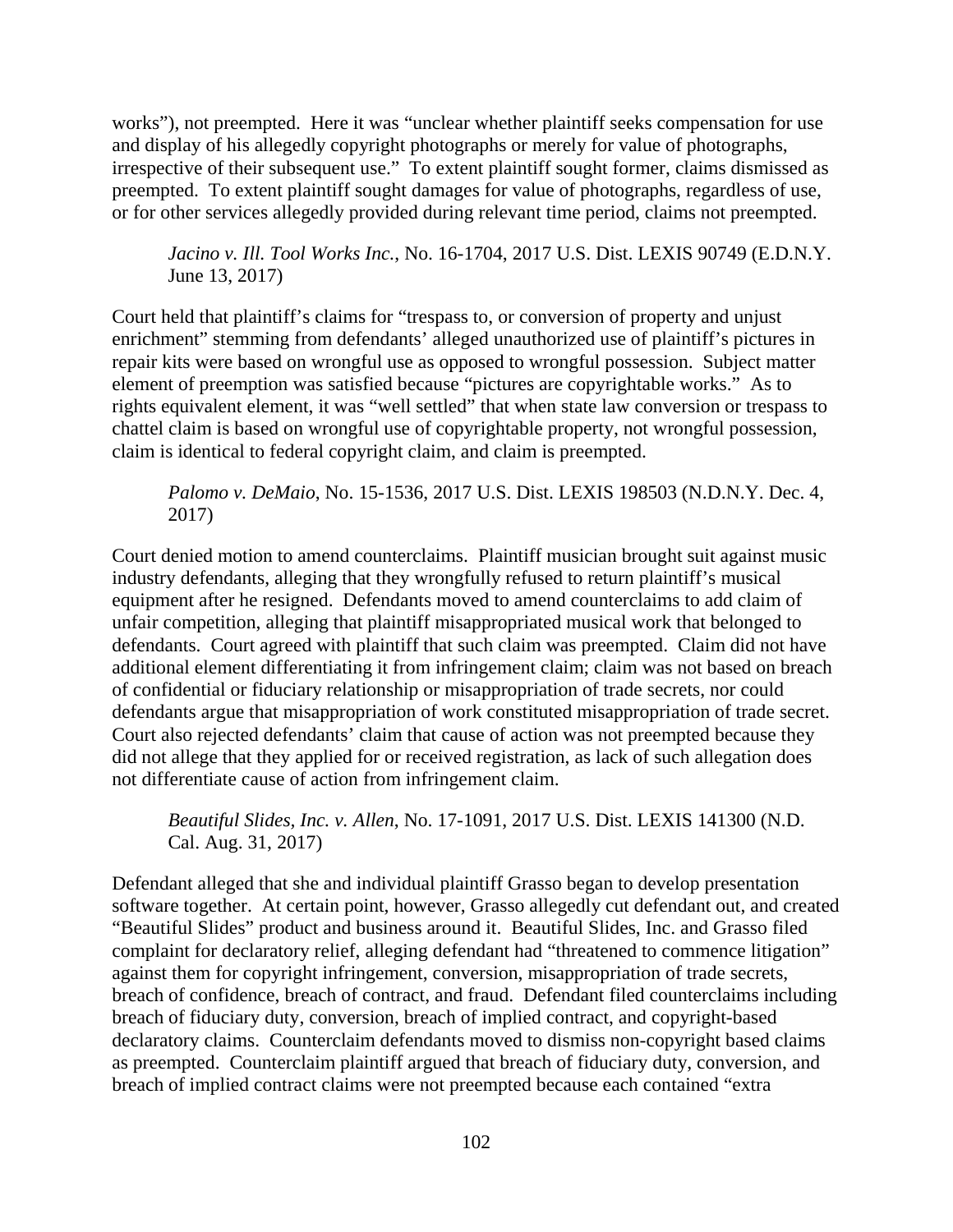element," because (1) California partnership law offers additional protections that Copyright Act does not; (2) she sought return of assets whether they were copyrightable or not; and (3) she alleged breach of implied agreement "to work on a startup together – not breach of an agreement restricting use of [her] ideas." However, court found all additional elements based on presence of partnership or joint venture, which court found insufficiently pleaded. Court granted motion to dismiss claims as preempted with leave to amend, noting that if counterclaim plaintiff repleaded, she should identify assets not subject to copyright that support conversion cause of action.

### *Gottesman v. Santana*, 263 F. Supp. 3d 1034 (S.D. Cal. 2017)

Court rejected plaintiff's argument that California anti-SLAPP statute was preempted. Plaintiff was artist who worked in various media, including airbrush and graphic design. Defendant, musician Carlos Santana, hired plaintiff as independent contractor to create art for merchandise for event; Santana "believed Plaintiff was the artist that had the ability to 'turn SANTANA into a brand." Plaintiff and Santana entered relationship whereby plaintiff would present Santana and his management company with art to use in creating brand with "limited copy and distribution rights," with plaintiff retaining ownership of works. Plaintiff filed 103-page complaint against many defendants connected to Santana, alleging claims for direct, contributory and vicarious infringement, as well as inducement of infringement. Attorney defendants filed anti-SLAPP motion, and plaintiff voluntarily dismissed these defendants. Court considered attorney defendants' anti-SLAPP motion to strike, which might entitle successful movants to attorneys' fees and costs. Court found that because plaintiff voluntarily dismissed these defendants, motion was moot, but found that defendants were "prevailing defendants" for purposes of anti-SLAPP statute. Plaintiff argued that Copyright Act preempts anti-SLAPP statute. Court rejected plaintiff's argument that defendants "cannot in good faith rely on a state statute that has its very purpose, deterring lawsuits that chill the right to petition or free speech, by invoking it to chill Plaintiff's exercise of his federal right to petition this Court under the Copyright Act for violation of his federal rights over the same subject matter." Both parties correctly conceded that anti-SLAPP statute applied only to state law claims and not copyright claims. Second, court rejected plaintiff's argument that anti-SLAPP statute was preempted because Copyright Act alone determines attorneys' fee award in copyright action, and because these defendants were not prevailing parties under Act, they were not entitled to fees. Court found plaintiff failed to demonstrate that anti-SLAPP statute was preempted; plaintiff did not show anti-SLAPP statute falls within subject matter of copyright, or that anti-SLAPP rights are equivalent to rights under Act. Plaintiff thus failed to establish that Act preempts relevant portions of California's anti-SLAPP statute.

# *HireAHelper LLC v. Move Lift, LLC*, No. 17-711, 2017 U.S. Dist. LEXIS 166370 (S.D. Cal. Oct. 5, 2017)

Plaintiff asserted claims of copyright infringement and state law claims for negligent interference with prospective economic advantage and intentional interference with prospective advantage, claiming that defendants "engaged in wrongful conduct" by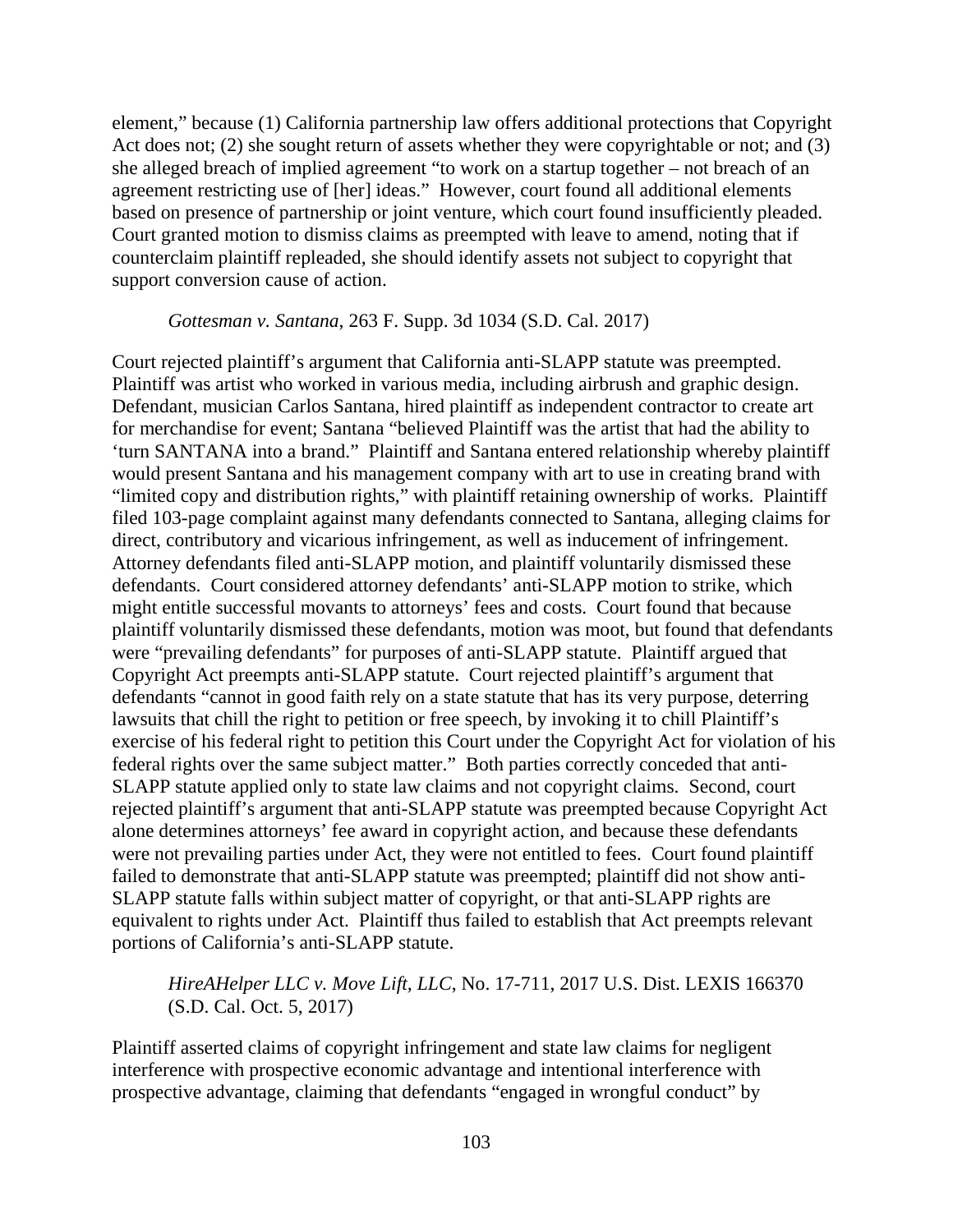presenting bid for contract also sought by plaintiff, which bid included material "wrongfully copied from and infringing upon [plaintiff's] copyright in [its] website." Defendant moved to dismiss claims as preempted. Court determined that state-law claims were preempted because (1) work plaintiff sought to protect fell within subject matter of Copyright Act, as plaintiff's own allegations confirmed that work forming part of basis for plaintiff's state law claims could be copyrighted; and (2) alleged wrongful act was based on defendants' alleged infringement of plaintiff's copyright in material on its website. Rights asserted by plaintiff in state law claims were thus equivalent to rights of copyright holders.

### *Carter v. Pallante*, 256 F. Supp. 3d 791 (N.D. Ill. 2017)

Court granted in part and denied in part publisher defendants' motion to dismiss. Plaintiff's father and uncle were songwriters who published works between 1950s and 1970s. Plaintiff was heir to father and uncle's estates, which included rights to many works. Although father and uncle assigned rights in their lifetimes, plaintiff regained rights by exercising renewal rights to certain songs and terminating assignees' rights in other songs. Plaintiff brought claims for direct, contributory and vicarious infringement, falsifying CMI, and various state law claims, based upon allegations that defendants represented to others that they could license, and in fact did license, performance and other rights in plaintiff's works. Publisher defendants move to dismiss state law claims as preempted. Court dismissed unjust enrichment claim, finding that alleged conduct supporting such claim is substantively same as that prohibited by Act, rejecting argument that claim could survive because it was pleaded in alternative. Court found deceptive trade practices claim preempted insofar as claim was based on reverse passing off. However, insofar as claim encompassed allegations of false advertising, court found claim not preempted. Court found tortious interference claim preempted; alleged conduct supporting such claim is substantively same as that prohibited by Act. Court rejected argument that there was additional element to claim, as alleged element was not element of tortious interference claim. For all dismissed state law claims, court granted plaintiff leave to amend.

# *BHL Boresight, Inc. v. Geo-Steering Sols. Inc.*, No. 15-627, 2017 U.S. Dist. LEXIS 98057 (S.D. Tex. Jun. 26, 2017)

Court granted in part and denied in part defendants' motions to dismiss. Plaintiff contended defendants unlawfully used its proprietary software to develop "Product." Plaintiff asserted claims against defendants for, *inter alia*, trade secret misappropriation under Texas Uniform Trade Secrets Act ("TUTSA"), and unjust enrichment. Defendants contended claims were preempted. Court noted that TUTSA is merger of Texas Theft Liability Act ("TTLA") and common law misappropriation. Fifth Circuit held in *Spear Marketing, Inc. v. BancorpSouth Bank*, 791 F.3d 586 (5th Cir. 2015), that theft of trade secrets claims under TTLA, as applied to software, were preempted. However, since *Spear*, district courts in circuit had uniformly held that trade secret misappropriation claims, under either TUTSA or common law, were not preempted because such claims include "extra element" of breach of confidentiality or improper methods, which is not equivalent to any of exclusive rights under copyright. As such, defendants' motion to dismiss trade secret misappropriation claim as preempted was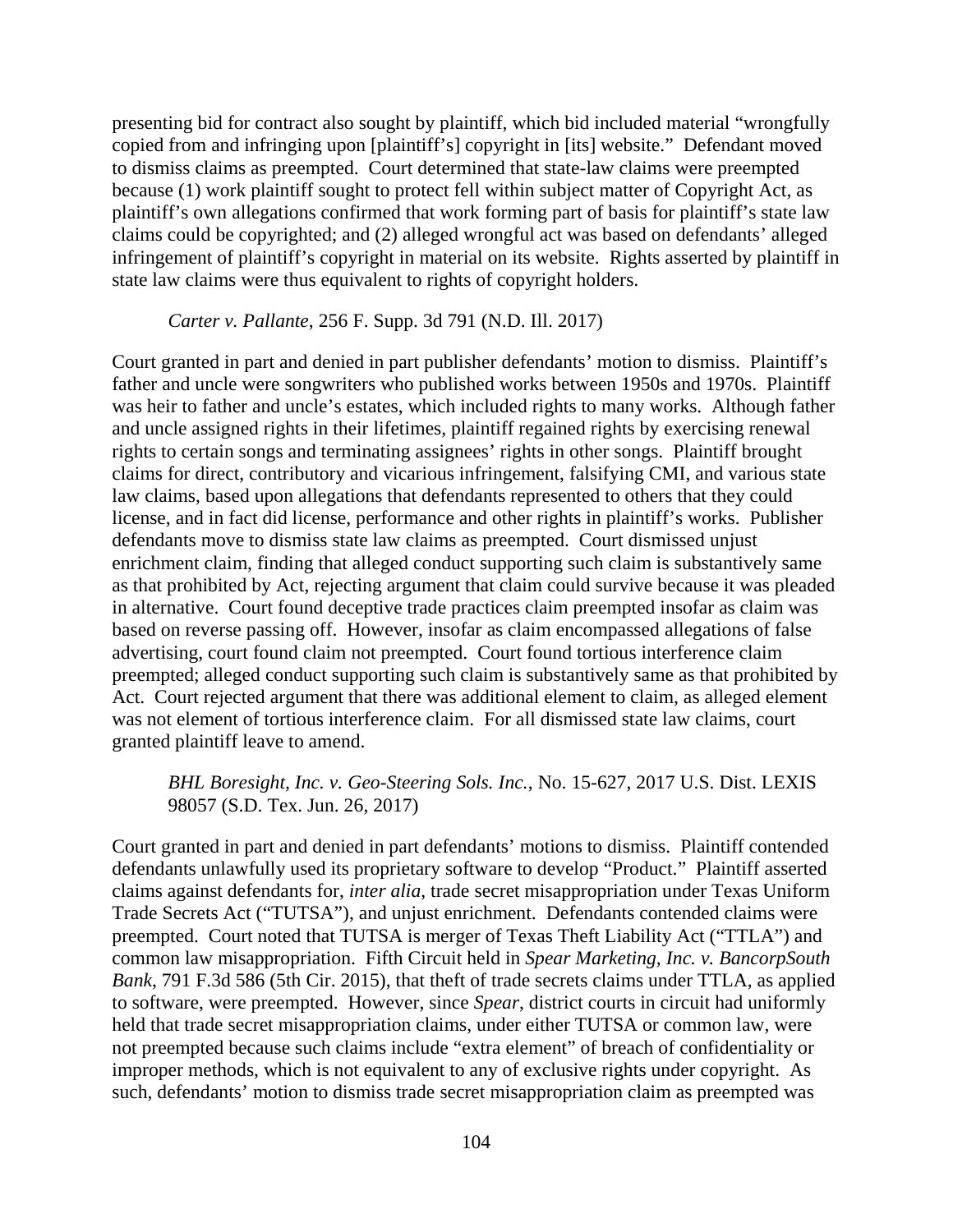denied. Regarding claim of unjust enrichment, district court noted state-law claim is preempted when claim (1) falls within subject matter of copyright, and (2) protects rights that are "equivalent" to any of exclusive rights protected by copyright. Fifth Circuit had held that software, standing alone, falls within subject matter of Copyright Act, but that claims not "wholly limited to software," but that "include procedures, processes, systems, and methods of operation that are excluded from copyright protection under Section 102(b)," fall outside scope of Act and are not preempted. District court found plaintiff's allegations devoid of reference to procedures, processes, systems and methods of operation that fall outside scope of copyright protection; first prong thus was satisfied. Regarding "equivalence" prong, district court found plaintiff's allegations expressly based on defendants' "access, possession, and use" of plaintiff's software and data, not on contractual or fiduciary breach. Such allegations therefore involve same conduct protected by Copyright Act, and are preempted. Defendants' motion to dismiss plaintiff's unjust enrichment claim was granted.

# *Norfolk Div. Parks v. Figures Toy Co.*, No. 16-522, 2017 U.S. Dist. LEXIS 196488 (E.D. Va. Nov. 29, 2017)

Court dismissed claims of breach of implied contract, tortious interference with contract and fraudulent inducement as preempted. Plaintiff designed and created wrestling championship belts for defendant Ring of Honor ("ROH"). After ROH approached plaintiff about licensing belt designs for replicas, plaintiff provided its designs to defendant Figures Toy Co. ("Figures"), though ROH and plaintiff never agreed to final terms. Without consulting plaintiff, ROH and Figures began creating and selling replica items based on plaintiff's designs, removing plaintiff's copyright notice and replacing with copyright notice for ROH. Plaintiff brought suit alleging copyright infringement, violation of DMCA, breach of contract, tortious interference with contract/business expectancy, business conspiracy and fraudulent inducement. Act preempts state law claims that are (1) within subject matter of copyright and (2) equivalent to any exclusive rights within scope of copyright. If state law claim requires proof of extra element instead of or in addition to copyright infringement, it survives preemption analysis. Plaintiff's breach of implied contract claim was preempted because parties engaged only in contract negotiations, without reaching final or written contract, which did not render plaintiff's claim qualitatively different from copyright infringement claim. Plaintiff's tortious interference claim was preempted because it boiled down to assertion that defendants worked together to copy plaintiff's copyrighted materials. Finally, fraudulent inducement claim was preempted because plaintiff essentially alleged that defendants promised and failed to pay plaintiff for use of its designs, which is essentially identical to copyright infringement claim. However, plaintiff's business conspiracy claim survived because applicable statute required defendants to act with legal malice or with purpose of harming plaintiff, which would constitute additional element not covered by copyright claim.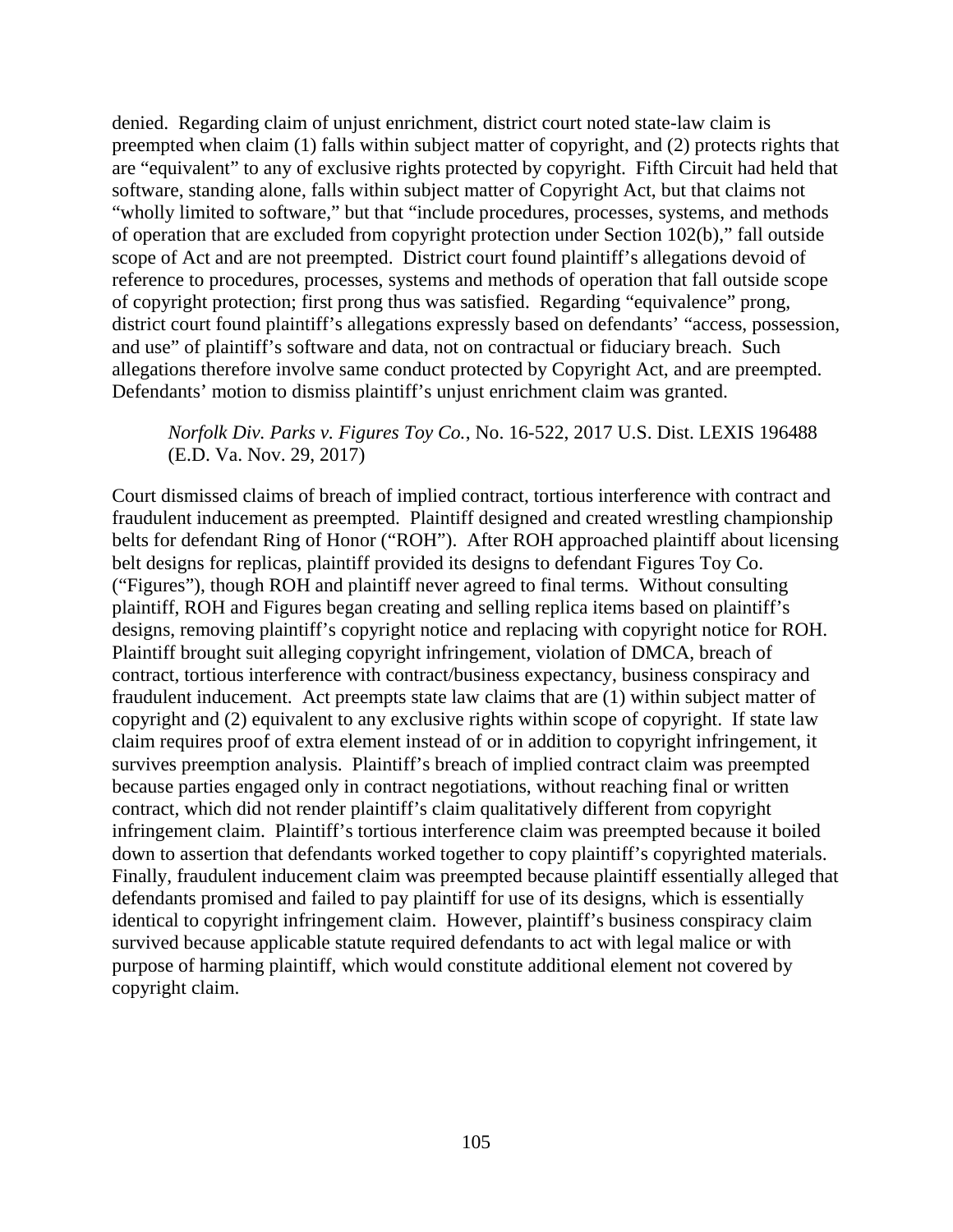*Art of Design, Inc. v. Pontoon Boat, LLC*, No. 16-595, 2017 U.S. Dist. LEXIS 133672 (N.D. Ind. Aug. 22, 2017)

District court dismissed with prejudice plaintiff's state law unjust enrichment claim as preempted. Plaintiff, designer of custom artwork for vehicles, pursuant to contract with Bennington Marine, created two "Shatter Graphics" and painted same on limited number of Bennington's boats. Plaintiff alleged that, after transaction was complete, Bennington continued to market, sell and distribute products with Shatter Graphics design (or substantially similar designs), and that Bennington also passed said designs to another marine products retailer, Hawkeye Boat Sales, for marketing, sale and distribution, all without plaintiff's authorization. Plaintiff brought unjust enrichment claim against defendants Bennington and Hawkeye, alleging that defendants had received measurable benefit by receiving value of plaintiff's "labor, services and designs" without payment to plaintiff. Under Seventh Circuit's *Baltimore Orioles* test, state law claim is preempted when (1) work at issue is fixed in tangible form and otherwise within scope of federal copyright law and (2) state law right is equivalent to rights available under Copyright Act; i.e., state law claim does not require additional element. Since parties did not contest that works at issue satisfied first prong of test, court focused on whether, given factual basis underlying plaintiff's claims, unjust enrichment and copyright claims were qualitatively different. Because only "labor and services" allegedly rendered by plaintiff were those conferred when it painted limited number of Bennington's boats, and Bennington paid plaintiff for these services, plaintiff's only unjust enrichment theory was that defendants created derivative works based on plaintiff's Shatter Graphics designs, which overlapped with plaintiff's rights under Copyright Act. As such, plaintiff's unjust enrichment claim was preempted.

*Daniels v. FanDuel, Inc.*, No. 16-1230, 2017 U.S. Dist. LEXIS 162563 (S.D. Ind. Sept. 29, 2017)

Plaintiffs, former college athletes, brought suit against FanDuel, Inc. and DraftKings, Inc., operators of fantasy sports online sites and mobile applications, for violation of right of publicity under Indiana law. Defendants moved to dismiss, arguing cause of action was preempted. Court rejected argument, finding that state law "seeks to protect the persona of the plaintiff … by enumerating attributes unique to each individual." Person's identity – her persona – is not authored and is not fixed; thus, rights protected by right of publicity statute are not "equivalent" to any of exclusive rights within general scope of copyright.

*Baronius Press, Ltd. v. Saint Benedict Press LLC*, No. 16-695, 2017 U.S. Dist. LEXIS 125688 (W.D.N.C. Aug. 8, 2017)

District court granted defendant's motion to dismiss plaintiff's claim of violation of North Carolina UDTPA, N.C. Gen Stat. § 75.1, as preempted. Plaintiff alleged that it acquired exclusive rights to publish English translation of literary work, but that defendant continued to publish work despite receiving notice of plaintiff's exclusive rights. Copyright Act governs all legal or equitable rights which are equivalent to exclusive rights granted by Copyright Act. To avoid preemption, Fourth Circuit requires that plaintiff show "extra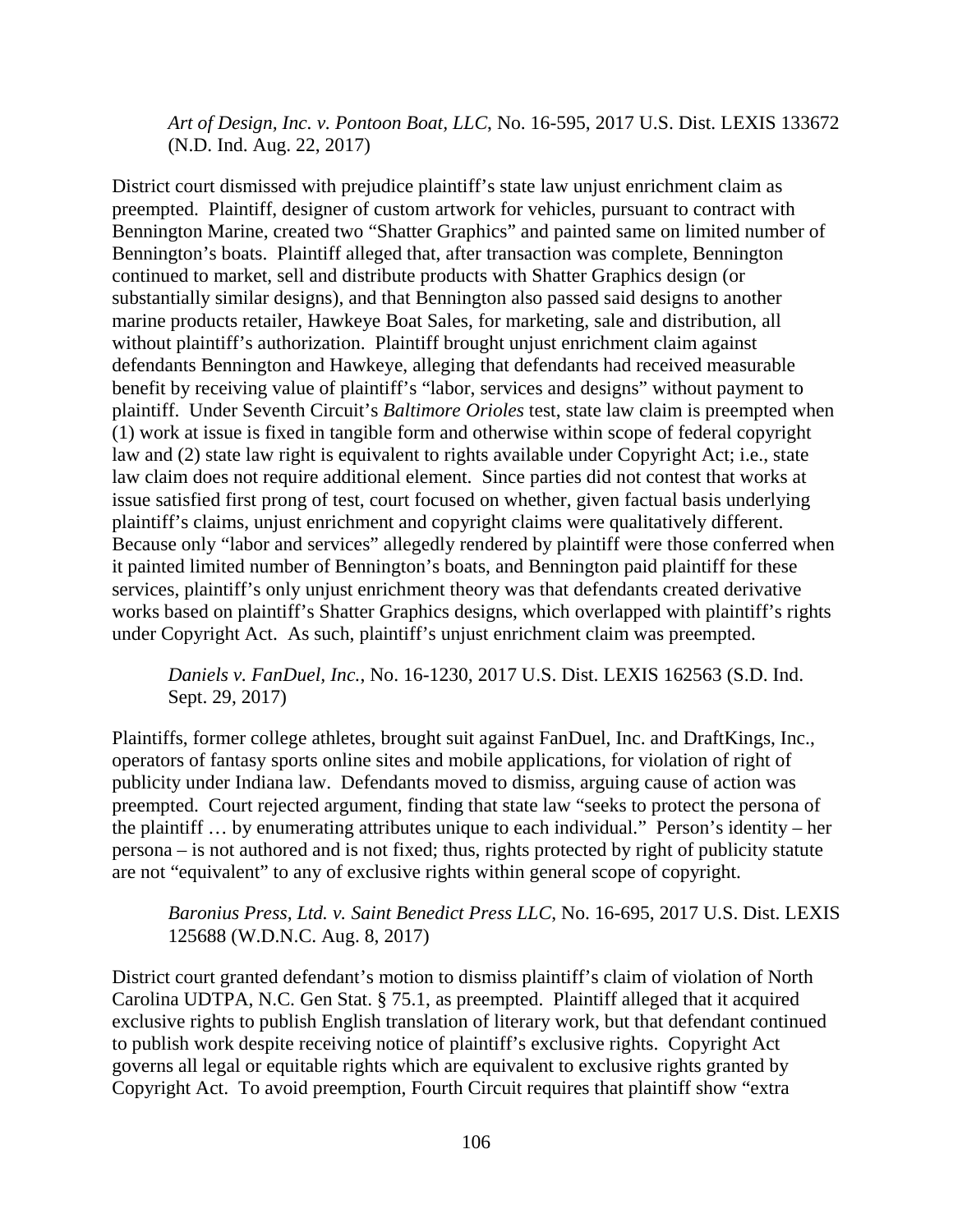element" that makes state law claim qualitatively different from copyright infringement claim, such as allegations demonstrating misrepresentation, deception, or abuse of confidential relationship. Court held that plaintiff's claim, which rested entirely on defendant's alleged copying, advertising, publishing and selling of plaintiff's work, did not sufficiently allege "extra element," and therefore was not qualitatively different from copyright claim.

*Edge in Coll. Preparation, Ltd. Liab. Co. v. Peterson's Nelnet, Ltd. Liab. Co.*, No. 16- 559, 2017 U.S. Dist. LEXIS 85711 (D. Neb. June 5, 2017)

Defendant, educational services company, contracted to publish manuscripts created by plaintiff college test-prep company. Defendant terminated contract before expiration of term and, according to plaintiff, impermissibly published works substantially similar to those created by plaintiff. Plaintiff brought suit for infringement and unfair competition. District court dismissed unfair competition claim as deficient because plaintiff did not actually compete with defendant in marketplace, and as preempted because "wrongful act alleged by [plaintiff] as unfair competition is the reproduction and distribution of [plaintiff's] copyrighted work," same elements as violation of Act. Therefore, unfair competition claim was dismissed.

# **IX. DIGITAL MILLENNIUM COPYRIGHT ACT**

*Ventura Content, Ltd. v. Motherless, Inc.*, 885 F.3d 597 (9th Cir. 2018)

Ninth Circuit affirmed grant of summary judgment that defendants were entitled to safe harbor defense under Digital Millennium Copyright Act. Plaintiff, creator and distributor of pornographic movies, alleged that infringing clips were stored and displayed on defendants' website. Court found that material at issue was stored at direction of users, who decided what material to post to website. Defendants did not exercise judgment in what to host; editing was limited to "kind protected by section 512(m), screening out illegal material." Defendants did not have knowledge that content posted by users was infringing, and defendants removed infringing material once they received actual or red flag notice of infringing content. Moreover, defendant did not receive financial benefit directly attributable to infringement that they had ability to control, and defendant had policy of excluding repeat infringers from using website.

*Disney Enters. v. VidAngel, Inc*., 869 F.3d 848 (9th Cir. 2017)

Ninth Circuit affirmed entry of preliminary injunction. Plaintiffs Disney Enterprises, LucasFilm Limited, Twentieth Century Fox Film Corporation and Warner Brothers Entertainment brought suit against defendant, operator of streaming service that removed objectionable content from music and television episodes, for, *inter alia*, violating DMCA by circumventing technological measures controlling access to plaintiffs' works. Defendant purchased multiple authorized DVDs or Blu-ray discs for thousands of titles. It assigned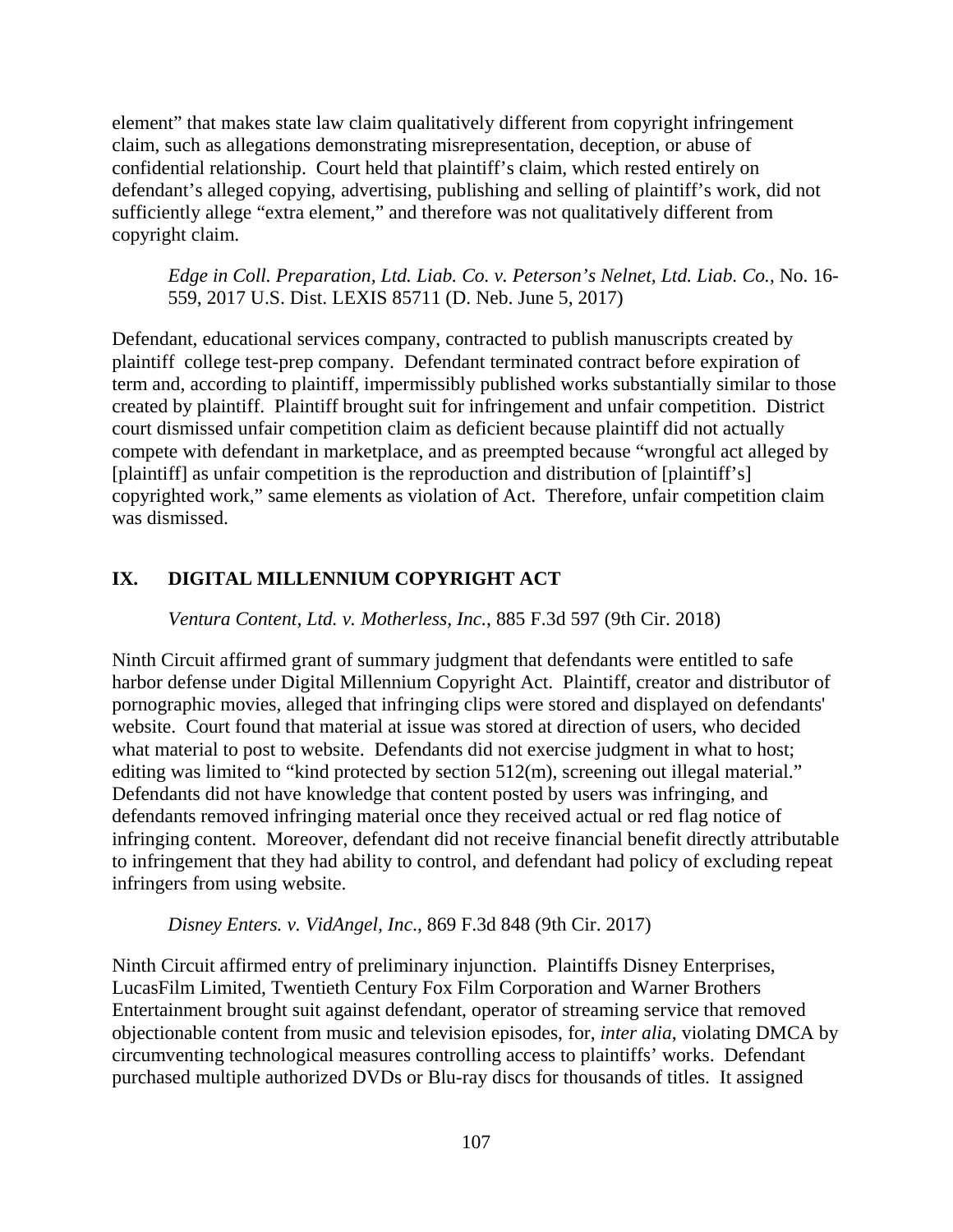each disc unique barcode and stored it in locked vault. Defendant used software program to decrypt one disc for each title, removing CSS, AACS and BD+ TPMs, and uploaded digital copy to computer as "gold master file." After decryption, defendant created "intermediate" files, converting them to streaming format and breaking them into segments to be tagged for inappropriate content. Once tagged, segments were encrypted and stored in cloud servers. Customers "purchased" specific physical disc from inventory; selected disc was removed from inventory and "ownership" transferred to customer's unique ID, although defendant retained possession of disc on behalf of purchaser. After purchase, defendant streamed filtered work to customers with objectionable content removed. Work was streamed from filtered segments stored in cloud servers, not original discs. Filtered segments were deleted after streaming. After viewing, customer could "sell" disc to defendant for partial credit of purchase price. Ninth Circuit found plaintiff likely to prevail on merits of DMCA claim. Court rejected defendant's argument "that an individual who buys a DVD has the 'authority of the copyright owner' to view the DVD, and therefore is exempted from the DMCA pursuant to subsection  $1201(a)(3)(A)$  when the buyer circumvents an encryption technology in order to view the DVD on a competing platform." Rather, court adopted Second Circuit's approach in *Universal City Studios, Inc. v. Corley*, 273 F.3d 429 (2d Cir. 2001), noting that subsection  $1201(a)(3)(A)$  "exempts from liability those who would 'decrypt' an encrypted DVD with the authority of the copyright owner, not those who would 'view' a DVD with the authority of a copyright owner." Defendant offered no evidence that plaintiffs explicitly or implicitly authorized it to circumvent encryption technology to access contents. Defendant therefore likely violated DMCA by circumventing technological measures controlling access to plaintiffs' works.

#### *BMG Rights Mgmt. (US) LLC v. Cox Communs., Inc.*, 881 F.3d 293 (4th Cir. 2018)

Plaintiff owned copyrights in certain musical compositions, and defendants were high-speed Internet providers. Defendants' subscriber agreements allowed them to terminate service for copyright infringement, but in practice defendants maintained "thirteen-strike policy." Plaintiff hired non-party to monitor for infringement and when it located infringement, nonparty emailed notice to alleged infringer's Internet provider. Because of particular language in notice, defendants declined to forward or process such notices and, at certain point, defendants deleted such notices without reviewing them. Accordingly, defendants never received infringement notices from non-party related to plaintiff's rights. Trial court had granted summary judgment for plaintiff on issue that defendants did not quality for DMCA safe harbor. After two-week trial, jury found defendant liable for willful contributory infringement and awarded plaintiff \$25 million in statutory damages. Fourth Circuit rejected defendant's argument that statute's term "repeat infringers" means *adjudicated* repeat infringers, finding support in ordinary meaning of words, other parts of Act, legislative history, and other Circuit decision. Court also found that defendants did not reasonably implement repeat infringer policy because they did not meaningfully enforce policy. For instance, during relevant time period and up to September 2012, defendants did not terminate customer based on infringement without reactivating same customer. Court also found record support for plaintiff's argument that in September 2012 defendants abruptly stopped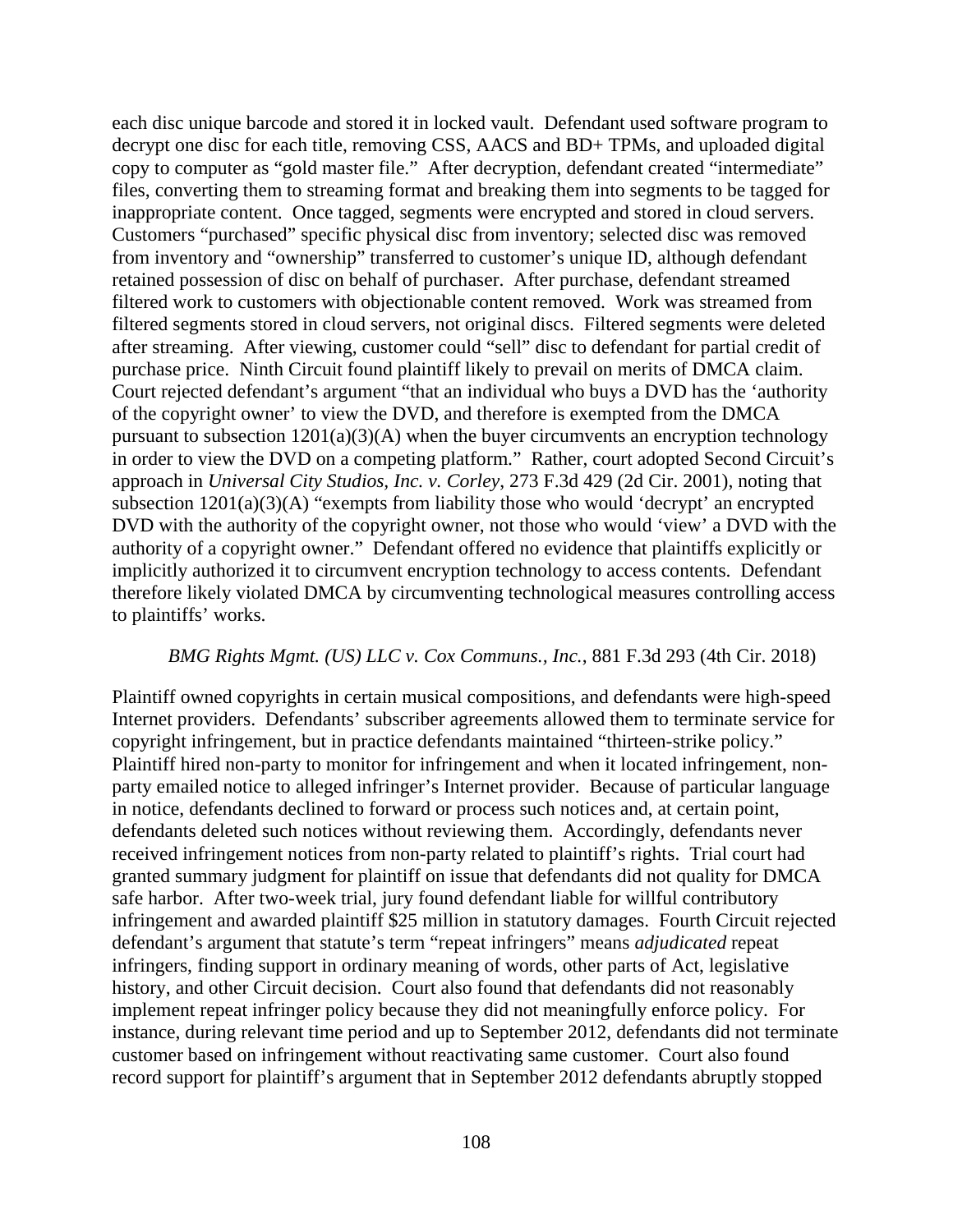terminating subscribers at all. Court also pointed to fact that defendants automatically deleted infringement notices from non-party and that defendants did not terminate subscribers when their employees considered them repeat infringers due to lost revenue concern. Defendants also objected to DMCA-related instructions provided to jury, but court rejected both objections. Court found no error with trial court's failure to provide innocent infringer instruction. Court also found no abuse of discretion when trial court instructed jury that no DMCA defense was available in case, rejecting defendants' argument that such instruction implied liability for infringement. Court affirmed district court's grant of summary judgment that defendants did not qualify for safe harbor defense.

#### *Hosseinzadeh v. Klein*, 276 F. Supp. 3d 34 (S.D.N.Y. 2017)

Court granted defendants' motion for summary judgment. Plaintiff was filmmaker who posted original video content on YouTube. Plaintiff's video "Bold Guy vs. Parkour Girl" video showed Bold Guy flirting with and chasing woman through various sequences. Defendants posted video titled "The Big, The BOLD, The Beautiful" in which defendants comment on and criticize plaintiff's video, playing portions of it in process. Defendants' video included mockery of plaintiff's performance and what defendants considered unrealistic dialog and plotlines, and referred to plaintiff's video as "quasi-pornographic and reminiscent of a 'Cringetube' genre of YouTube video known for 'cringe'-worthy sexual content." Court found defendants' video "roughly equivalent to the kind of commentary and criticism of a creative work that might occur in a film studies class." Plaintiff submitted DMCA takedown notice to YouTube, and YouTube took down defendants' video. Defendants submitted DMCA counter notification, challenging takedown on basis that video was "fair use and noncommercial." Plaintiff then filed suit, alleging infringement and misrepresentation under  $\S 512(g)$ . Court found defendants' video to be fair use. On claim for DMCA misrepresentation, court found that defendants' counter notification did not "knowingly materially misrepresent" that video was non-infringing fair use. In submitting takedown notice, copyright holder need only form subjective good faith belief that use is not authorized. Court found same subjective standard should apply to good faith belief requirement for counter notifications, and that defendants "had a subjective 'good faith belief' that their video did not infringe the plaintiff's copyrights." Court found that there was no misrepresentation because statement was factually accurate; and, even if court had found that defendants' work was not fair use, court would dismiss misrepresentation claim because defendants "had a subjective 'good faith belief' that their video did not infringe the plaintiff's copyrights." Plaintiff did not offer any evidence that defendants lacked such belief, and therefore failed to create triable issue.

### *Hirsch v. CBS Broad. Inc.*, No. 17-1860, 2017 U.S. Dist. LEXIS 123468 (S.D.N.Y. Aug. 4, 2017)

District court denied defendants' motion to dismiss plaintiff's claim for alteration of copyright management information. Plaintiff photojournalist owned copyright in photograph of Justin Massler, man accused of stalking Ivanka Trump, that was featured in episode of television show *48 Hours* titled "Stalked." Work appeared in episode for approximately two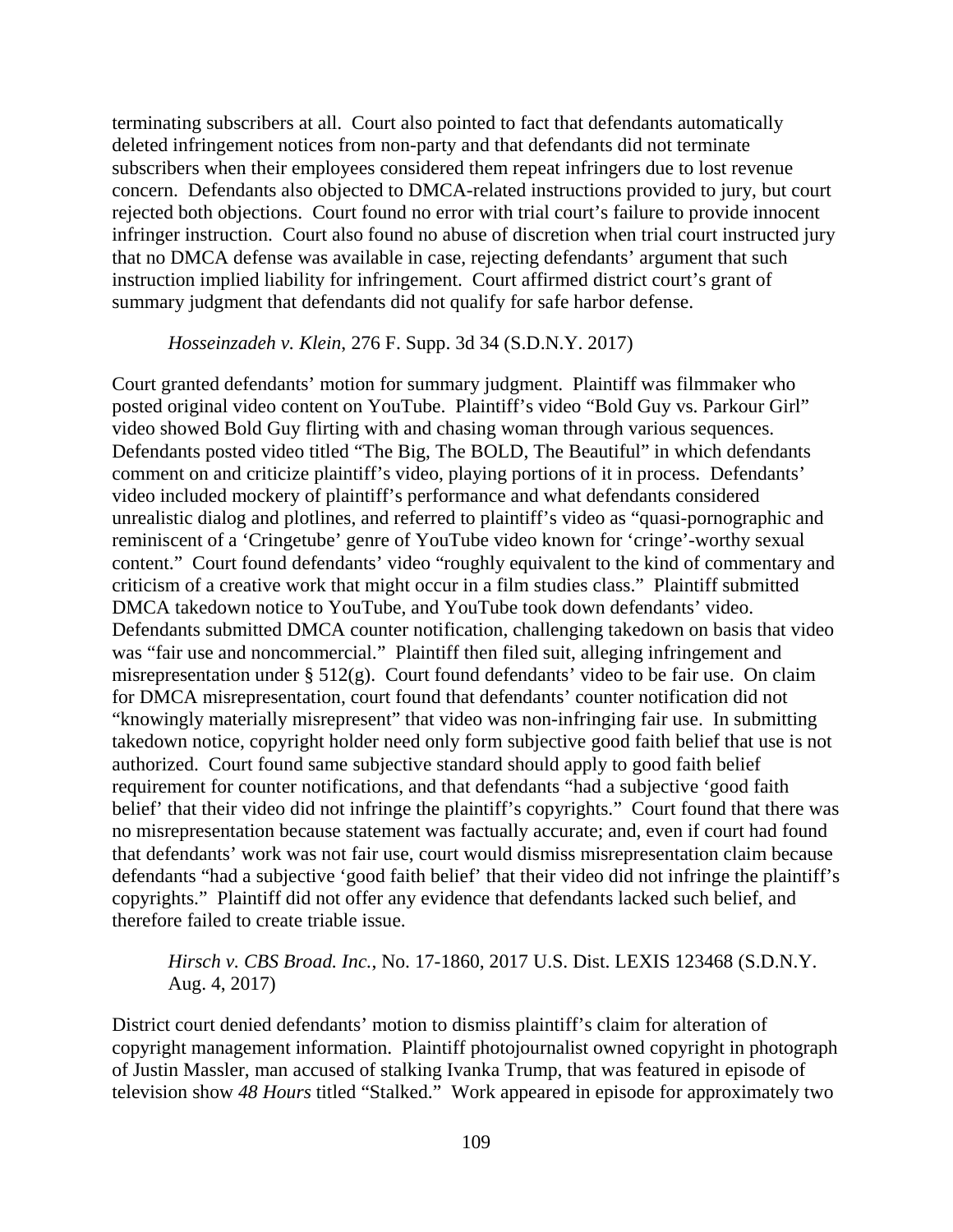seconds, rotating slowly on screen. Only top portion of work was used; bottom segment, containing plaintiff's gutter credit, was not included. To establish violation of § 1202(b) of DMCA, plaintiff must establish (1) existence of CMI on infringed work; (2) removal and/or alteration of that information; and (3) that removal and/or alternation was done intentionally. Although complaint was sparse as to third element, it was clear that work was minimally cropped when used in episode, and it was clear that cropped portion prominently contained plaintiff's gutter credit. Therefore, court held, "conduct pled supplies a fair basis on which to infer [third] element." Court thus denied defendants' motion to dismiss claim for removal of CMI.

# *ISE Entm't Corp. v. Longarzo*, No. 17-9132, 2018 U.S. Dist. LEXIS 40755 (C.D. Cal. Feb. 2, 2018)

Court denied motion to dismiss DMCA  $\S$  512(f) claim. Plaintiff was owner and creator of television program *The Weekend in Vegas*, available on ABC affiliate in Las Vegas as well as Amazon.com. Defendant Jeff Civillico was co-producer of program and program's host. Plaintiff and Civillico executed deal memo in which parties agreed that work, including copyright, was owned by plaintiff. In August 2017 Amazon Video Direct sent email to plaintiff stating that it had received complaint from defendant Longarzo, Civillico's attorney, about program's availability on Amazon. Plaintiff alleged that Amazon removed program from site because of "false DMCA notice" Longarzo sent. Attorney for plaintiff wrote Longarzo demanding that Longarzo "immediately notify Amazon that your client's [Civillico's] claim is withdrawn"; Longarzo responded that plaintiff breached verbal agreement and that deal memo prevented plaintiff from using Civillico's name or likeness without consent, and refused to withdraw claim to Amazon. Parties again exchanged further correspondence and plaintiff commenced action, including claim for damages under § 512(f). Defendants removed case and moved to dismiss. Court rejected argument that plaintiff did not have standing to bring DMCA claim because it did not register copyright. Plaintiff was not suing for copyright infringement; it was suing for damages stemming from allegedly fraudulent takedown notice. Court found that plaintiff stated claim under § 512(f). Court specifically found pleading adequately alleged that defendants actually knew of misrepresentation to Amazon, though court noted plaintiff might struggle to produce evidence of subjective bad faith as case progressed.

### *Carter v. Pallante*, 256 F. Supp. 3d 791 (N.D. Ill. 2017)

Court granted in part and denied in part publisher defendants' motion to dismiss. Plaintiff's father and uncle were songwriters who published works between 1950s and 1970s. Plaintiff was heir to father and uncle's estates, which included rights to many works. Although father and uncle assigned rights in their lifetimes, plaintiff regained rights by exercising renewal rights to certain songs and terminating assignees' rights in other songs. Plaintiff brought claims for direct, contributory and vicarious infringement, falsifying CMI, and various state law claims, based upon allegations that defendants represented to others that they could license, and in fact did license, performance and other rights in plaintiff's works. On motion to dismiss for failure to state DMCA claim, defendants argued that § 1202(a)(1) was not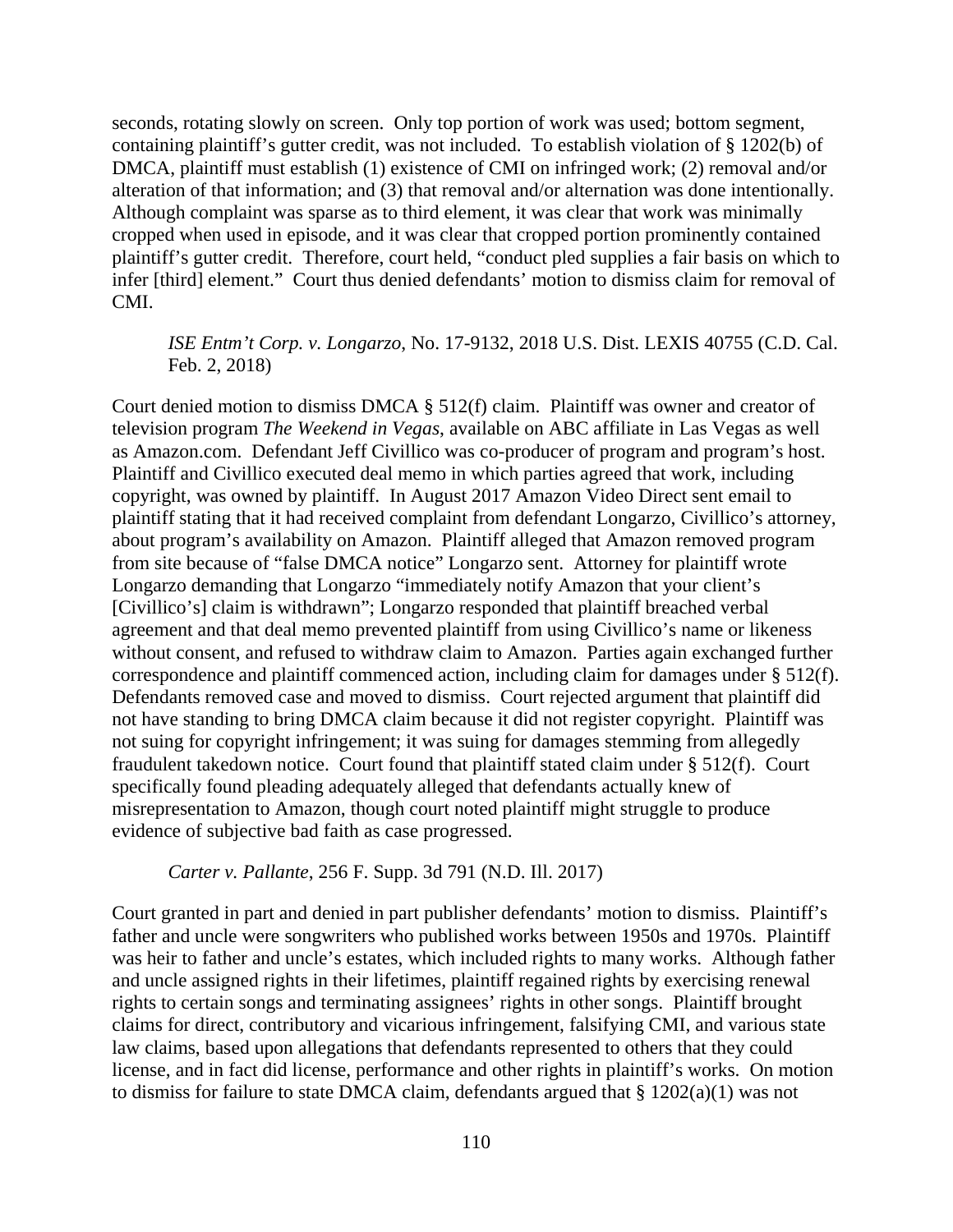supposed to apply to contexts outside of "the Internet, electronic commerce, automated copyright protections or management systems, public registers, or other technological measures or processes as contemplated in the DMCA as a whole." Court rejected argument, noting that § 1202 simply establishes cause of action for removal of (among other things) name of author of work when it has been conveyed in connection with copies of work. Statute imposes no explicit requirement that such information be part of "automated copyright protection or management system"; in fact, it appears to be extremely broad, with no restrictions on context in which such information must be used in order to qualify as CMI. Plain text of statute proscribes falsely identifying copyright owner of song in connection with licensing rights; no connection to Internet or electronic commerce is necessary. Motion to dismiss DMCA claim was denied.

## *Boatman v. Honig Realty, Inc.*, No. 16-8397, 2017 U.S. Dist. LEXIS 142601 (N.D. Ill. Sept. 5, 2017)

District court granted in part and denied in part defendant's motion to dismiss. Plaintiff, professional photographer, sued defendant realty company for direct and contributory infringement, as well as violation of DMCA. Plaintiff photographed houses for defendant, and licensed defendant to use photos for "listing and marketing" of houses, with license agreement expiring upon sale of home. Plaintiff alleged that defendant intentionally deleted embedded CMI and added new watermark. Defendant moved to dismiss infringement and DMCA claims. Defendant argued that addition of watermark did not fall under § 1202(b) because that section only discusses removing or altering CMI. Court determined that plaintiff sufficiently alleged § 1202(b) claim, noting that "[w]hile a plaintiff perhaps could split an alteration claim into two pieces – a removal claim under  $\S$  1202(b) and then an addition claim under  $\S 1202(a)$  – the fact that the statute plainly includes alterations in § 1202(b) suggests such contortions are not required." Court noted that plaintiff was not required to plead legal theories in complaint; to extent plaintiff should have laid out separate § 1202(a) claim, it did not warrant dismissal because plaintiff pleaded sufficient facts to state claim. Court denied motion as to DMCA claim.

# *Norfolk Div. Parks v. Figures Toy Co.*, No. 16-522, 2017 U.S. Dist. LEXIS 196488 (E.D. Va. Nov. 29, 2017)

Court denied defendants' motion to dismiss DMCA claim. Plaintiff designed and created wrestling championship belts for defendant Ring of Honor ("ROH"). After ROH approached plaintiff about licensing belt designs for replicas, plaintiff provided its designs to defendant Figures Toy Co. ("Figures"), though ROH and plaintiff never agreed to final terms. Without consulting plaintiff, ROH and Figures began creating and selling replica items based on plaintiff's designs. Plaintiff alleged that defendants violated DMCA by removing plaintiff's copyright notice and replacing it with ROH copyright notice, then offering replicas for sale via defendants' websites. Section 1202 of DMCA is violated when person, without authorization, intentionally removes or alters copyright management information ("CMI") having reasonable grounds to know that it will induce, enable, facilitate or conceal copyright infringement. Defendants argued that DMCA claim failed because two of plaintiff's exhibits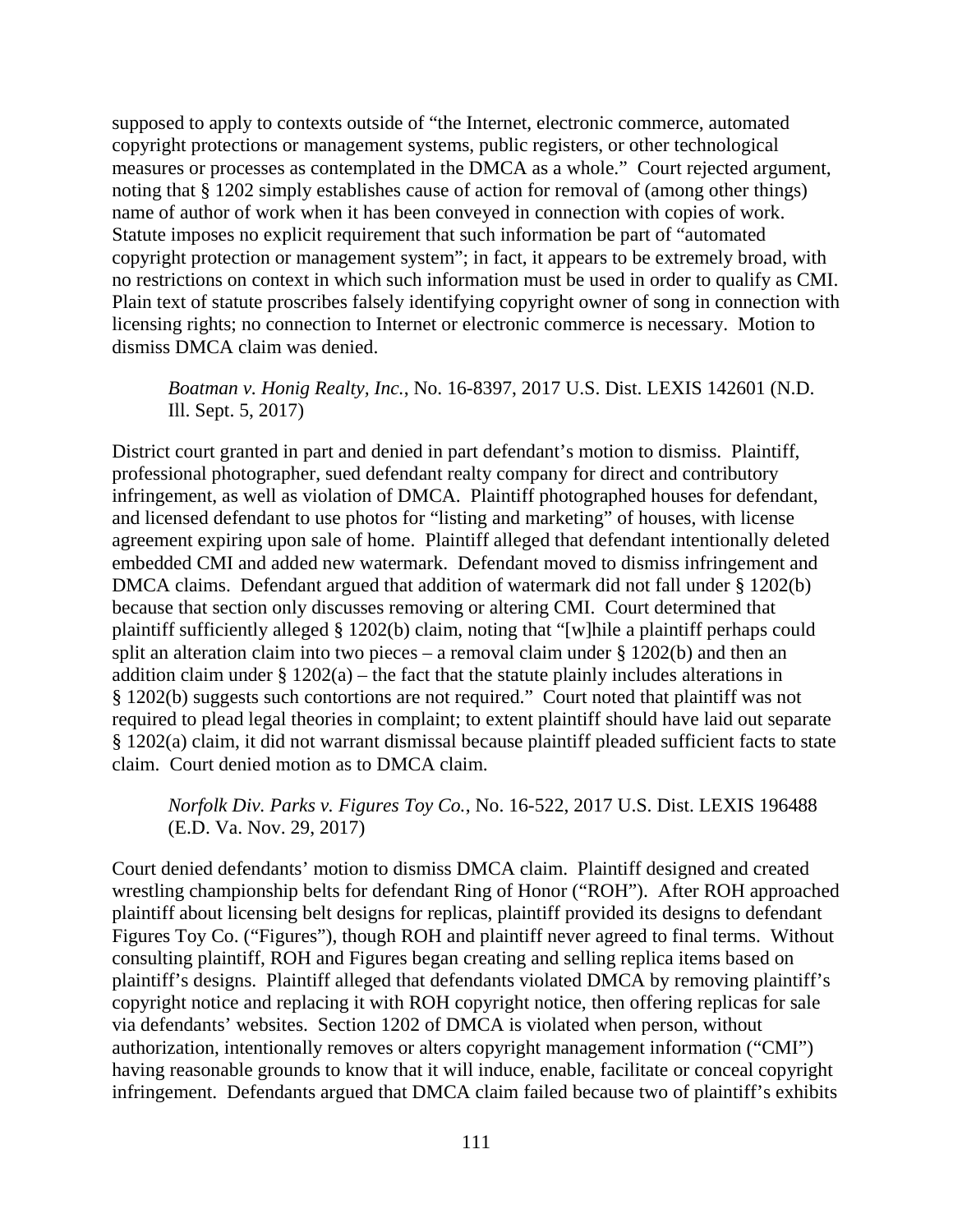did not show copyright notice, but court held that other images as well as allegations in complaint sufficiently established that plaintiff's CMI was on designs and original belts. ROH's argument that it directed removal of CMI, rather than removing CMI personally, failed because it was based on impermissibly narrow reading of DMCA. Finally, plaintiff had pleaded sufficient facts to infer that defendants acted with knowledge and intent.

*Art of Design, Inc. v. Pontoon Boat, LLC*, No. 16-595, 2017 U.S. Dist. LEXIS 133672 (N.D. Ind. Aug. 22, 2017)

District court dismissed with prejudice plaintiff's DMCA claim because plaintiff failed to allege copyright management information that linked up to plaintiff's copyright registrations. Plaintiff, designer of custom artwork for vehicles, created two "Shatter Graphics" designs and painted same on limited number of Bennington Marine's boats. Shatter Graphics designs were registered with Copyright Office under two registrations; one was registered to plaintiff, and other to individual who allegedly assigned registration to plaintiff. Shatter Graphics, when provided to Bennington, contained following notice: "TAOD DESIGNS ARE THE PROPERTY OF TAOD. THEY ARE NOT TO BE REPRODUCED, COPIED OR FORWARDED TO ANYONE WITHOUT WRITTEN PERMISSION" ("Notice"). Plaintiff alleged that after transaction was complete, Bennington continued to market, sell and distribute products with Shatter Graphics design (or substantially similar designs), and that Bennington also passed designs to another marine products retailer for marketing, sale and distribution, all without plaintiff's authorization and without inclusion of Notice. Plaintiff alleged that Notice constituted copyright management information ("CMI") under DMCA, and that defendants' removal thereof violated DMCA. Purported CMI at issue, i.e., Notice, described "TAOD" as owner, although TAOD was not listed as owner of record for either of plaintiff's claimed registrations. Moreover, there were no entities named simply "TAOD" registered in state where plaintiff was located. Court held that Notice did not qualify as CMI, and therefore dismissed plaintiff's DMCA claim with prejudice.

*H-D U.S.A., LLC v. SunFrog, LLC*, 282 F. Supp. 3d 1055 (E.D. Wis. 2017)

Plaintiffs, Harley-Davidson entities, brought action against defendants alleging copyright infringement. Defendants operated online marketplace where third-party sellers could "upload designs and logos onto clothing, hats, mugs, or other items and sell them." Some items on defendants' website bore plaintiffs' logos. Defendants moved to dismiss for failure to state claim. Defendants claimed they were protected from copyright claim by DMCA safe-harbor provisions for ISPs. Safe harbor provides protection for ISPs where ISP does not know material is infringing; is not aware of facts that would make infringement apparent; upon learning of infringement acts expeditiously to remove infringing material; does not receive financial benefit from infringing activity; and terminates repeat offenders. Defendants claimed they were not responsible for users' infringement because they did not generate designs, and took them down when notified. Safe harbor provision is affirmative defense to be pleaded and proved by defendant. Motion to dismiss can succeed only if complaint itself establishes facts necessary to sustain defense. Court held that plaintiffs did not establish such facts; if anything, plaintiffs' allegations refuted each element of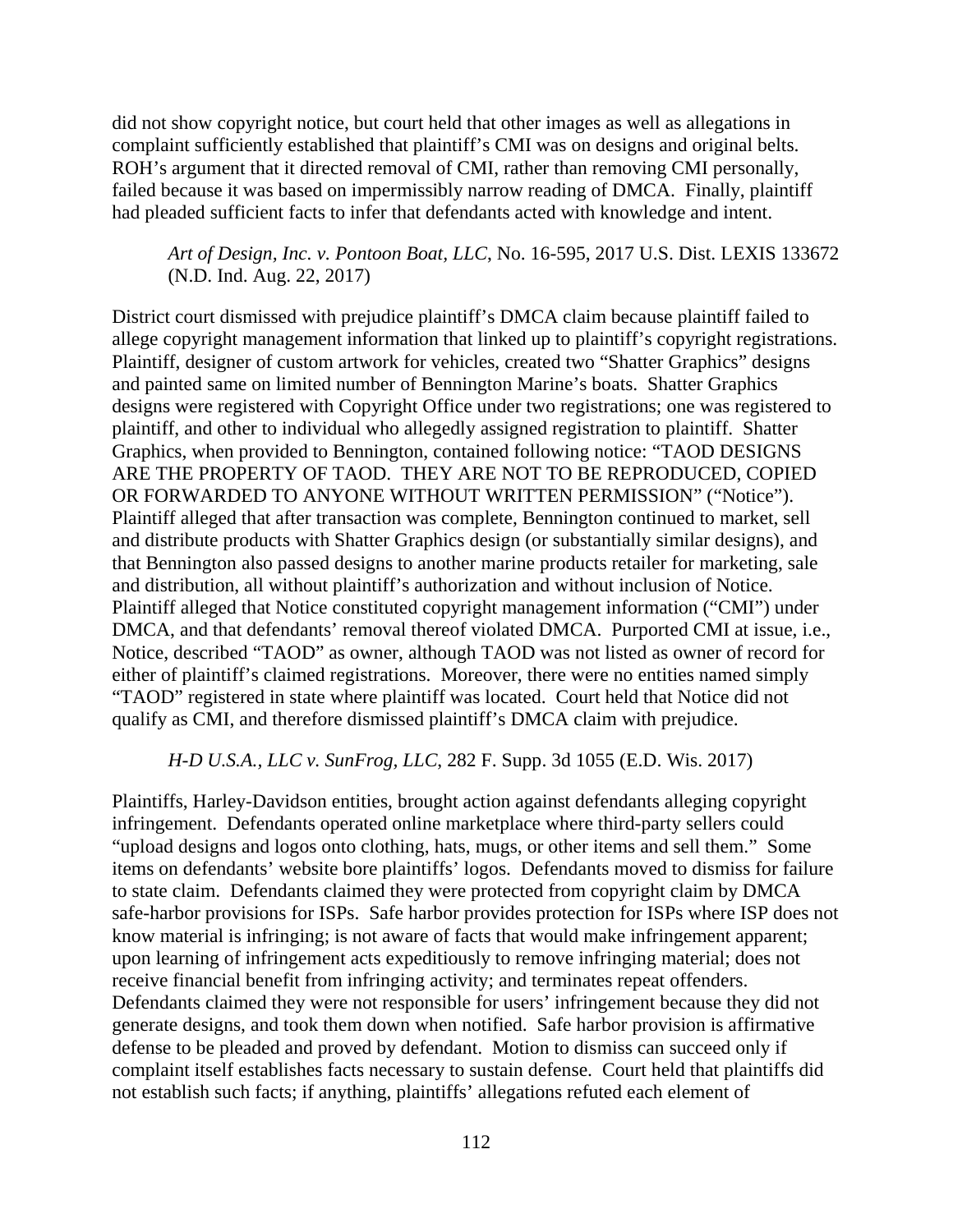defendant's defense since on face of complaint it appeared that defendants knew of infringing material, profited from activity, were slow to take down infringing material and, despite ability to control infringing activity, allowed it to continue. Motion to dismiss was wholly without merit, and as such, was denied.

# **X. VISUAL ARTISTS RIGHTS ACT**

*Cohen v. G&M Realty L.P.*, No. 13-5612, 2018 U.S. Dist. LEXIS 22662 (E.D.N.Y. Feb. 12, 2018)

Plaintiffs – 21 graffiti artists – brought suit against defendant Gerald Wolkoff and related entities seeking preliminary injunction under VARA to stave off demolition of 5Pointz and their artwork on structures. In 2013, court denied preliminary injunction and stated that opinion would issue soon thereafter. Although opinion issued eight days later, Wolkoff whitewashed works, destroying most of them, without waiting for opinion. Case proceeded to three-week trial, and, before summation, plaintiffs, with consenting defendants, waived jury rights. Rather than summarily dismiss jury after it had sat through entire trial, court converted it to advisory jury. Court now issued findings of fact and conclusions of law after jury rendered verdict on 98-page sheet. Court rejected defendants' position that VARA does not protect temporary works like plaintiffs' works, finding no support in statute or case law. As to whether works were of "recognized stature," court looked at evidence that curator selected works of street art among many others, and noted that all plaintiffs were recognized outside of 5Pointz as shown in presented folios of their works. Court also credited plaintiffs' expert and discredited defendants' expert on topic. Of 49 works, court found that 45 were of recognized stature. Court found that plaintiffs failed to establish reliable market value for works, and did not award actual damages. Jury found that Wolkoff acted willfully, and court agreed. Under statute, Wolkoff could have given plaintiffs 90 days' notice to allow for attempted salvage of works, but did not do so. After structure was whitewashed, Wolkoff refused plaintiffs entry onto property to recover surviving works, and tried to have them arrested when they tried to enter. In sum, court found "only logical inference" from Wolkoff's behavior after denial of preliminary injunction "was that it was an act of pure pique and revenge for the nerve of the plaintiffs to sue to attempt to prevent the destruction of their art. This is the epitome of willfulness." Court assessed statutory damages factors, and found each tipped in favor of award of high statutory damages. Wolkoff acted willfully; profited indirectly when 5Pointz increased in value after he obtained variance following his plan to turn site into profitable luxury condominium; and whitewashing had negative effect on plaintiffs' careers. Court placed special emphasis on need for deterrence, as Wolkoff remained unrepentant. Court also found that Wolkoff's behavior during whitewashing and in court and plaintiffs' good behavior during trial militated in favor of high award. Court awarded statutory damage of \$150,000 for each of 45 works, for total of \$6,750,000.